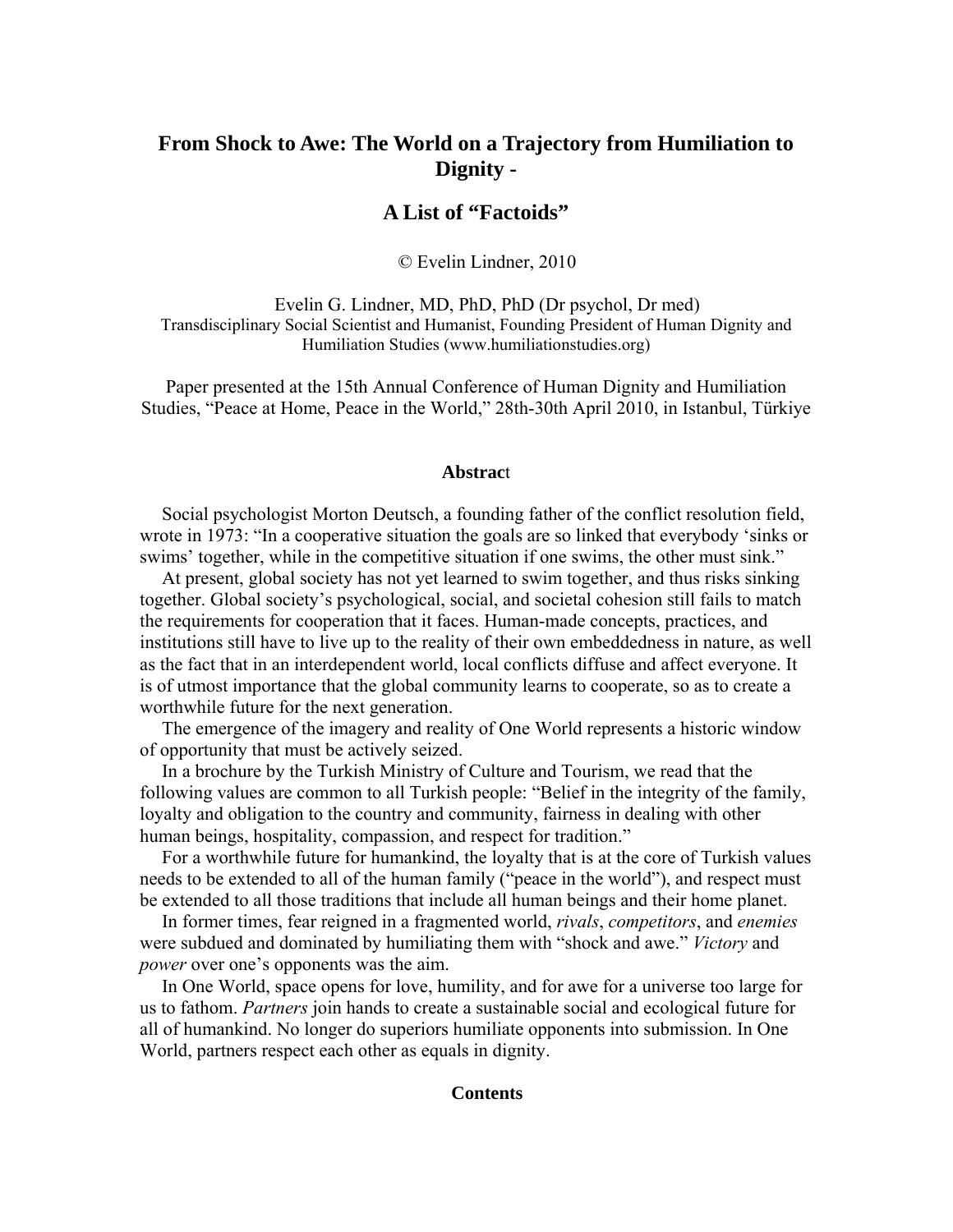<span id="page-1-0"></span>

| The Role of Humiliation: From Good Versus Evil to Pride and Humility  14 |    |
|--------------------------------------------------------------------------|----|
|                                                                          |    |
|                                                                          |    |
|                                                                          |    |
|                                                                          |    |
|                                                                          |    |
|                                                                          |    |
|                                                                          |    |
|                                                                          |    |
|                                                                          |    |
|                                                                          |    |
|                                                                          |    |
|                                                                          |    |
|                                                                          |    |
|                                                                          |    |
|                                                                          | 43 |
|                                                                          |    |

## **Introduction**

When I wrote my last book, on gender, humiliation and global security,  $\frac{1}{1}$  $\frac{1}{1}$  $\frac{1}{1}$  the publisher asked me to make a list of "factoids," examples of pieces of information that illustrate the message of the book. A list of some of the factoids that I collected is presented in this paper. They illustrate the transitional processes that characterize human history at the current point in time.

I would like to invite the reader into this paper by asking a few questions, illustrated with the help of brief vignettes from my own experience.

I am writing these lines in the canton of Vaud, which is located in the French part of Switzerland. On weekends, I explore the vicinity of my writing place to understand its history. I must admit that I am shocked when I see how, in the sixteenth century, the Bernese burnt down virtually each and every of those beautiful castles I see in Vaud. Bern invaded and conquered Aargau in 1415 and Vaud in 1536, as well as other smaller territories, in this way pushing out the influence of Savoy and becoming the largest citystate north of the Alps. Today, Bern is the Swiss capital.

I ask: How come? Should not Bern be the arch-enemy of all its neighbors? After all, the Bernese have burnt down almost all their castles? How come that Bern's neighbors seemingly have "embraced defeat"? *Embracing Defeat* was the title of a book written by historian John W. Dower.<sup>[2](#page-70-1)</sup> It explains how Japan embraced defeat after World War II.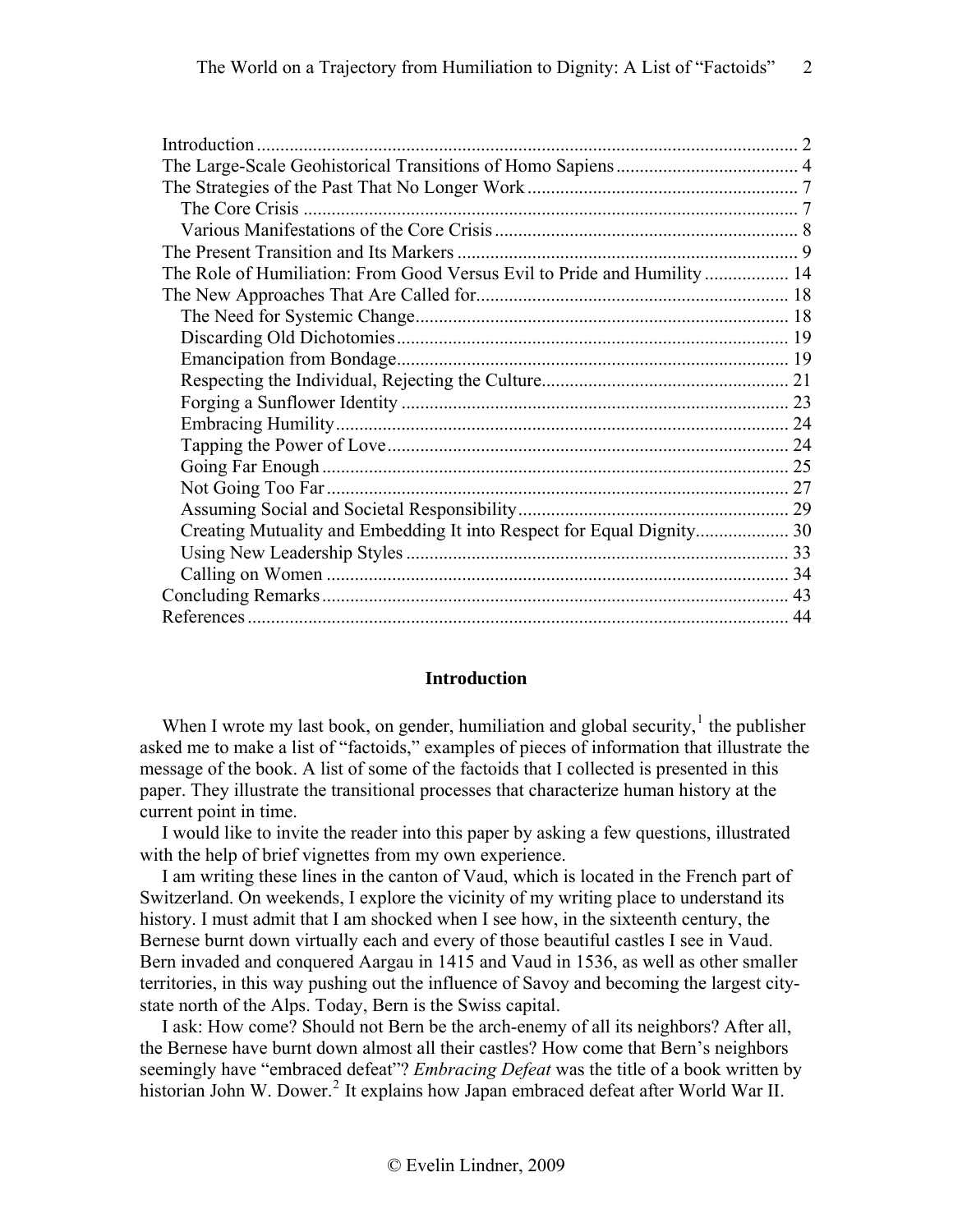As it appears, defeat can be embraced.<sup>[3](#page-70-1)</sup> However, we may ask, why is it sometimes not embraced? In the 1980s, I spent some time in Bavaria, in the south of Germany. I was flabbergasted at the feelings of hostility I witnessed there towards the rest of Germany, particularly towards Prussia. Some of my Bavarian friends dreamt of an Alp Republic together with Austria and the German part of Switzerland, eager to turn their backs on a Germany they did not love. I was shocked at the depth of the aversion felt. I had not been aware of this state-of-affairs before actually spending time in Bavaria. When the German reunification came in 1990, my friends accepted Berlin as Germany's capital, however, as it is the Prussian city per definition, they accepted it only with the fist in their pockets. Prussians, from their point of view, are unbearably arrogant, always putting new fuel on their age-old humiliation campaign against Bavaria, from the times when Bavaria was defeated in the 1866 Austro-Prussian War. I was utterly unaware of these historical facts, and if I had been aware of them, I would not have believed that they could still be relevant for modern-day identity formation of people living in Germany.

Not all leave their fists in their pockets. Around the world, movements abound which openly seek to change their status. Some fight for independence from, or more autonomy within their host countries, others wish to become part of other countries. Some engage in violent struggles, while yet others use nonviolent political means. In Europe, for instance, the Basques regularly make headlines with violent attacks, while some Northern Irelanders, though they have renounced violence, still wish to be part of the Republic of Island. Other regions, for example, Savoy, which is now part of the Rhône-Alpes region of modern France, has developed a peaceful separatist movement. Also the rest of the world is fraught with similarly protracted struggles, the Middle East providing one of the starkest cases.

Let us ask: Why do the Swiss accept Bern as their capital? Why do Germans no longer die violent deaths in the battle ground? Why is it that for the citizens of Bayern, elections suffice as a means to protect their identity and express their grievances? Why does it suffice that they have a party of their own, the Christian Social Union of Bavaria?

What we learn is that rifts stemming from past and even from present dynamics of humiliation can be harnessed in less than openly violent ways.

Indeed, the example of Bavaria mirrors the European Union, a peace project that draws admiration from around the world. Like the German federal state, also the European Union places layers of cooperation over the myriad reasons for hatred that linger on from historical cycles of humiliation and are refueled with more recent humiliations. In an interview, Kishore Mahbubani, Dean of the Lee Kuan Yew School of Public Policy at the National University of Singapore, praised the European Union for what it has achieved inside its borders (less so outside of its borders, where, Mahbubani reckons, ASEAN does a better job).<sup>[4](#page-70-1)</sup> Mahbubani believes that the rest of the world will follow suite and that the end game will be democracy, everywhere on the globe. Only the path to democracy will be different, producing a "multiverse of democracies."[5](#page-70-1)

What do we learn? The world will most probably never be a place where everybody loves and forgives everybody else. But humankind does not have to reach maximal goals to survive. It must simply avoid pushing the planet over the edge, both socially and ecologically. This is the mandatory minimum requirement. In many countries, parents increasingly receive joint custody for their children after divorce. For humankind, this arrangement is compulsory. Global challenges must be tackled jointly even in the face of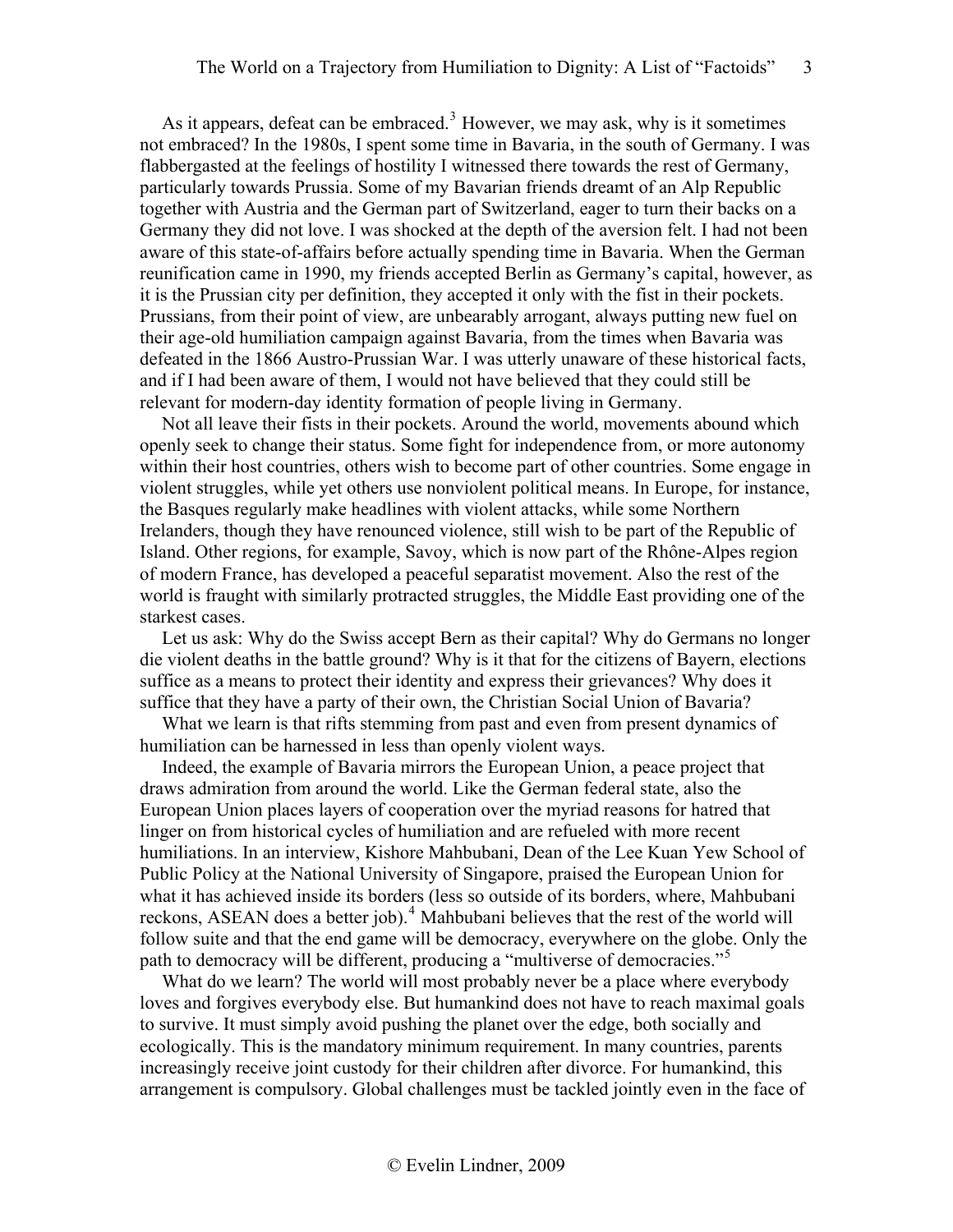<span id="page-3-0"></span>mutual antipathy. The example of Bayern demonstrates how even deeply engrained hatred, not just of the past but also of the present, is not necessarily a problem as long as cooperation on vital tasks continues. What is needed is sufficient common ground for cooperation, even in the face of animosity and hostility.

This paper begins by laying out the large-scale geohistorical frame into which presentday human activities are inscribed. It then lists evidence that shows to what extent strategies of the past increasingly lose feasibility. Then, some examples are enumerated that illustrate the historical transition of present times. Subsequently, new approaches are proposed, approaches that discuss questions such as: How can cooperation be achieved, even in the face of hatred? How can this goal be connected with the aim to protect the socio- and biosphere? How can both spheres be made sustainable?

## **The Large-Scale Geohistorical Transitions of Homo Sapiens[6](#page-70-1)**

It is accepted archaeological and anthropological knowledge that humans evolved in Africa, first colonizing Africa and then the rest of the world (except for the Americas, which came much later). The ancestral human population is very small—perhaps as little as 2,000 or even 1,000 breeding pairs.<sup>[7](#page-70-1)</sup> Humankind once came close to extinction according to the latest genetic research, the number of humans in Saharan Africa dropped,<sup>[8](#page-70-1)</sup> and all of *homo sapiens sapiens* may even have descended from a single tribe in the Kalahari of Africa circa 60,000 years ago, even though this view is being debated.<sup>[9](#page-70-1)</sup> Whatever the dispute, what is accepted knowledge is that contemporary humans are all descendents of a rather small population, despite any apparent variation.

For the first ninety percent of human history, humankind populated the planet, or at least its easily reachable areas, always wandering off to the next valley of untouched abundance, living in small bands of a few hundred hunter-gatherers who enjoyed a remarkably high quality of life.<sup>[10](#page-70-1)</sup>

Then, about 10,000 years ago, a deep shift occurred. Planet Earth's surface is finite, and humankind increasingly met what anthropologists call *circumscription*—the next valley was no longer untouched but already populated with other humans. No longer was the pie of resources expandable through merely wandering further. One had to make do with the land under one's feet. Human kind's response was *intensification* (in anthropolocigal terms), which meant, among others, the emergene of *complex agriculture* followed by *state formation*.<sup>[11](#page-71-0)</sup> With this shift, the overall frame of the human condition transmuted from a rather benign win-win frame to a much more malign win-lose situation.<sup>[12](#page-71-0)</sup>

Under the conditions of circumscription and agriculturalism, the *security dilemma* raised its head.<sup>[13](#page-71-0)</sup> It held humankind in its stranglehold throughout the past  $10,000$  years. The security dilemma is built on fear and fosters fear: "I fear you but will defend my land against you! Fear me!"

Riane Eisler, social scientist and social activist, has developed a cultural transformation theory, where she describes how, during the past millennia, otherwise widely divergent societies followed what she calls a "dominator model," rather than a "partnership model."<sup>[14](#page-71-0)</sup> From the samurai of Japan to the Aztecs of Meso-America, all were characterized by very similar hierarchies of domination and a rigidly male-dominant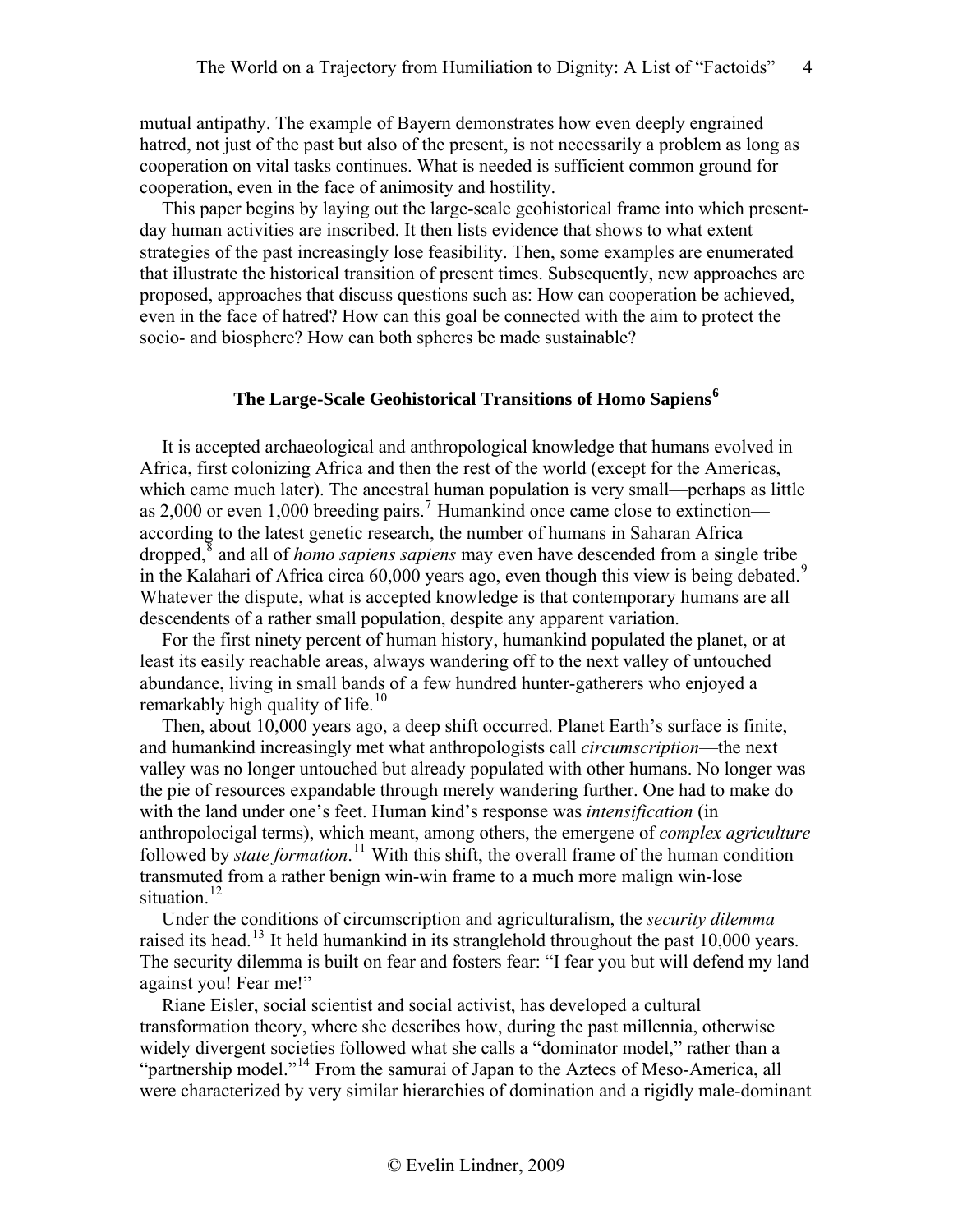"strong-man" rule, both in the family and state. Hierarchies of domination were maintained by a high degree of institutionalized and socially-accepted violence, ranging from wife- and child beating within the family to aggressive warfare on the larger tribal or national level.

In this context, humiliation was regarded as a legitimate tool for masters to keep underlings docile. Also love fell prey to this malignant context. It was commodified in the service of the fear that flows from the security dilemma. The security dilemma is a tragic dilemma; it tragically trumped and mutilated spontaneous authentic love. Instead, a maimed concept of love emerged (which still holds sway in many walks of life today). Ruling elites defined love as a feeling, a feeling to be felt qua duty, a feeling opposite to hatred. Ruling elites coerced underlings to extend love and hatred "spontaneously" to the "correct" objects: one had to love one's in-group and hate one's out-groups, one had to love one's designated superiors, be faithful and loyal to them or be chastised. This system was enforced by way of obligatory fear of and love for God, and any lack of such fearful love was punished with the harshest of penalties.

Anthropologist William Ury drew up what he calls *a simplified depiction of history*, whose core elements are widely accepted by the academic community.<sup>[15](#page-71-0)</sup> He pulled together elements from anthropology, game theory and conflict studies to describe three major types of society: (1) *simple hunter-gatherers*, (2) *complex agriculturists*, and (3) *knowledge society*.

In Ury's system, prior to 10,000 years ago, simple hunter-gatherers lived in a world of coexistence and open networks, within which conflicts were negotiated rather than subjected to coercion. The abundance of wild food represented an expandable pie of resources that did not force opponents into win-lose paradigms. If we calculate that *Homo sapiens* first appeared in the Middle Paleolithic about 200,000 BP, this period stands for the first 9five percent of human history. (A caveat: The situation of hunter-gatherers prior to 10,000 ago cannot be equated with present-day hunter-gatherer cultures, which almost all were affected by the security dilemma as much as all other cultures on the globe.<sup>[16](#page-71-0)</sup> Archaeological evidence suggests, for instance, the absence of systemic warfare prior to 10,000 ago, indicating that early hunter-gatherer may indeed have enjoyed rather peaceful relationships. $17$ )

Complex agriculturalism, in contrast, pushed its players into a world of coercion. Agriculturalists led their lives within closed hierarchical pyramids of power on land that represented a fixed pie—land is either mine or yours—a set of conditions that represented a malign win-lose situation.<sup>[18](#page-71-0)</sup> This period represents the last five percent of human history.

Then, a couple of hundred years ago, another transition began, as deep a transition as the one from hunting-gathering to agriculture. The presently unfolding transition turns squarely against the culture of the past 10,000 years: everybody is to be equal in dignity, no longer ranked. The French revolution's slogan is liberté, égalité, fraternité (today, we would say brotherhood and sisterhood). Article 1 of the Universal Declaration of Human Rights (UDHR) reflects this motto in its first sentences: "All human beings are born free and equal in dignity and rights. They are endowed with reason and conscience and should act towards one another in a spirit of brotherhood."

A progressively more interdependent world, increasingly basing itself on knowledge and not land as a resource for livelihood (Ury's stage three), is now pushing towards *one*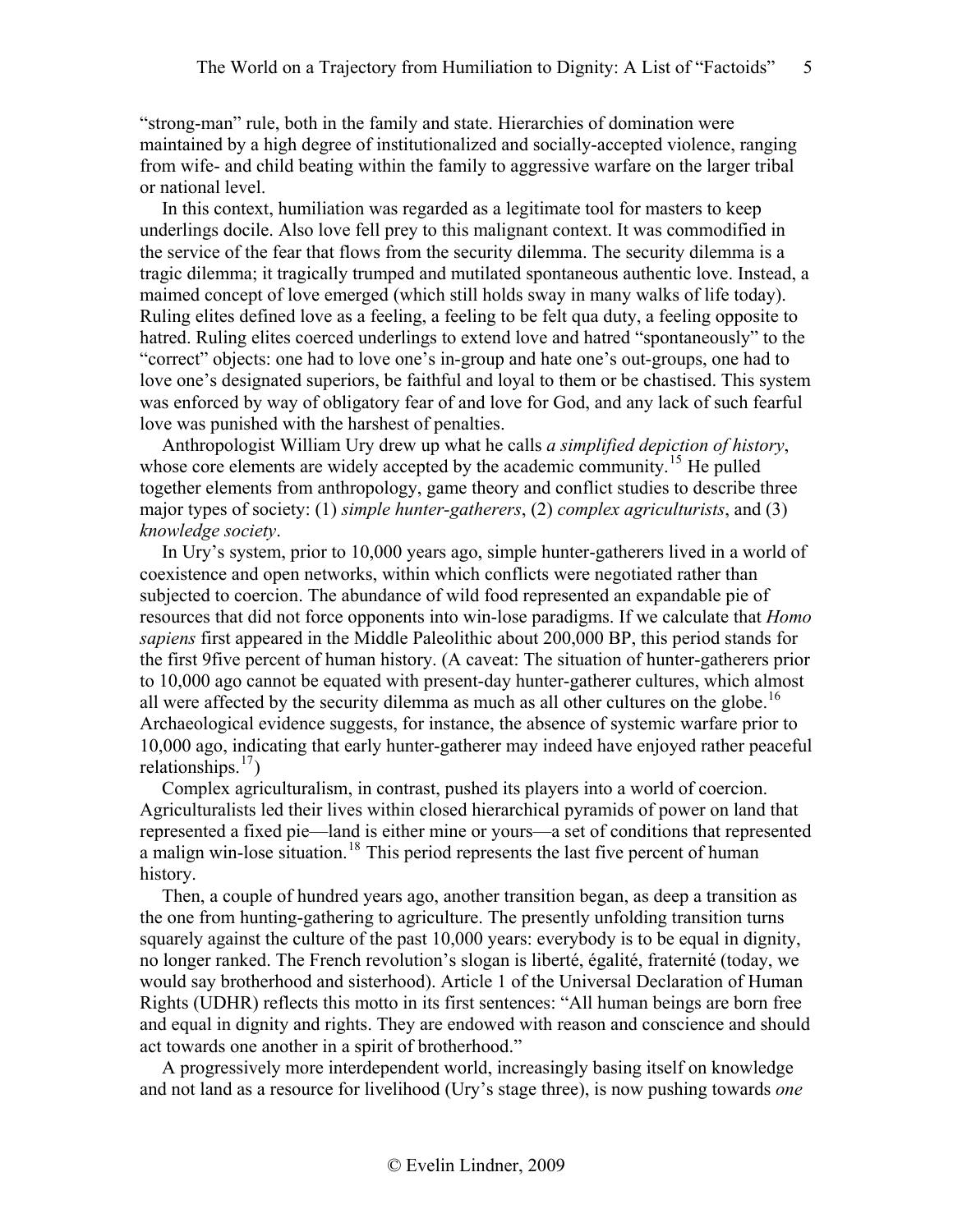*single global village*, undermining the fault lines that formerly pitted the many hierarchically organized *local villages* against each other in reciprocal fear and hostility. Knowledge as a resource replaces the old win-lose frame with a win-win frame, and in tact with increasing global connectedness, the security dilemma weakens. This is oxygen for the human rights ideal that *all human are equal in dignity*. Principles such as unity in diversity receive a chance to gain significance.

In a globally connected knowledge society, space opens for a new *approach to everything* (to adopt the linguistics of the "theory of everything"), an approach that posits a new kind of love at its core. A globally interdependent knowledge society with a weakening security dilemma removes the need to instrumentalize love and hatred as commodified tools. Space opens for agape, philia, and metta to thrive, for the divinity of Martin Buber's' loving *I-Thou* relationships of mutual respect for equal dignity to rise. Humiliation loses its legitimacy and transmutes into a violation of dignity.<sup>[19](#page-71-0)</sup>

In my work, I build on Ury's model. I am aware that the conceptualization of history as historic stages has been criticized. One of the accusations is that it smacks of arrogant ranking, history supposedly evolving from "primitive" toward "less primitive."<sup>[20](#page-72-0)</sup> I believe, however, that suppressing the fact of long-term global change, even if to avoid the allegation of arrogance, does neither serve its aim nor the search for truth.

I call the first 9five percent of human history (1) the period of *pristine pride*. Then, humankind lived through its first decisive turning point. Pristine pride was transformed into ranked honor. This practice lasted for the past 10,000 years, (2) the period of *collectivist ranked honor*, humankind's second large-scale historical era. The human rights vision for the future, the promise of *equal dignity* for all, is the third era (3), not yet realized. At the current historic point in time, we live in a transitional phase, with humankind struggling at the cusp of the tipping point between the traditional order of ranked honor and an envisaged future of equal dignity for all. We live in the midst of the second large-scale historical turning point that humankind has ever lived through, as stark a turning point as 10,000 years ago. And survival is at stake. Either humankind turns and rises to a new level of adaptation, or it risks extinction.

Love and humiliation are being played out in different ways in each era. Prior to 10,000 years ago, the overall context did not lend itself to deep institutional hierarchization, so we can suppose, and archaeological evidence supports this assumption, that untouched pride and authentic love could thrive, at least to a certain extent. Then, 10,000 years of bondage descended upon humankind, bondage due to the tragic security dilemma. It turned humiliation into a routinely applied tool, with love as its saddest victim. Emotions moved into the background.[21](#page-72-0) Masculinity became equated with domination and conquest—be it of women, other men or nature. To maintain this type of society, boys were systematically socialized for domination and violence. Sex became an act of male conquest, sexuality was played out on a battle field of "scoring," and families were ruled by men, served by women, and children learned to acquiesce. Male anger was honored as "rational" investment into *Realpolitik*, while female emotion was derided as "emotionality."<sup>[22](#page-72-0)</sup>

Today, the vision of a future world of equal dignity for everybody entails the promise that love can be freed again from commodification. Clearly, this potential can only be fulfilled if we, as humankind, take it seriously, and put all our bets on it. If we realize this potential, then love can flourish as authentically self-chosen feeling and guiding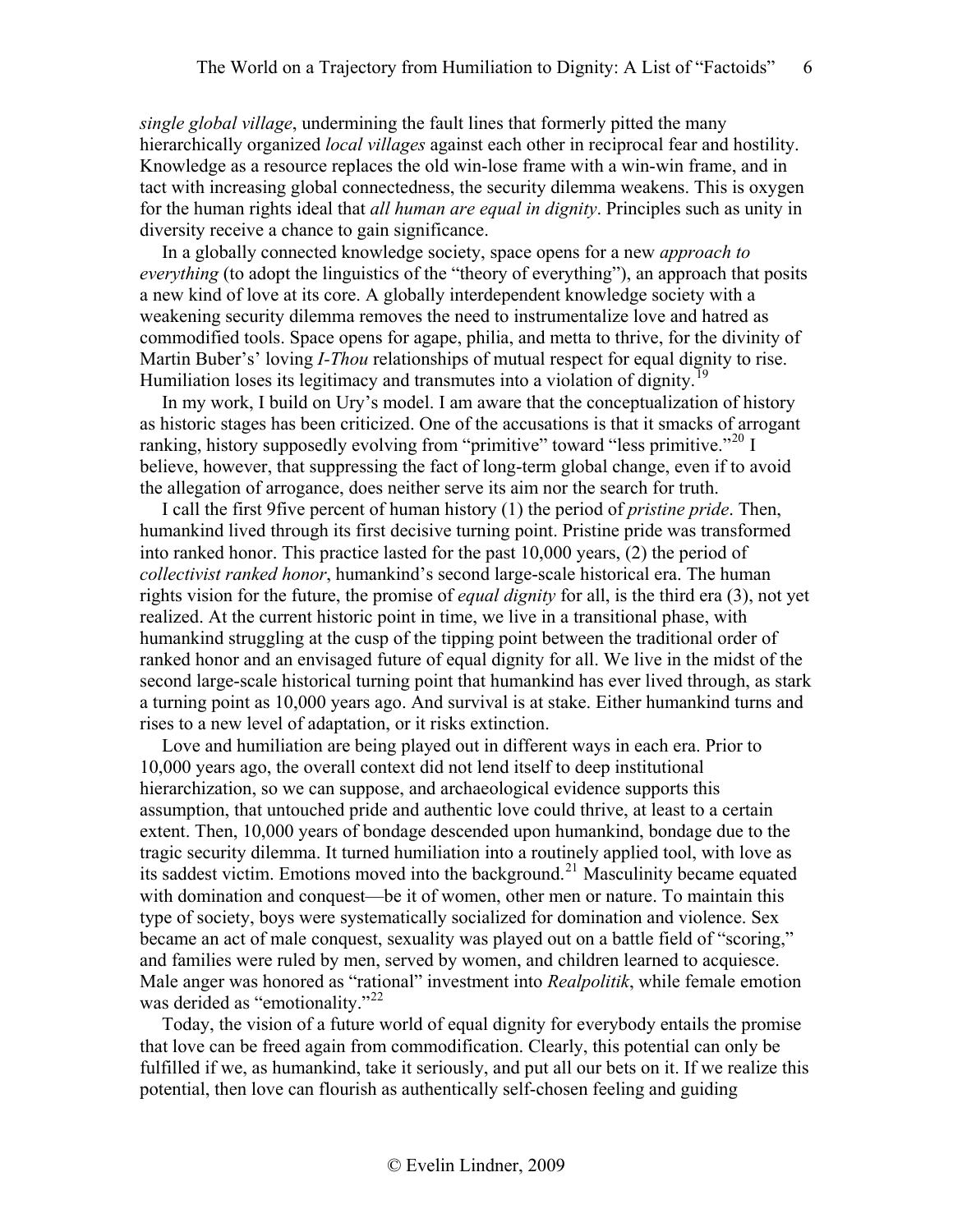<span id="page-6-0"></span>principle, no longer mutilated and enslaved for other purposes. Luckily, this is not impossible. We mistake the past 10,000 years for representing all of human history only because it is the most recent period in our history and we are most familiar with it. Yet, 10,000 years are only a small fraction of the entirety of human history. Their malign lessons can be unlearned. And, fortunately, also the prosocial nature of humans seems to have survived 10,000 years of onslaught, even if only "under cover" in certain niches of society, undervalued, and in a dire state.

In the course of the current transition, also humiliation transmutes. Today, humiliation changes from being regarded as "prosocial honorable lesson" to "the most painful exclusion from humanity imaginable." In the past, humiliation was equated with love in the spirit of "you beat whom you love," in a human rights context, humiliation is defined as the opposite of love: "you do *not* beat whom you love." "Domestic chastisement" transmutes into "domestic violence." Consequently, being exposed to the old concept of love humiliates those who have adopted the new way. What hurts most is betrayed love, a betrayal that is brought to the fore particularly in times of transition. When a person extends love in the new way, only to detect that she is loved back in the old way, she may feel deeply hurt. The new way calls for self-chosen love that is embedded into mutuality informed by equal dignity between lovers, while the old way binds love in the old prison of commodification.

This was a short version of humankind's large-scale geohistorical historical journey. In the following section, the lens is turned towards humankind's situation as it presents itself at the current transitional point in history.

### **The Strategies of the Past That No Longer Work**

This section offers a list of the warning signs that throw into stark relief the present need for deep pro-active and systemic change.

### **The Core Crisis**

At macro levels, the failing of past strategies is being demonstrated by a combined climate and economic crisis. The loss from environmental degradation is estimated to be higher than the loss from the banking crisis that broke in 2008—a study puts the annual cost of forest loss at between \$2 trillion and \$5 trillion.<sup>[23](#page-72-0)</sup> All crises combine to a global crisis which "is to strike by 2030," warns John Beddington, UK government chief scientist, at the Sustainable Development UK 09 conference in March 2009: water shortages are predicted across large parts of Africa, Europe and Asia, and growing world population will cause a "perfect storm" of food, energy and water shortages by  $2030$ .<sup>[24](#page-72-0)</sup> As it stands now, human demands on the world's natural resources reach nearly a third more than earth can sustain. $^{25}$  $^{25}$  $^{25}$ 

With respect to possible solutions, the most significant problem, at present, is the lack of global leadership. On September 23, 2008, United Nations Secretary General Ban Ki-Moon addressed the 63rd session of the General Assembly and made a list of the world's perils: "We face a global financial crisis. A global energy crisis. A global food crisis.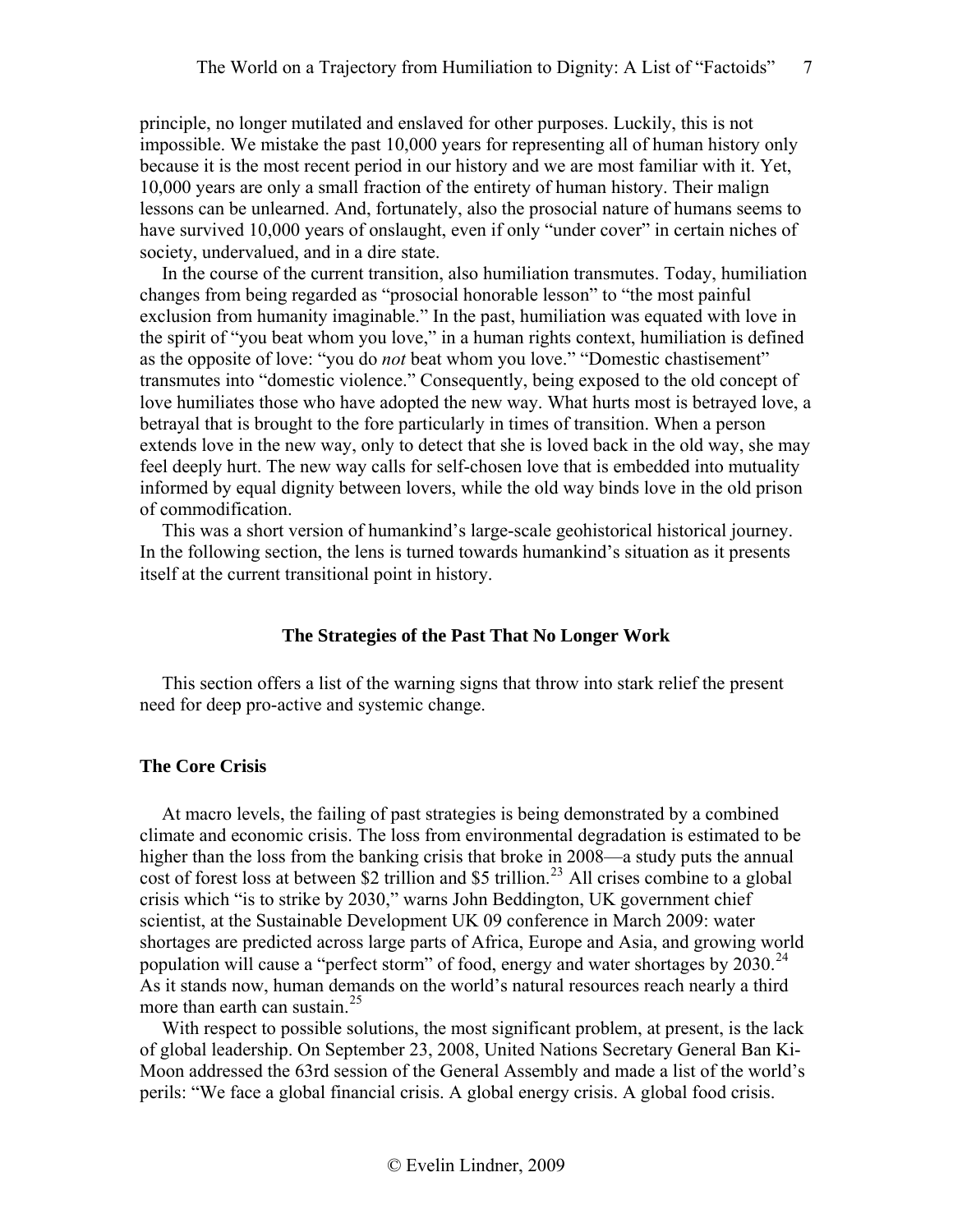<span id="page-7-0"></span>Trade talks have collapsed, yet again. We have seen new outbreaks of war and violence, new rhetoric of confrontation. Climate change ever more clearly threatens our planet." The biggest crisis, he said, is the lack of global leadership. His speech was entitled "A Call to Global Leadership."<sup>[26](#page-72-0)</sup>

## **Various Manifestations of the Core Crisis**

- The economic crisis that broke in 2008 has many labels, ranging from "subprime crisis" to "credit crunch," to a "financial tsunami" or "economic Armageddon," preceded by an "Enron crisis," possibly leading up to a "credit default swap crisis."<sup>[27](#page-72-0)</sup> Despite of the many names, the crisis brings home one insight, namely, that selfinterest (if narrowly defined) is not sufficient a guarantee for the protection of common interest. Former Federal Reserve chairman Alan Greenspan stated that he was "in a state of shocked disbelief" and had been wrong in thinking that relying on banks to use their self-interest would be enough to protect shareholders and their equity.[28](#page-72-0) At present, banks serve the wrong constituency—they serve their shareholders first, while they should serve society's common good. Worse even, some bankers placed their personal self-interest not only above common interest but also above the interest of their own bank employers.
- In an interconnected world, protectionism no longer protects but harms everybody. "My import is your export and vice versa," explains Pascal Lamy, Director General of the World Trade Organization.[29](#page-72-0) Also EU Trade Commissioner Catherine Ashton warns that there is a significant difference between protectionism and protection— only truly free and fair trade is the way forward in an interdependent world.<sup>[30](#page-72-0)</sup> In an interconnected world, violent conflicts which formerly may have stayed local, rapidly become global, diffusing insecurity in an unprecedented manner.<sup>[31](#page-72-0)</sup> Traditional powerover strategies aiming at victory over enemies risk creating backlashes and fuelling protracted conflicts. Regions such as the Middle East, Afghanistan, or Iraq demonstrate those outfalls.
- Also at meso and micro levels, the inadequacy of old approaches becomes apparent, for instance, with respect to quality of life and happiness curves. Happiness, for example, does not increase with having more money, on the contrary, as the Western world has become wealthier, clinical or major depression has been growing.<sup>[32](#page-72-0)</sup> Research shows that even though richer countries do tend to have happier citizens than poor ones, still, once people have a home, food, and clothes, extra money does not make them happier. A formula was developed, with which to measure the monetary equivalence of friendship—£50,000 would be needed to compensate for not having friends. $33$
- The National Bureau of Economic Research in the U.S. has just published data from a new survey showing that although many objective measures of the lives of women in the United States have improved over the past 35 years, measures of subjective well-being have declined both absolutely and relative to men.<sup>[34](#page-72-0)</sup> This result is found across various datasets, measures of subjective well-being, and is pervasive across demographic groups and industrialized countries. A new gender gap is emerging, with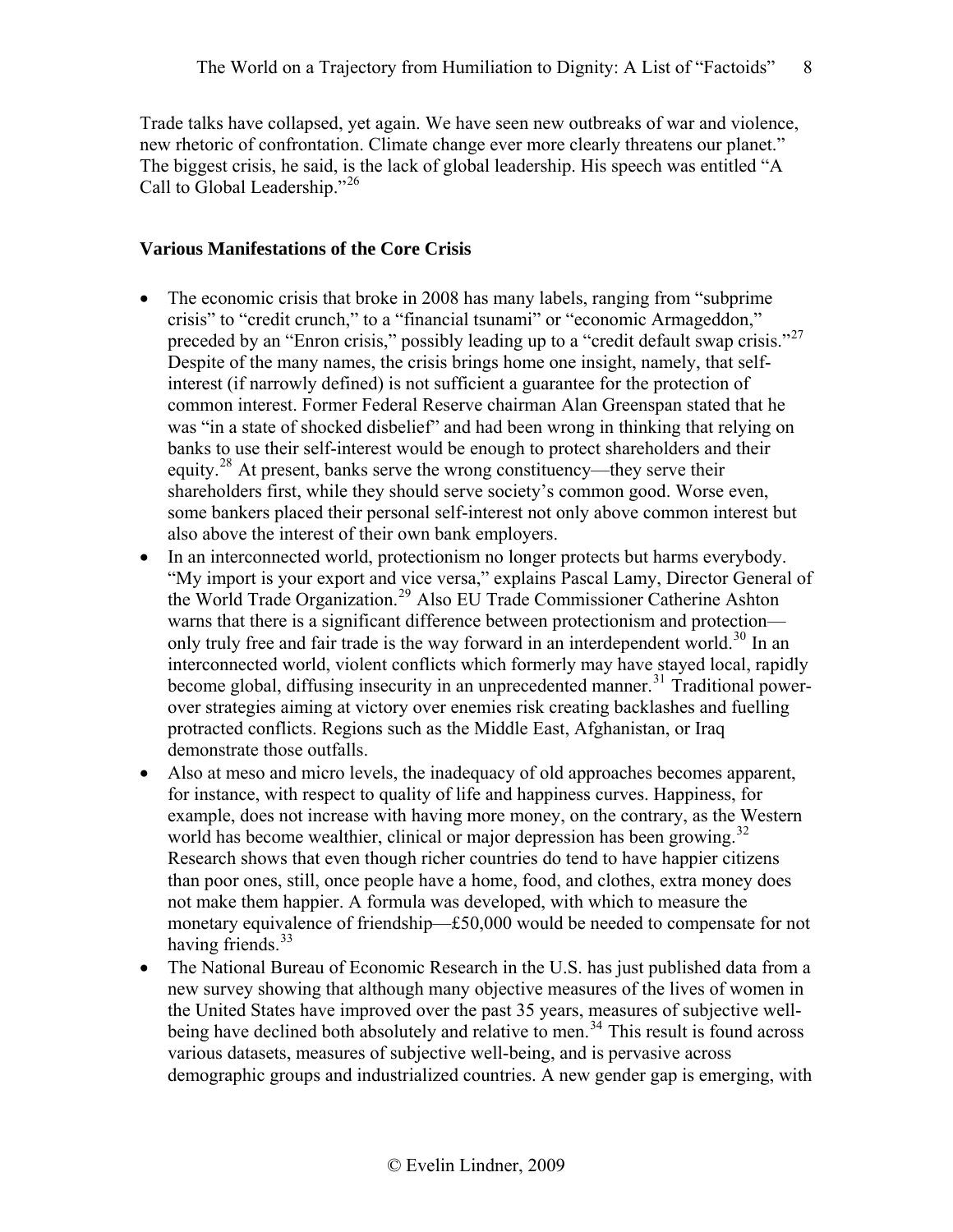<span id="page-8-0"></span>higher subjective well-being for men, replacing the gap of the 1970s when women reported higher subjective well-being than did men.

- Women represent 70 percent of the more than one billion people living in poverty worldwide, with single mothers being particularly exposed to poverty.<sup>[35](#page-72-0)</sup>
- Often, it is difficult to connect small-scale problems with the failings at large-scale levels, and the situation is further obfuscated when systemic failings are individualized. The slogan "the private is political" has not lost its validity.
- Examples for "the private is political" abound. The roots of most crises are more complex and systemic than one-dimensional and personal. As to the economic crisis, for instance, it would be a mistake to individualize it, thus depriving it of its paradigm shifting potential. Overly risk-happy or fraudulent bankers and naïve consumers, while responsible, do not explain the entirety of the situation. Bank employees are under pressure to maximize profit, and managers report that they lose their jobs if they do not place shareholder value first.
- The strategies of individualization are often very hidden. Many women are not aware of them until they get pregnant. Only at that point, many painfully realize that a responsibility is being individualized that ought to be carried by more shoulders than only hers. As a clinical psychologist, I witnessed this dynamic in many shades and variations. Susanne (the name is anonymized) had been the girlfriend of a Wall Street financier, Jim, who owned several sports cars, a luxury flat, and had her as a trophy companion. He did not wish to get married nor have children. When she got pregnant, he explained to her that she was free to do what she wanted with the child, abort it, have it, and care for it, but she should refrain from bothering him. They had had lots of fun together, he explained her, and she knew he did not want children—the accounts where settled and he owed her nothing. She was shocked. She accused him of never having been open to her about that. He, on his side, insisted that she should have known. In other words, when his girl friend got pregnant, Jim failed to make the transition from what Alan Page Fiske calls equality matching to communal sharing.<sup>[36](#page-72-0)</sup> This is not to say that men should always say yes to children, or that it is morally acceptable for women to trick men into commitment by having children. The point is that communities endanger their own survival when they permit a cultural atmosphere to become dominant that pushes for narrow immediate self-interest. The term *commitment phobia* encapsulates the core failing of a strategy that gives primacy to narrowly defined self-interest.
- Commitment phobia, at the level of community and culture, is the failure to commit to human family's shared responsibility for its common interest.

## **The Present Transition and Its Markers**

At the present point in time, humankind lives through a deep historical transition. It is the transition from a traditional collectivist culture of ranked honor or the "dominator model" (Eisler), which was prevalent in almost all world regions throughout the past ten millennia, to a culture of human rights with its emphasis on unranked equal dignity for each individual, or what Eisler calls the "partnership model.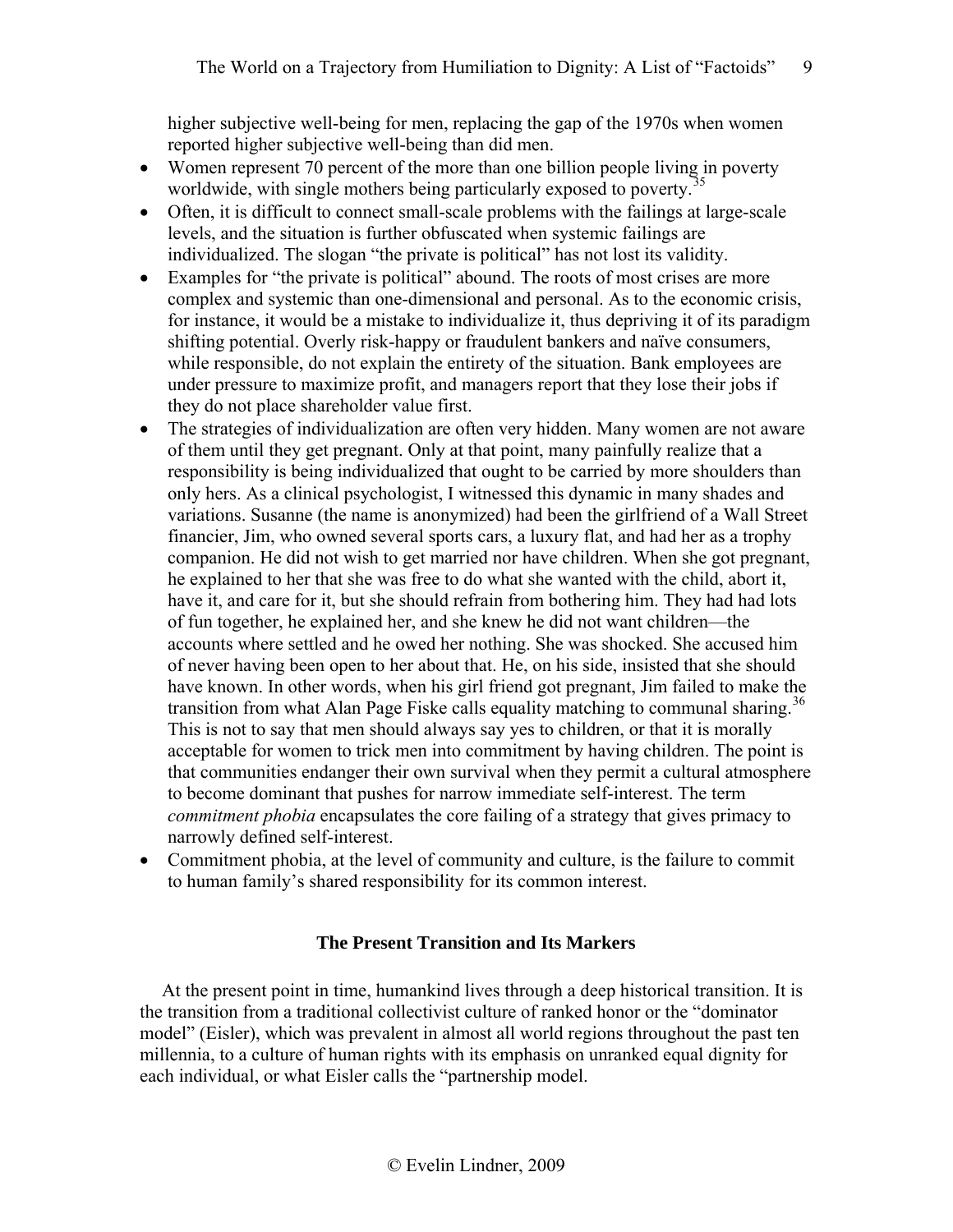Many markers highlight this transition both synchronically and diachronically. Let me report on some of those markers, particularly on those that relate to the topic of gender.

• Admittedly, nowhere do women still bind their daughters' feet to turn them into humble eligible brides. However, veiling women and confining them to the house may hurt them no less. And even in the most privileged Western setting, women still struggle, even if only with bound psyches. Jane Fonda, in her speech at the National Women's Leadership Summit in Washington D.C., on December 2, 2003, said:

Before I turned sixty I thought I was a feminist. I was in a way, I worked to register women to vote, I supported women getting elected. I brought gender issues into my movie roles, I encouraged women to get strong and healthy, I read the books we've all read. I had it in my head and partly in my heart, yet I didn't fully get it. See, although I've always been financially independent, and professionally and socially successful, behind the closed doors of my personal life I was still turning myself in a pretzel so I'd be loved by an alpha male. I thought if I didn't become whatever he wanted me to be, I'd be alone, and then, I wouldn't exist.  $37$ 

- Through my work and biographical background, I am particularly familiar (among others) with Egypt, Germany, and Norway, countries at the bottom, the middle, and the top of the Gender-related Development Index (GDI).<sup>[38](#page-72-0)</sup> I was born and grew up in Germany, I worked as a clinical psychologist in Cairo, Egypt, for seven years, and Norway provides one of the strongest platforms for my life and work since several decades. In the course of my involvement, I gained deep insight into the details of the differences measured by the GDI, how these differences are expressed in many walks of life, and how they illustrate the transition from ranked honor to equal dignity.
- Egypt is located toward the bottom of the GDI of 2007/2008, on place 112 out of 177. This rather weak position is being expressed in many facts of life and the attitudes that support them. For instance, eighty six per cent of Egyptian women surveyed in 1995 thought that husbands are justified in hitting their wives at certain occasions.<sup>[39](#page-72-0)</sup>
- Germany finds itself on place 22 of the GDI of 2007/2008, and at the bottom of the European Union with respect to equal pay for men and women (it takes the third place from the bottom of 27 EU members; the salary gap between men and women who perform the same jobs is only worse in Estonia and Cyprus).<sup>[40](#page-73-0)</sup> Women in Germany earn nearly a quarter less than men, compared to an average of 17.4 percent across Europe. (In some EU member states the gap is currently widening rather than closing, and the European Commission has launched a campaign to raise public awareness of the gender pay gap and to explain how it can be tackled.<sup>[41](#page-73-0)</sup>)
- Norway takes the second place on the GDI of 2007/2008, after Iceland. According to the World Economic Forum's Global Gender Gap Report 2008, Norway even takes the first place.<sup>[42](#page-73-0)</sup> Norway was a country of scarcity until oil was found. It has a proud Viking tradition of mobility. Unlike Somalia, where this culture's inherent pride destroys its very fabric, Norwegians have also learned the value of humility (also many Somali women exhibit a similar mixture of pride and humility). This gives Norwegian culture a unique position in the world. Its past has equipped it with assets that the rest of the world may be interested in drawing on in times when the security dilemma weakens and space opens up for a new world culture of liberté, égalité, and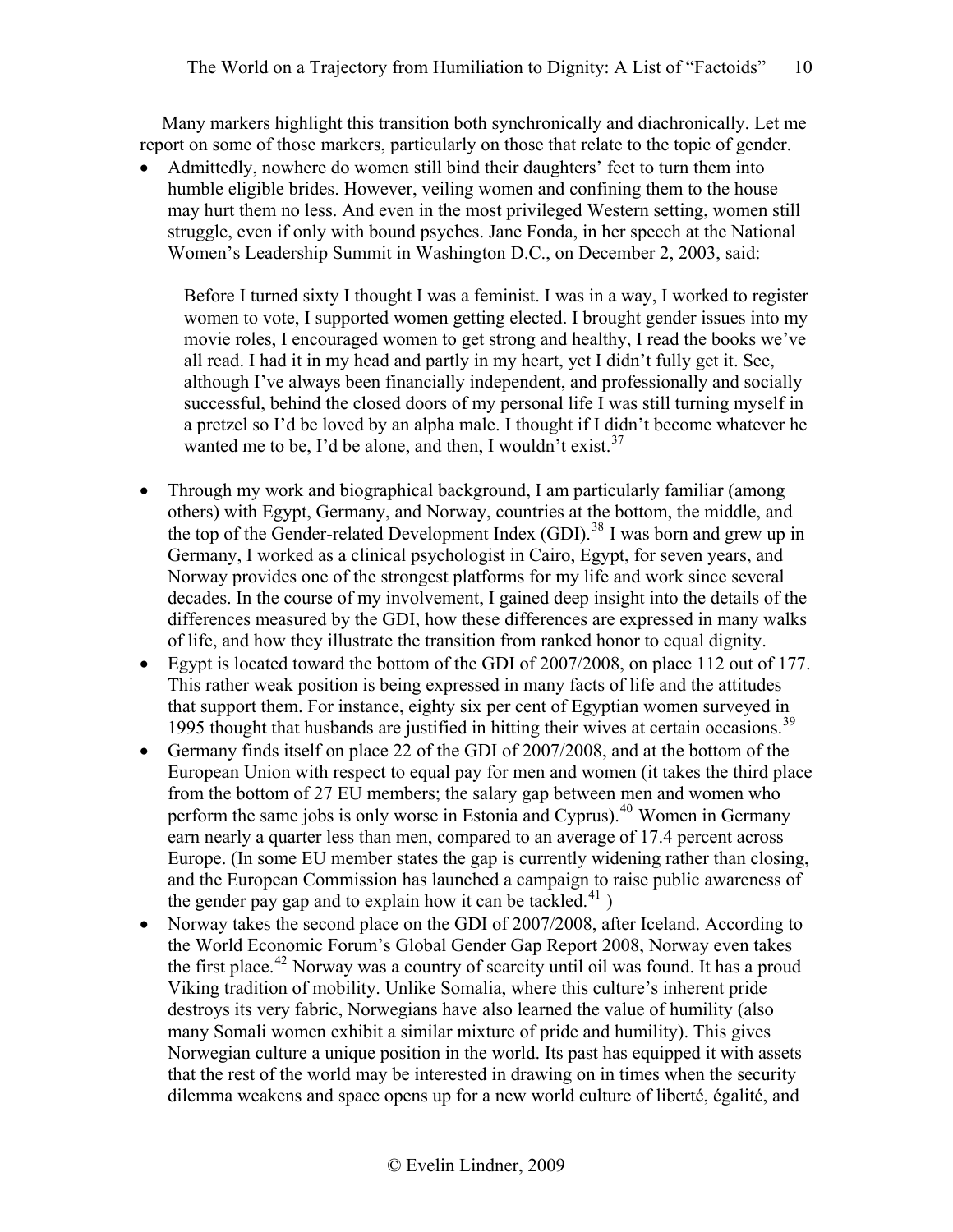fraternité.43 The Nobel Peace Prize is well based in Norway. Norwegian women therefore have a significant advantage. They have less of a subaltern mind to undo than women in other parts of the world. Their souls and minds have not been cowed to the degree this happened elsewhere. And, not surprisingly, Norwegian women have the courage to implement laws that are still unthinkable in other countries. In 2004, Norwegian women pressed for a law that stipulated that women had to fill 40 percent of the country's corporate board seats by 2008.<sup>44</sup> "The Rise of the Valkyries," is the evocative title of an article in the international press that summarizes the Norwegian experience as it stood by November 2008.<sup>45</sup>

- Female subservience and male dominance are not innate. Female lack of pride and male lack of humility are learned. They can thus be unlearned. Today, in the wake of the coming-together of humankind, space opens for more peaceful societies of more gender equity and less authoritarian hierarchy, societies that are more suitable to drive present transition efforts. Today, space opens for men to reject their stereotypical "masculine" roles—they can, for instance, redefine fathering in the more caring and nurturing way once stereotypically associated only with mothering (Eisler). Space opens also for women to become more visible and develop their potential for being leaders and innovators. More even, women can be called on to use the wisdom that is entailed in traditional female role templates, for instance their emphasis on nurturing and balancing, to define leadership and innovation in new and more holistic ways.
- To make use of the space that opens and dignify the world, women and men need to learn how to combine pride and humility. To use the traffic metaphor, they must be proud and courageous enough to create traffic regulations that serve the common good of a global community, and then humble enough to stop in front of red lights and only proceed when the light is green. Subalterns risk failing on the side of pride and courage, while supremacists tend to implement traffic regulations that give them green light by default.

The following paragraphs present concrete examples to illustrate how both women and the female role description have recently risen to the fore. Myriad of transitions currently unfold all around the world:

• On December 2, 2008, I enjoyed the opera *Tristan und Isolde* by Richard Wagner at the Metropolitan Opera in New York. I usually take an inexpensive seat under the roof, and sit there through the pause, reading the program:

It is no wonder that a fanatic international cult of sensuality grew up around *Tristan und Isolde*, coloring a generation of Western thought, even while a late-Victorian society was clinging to sexual repression in hopes of preserving an order that the new spirit of liberation was ripping apart. With *Tristan*, the world turned a corner that brought the future into direct view: the psychology of Freud, the French slide from hyper-realism into surrealism, the sex-driven women of Ibsen and Strindberg, and the atonality of Schoenberg. Nothing has been quite the same since.  $46$ 

• Ashis Nandy, social, cultural and political critic born in Bengal, tells the story of s*atī*, where a recently-widowed woman would immolate herself on her husband's funeral pyre.[47](#page-74-0) Satī has now been outlawed.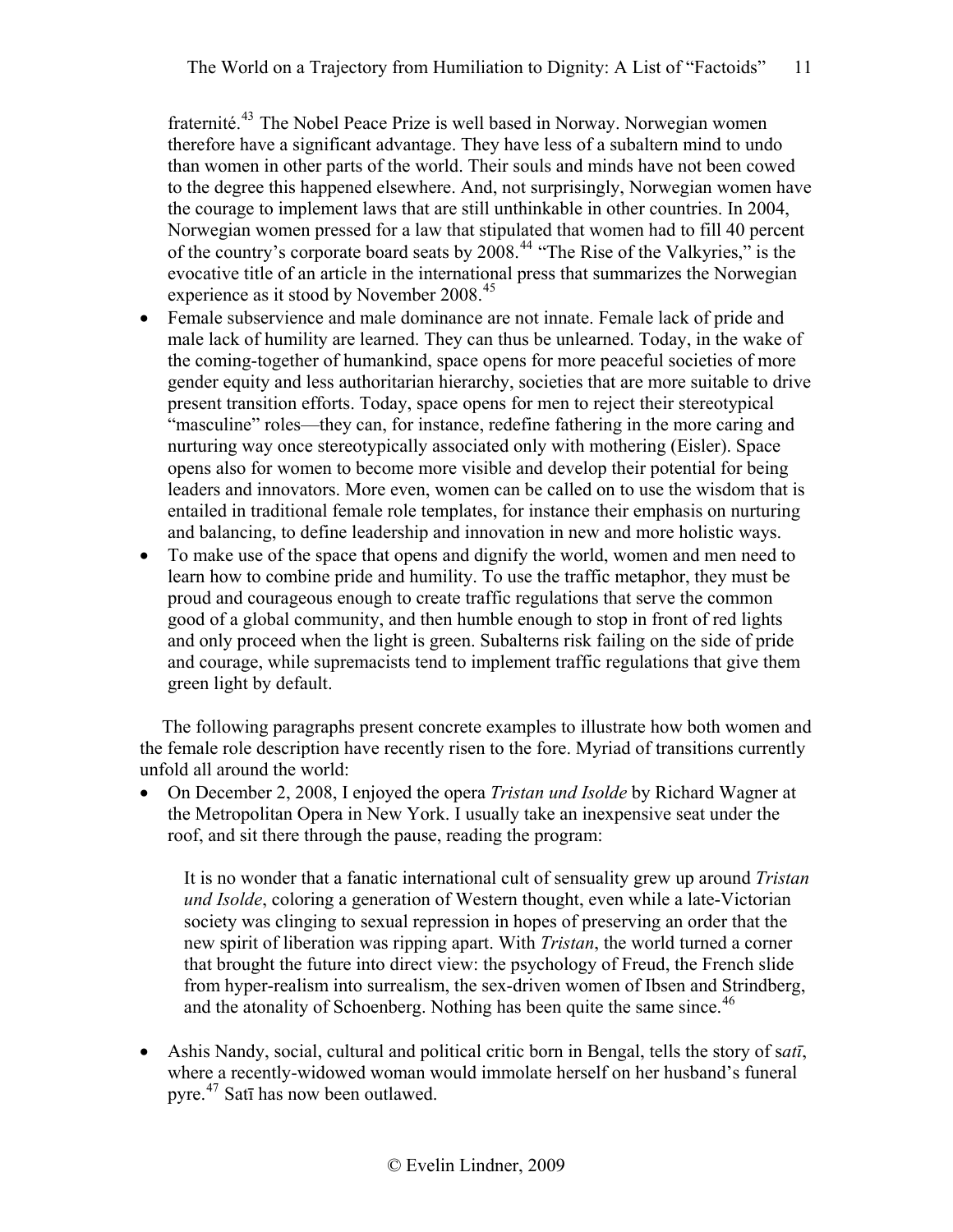- The practice called *vani* in Pakistan, a tribal custom in which blood feuds are settled with forced marriages, was made illegal in 2005.
- Honor killing, usually the killing of a girl who brought "shame" upon the family to protect family honor from humiliation, until recently accepted as cultural tradition, is increasingly being seen as a violation that compounds humiliation rather than remedying it. $48$  Syria has just scrapped a law that limits the length of sentences handed down to men convicted of killing female relatives they suspect of having had illicit sex.[49](#page-74-0)
- Domestic chastisement, once a duty, currently transmutes into domestic violence in many cultural contexts.
- Divorce rates in Indonesia have risen dramatically over the past decade.<sup>[50](#page-74-0)</sup> Women want love, not oppression.
- In the past, women, since they were not part of the public sphere, were not given visibility even if they performed acts that would have merited public attention. At present, this is in the process of changing. Ever more female leaders, formerly obfuscated by a overlying male focus, are being lifted into visibility. The trend of bringing women from inside out into the limelight currently makes possible the publications of a large body of literature, from which I have drawn much inspiration.<sup>[51](#page-75-0)</sup> Virginia Woolf<sup>[52](#page-75-0)</sup> and Eleanor Roosevelt<sup>[53](#page-75-0)</sup> are two early iconic names. A recent article in the *Journal of International Women's Studies* documents th e contribution of three Young Women's Christian Association (YMCA) leaders who chaired the nongovernmental organization forum planning committees during the UN Decade for Women (1975-1985).<sup>[54](#page-75-0)</sup> I was impressed, to give just one other example, 1663).<sup>[58](#page-75-0)</sup> The list is very long. when meeting Hilary N. Summy in Brisbane and reading her book on peace activist Margaret Thorp (1892–1978).<sup>[55](#page-75-0)</sup> Earlier examples point at women who were public figures through presenting themselves as males, because, usually, throughout the past 10,000 years, until very recently, women could become leaders in the public sphere only if they filled the male role template. Remember, for example, Hatchepsut, the fifth pharaoh of the eighteenth dynasty of Ancient Egypt (circa 1479–1458 BC), who had power in spite of being a woman.<sup>[56](#page-75-0)</sup> She played the role of a man and let herself be depicted as a male pharaoh. Also Amanitore (c. 50 AD), a Nubian Candace, a queen of the ancient Kushitic Kingdom of Meroë, was a manly warrior queen who led forces in battle.[57](#page-75-0) Remember also Queen Nzingha "Queen of Ndongo" (1582–
- In resonance with the transition of the world toward one single global inside sphere that must be policed, soldiering currently acquires ever more more police-like characteristics and more of a social-control character. Women are increasingly accepted as members in the military.<sup>[59](#page-75-0)</sup> Since about 20 years, in Sweden, female and male soldiers even share rooms; Norway is currently following suit.<sup>[60](#page-75-0)</sup>
- Even backlashes signal change. The sudden popularity of figures such as cyborgs, bodybuilders, and vampires, represents an attempt to restore the traditional paternal metaphor in times when it is under threat.<sup>[61](#page-75-0)</sup>
- Similarly, often the first sign of improvement and progress is the call for abuse to be exposed and no longer covered up. Sexism in the military, for instance, is increasingly uncovered nowadays. On March 20, 2009, female war veterans at a Gender panel during the Winter Soldier hearings outside Washington, D.C., decried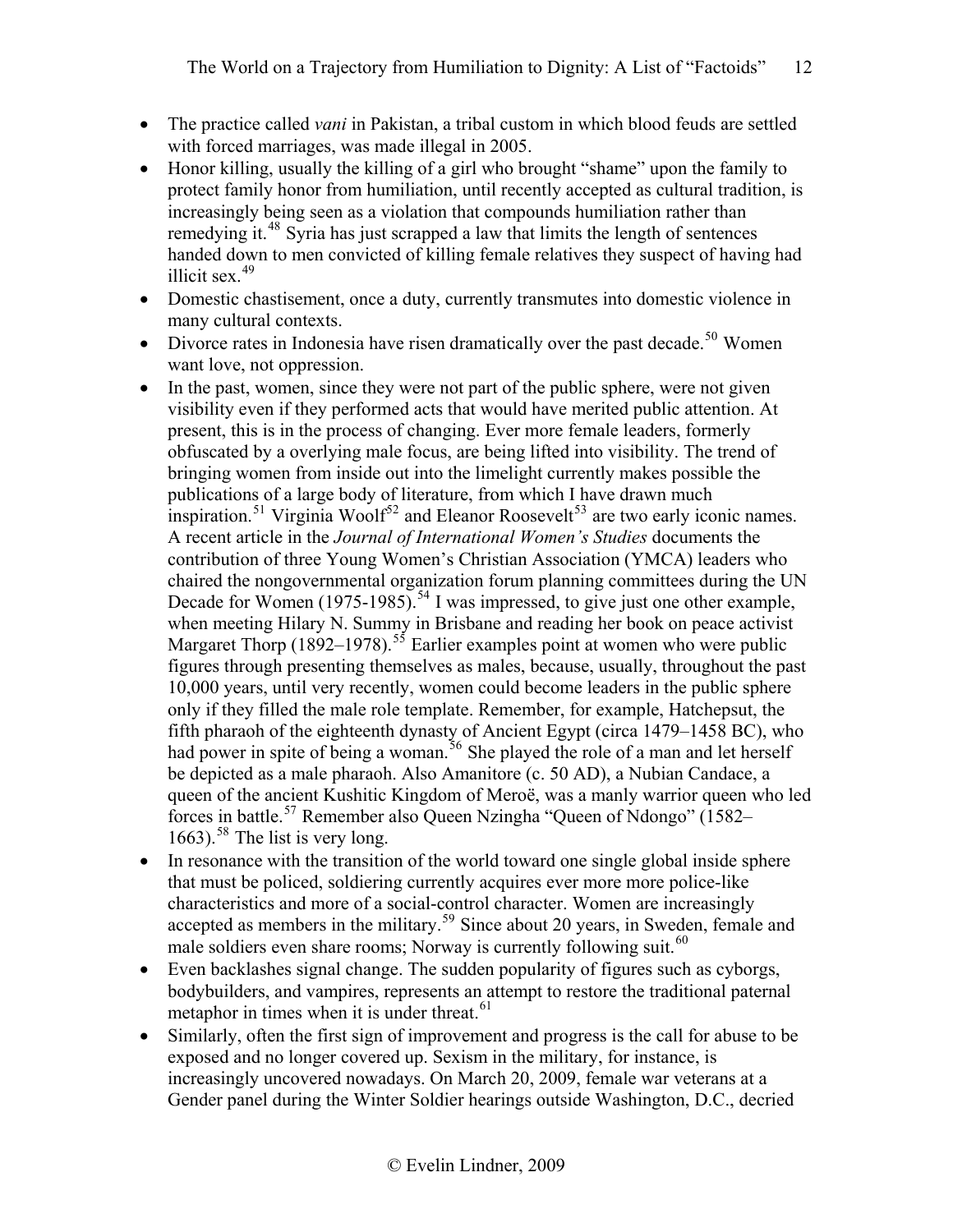institutional sexism in military, and called the sexist power dynamic in the military "the big pink elephant in the room."<sup>62</sup>

- While I was living in Japan (2004–2007), I followed the struggle to be heard of the so-called "comfort women," or sex slaves in the Japanese military during World War II, mostly from Korea.[63](#page-75-0) Also in the U.S.-Korea relations, military prostitution played a role.<sup>[64](#page-75-0)</sup>
- Another very recent example of past abuse being exposed is that of *tyskertøs*. A tyskertøs was a Norwegian woman who had fallen in love with the enemy, namely, a soldier of the Germany army that held Norway occupied during World War II from 1940 to 1945. She was cruelly humiliated after the war within her community, and many children born to tyskertøs still feel deeply traumatized until today. The topic is still an extremely sore one. A woman simply did not have the right to put love for a man before her love for her country. An enemy was no fellow human being. Claudia Lenz works at the Center for Interdisciplinary Memory Research in the Institute for Advanced Study in the Humanities in Essen, Germany. I met her at the Center for Studies of Holocaust and Religious Minorities in Norway in 2008. She is among the few who researches the fate of tyskertøs and calls for a liberation of love from politics.<sup>[65](#page-75-0)</sup>
- It is not necessarily women as people who rise to more visibility, but the female role description of care and maintenance.<sup>[66](#page-75-0)</sup> The man Barack Obama, for instance, stands for this script more than Sarah Palin, a woman. What makes Barack Obama's script so "female" is his emphasis on relationship—listening and dialogue—and housekeeping—creating opportunity in society through good housekeeping rather than competition. And even though Michelle Obama is a home-maker, she combines traditional male and female scripts in more future-oriented ways than Sarah Palin, who is a governor. Sarah Palin resembles the traditional male leader of Realpolitik both with regard to the socio- and biosphere—she is a conventional *Real*-politician and combines this with a conservative home-maker approach. Michelle Obama, in contrast, brings together future-oriented male and female scripts by emphasizing relationship-building in her human rights advocacy and her homemaking.
- Georgina Beyer is the first transsexual woman in the world to be elected as a member of parliament. In an interview with Michael Peschardt, she explained with great honesty her personal struggle and the extraordinary transformation which took her from being a sex worker in Sydney, having sexual reassignment surgery, to being elected as an MP in what has traditionally been a socially conservative area of New Zealand.<sup>[67](#page-75-0)</sup>
- Riane Eisler's partner David Loye wrote *3,000 Years of Love*, a book that presents their dual-biography and travels to Minoan Crete, Greece, Italy, Germany, and Africa.[68](#page-75-0) It is a guide to Eisler and Loye's work as writers and global activists for women, human rights, civil rights, progressive evolution, and partnership movements. Eisler found evidence of a gender-holistic perspective in contemporary Scandinavian nations as well as in prehistoric, historic, and anthropological data of, for instance, the BaMbuti or Tiruray.<sup>[69](#page-76-0)</sup> Eisler's data and conclusions dovetail with "Living Well," a label for a social system that focuses on reciprocity, reciprocity between people, and reciprocity with the Earth that was endorsed on June 5, 2008, when more than one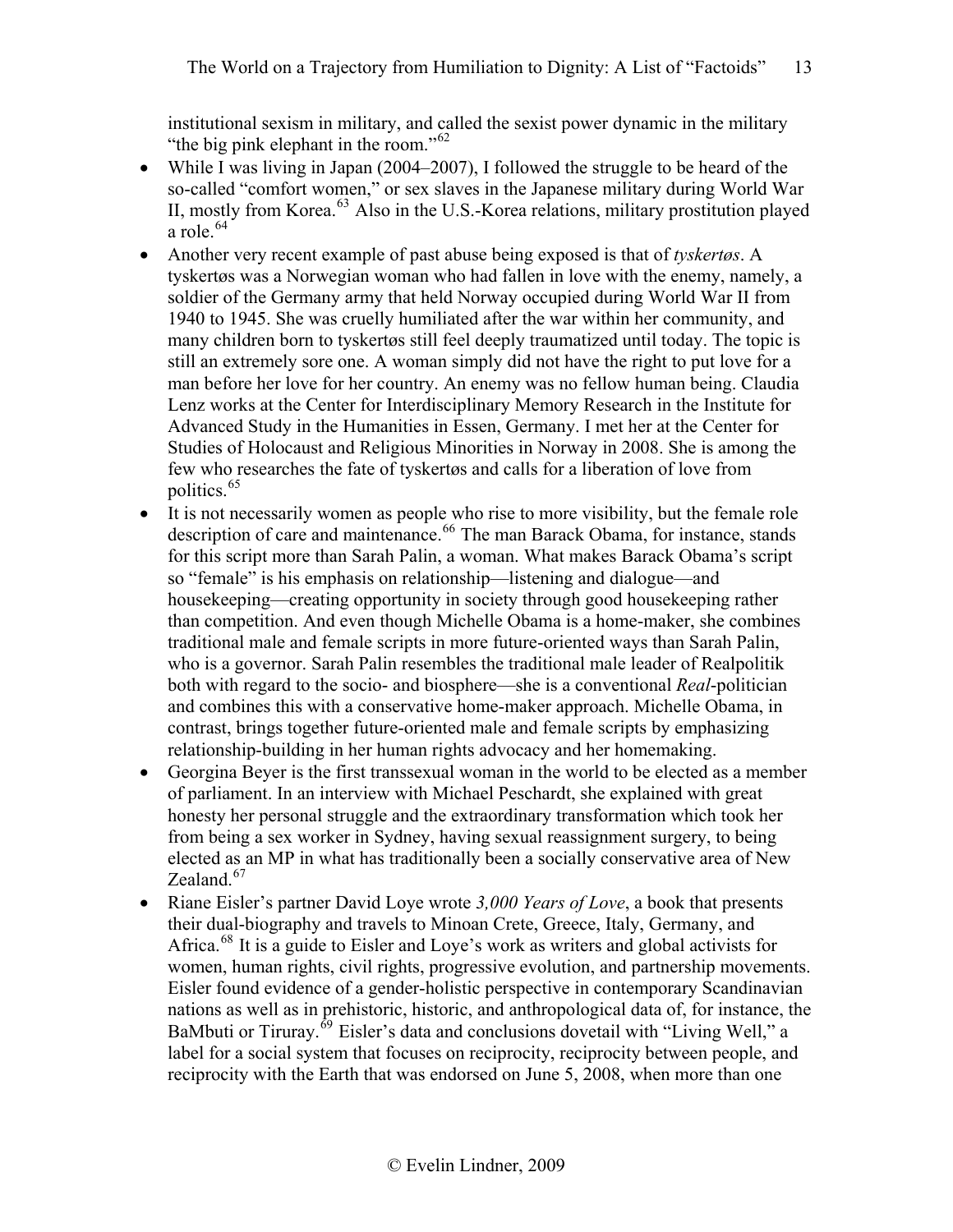<span id="page-13-0"></span>thousand representatives from indigenous communities across the Americas gathered in Lima, Peru.<sup>70</sup>

• Not least academic research itself is inscribed into the same transitional processes. Through his work on language, emotions, love, and shame, emotion, researcher Tony Webb highlights how already the language that is being used in the field of emotion research is littered with confusion. The English language turns verbs into nouns, almost as badly as German, he explains: "The result has been described by Illich (1970) as a "commoditization" of language: I don't education myself, I get an education; I don't house myself, I get accommodation; I don't employ myself, I get a job; I lose sight of loving (an activity) as I try to unravel the phenomenon of love as an entity, or as "a feeling" or "an emotion."<sup>[71](#page-76-0)</sup> For Webb, the label "emotion" should be reserved for the cognitive evaluation (based on our past experience and memory of this experience) of how we perceive the situation, including what we think (cognitive), what we do (behavioral), and what we sense in our body and what we feel (affective). "'Feeling' might then usefully be reserved for the awareness we have of the affect—the body sensations and body language" he writes.<sup>[72](#page-76-0)</sup> Love, according to Webb, is a composite, as much thought as feeling, therefore a *cognate* rather than a feeling. Webb calls for making it a norm for culture to teach how to better understand and use emotions, both cognitively and intuitively.

## **The Role of Humiliation: From Good Versus Evil to Pride and Humility**

This section presents some markers that highlight the role played by humiliation throughout the various transitions that punctuated human history. With my colleagues, I am currently building a *theory of humiliation* that is transcultural and transdisciplinary, entailing elements from anthropology, history, social philosophy, social psychology, sociology, and political science.<sup>[73](#page-76-0)</sup>

• As reported earlier, hunter-gatherers, prior to 10,000 years ago, enjoyed untouched pristine pride. Roughly 10,000 years ago, a deep transition occurred. Resources were becoming limited and complex agriculturalism emerged, fuelling the security dilemma.<sup>[74](#page-76-0)</sup> Hierarchically structured societies arose. The majority of people became subaltern underlings. They transmusted into tools in the hands of small master elites and were subjected to routine humiliation, or *honor humiliation*. This kind of humiliation was regarded as legitimate and underlings had to endure it submissively. Only equals within elites were entitled to duel-like responses to defend their honor against humiliation. Subaltern underlings were taught shame and helplessness by overt brute force and/or by covert manipulation.

Article 1 of the of the Human Rights Declaration, contradicts 10,000 years of such moral frames when it states that every human being is born with equal rights and dignity that ought not be humiliated. Human rights introduce a new kind of humiliation, namely, *dignity humiliation*: when respect for equal dignity fails, this is perceived as illegitimate humiliation. In this way, the historical transition proceeded from a traditional collectivist culture of ranked honor, or the "dominator model" (Eisler), which was prevalent throughout almost all world regions during the past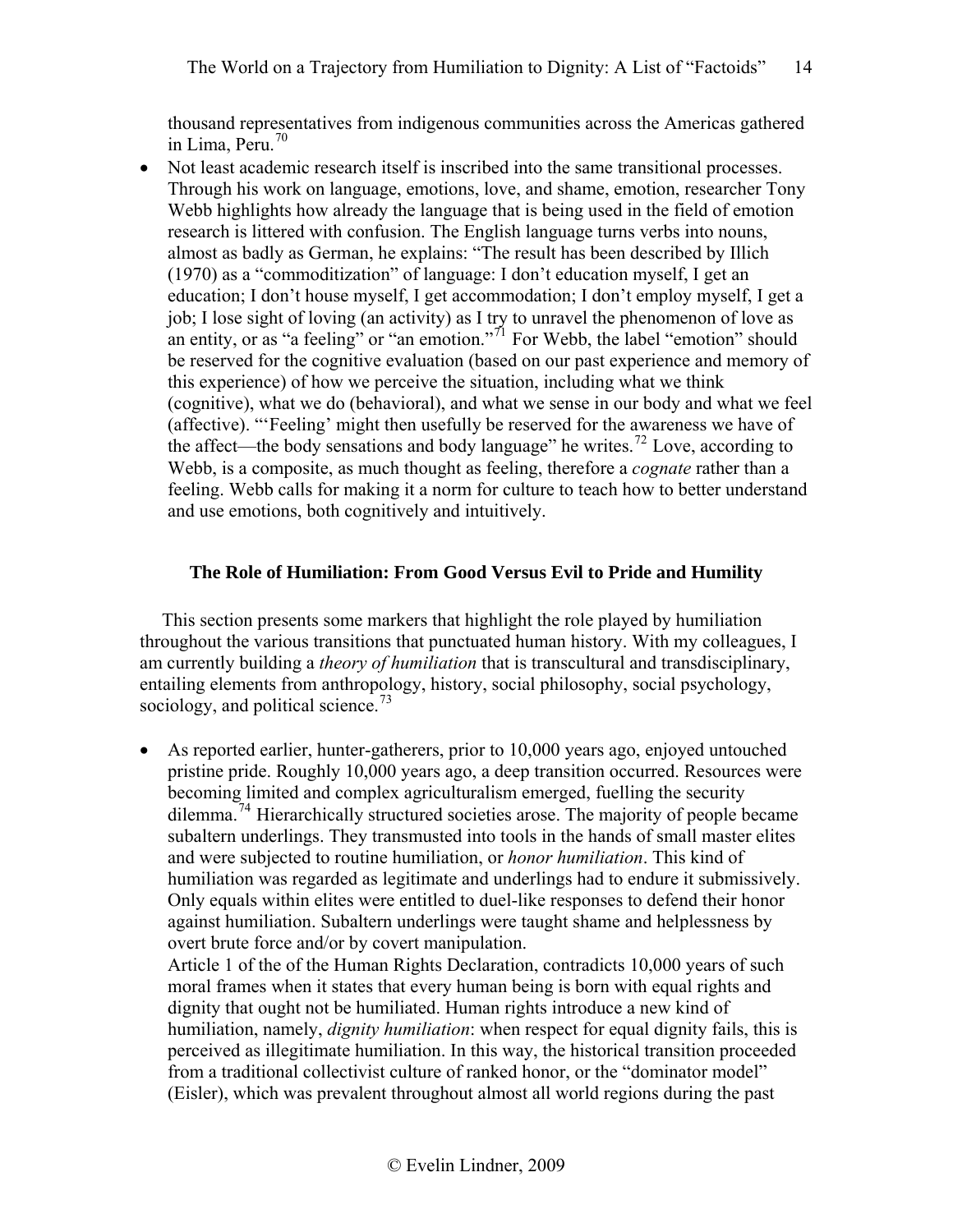10,000 years, to a culture of human rights, which emphasises unranked and equal dignity for each individual, or the "partnership model."

- The core tipping point of this transition—the shift from ranking human worthiness to unranking it—is marked by a change in the meaning of the word humiliation. In the English language, the connotations of the verbs *to humiliate* and *to humble* parted in 1757, moving into opposite directions. Until that time, the verb *to humiliate* did not signify the violation of dignity. *To humiliate* meant merely *to lower* or *to humble* ("to remind underlings of their due place"), an activity that was widely regarded as prosocial. William Ian Miller, scholar of law with a wide interest in Icelandic sagas, medieval history, social and political theory, emotions, and vices and virtues, explains that "the earliest recorded use of *to humiliate* meaning to mortify or to lower or to depress the dignity or self-respect of someone does not occur until 1[75](#page-76-0)7."<sup>75</sup>
- It is important for human rights defenders to be aware that the increase of feelings of humiliation is among the most notable psychological effects of human rights advocacy. From the perspective of a culture of ranked honor, living in a world of masters and underlings is normal, with masters typically being male and underlings being female. The human rights message squarely opposes this "normality" and redefines the lowliness of underlings. What was normal before, transmutes into a humiliating violation of their dignity.

In other words, as a consequence of the human rights movement, feelings of humiliation become more intense. At present, indeed, millions of people learn to feel humiliated as they become aware of the human rights message. And since feelings of humiliation carry the potential to be translated into acts of violence—they represent the nuclear bomb of the emotions (Lindner)—human rights advocacy must do more than simply elicit those feelings: it must help guide them into Mandela-like constructive systemic change. Hitler engaged in humiliation-entrepreneurship to remedy past national humiliation, and he perpetrated genocide to prevent future humiliation from what he thought was an upcoming World Jewry. Similarly, in Rwanda, the former subalterns, the Hutu (*hutu* signifies "servant"), unleashed genocide on their former Tutsi elite to prevent future humiliation, reminiscent of past humiliation. The white elite in South Africa, in contrast, was not subjected to genocide. On the contrary, the white elite was invited, by Mandela, to participate and contribute to the joint dismantling of Apartheid.

The latter way of translating feelings of humiliation into action must serve as the template for the human rights movement at large, not the first, if it wishes to be true to its message. Anger-entrepreneurship in the name of human rights is not only dangerous, but also profoundly inconsistent with its very core ideals.

• The human rights message introduces two transformations, or one two-tiered transformation: (1) deposing oppressors and (2) dismantling, in addition, oppressive systems and their ways of defining human conduct, including authoritarian behavioral and psychological scripts.

In former times only (1) was carried out, not (2)—underlings rose up, instated themselves in the place of their former dominators, and kept the system in place. Human rights defenders betray and undermine their own mission if they follow this script and translate feelings of humiliation into nothing but tit-for-tat humiliationentrepreneurship (1), while failing to walk their talk (2). Therefore, it is inherently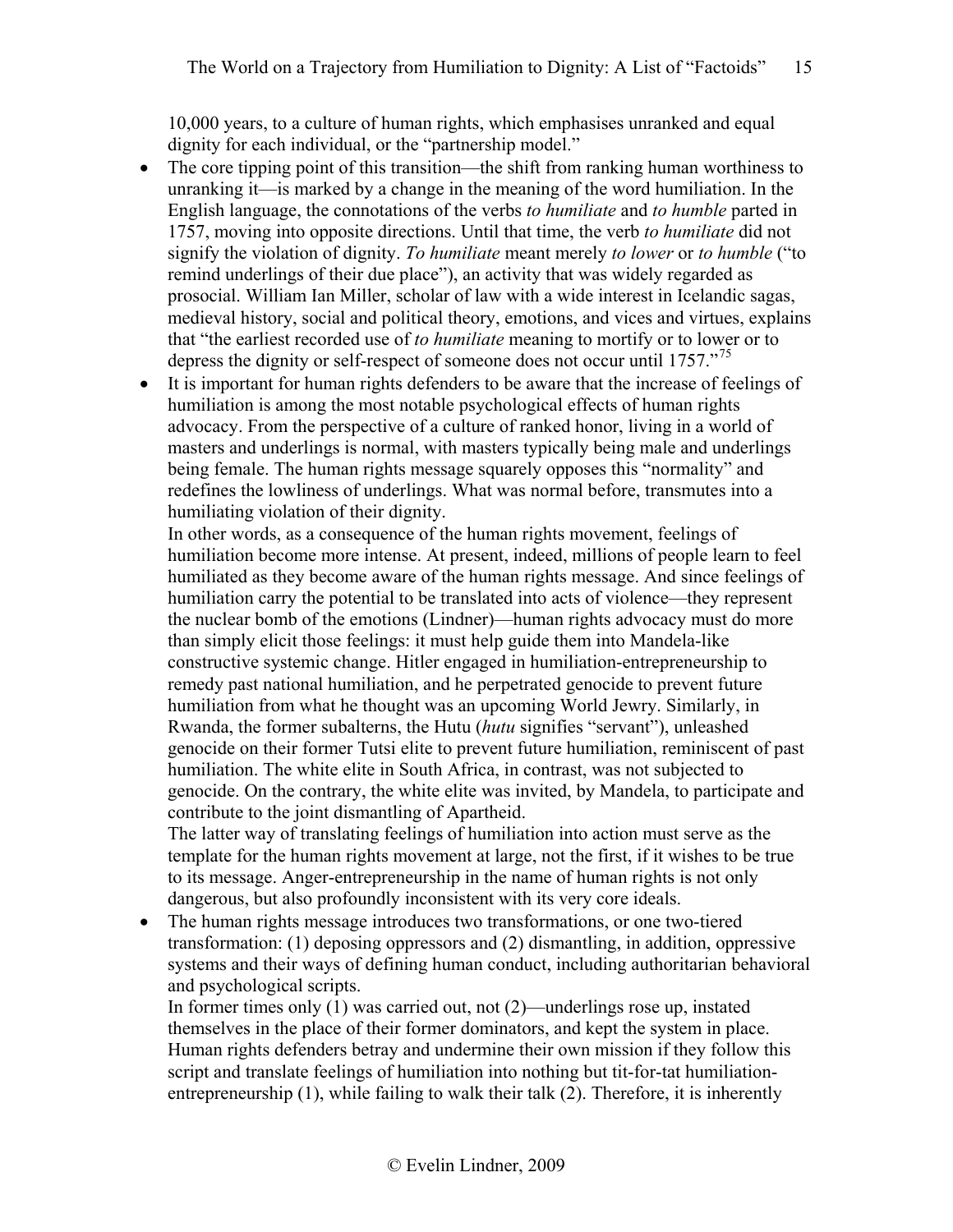inconsistent and self-contradictory to try to force human rights in ways that have humiliating effects.

- In the course of the transition toward the human rights ideal of equality in rights and dignity, what formerly was called "traditional cultural practices" transmute into violations that humiliates and violates dignity. The Indian caste system, for instance, once "respected" as cultural idiosyncrasy, is now condemned as "Indian Apartheid."<sup>[76](#page-76-0)</sup> Examples abound and some are enumerated above.
- Female genital cutting (FGC), the surgical mutilation of female genital organs, can serve as another example. *Ntanira Na Mugambo*, also known as "circumcision by words," has been developed in rural areas of Kenya by local and international women's health organizations.<sup>[77](#page-77-0)</sup> A week-long program of community education about the negative effects of female genital mutilation, culminates in a coming-of -age ceremony for young women. In Senegal, also the *Tostan-UNICEF program* employs a participatory approach based on dialogue to help end female genital cutting, meaning that those who support the practice are not confronted in an alienating way but respectfully invited into a dialogue on new awareness. The Imam of Salémata praises this approach: "The Tostan approach is the best way to proceed, contrary to the approach of the Government which almost created a reaction of resistance and defiance. Dialogue is more effective than force."<sup>[78](#page-77-0)</sup> Senegal has banned female circumcision in 1998, making it punishable by one to five years in prison. In 2007, also Egypt has announced that it is imposing a complete ban on female circumcision.[79](#page-77-0) The Grand Mufti and the head of the Coptic Church declared that female circumcision has no basis in the Koran or in the Bible. The Convention on the Elimination of All Forms of Discrimination against Women (CEDAW) was adopted in 1979 by the UN General Assembly; consisting of a preamble and thirty articles, it defines what constitutes discrimination against women and sets up an agenda for national action to end such discrimination.<sup>[80](#page-77-0)</sup>
- It is important to note that aggressive cycles of humiliation, when set in motion by individuals or groups, are not perpetrated due to nature but due to culture. Human nature is not aggressive per se, and humans are not naturally inclined to degrade and humiliate others. For instance, there is no archeological evidence for systematic war prior to 10,000 years ago.<sup>[81](#page-77-0)</sup> There is no archeological proof of organized fighting among early hunter-gatherers: "The Hobbesian view of humans in a constant state of 'Warre' is simply not supported by the archaeological record."<sup>[82](#page-77-0)</sup> Systematic warfare has been an inherent part of human culture only throughout the period of complex agriculturalism that only represents the last five percent of human history.
- The human brain "is hard-wired for connections." $83$  During the past ten millennia, the human readiness to connect with fellow humans has been channeled into hierarchical relationships of domination/submission, first into traditional societies of ranked honor and, more recently, into cultures that emphasize the might-is-right philosophy of what I call ruthless individualism. In such contexts, humbling and humiliating inferiors is regarded as a prosocial tool that subalterns have to endure quietly (honor humiliation). In a culture of human rights, in contrast, lack of respect for equal dignity is seen as an antisocial violation, and the hard-wired human readiness for connection finds space to be translated into relationships defined by mutuality. Feelings of humiliation arise when respect for equal dignity is failing (dignity humiliation).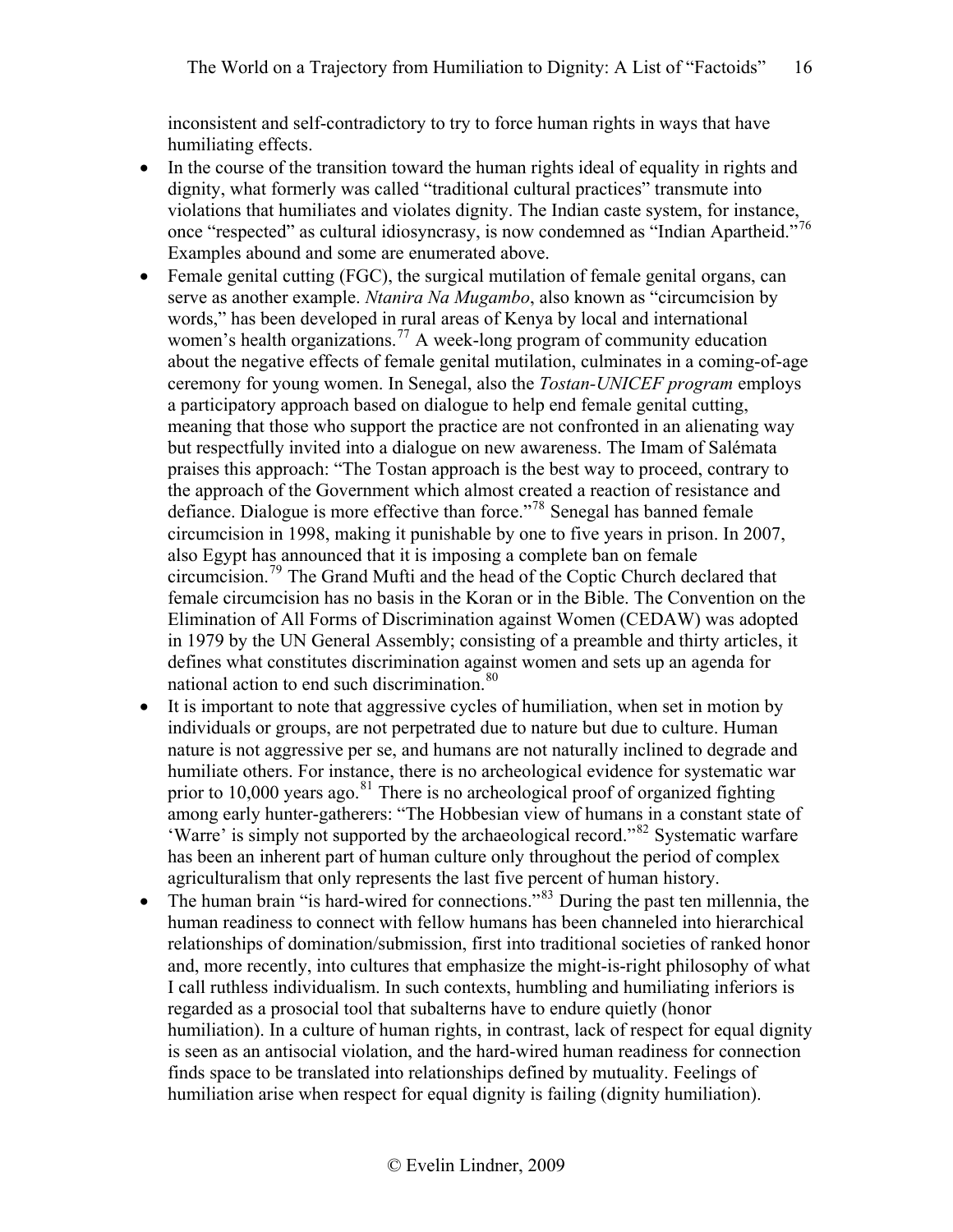New research on mirror neurons offers important insights.<sup>[84](#page-77-0)</sup> Mirror neurons are significant in many ways, among others for the evolution of social cohesion, empathy, and learning. Social emotions like guilt, shame, pride, embarrassment, disgust, or also lust are based on a uniquely human mirror neuron system found in a part of the brain called the insula.<sup>[85](#page-77-0)</sup>

Neuroscientist Vilayanur Ramachandran gives mirror neurons credit for causing the big bang of human development.<sup>[86](#page-77-0)</sup> Mirror neurons allow for imitation, for reading others' intentions and thereby learning from each other. "Mirror neurons will do for psychology what DNA did for biology… They will provide a unifying framework and help explain a host of mental abilities that have hitherto remained mysterious and inaccessible to experiments."[87](#page-77-0) While many researchers believe that Ramachandran may go too far with his claims, ever more researchers begin to investigate their potential. Mirror neurons "are a mechanism of connecting me with you, one person with another, and therefore may play a vital role in communication and social interaction," explains cognitive neuroscientist Sarah-Jayne Blakemore.<sup>[88](#page-77-0)</sup> The human ability to mirror the actions of others, may even have caused hominids branching off from apes. Monkeys and apes also have mirror neurons but, so claim the theories, the humanoid brain capitalized on them in ways that allowed them to move beyond simple imitation to more complex imitation, and that this in turn stimulated language formation, music, art, tool-making and even empathy.<sup>[89](#page-77-0)</sup> Indeed, mirror neurons make the learning of culture and empathy through imitation possible.<sup>[90](#page-77-0)</sup>

Mirror neurons process social pain like physical pain.<sup>[91](#page-78-0)</sup> Studies carried out by neuroscientist António Rosa Damásio and his colleagues show that even though witnessing another person's physical pain registers more quickly in the brain than compassion for social or psychological pain, the latter leaves a longer-lasting impression. $92$ 

With respect to humiliation, research on mirror neurons suggests that one can feel as humiliated on behalf of a victim of humiliation one identifies with, as if one were to suffer this victim's pain oneself. And this phenomenon is magnified when media give access to the suffering of people in far-flung places.<sup>[93](#page-78-0)</sup> Through modern media, feelings of humiliation can be felt by people far away from the location where these feelings were first elicited. These feelings can then be translated into acts of violence, acts that would be unintelligible without knowledge of the strength of empathy. Young men in London, for instance, have prepared to become suicide bombers in far away Middle East. Until his imprisonment in 2004, in front of north London's Finsbury Park mosque, cleric Abu Hamza al- Masri preached the message of honorable death in responsee to humiliation.<sup>[94](#page-78-0)</sup> He thus capitalized on the capacity of mirror neurons to express empathy and then channeled this empathy into a narrative of humiliation that supposedly "required" violent responses. The first British citizens to become suicide bombers were Asif Hanif and Omar Sharif. These two young men had lived most of their lives far removed from the Middle East. On April 30, 2003, 21 years old Asif Hanif blew himself up outside the Mike's Place pub on the Tel Aviv promenade, killing three people and injuring 55. With him was Omar Sharif, 27, who ran away after his bomb belt failed to detonate.<sup>[95](#page-78-0)</sup>

Research on mirror neurons is thus important for the field of humiliation studies and connects it with themes such as global terrorism and the regional and global diffusion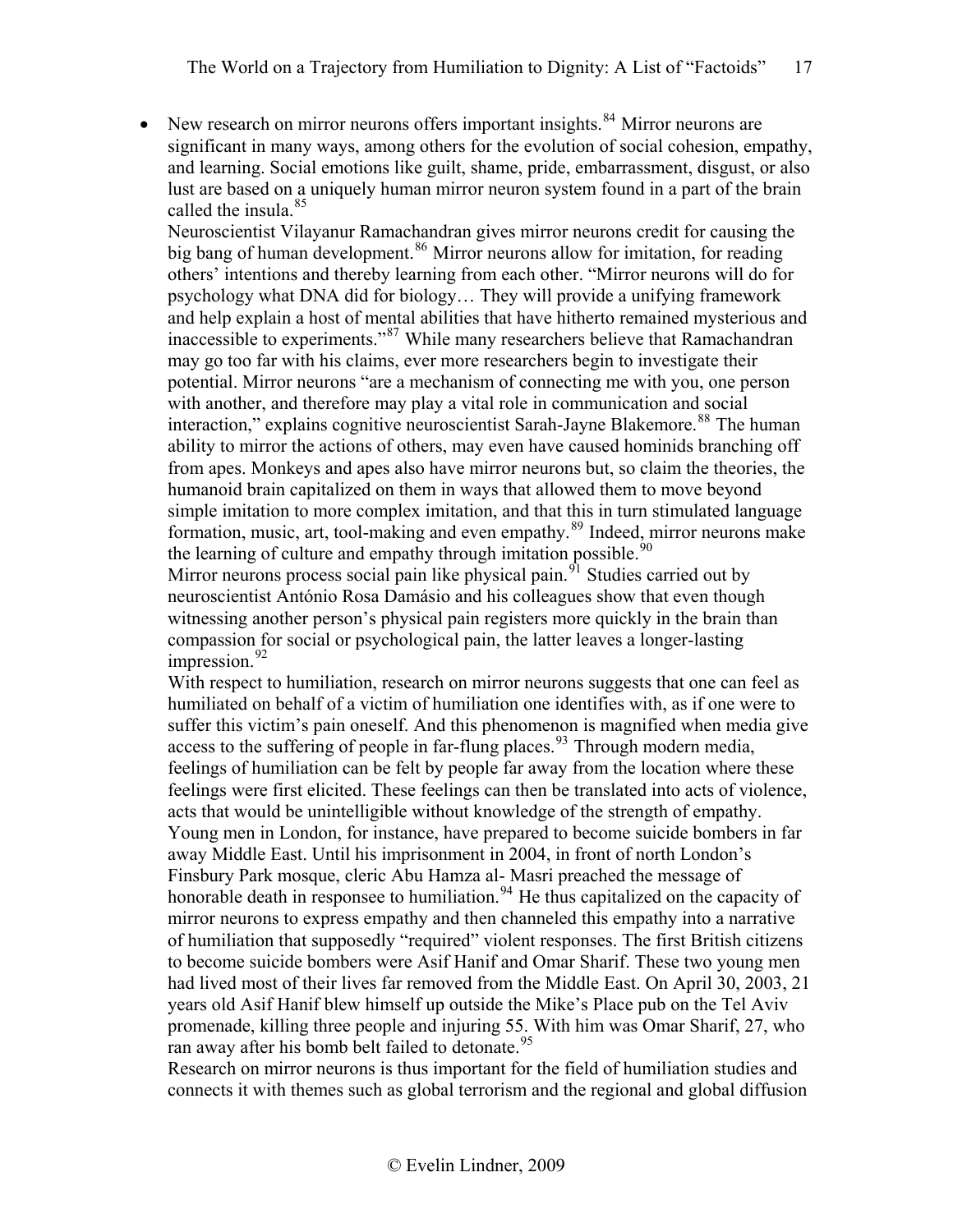<span id="page-17-0"></span>of insecurity.<sup>96</sup>

#### **The New Approaches That Are Called for**

This section looks at the future. It explains why ideas need to be developed for how the human condition may be organized in novel and innovative ways in the future, so as to ensure long-term social and ecological sustainability.

## **The Need for Systemic Change[97](#page-78-0)**

The historical situation of humankind, as it presents itself at the current point in time, could be summarized, in a starkly simplified form, as follows: After the demise of the Soviet Block, we now witness the demise of the West as it was known. The Soviet Block abused the idea of communism for oppression, while the West abused the idea of freedom. Also freedom, if understood as might is right, entails the potential to lead to oppressive outcomes. In both cases, citizens were co-opted into supporting their own oppression. In the case of communism, submission was achieved through the promise that self-effacing uniformity would lead to material and psychological well-being for all. In the case of the West, submission was attained with the promise that self-enhancing difference—operationalized by the primacy of the profit motive (Adam Smith's *invisible hand*[98](#page-78-0))—would provide material and psychological well-being to all. In both cases, ruling elites succeeded in securing the support of broad masses. In both systems, they defended their power with power-over strategies informed by traditional honor codes, even though they no longer applied the brute and overt oppression known from past history but depicted domination as caring patronage informed by Enlightenment values and human rights. In other words, elites have learned to acknowledge the role of underlings as potential supporters of their domination, while in former times, the broad masses were regarded to be so inferior that they were not worth being spoken to, let alone convinced or co-opted.

At the present point in time, the next step in the paradigm shift informed by Enlightenment values and human rights needs to be embarked upon: not only are subalterns valuable as co-opted inferiors, they are worth more, they are worth receiving space to be true equals. Enlightenment values and human rights ideals can and should no longer serve as rhetorical shield for covert domination.

The reason for why a next step is necessary at the current point in time, is not only moral one, but also a very pragmatic one. Global interdependence represents the ultimate deterrent for power-over strategies. Nobody can win durable "victories" over others in an interdependent world, everybody is vulnerable. Global interdependence also represents the ultimate deterrent to the idea that in a world that depends on ecological homeostasis, the maximization of single elements (for instance, profit), is feasible. In this situation, profound transformation is called for, tinkering with symptoms is insufficient. Systemic change is overdue, locally, but, particularly, globally.<sup>[99](#page-78-0)</sup>

This call dovetails with the message of peace psychology. Daniel J. Christie lays out the contemporary scope of peace psychology: "In particular, three themes are emerging in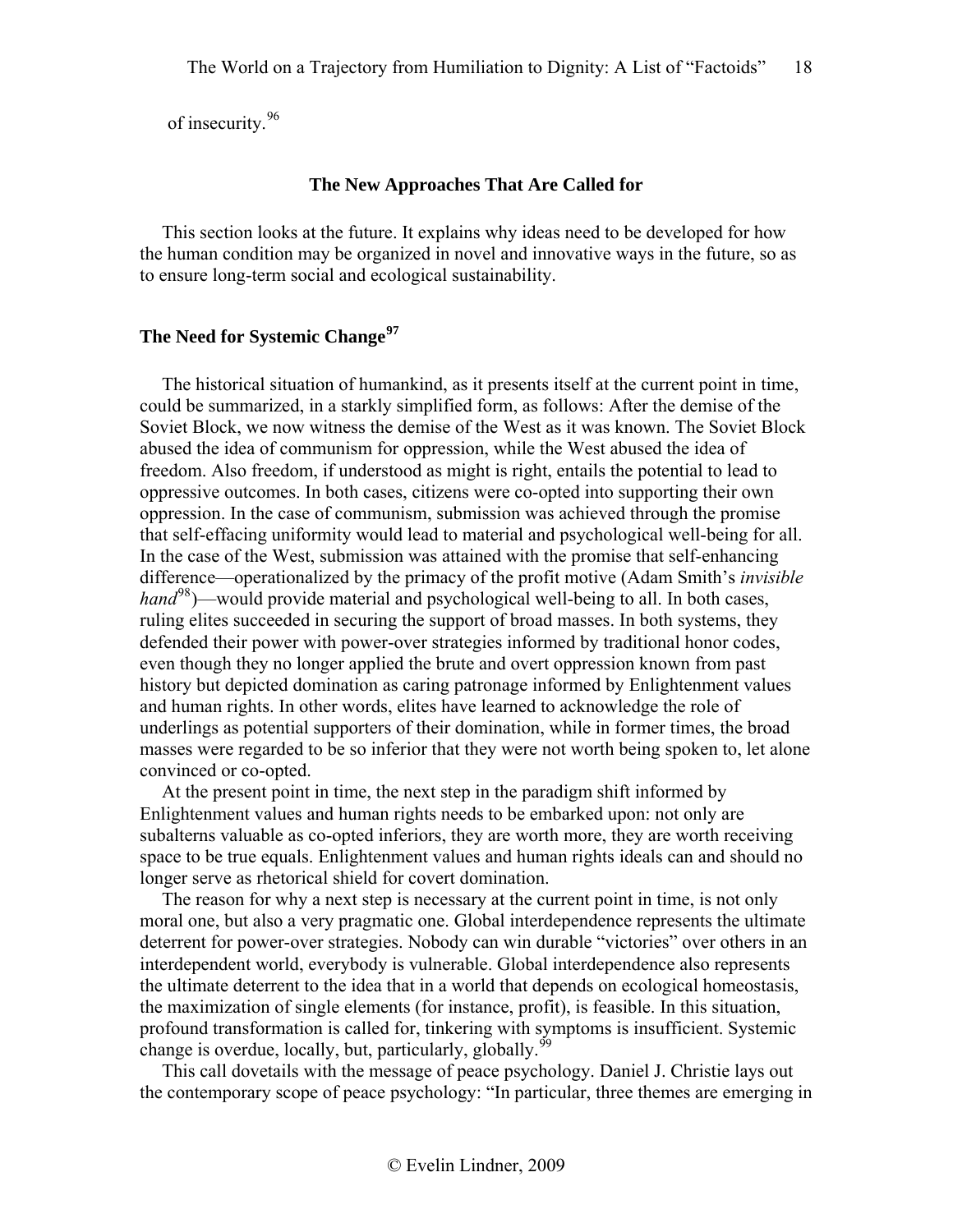<span id="page-18-0"></span>post-Cold War peace psychology: (1) greater sensitivity to geohistorical context, (2) a more differentiated perspective on the meanings and types of violence and peace, and (3) a systems view of the nature of violence and peace."<sup>[100](#page-78-0)</sup>

What is needed is a panoply of new strategies. To briefly enumerate, as new philosophical foundation, the nondualistic principle of *unity in diversity* presents itself as helpful if deep change is to be achieved, no longer oppressive *uniformity*, nor unrestricted freedom for *difference*,<sup>[101](#page-78-0)</sup> thus capitalizing on the lesson from past hyperpowers, namely that the inclusivity of "tolerance" is a superior strategy.<sup>[102](#page-79-0)</sup> As to core guidelines and definitions, *interest* rather than *position*, and *output* rather than *input* must be foregrounded.[103](#page-79-0) As to cultural and social practices and institutions, *communal sharing* needs to be given priority.[104](#page-79-0) *Subsidiarity* is the suitable guideline for forging complex syntheses that can express unity in diversity—the European Union uses the *subsidiarity principle.*<sup>[105](#page-80-0)</sup> For instance, a subsidiarity approach can help combine communal sharing with elements of market economy into new layers of local and global institutions. To bring about these changes and grasp the opportunities that typically are entailed in crisis, *women and men* are called on to recalibrate their contributions to society.<sup>[106](#page-80-0)</sup>

#### **Discarding Old Dichotomies**

Global crises call for new frames for local and global cultures, frames which give preeminence to optimizing and maintaining homeostatic balances rather than maximizing singular elements such as narrowly defined self-interest or profit.

Jean Baker Miller calls for the creation of *alternative arrangements* rather than accepting *false choices*. [107](#page-80-0) Riane Eisler asks for new social categories that go beyond conventional dichotomies such as religious versus secular, right versus left, capitalist versus communist, Eastern versus Western, or industrial versus pre- or post-industrial. Other dichotomies can join this list of false choices: realism versus idealism, hatred versus love, altruism versus egoism, self-interest versus common interest, collectivist versus individualist, big versus small government, visible hand versus invisible hand,<sup>[108](#page-80-0)</sup> private versus the state, isolationist versus internationalism, globalization versus  $localization<sup>109</sup>$  $localization<sup>109</sup>$  $localization<sup>109</sup>$  and so forth.

All these dichotomies must be embedded into complex layers rather than pitted against each other. Subsidiarity has been mentioned above as the suitable guideline for forging complex syntheses that can express unity in diversity. For instance, communal sharing can be combined with elements of market economy into new layers of local and global institutions. The same goal, namely that of replacing dichotomies with layers, is achieved by conceptualizing *holons* and *holarchies*, <sup>[110](#page-80-0)</sup> or *regulatory pyramids*, <sup>[111](#page-80-0)</sup> as well as by using the Weberian *ideal-type* approach to analysis<sup>[112](#page-80-0)</sup> and the *reflective equilibrium* as epistemological frame.<sup>[113](#page-80-0)</sup>

#### **Emancipation from Bondage**

In Rome, *pater familias* had the power to kill or sell into slavery those he had "under his hand," *sub manu. Emancipation* is the deliverance out of the hand of pater familias.<sup>[114](#page-80-0)</sup>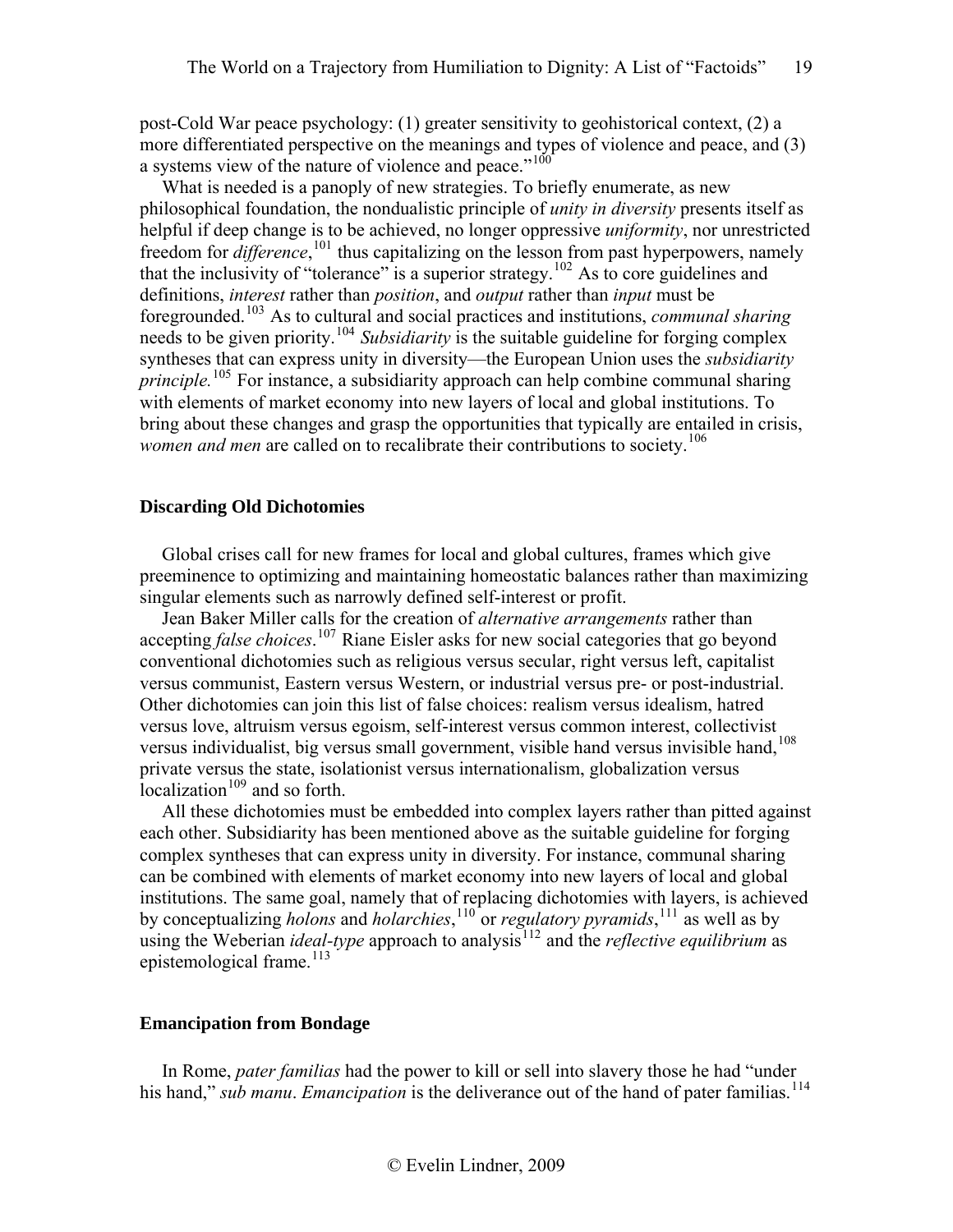In Norway, at the top of the Gender-related Development Index (GDI), [115](#page-80-0) emancipation is a rather neutral and descriptive word, also in the gender context.

In Germany, which holds place 22 on the 2007/8 GDI, in contrast, the word is often used derogatively. "Germany's Failed Emancipation" is the title of an article that illustrates the situation.<sup>[116](#page-80-0)</sup> A woman who tries to gain emancipation is "eine Emanze," a woman, who betrays her womanly essence and duties in exchange for selfish *Selbstverwirklichung* ("realization of her potential as an individual"). "Eine Emanze" is a disparaging label few women in Germany carry with pride. Wherever I turn, and I try to spend some time in Germany every year, German women begin a discourse about her wish to become more visible in the public realm and have a better work-life balance,  $117$ with a placating "first I want to declare that I am *not* eine Emanze!" A minority of German women would find it flattering to be compared with Alice Schwarzer, the most prominent contemporary German feminist, who is being perceived by many to be too aggressive and off-putting. As a result, those, who openly identify with feminism in Germany, often do not appear relaxed, but rather somewhat tense, displaying a provocative edginess carved into their body language. This edginess seems to disseminate the somewhat defensive message of "I know you don't like me, but don't even think you can intimidate me." The mainstream middle class women I meet in well-established German neighborhoods, in contrast, have yet to understand that it is not a personal vice to want to realize your potential. They still inscribe gender into the realm of individual choice or decision. They say to me: "Since my husband earned more money when our children were born, it was my free decision to become a housewife." They do not see that society at large may need to create a context where both men and women are enabled to contribute with their potential to their communities in general.

In other words, in line with their place at the top of the GDI, in Norway, the topic of the emancipation of women is handled in a much more relaxed and straightforward way, while there is a deep division in Germany, with bitterness and hostility on one side, and a placating "Ich bin keine Emanze!" on the other.

In France, another culture that I often experience when in Europe, the situation is slightly different. France recently came down from place 7 on the GDI in 2005 to place 10 in 2007/8, but is still recognized for making it possible for women to combine career and home.<sup>[118](#page-80-0)</sup> What is different in France, compared to elsewhere, is that sex plays an particularly interesting role. Sex is less taboo and handled with more ease in the public sphere—*cinq à sept* is a phrase that could not be understood in many other cultures: "In the days of Maupassant, mustaches and mistresses, the affluent Frenchman could not do without his cinq a sept—the 5-to-7 p.m. evening liaison with his paramour. Then he dashed home for a 7:30 dinner with his wife." $119$  France is the home of the historically most recent elite culture, the court of Versailles, which is still the blueprint for many status-conscious cultural expressions around the world—"international hotels" usually imitate Versailles, wealthy Chinese as much as rich Americans build French style chateaus also nowadays, and not without reason is *haute couture* a French phrase. Refined sexuality is part of this *haute* culture.

Women from Norway, with its rather egalitarian traditional background, are decades ahead of the rest of the world, while emancipation is much more difficult to achieve for French women, whose participation in turning their bodies into decorative images is part of an elite culture that otherwise gives high status. Unsurprisingly, French women, in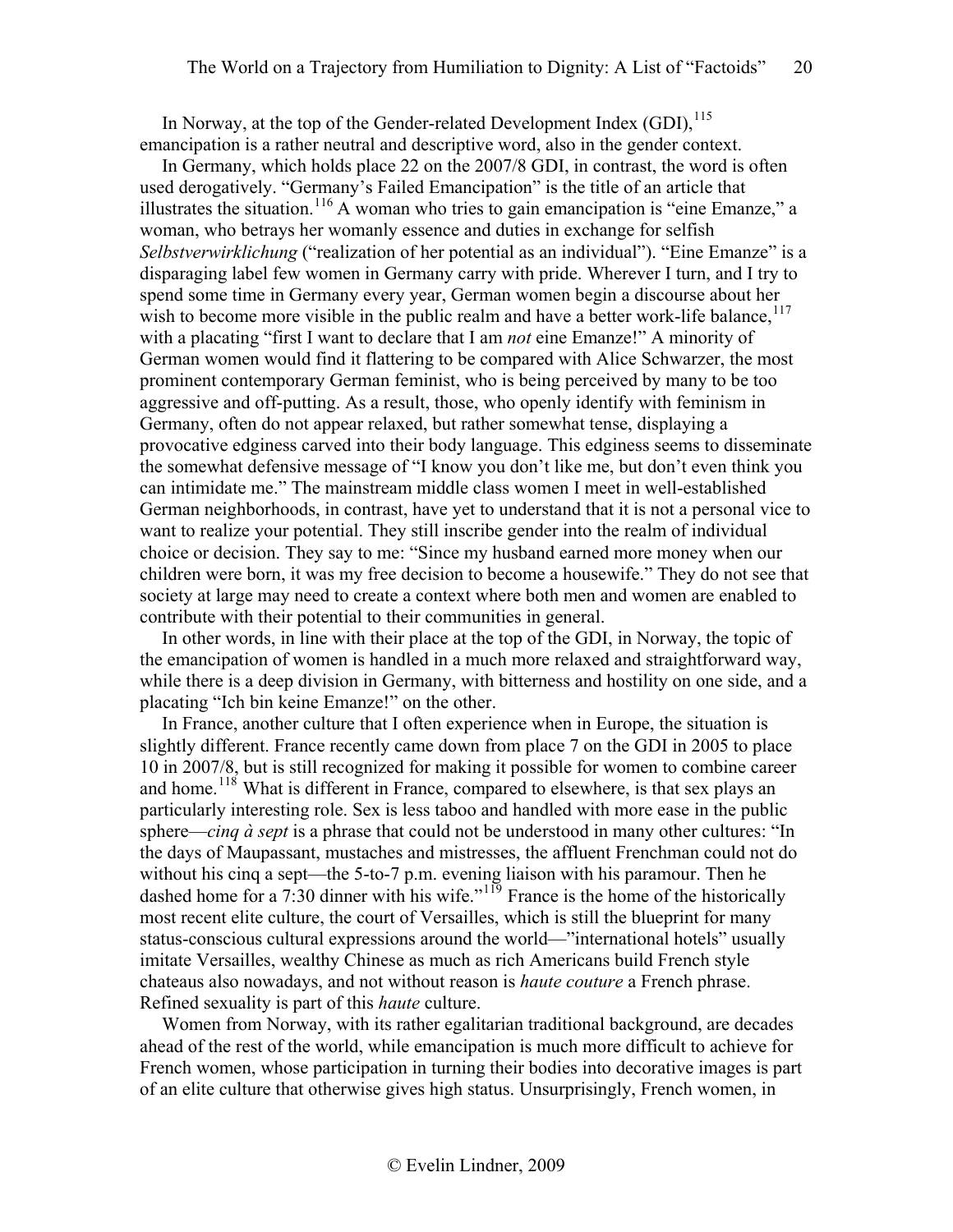<span id="page-20-0"></span>spite of being the slimmest in Europe, are the least satisfied with their weight and body (they are under an intense pressure from their men to be slim, in contrast to the British women in the survey, who have the highest body mass index (BMI) in Europe, but are the ones most satisfied with their bodies<sup>[120](#page-80-0)</sup>). Also women in traditionally hierarchical societies such as Germany have a longer distance to cover, even though they are all part of Western culture. Women in traditional honor cultures, particularly where poverty prevails and education lacks, even if they may enjoy the social cohesion and warmth that these cultures sometimes provide, often pay with being mutilated psychologically and often also physically if they dare to think of emancipation.

Due to the starkness of the situation in honor societies, only very courageous people become defenders of human rights, including women's rights. The ones I met, often had strong support from their fathers, who gave them the courage and confidence to take their lives into their own hands and supported them in doing so. Nawal el-Sadaawi in Egypt, or Edna Adan in Somalia, to name just two of those extraordinary women, both had strong support from their fathers. In their case, pater familias no longer held his daughter *sub manu* so to speak, but removed his hands from the top of her head to place them under her to lift her up, nurture and enable her.

The last paragraph highlights how emancipation is not only for women. It is equally for men. Morton Deutsch points out the advantages of leaving the distorted selves of the past behind—dominators must withdraw from processes of domination and re-own and resolve their feelings of vulnerability, guilt, self-hatred, rage and terror, and undo the projection of these feelings onto the oppressed, while, so Morton Deutsch expounds, "psychologists, in their roles as psychotherapists, marriage counselors, organizational consultants, and educators have a role to play in demystifying the psychological processes involved in the dominators. So too… do the oppressed, by not accepting their distorted roles in the distorted relationship of the oppressor and the oppressed."<sup>[121](#page-81-0)</sup>

In this way, men profit from emancipation as much as women, both with respect to their own malehood, but also with respect to their women's femalehood. As the examples of Edna Adan and Nawal el-Sadaawi illustrate, fathers carry a particular responsibility. If they give their daughters the same support that traditionally is conferred on sons, they can give their daughters a tremendous gift. My own father belongs in this list and, even though he will never be able to read this paper, he deserves special appreciation and recognition here. Women and men, mothers and fathers, together, must bring about emancipation. Women and men must emancipate themselves and each other.

## **Respecting the Individual, Rejecting the Culture[122](#page-81-0)**

In order to own the historical transition of our time, we need emancipation also from misunderstanding human rights. Human rights defenders believe that cultural differences ought to be respected. But where does cultural differences come from?

Not all cultural differences are benign, some are toxic. What is toxic for underlings is often painted as beneficial by their superiors. Chinese women, for example, endured the toxicity of the practice of foot binding for one thousand years, because it was regarded as beneficial in the context of hierarchical patriarchal society.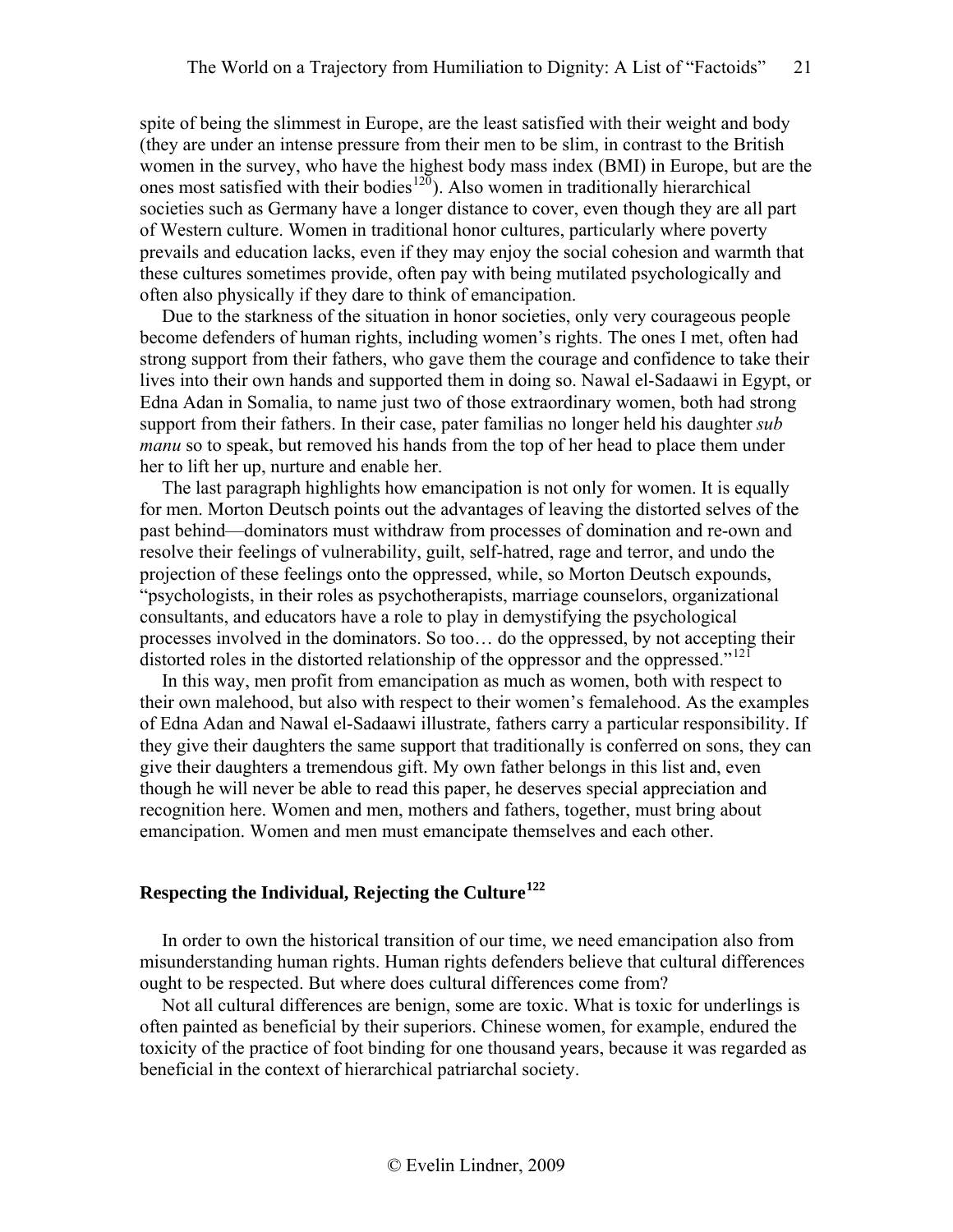Philosopher, sociologist, and social anthropologist Ernest André Gellner (1925–1995) in his book *Nations and Nationalism*, argues that culture can be a tactic, an instrument, rather than a primary cause.<sup>[123](#page-81-0)</sup> According to Gellner, the social chasms of early industrialism brought national cultures and nationalism to the fore. The way to address such conflicts, says Gellner, is to focus not on the culture, but on the socioeconomic circumstances that gave rise to it. Political scientist, sociologist and social anthropologist Liah Greenfeld uses the example of Ethiopia and Eritrea and suggests that resentment plays a central role in nation building.[124](#page-81-0) Also philosopher and historian of ideas Isaiah Berlin argues that nationalism often is motivated by some form of collective humiliation.<sup>[125](#page-81-0)</sup>

Indeed, intricate configurations of oppressors and victims unfold in front of the eyes of third party observers of "other cultures." Women may be the victims of oppression perpetrated by their families, who are victims of oppression perpetrated by their national rulers, who are victims of oppression perpetrated by other states. Many victims will claim to have a different culture from their oppressors and ask third parties to recognize and respect *our* culture, while the oppressors will vehemently urge third parties to keep quiet and not interfere in what they regard as *our* culture.

Let me share a story that illustrates my point.

Orakwue Arinze, a spokesman for the Nigerian National Agency for Prohibition of Traffic in Persons (NAPTIP), told the BBC that vulnerable girls between the ages of 12 and 18 were being targeted [in Nigeria]. "Some of the victims of broken families... Some of them come from communities who have branded them as witches," he said. "So they have been thrown out of their homes and abandoned by their families." Mr. Arinze said the girls were promised a new life in Europe and told that they would easily get a well-paid job or get married. Before they left home, the traffickers forced the girls to swear an oath, he added. "The girl is taken to a shrine or a cemetery in the middle of the night, her finger nails are cut off, her pubic hair is shaved, a menstrual pad containing her blood is taken away, and then a piece of her clothing is removed," he said. "These are deposited in a shrine with wicked incantations that this girl should die and her family be wiped out in the event that she runs away or [exposes] these criminal practices," he added. Mr. Arinze said that such was the strength of the girls' belief in the oath, that even if they were presented with the opportunity to escape from prostitution once in Europe, hardly any would dare. "These girls sleep with as many as 30 men a day because when they get to the destination countries, the madams make them understand... that the earlier she pays back the money, the better for her."<sup>[126](#page-81-0)</sup>

"Respecting" these girls' belief system and "accepting" their loyalty to it, would simply be identical with humiliating them. Freeing them, even from their own belief system, is the only expression of true respect. This message is valid for cultural differences within nations, between men and women (*Men Are from Mars, Women Are from Venus* was the title of a book that focused on cultural gender scripts<sup>[127](#page-81-0)</sup>), between the generations, and—very importantly, since it is much more difficult to differentiate—also between different voices within one's own psyche.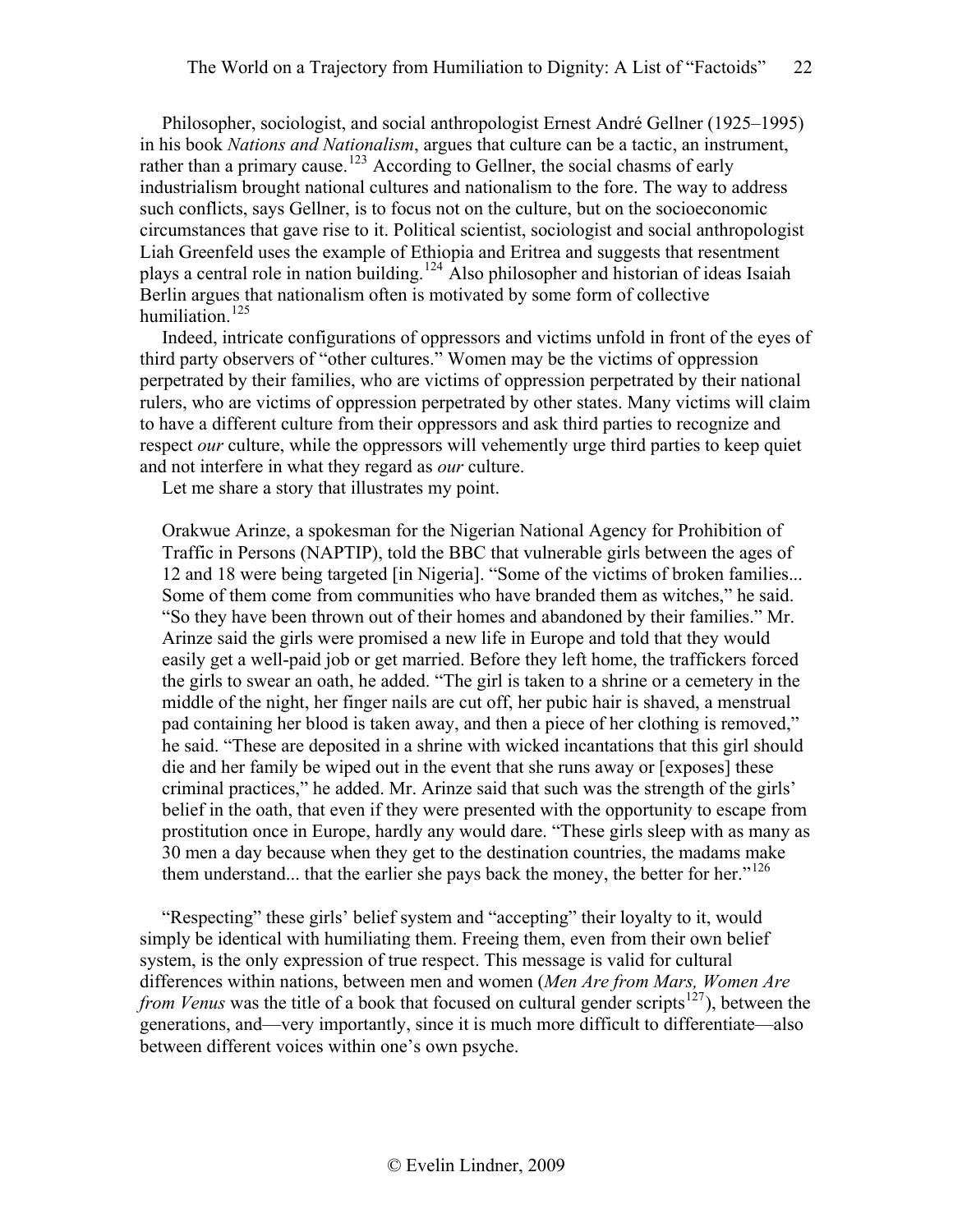## <span id="page-22-0"></span>**Forging a Sunflower Identity[128](#page-81-0)**

*Who Am I - and If Yes, How Many?* is an evocative book title by essayist Richard David Precht that illustrates the multitude of voices that may speak in a self.<sup>[129](#page-81-0)</sup>

Also the self-concept or self identity benefits from being built according to the principle of subsidiarity. The image of a sunflower offers an illustration for how the different voices and aspects of a person's identity can be constructed in ways that respect its unity in diversity through subsidiarity, and how this means creating layers. Through layering, the inner identity structure can both be stabilized and brought to scale with the challenges of the world.<sup>[130](#page-81-0)</sup>

Let me take my own identity as an example. The core of the sunflower that describes my identity represents my essence as a human being. Three layers of petals illustrate various secondary layers of identification: my fond connections to (1) the people I love, including my love for humanity in general, to (2) all benign cultural practices around the world that I cherish, and to (3) all those geographical places around the world that give me joy.

As soon as differences have been recognized, they can be ranked with respect to their scope. In that way, a sunflower identity allows for de-emphasizing toxic practices and beliefs without disrespecting the core of humanity, both one's own and that of others.<sup>[131](#page-81-0)</sup> Practices such as foot binding, honor killing or female genital mutilation, for instance, are better left behind, however, not with spite but respectfully. Through using a sunflower identity, it is possible, for example, to reject one's mother's beliefs in female subservience without disrespecting her, both when speaking with her, but, even more importantly, when conversing with the inner voice within one's own psyche that represents the mother.

Humankind needs to reach a new level of consciousness, *unity consciousness*, [132](#page-81-0) if it wishes to build more constructive institutional frames, which, in turn, can stimulate new consciousness at a systems level. Also here a sunflower identity can be of help. The new consciousness that is needed, in every human being, means linking up with our core experience of our shared humanity, without letting secondary layers impede this experience.

Reaching a new level of consciousness requires an existential ontological shift, or a "spontaneous recognition" as taught by the Pratyabhijña school in Kashmir. Zen master Dennis Genpo Merzel calls it the shift to "big mind and big heart." <sup>[133](#page-81-0)</sup> He explains how this can be brought about without rigidifying in ever new "paths," and without misappropriating it for reifying or aggrandizing one's own limited egocentricity (what Carl Jung calls "psychic inflation"). Also Harold W. Becker, the founder of The Love Foundation, underlines the importance of an innate awareness of the oneness of all of  $\overline{u}$   $\overline{u}$ <sup>[134](#page-81-0)</sup>

In the metaphor of the sunflower, the ontological shift that humkind needs to embark on can be described as foregrounding the core, and relegating the periphery to a secondary place, thus giving primacy to unity and embedding diversity into it. This does not mean undermining or negating the importance of diversity—on the contrary, diversity needs to be celebrated and protected—it means protecting unity from division.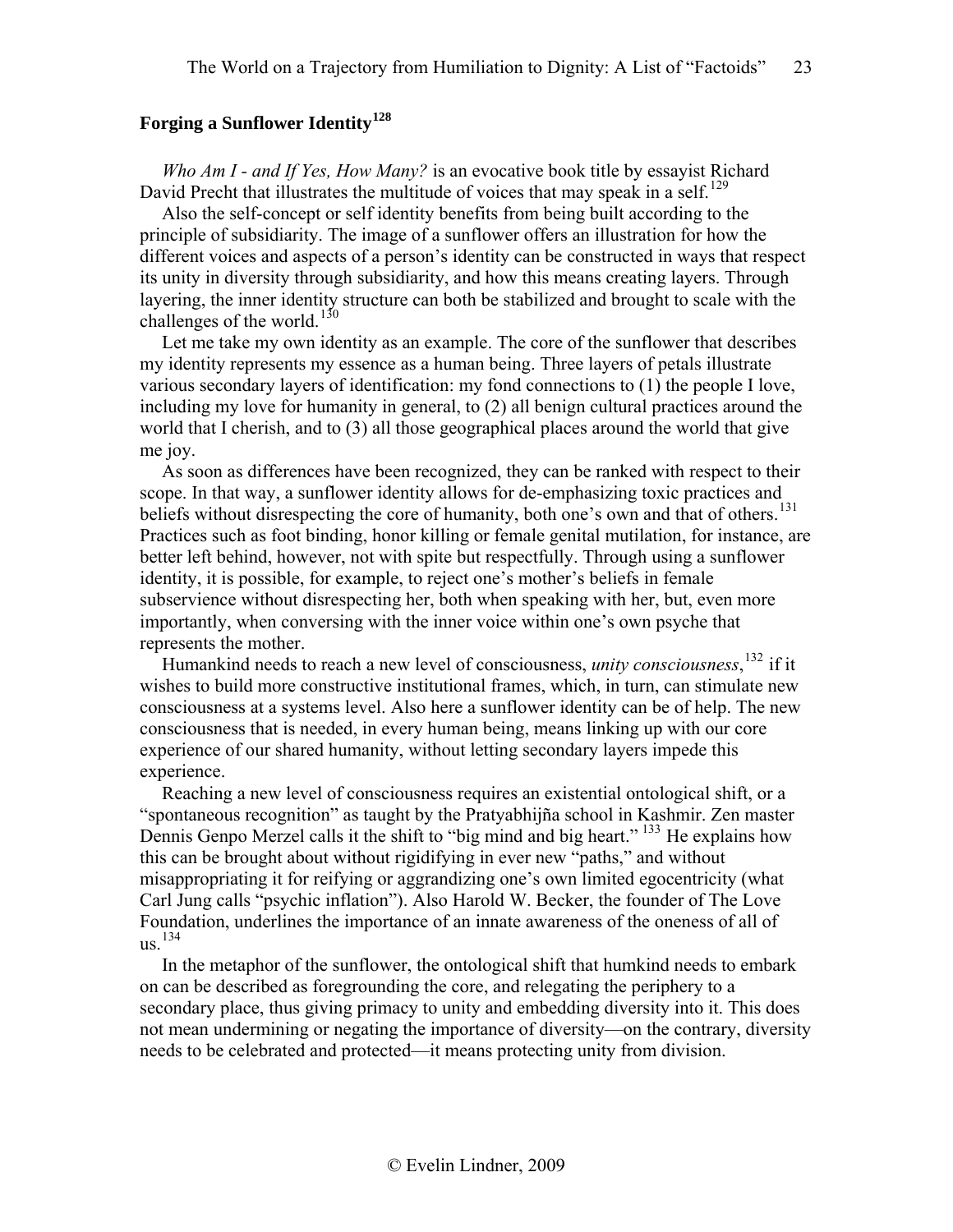## <span id="page-23-0"></span>**Embracing Humility**

When the norms of human rights prevail, the wounds that were caused by humiliation may be healed by humility if it is shared, inclusive, and embedded in relationships that respect each other's strengths and accept each other's weaknesses. That may sound unduly optimistic, but Nelson Mandela was able to unite South Africa, one of the most bitterly divided nations on Earth, by the example of his own humility and humanity towards his vanquished enemies.

Humility is sometimes avoided due to shame. A person with an ego orientation, for instance, may be caught in shame when failing a task or a role script, and may choose to bypass this shame rather than acknowledge it. For scholar of the sociology of emotions Thomas J. Scheff, bypassed shame—shame that is not acknowledged—is the motor of all violence and the source of *humiliated fury* (a term coined by psychologist Helen Block Lewis<sup>[135](#page-81-0)</sup>).<sup>[136](#page-81-0)</sup>

Shame is a powerful and prevalent emotion. In Western culture, it is often regarded as a pathogenic emotion. In Asian cultures, this is different. Even though shame in Chinese culture is an emotion of disgrace, as in most cultures, it is also a moral discretion and sensibility that people desire to develop.<sup>[137](#page-81-0)</sup> Shame and guilt shade into each other in Asia.[138](#page-81-0) Both emotions "direct people into self-examination in social situations in order to recognize their own wrong doings, as well as to motivate people to improv e themselves." [139](#page-81-0)

In other words, shame can be directed to positive and negative ends. The ability to feel shame and humiliation is not just something to be avoided, but represents an asset that society needs for *conscientization*,<sup>[140](#page-82-0)</sup> and the creation and maintenance of cooperative societies, or what in Asia is called a *harmony*<sup>[141](#page-82-0)</sup> and in Europe *social cohesion*.<sup>[142](#page-82-0)</sup>

To conclude, in traditional honor societies, the practice of saving face typically serves domination, submission, or, in the best case, covert resistance to domination. Human rights advocate a *salutogenic* view of shame rather than *pathogenic* view,<sup>[143](#page-82-0)</sup> with shame and face saving informing humility and serving the ideal of equality in dignity rather than submission/domination.

What is needed, is a *Moratorium on Humiliation*, [144](#page-82-0) and an *Endorsement of Humility*, both with respect to how people treat other people, and how humans treat their biosphere.

### **Tapping the Power of Love**

The story of Paul Rusesabagina demonstrates the force of a loving approach to humanity. Paul Rusesabagina became known to the world through the film *Hotel Rwanda*. [145](#page-82-0) He managed to shelter more than 1,200 Tutsi and moderate Hutu while killers raged outside his hotel with machetes. On May 24, 2007, in an interview, he explained his strategy<sup>[146](#page-82-0)</sup>: He would find what he called the "soft spot" in perpetrators. "Nobody is totally good or totally evil," he said. In the interview, he describes one particular situation where his approach became live-saving: He once traveled from his house to the hotel, together with his family and a group of people who had sought refuge in his home. At a road block, he was stopped, given a gun, and ordered to kill his family and all others in his following, before to be killed himself. He looked into the eyes of the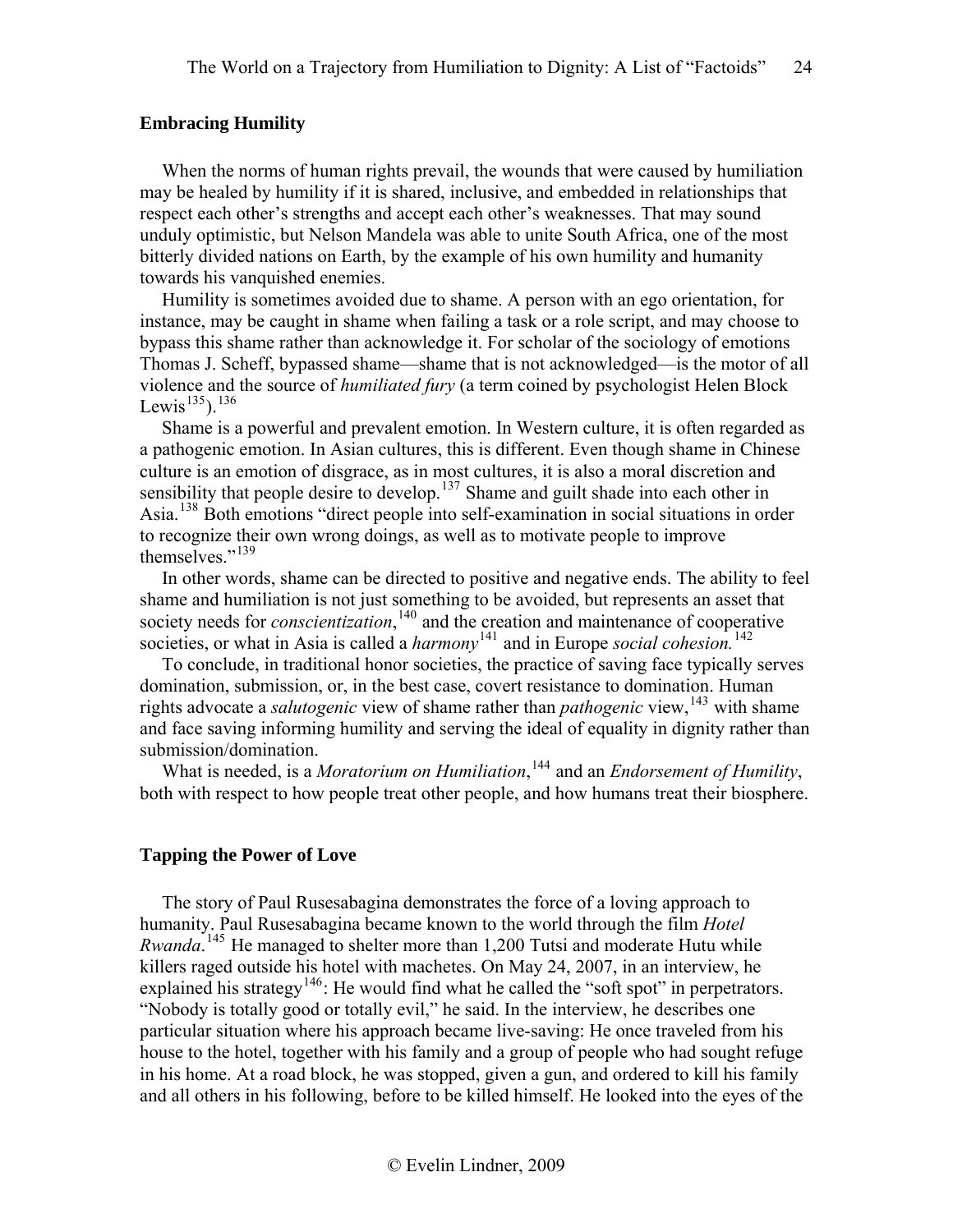<span id="page-24-0"></span>man who gave these orders, while this man went about overseeing the killing of other victims at the roadblock. Rusesabagina looked at the killer and kept up his gaze for a long while, something like five minutes, very calmly, only briefly explaining that he was not able to handle a gun. He noticed how the killer could not stand his gaze. It seemed that Rusesabagina was touching something in the killer. The result was that Rusesabagina, together his family and friends, was allowed to leave without anybody being killed.

Philosopher Emmanuel Lévinas (1906–1995) worked on dialogue and caring. Lévinas's first magnum opus, *Totality and Infinity* analyzes the *face-to-face* relationship with *the other*, the fellow human being.<sup>[147](#page-82-0)</sup> Lévinas characterized most of philosophy as "egology" and argued, instead, for "love of wisdom," and "wisdom of love"<sup>[148](#page-82-0)</sup> For Lévinas the "space of love" is the space of ambivalence(s), the space of otherness(es)" To be ethical, one must be willing to enter this space. Communication is more than the exchange of information, it is the very vulnerability of myself that I bring.<sup>[149](#page-82-0)</sup>

The past 10,000 years saw a fragmented world being caught in a win-lose frame and security dilemma that forced everybody into cynical and dehumanizing Manichaean dualism. Love was instrumentalized by labeling it as a feeling opposite to hatred, and superiors coerced their subalterns to extend devoted love and fearful hatred "spontaneously" to the "correct" targets: superiors had to be venerated, in-group members were to be regarded as friends, while out-group members were potential or actual enemies. Religion was called on to legitimize such practices. Humiliating underlings was not yet defined as illegitimate violation. During the contemporary transition toward human rights, such traditional scripts are increasingly regarded as obscene violations. Space opens for loving I-Thou relationships of equal dignity. Our vision for the future is one of win-win frames and nondualistic unity in diversity in a globally united community, where cynical dehumanization is opposed, love freed as authentic self-chosen feeling, and relational skills taught that nurture and protect it.

Near-death experiences can produce significant leaps in consciousness<sup>[150](#page-82-0)</sup>—the neuroanatomist Jill B. Taylor,  $151$  for example, attained deep change in her outlook on life and the world through a brain injury. What is needed today is the deep transformation that near-death experiences can cause in individuals, this time for all of humankind.

Teacher and theorist W. Barnett Pearce wrote a paper entitled "Serenity in the time of polysemy."[152](#page-82-0) He begins this paper as follows: "My title alludes to Gabriel Garcia Marquez' novel, *Love in the Time of Cholera*.<sup>[153](#page-82-0)</sup> Like the novel, it is intended to evoke a sense of the frictions between stability and change; permanence and decay; and life and death. Is it possible to pledge "undying love" while in a mortal body subject to lethal disease spread by acts of love? What is the shape of "honor" in a world of shifting allegiances and perceptions?"

## **Going Far Enough**

The relational theory model (RTM) that was introduced by anthropologist Alan Page Fiske,  $^{154}$  $^{154}$  $^{154}$  postulates four elementary and universal forms of social relations:  $^{155}$  $^{155}$  $^{155}$  (1) Communal sharing (CS) means that people regard each other as "all the same." This is how family members often treat each other. (2) Authority ranking (AR) involves asymmetry among people who are linearly ordered along hierarchical social dimensions.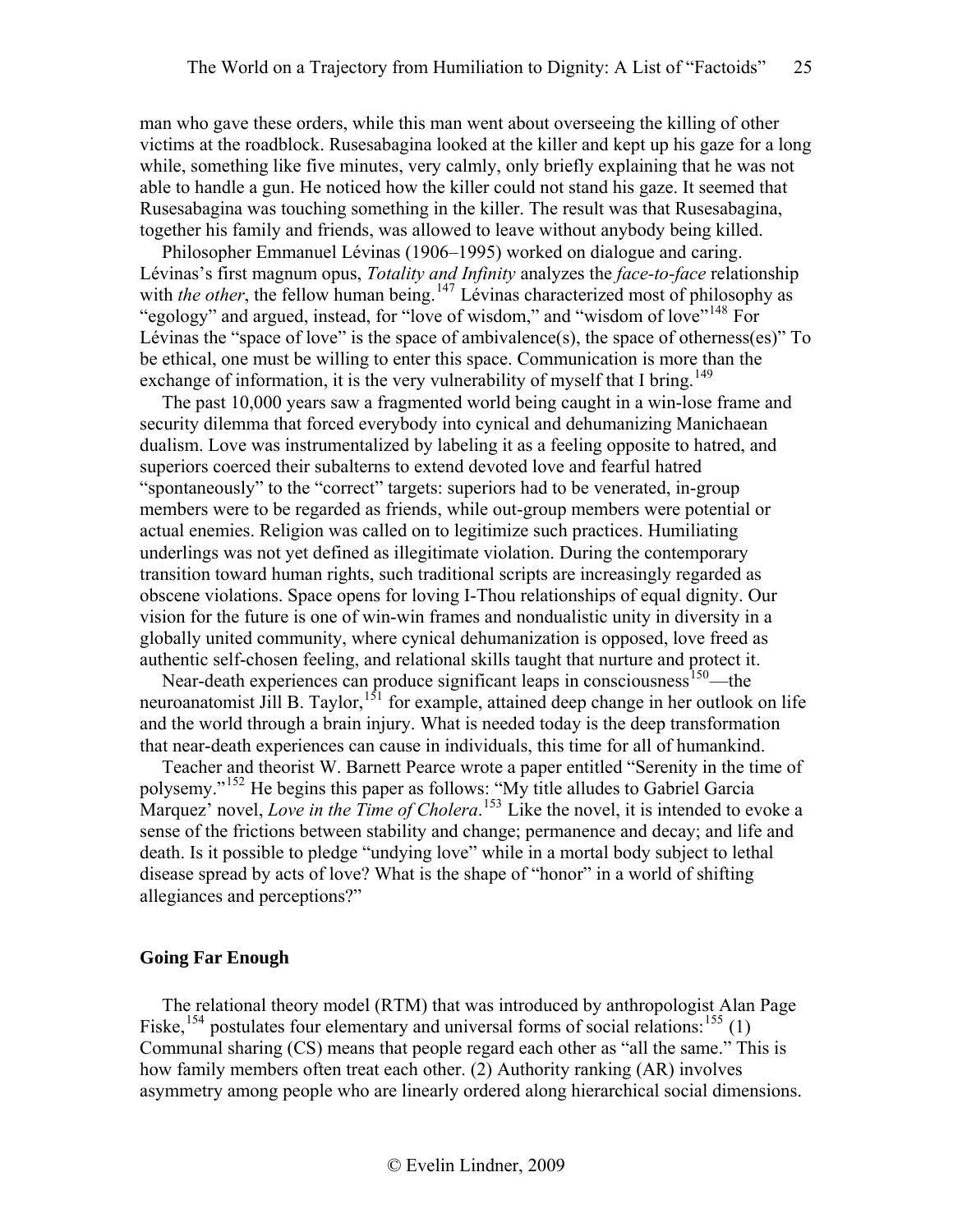(3) Equality matching (EM) implies a model of balance as in turn taking. Examples would be car pools or a babysitting cooperative. (4) Market pricing (MP) builds on a model of proportionality, and relationships are organized with respect to ratios and rates.

In traditional collectivist ranked honor societies, authority ranking is dominant and typically entails overt oppression which maintains a gradient between elites and underlings. Commitment means subservience to one's masters, either grudgingly, or through *penetration*—penetration meaning the "implanting the topdog inside the underdog."<sup>[156](#page-82-0)</sup> Subalterrns identify with their oppressors by alleviating cognitive dissonance through adopting their masters' belief system rather than merely adapting to it pragmatically.[157](#page-82-0)

Throughout the past millennia, domination was achieved overtly, often through brute oppression. Yet, over time, domination was achieved more covertly. In recent centuries, particularly throughout the past decades of ruthless individualism, the top-down power gradient was maintained (and the wealth gap even widened) by unfettered market pricing (MP). In other words, penetration was achieved through covert manipulation, through advocating a might-is-right worldview, or, even more covertly, through instilling confidence in Adam Smith's *invisible hand* and its ability to bring about equitable distributions of wealth.<sup>[158](#page-83-0)</sup> During the past decades, in all contexts where profit maximization was given priority, politically, culturally, and morally, it became acceptable or even one's duty, to commit to the ruthless individualism of maximization of narrow self-interest.

At the current point in history, a more responsible individualism is called for. This means committing to mutuality and respect for equal dignity rather than committing to overt or covert submission/domination. For responsible individualism to become *Zeitgeist*, the maintenance template entailed in communal sharing and in the female role script offers itself for emulation. This template merits being elevated to serve as leading paradigm. Authority ranking is best be relegated to a supportive role. The appropriate place for market pricing and equality matching is as special sub-cases in this context market pricing only works constructively when embedded into global communal sharing, with equality matching as a special case of market pricing.

The template of communal sharing entails an element of care, which merits particular attention. In the course of the past decades, care and nurturing has been devalued in accordance with process of market pricing taking over. The element of care survived only in pockets, for instance, in families, in some segments of traditional collectivist societies, or in the expectations of migrants and refugees, namely, that they ought to be taken care of.

In the course of my international life, for instance, I have often been approached as a caretaking patron who should facilitate, for instance, scholarships in Western countries. In her article "Asylum Seekers / Patron Seekers," the anthropologist Diane E. King demonstrates how patronage and clientage constitute an interpretive frame for migration by Kurdish people.<sup>[159](#page-83-0)</sup> Kurdish migrants look to the West and Westerners as potential patrons and are encouraged to migrate by their conceptualizations of patronage and clientage roles. Kurdish experiences of patron-client relationships (mostly in the form of clientage) influence their normative ideas about migration and resettlement processes. Participants in the Iraqi Kurdish body politic define themselves as clients and formulate the norms of the migration process by drawing on their experience as a part of a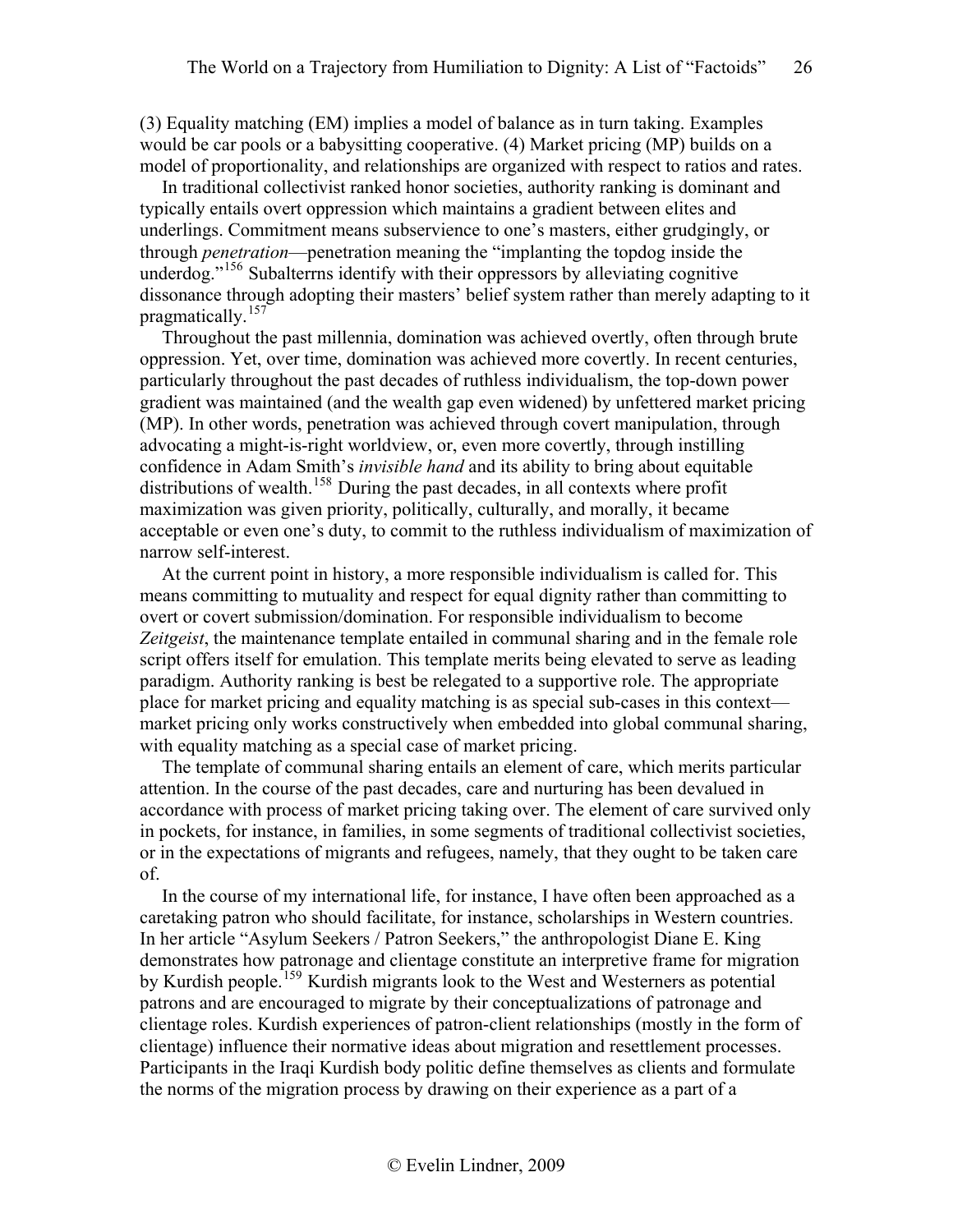<span id="page-26-0"></span>hierarchical society structured "primordially," encompassing a variety of roles ranging from household to tribe to state.

The caring element in the communal sharing template currently moves into the limelight and is taken more seriously, however, it needs to be prioritized more, and more systemically. The global village is acquiring a life of its own, beyond McLuhan's initial connotations,<sup>[160](#page-83-0)</sup> but this process needs to be guided proactively.

### **Not Going Too Far**

Traditional collectivist honor culture entails all of Fiske's four elementary forms of human relations. Protest movements risk going too far when they discard the useful aspects entailed in these four forms in their wish to leave behind their oppressive elements. All four elementary forms of human relations entail elements that merit being held onto and nurtured. People, for instance, who, by trying to escape oppression, also avoid human relationships and love, go too far. The Wall Street financier introduced earlier, who eschews the burden of having a family, goes too far. "Wer zweimal mit derselben pennt, gehört schon zum Establishment" ("having sex with the same woman more than twice, means being part of the establishment"), a slogan of the student protest movement in Germany also called *68er-Bewegung* (movement of 1968), went too far. Commitment phobia merely displaces oppression with anomie, replacing a too-much with a too-little.

During my time as clinical psychologist in Egypt, I learned to appreciate the element of caring and togetherness in traditional collectivist society. Naama (her name is anonymized) came to me as a client, crying. Her sister had gotten married. What made Naama sad was the fact that she now had the room for herself that she used to share with her sister during all her life. She could not bear the thought of having to fall asleep alone at night. From the point of view of Western individualistic culture, she should have rejoiced—finally my own room! As it seems, collectivist culture values togetherness more than Western culture does.

Indeed, while a family is a closely knit unit in a collectivist culture, with separating lines demarcating the borders to whomever they define as out-groups, in Western culture, the separating lines have moved closer to the individual. In Western cultures, each individual effectively forms a separate unit with everybody else as "out-group." On a beach in Egypt, with only one family having settled down, one typically can guess the cultural background of a newly arriving family: Egyptian families will putting their towels alongside the first family, while Westerners will walk to the other end of the beach in order to be on their own.

For a person embedded into Western culture, the advantages of collectivist culture are often incomprehensible. The following example may help bridge the gap of nonunderstanding. Swimming with dolphins is a highlight for holyday makers in the Caribbean. It costs more to swim with dolphins than to swim alone. Togetherness is valued higher than aloneness in that case. In contrast, with respect to hotels for tourists, it costs more to be alone. Dormitories are cheap, while having "one's own room" is more costly. In extension, owning one's own home is regarded as a high value in Western cultures. What is overlooked is that being alone in one's own home may carry a high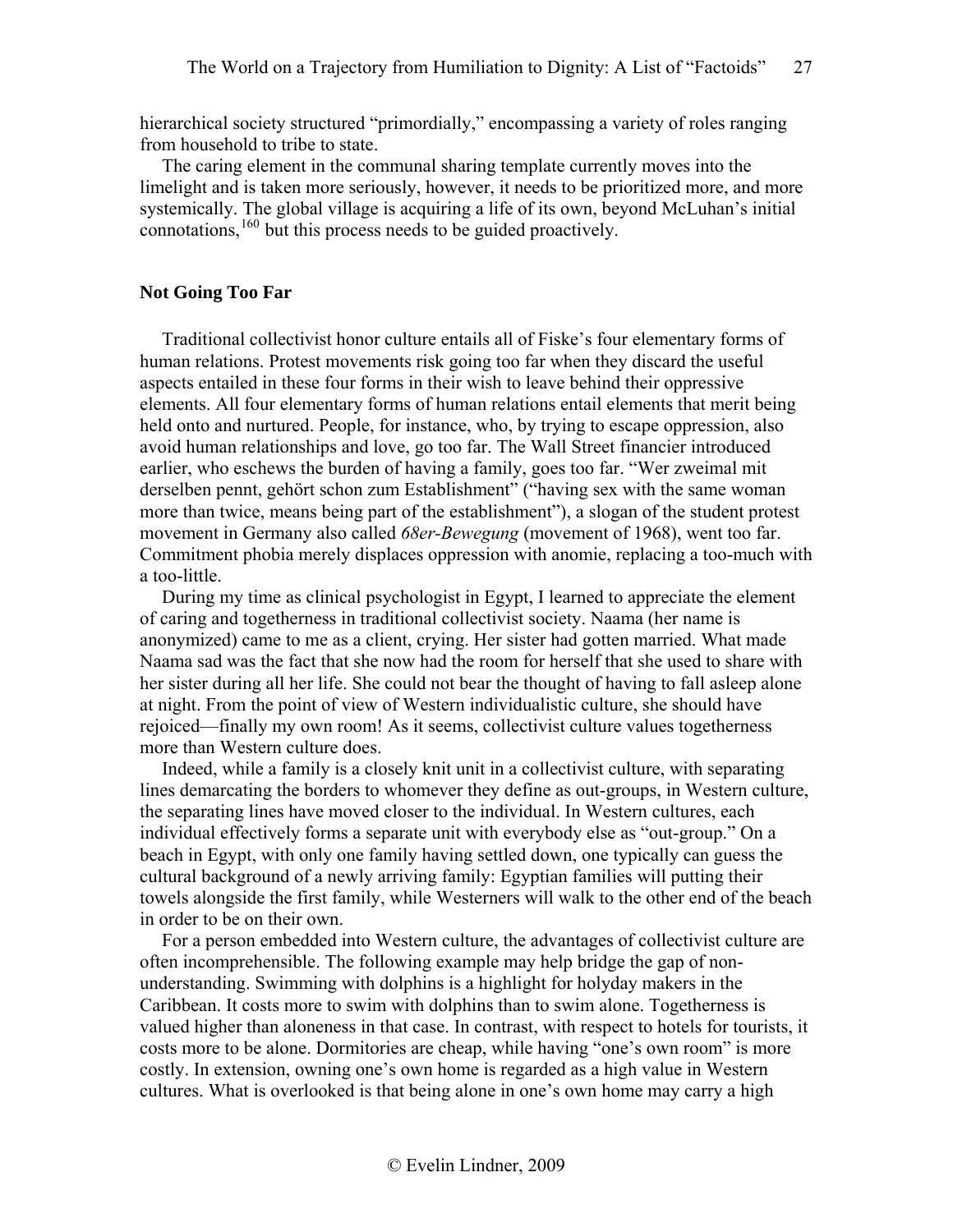psychological price. In other words, in the West, the value of possession has successfully trumped the value of togetherness, and the resulting problem, namely loneliness and depression, is individualized, left to psychotherapy and psychopharmacology.<sup>[161](#page-83-0)</sup>

As a result, during my seven years as a clinical psychologist in Egypt, I never met the degree of anomie and loneliness there that I saw in my European clients. In Egypt, psychological difficulties were mainly connected with malign outfalls of hierarchical social structures. Among my Western clients, in contrast, suffering was often associated with feelings of forlornness, unconnectedness, and feeling insignificant. In other words, the foregrounding of individualism and possession in Western culture goes too far.

Going too far is also the problem of "anti-" movements, such as anti-capitalism, anticommunism, or anti-establishment. Such movements risk intensifying not only the commoditization of language,  $162$  but also inducing unnecessarily polarizing rigidity and malign biases into political, cultural, social and psychological fault lines.<sup>[163](#page-83-0)</sup>

While clarity of standpoint is important, it can be achieved without fighting "against" and "anti," without risking the creation of new malignancies. Intercultural research indicates that creativity is enhanced through interactions of mutually contradictory but equally compelling forces.<sup>[164](#page-83-0)</sup> Disorienting dilemmas, those that unsettle our fundamental beliefs and call our values into question, can bring about transformative learning.<sup>[165](#page-83-0)</sup> When cultural assumptions are called into question, a "stress-adaptation-growth" process unfolds.<sup>[166](#page-83-0)</sup>

This paper is written just after the 13th Annual Conference of Human Dignity and Humiliation Studies "World Peace through Humiliation-Free Global Human Interactions" in Honolulu, Hawaii, August 2009. This conference was hosted by Dharm P. S. Bhawuk, Professor of Management and Culture and Community Psychology at Shidler College of Business, University of Hawai`i, Manoa. He addressed related themes in his work.<sup>[167](#page-83-0)</sup>

The lesson to be learned from intercultural research is that, rather than espousing plain antagonist stances, liberation is achieved more appropriately through transcending antagonisms by inviting complexity into new multilayered syntheses guided by the subsidiarity principle, Weberian ideal-type approaches and the reflective equilibrium.<sup>[168](#page-83-0)</sup> This reflects also the two-tiered character of the human rights revolution and satisfies nondualistic unity in diversity.<sup>[169](#page-83-0)</sup>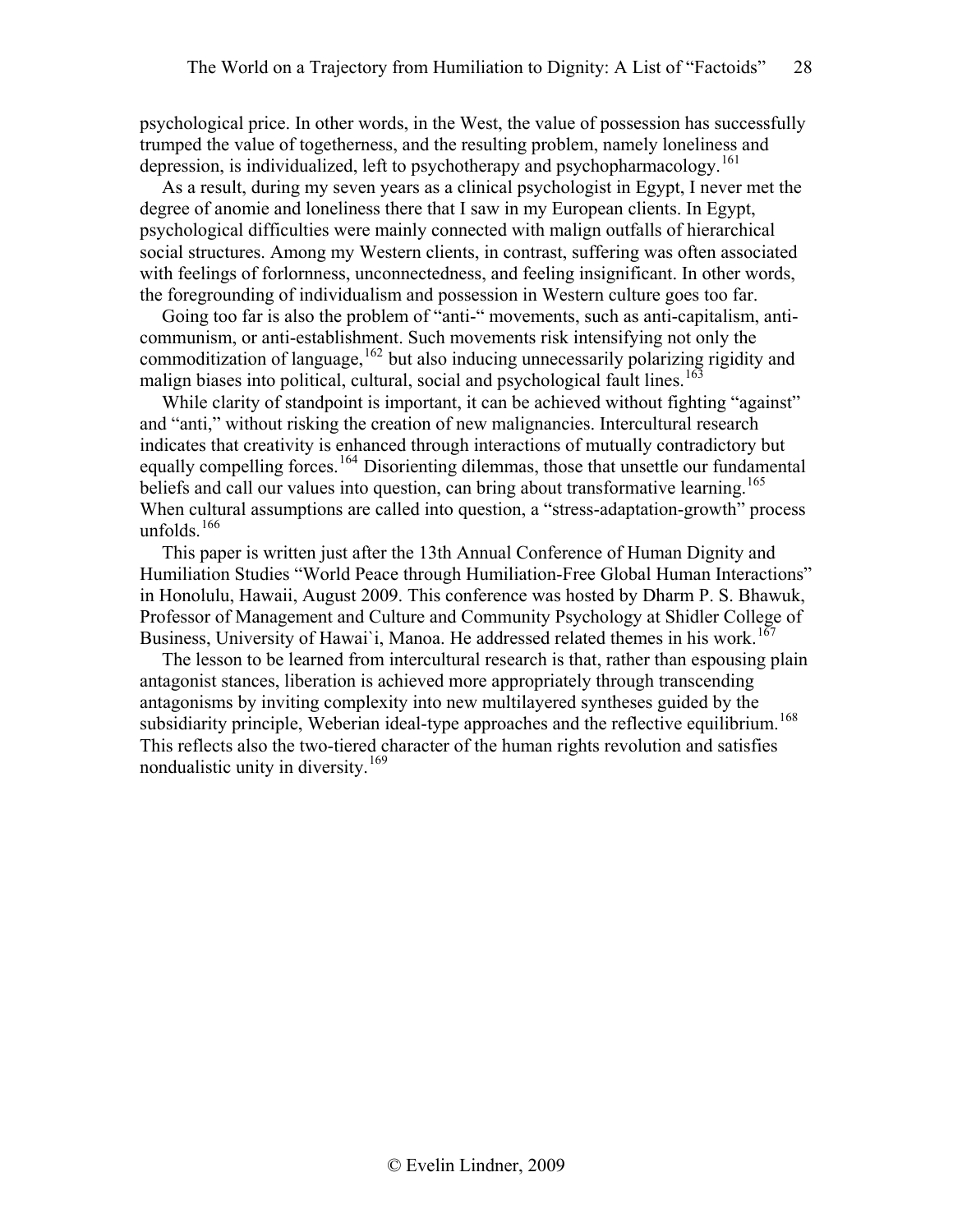### <span id="page-28-0"></span>**Assuming Social and Societal Responsibility**

Creating a decent community of I-Thou relationships is a social and societal necessity, not just an individual responsibility.[170](#page-83-0) Both oppressive authority ranking and exploitative market pricing use human beings as means rather than as ends. They systemically foster what Martin Buber calls I-It relationships rather than I-Thou relationships. In traditional honor societies, for instance, women are exchanged in marriage similar to exchange of commodities, including forced marriages.<sup>[171](#page-83-0)</sup> The victims' suffering usually stays covert, quiet, and unexpressed, since their pain is not acknowledged as antisocial pain by society, on the contrary, people are expected to quietly accept it. This dynamic pertains also to the current economic structures; they individualize systemic failure by blaming the victim and labeling their pain as a personal self-inflicted problem that can largely be overlooked by society.<sup>172</sup>

This pain rises to the view of the public eye (including to the awareness of the victims themselves) usually only in transitional contexts when victims can escape and find audiences with open ears to hear the story and attest that this pain merits being seen as unjustly inflicted pain.<sup>[173](#page-83-0)</sup> The pain that is accepted as normal in traditional honor societies, for example, can fully emerge and be acknowledged as unjustly inflicted systemic pain only in cultural environments informed by human rights. Women, who escape forced marriages and honor killings can speak up and be heard.<sup>[174](#page-83-0)</sup> In the case of the economy, economic crisis opens space for similar transitions toward new paradigms, which, in turn, then unmask the systemic nature of individual pain and bestow legitimacy to the label "unjustly caused pain."

Also the case of Josef Fritzl in Austria has illustrated the suffering of victims in social environments of total domination, and how this suffering receives space to rise to public awareness when times change. Fritzl was both a victim and a perpetrator in a culture of brutal subjugation. He was regularly beaten and humiliated by his mother, and later he enslaved his daughter for 24 years. He was sentenced to life on March 19, 2009. He changed his pleas to guilty on all charges after having heard the video-taped witness account of his daughter the day before. During 24 years, he did not grasp the extent of his deeds. He acknowledged the pain of his daughter only when forced to face it by society.

Domestic violence in society at large mirrors Fritzl's case, only less starkly. It is increasingly unmasked as unjustly inflicted violence in contexts of human rights, rather than dubbed as well-deserved domestic chastisement. Domestic violence is particularly virulent in military families, since the military has its roots in the honor culture that emerged in response to the security dilemma that dominated human history for the past 10,000 years.<sup>[175](#page-83-0)</sup>

It is important that society provides the space for pain to be shared and acknowledged, and that society stimulates the creation of new, less hurtful ways of designing social relations. The pain encapsulated in domestic violence, for example, needs to find an echo in the wider society, an echo that stimulates the emergence of conscientization<sup>[176](#page-83-0)</sup> and social change, rather than being denied, disawowed, or dismissed as individual aberration.

Society will only open space for new paradigms if a critical mass of its citizens demands it. John W. Dower, in his book *Embracing Defeat*, describes the Japanese struggle for genuine *shutaisei*—true subjectivity or autonomy at the individual level—to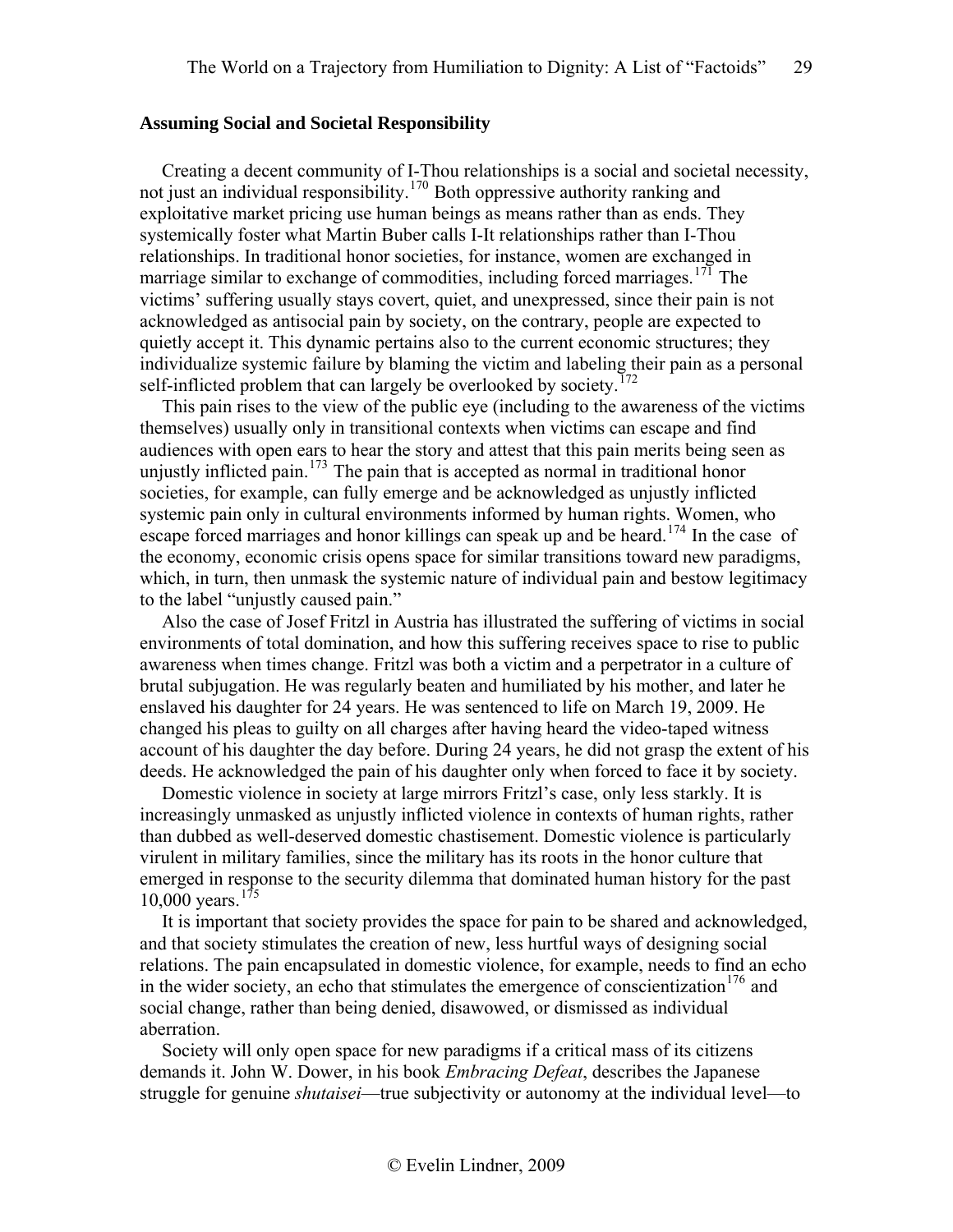<span id="page-29-0"></span>resist the indoctrinating power of the state.<sup>[177](#page-83-0)</sup> Dower documents how Natsume Soseki (1867–1916), one of the premier philosophers and novelists of modern Japan, called for a spirit of individualism vis-à-vis the state. Also the novelist and essayist Sakaguchi Ango (1906–1955) affirmed the need for genuine shutaisei. For Sakaguchi, each individual needs to create his or her own "samurai ethic," his or her own "emperor system."<sup>[178](#page-83-0)</sup>

The call for true subjectivity or autonomy dovetails with John Dewey's call for *critical thinking* to make democracy viable.<sup>[179](#page-83-0)</sup> *Postconventional moral reasoning* is a related concept.[180](#page-84-0) Paulo Freire calls for *critical consciousness*. [181](#page-84-0) Elena Mustakova-Possardt, in building on Freire's work, proposes a life span developmental model of mature critical moral consciousness, achievable by a deepening lifelong integration of moral motivation, agency and critical discernment.<sup>[182](#page-84-0)</sup> Soseki's call for shutaisei also echoes W. Barnett Pearce's concept of Robert Kegan's *equilibrium stages,*[183](#page-84-0) the neo-Kohlbergian *postconventional moral reasoning*[184](#page-84-0) and Ervin Staub's call to *stand up* and not *by* in the face of injustice and atrocities.<sup>[185](#page-84-0)</sup> Staub argues that the significant element in the atrocities perpetrated by Hitler's Germany was that bystanders stood idly by instead of standing up and getting involved. *Emancipation*, *civil disobedience*, *Mündigkeit*, are related terms. Philospher Immanuel Kant made maturity (*Mündigkeit*) a *conditio sine qua non* of the Enlightenment, which he defined as the emergence from self-imposed immaturity and dependence. One becomes mature in breaking with relations of dependence and in accepting responsibility for one's own fate. One is oneself responsible for this immaturity if its cause lies, not in a lack of intelligence, but a lack of determination and courage to use one's own intellect freely and independently, without the direction of another. Kant summed up this idea in the famous Enlightenment slogan: *Sapere aude!* "Dare to know! Dare to think independently!"

## **Creating Mutuality and Embedding It into Respect for Equal Dignity**

Five core strategies are on offer if one wishes to avoid feeling humiliated in the face of oppression: (1) accepting oppression through apathetic numbness, learned helplessness, wise surrender, or psychological disconnection,<sup>[186](#page-84-0)</sup> (2) incorporating oppression through penetration,  $187$  through adopting oppressive worldviews,  $188$  incorporating them into *Obrigkeitsdenken*, (3) replacing the oppressors in revolutions or coups, (4) exiting into flight, emigration, exile, or similar distancing moves, including "inner emigration" into "commitment phobia," (5) systemic change toward institutions of mutuality in respect for equal dignity.

As to (1), in traditional collectivist honor societies, many underlings, throughout history, have tried to survive oppression by accepting it. In other words, they attempted changing their feelings, rather than changing their circumstances. This strategy has even become hard-wired. Women, for instance, react with a "tend and befriend" reaction to stress, rather than "fight or flight" as their male counterparts.<sup>[189](#page-84-0)</sup> Throughout history, while men were killed, women were often captured alive when communities were invaded and conquered; they may have adapted to this situation by developing the tendand-befriend reaction to stress. Humor is another effective coping strategy for living with difficult circumstances, humor as individual strategy and humor as part of a culture. Czech *Good Soldier Schweik* (a figure created by Jaroslav Hasek, 1983-1923), epitomizes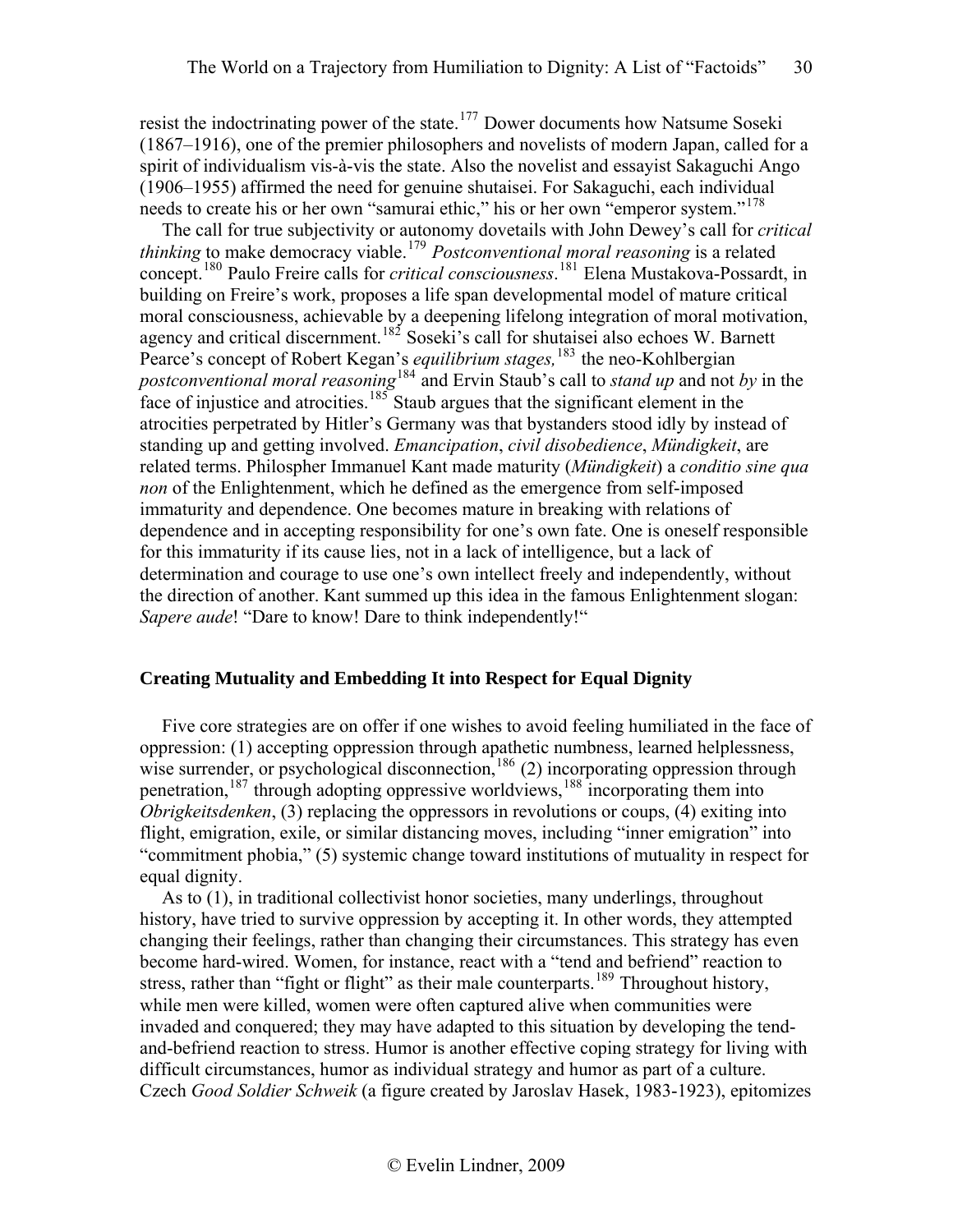subtle resistance that, in spite of its deep sincerity, is extremely witty. Egyptian humor is similar. It may stem from tackling millennia of oppression, oppression that incepted after Pharaonic greatness succumbed to Greek, Roman, Arab, French and at last British domination. Their humor gives Egyptians their reputation as the "Czechs" of the Middle East. Also specific "slave cultures" have carved out niches of livability for their members.<sup>[190](#page-84-0)</sup>

Others bought into oppression (2). They identified with their oppressors and developed what is called *Obrigkeitsdenken* in Prussian Germany, or "blind trust in superiors, voluntary submission, and voluntary support for superiors' orders." Through Obrigkeitsdenken, inferiors can pretend to participate in their superiors' superiority<sup>[191](#page-84-0)</sup> (evidently, this can never surpass a fake sense of superiority, achieved through selfhumiliation). Also this strategy means attending to one's feelings rather than to one's circumstances.

Victims of oppression also have the option to turn the tables and become oppressors themselves (3). This strategy amounts to changing one's circumstances to change one's feelings. During the past millennia, repeatedly, uprisings succeeded in overturning and displacing existing regimes. Many such uprisings began with a call for equality, however, revolutionaries, typically, behaved like their forerunners once they had won. Dictatorial communist regimes or protest movements such as the Red Army Faction or RAF (German Rote Armee Fraktion), postwar West Germany's most violent and prominent militant left-wing terrorist group, can serve as examples. "Anti-" movements often wittingly or unwittingly replicate what they wish to dismantle. They tend to take only the first step in the two-tiered human rights revolution.<sup>[192](#page-84-0)</sup>

Strategies such as wife beating and other cruelties are typically used to keep power gradients in place under (2) and (3): "I beat you because I am told to do so by my superiors" (2), and, "I subjugate you because I want to have total control over you" (3). The latter was the solution sought, for instance, by Joseph Fritzl.

Keeping away from close social relationships in order to steer clear of oppression (4) may be labeled as ruthless individualism, *Entsolidarisierung* (de-solidarization, a term used in Germany),  $193$  or as culturally legitimized "commitment phobia." This strategy tackles feelings and circumstances through avoidance. Commitment phobia plays out at macro, meso and micro levels. At macro levels, isolationism in the spirit of "national interest first" could serve as an example. At meso levels, cultures of narrow self-interest à la, "I like fast cars and the rainforest in Brazil does not concern me," or "tax havens," that disregard the interest of their neighbors represent equivalents. The current economic crisis has brought this strategy to the fore and turned it sour—countries such as Switzerland, for instance, face strong criticism for their lack of commitment to the overall common good and have to cave in.<sup>[194](#page-84-0)</sup> Bankers who engaged in global gambling and helped cause a global economic meltdown, face outrage. At micro levels, it is called commitment phobia when men and women avoid commitment to partners and other social relations and instead seek satisfaction in more "impersonal" strategies, shortcutting access to happiness by developing addictions to endogenous and/or exogenous substances. Some addicts only damage their own health and quality of life. Others endanger society at large, such as bankers who use risk-taking as psychological stimulus. $195$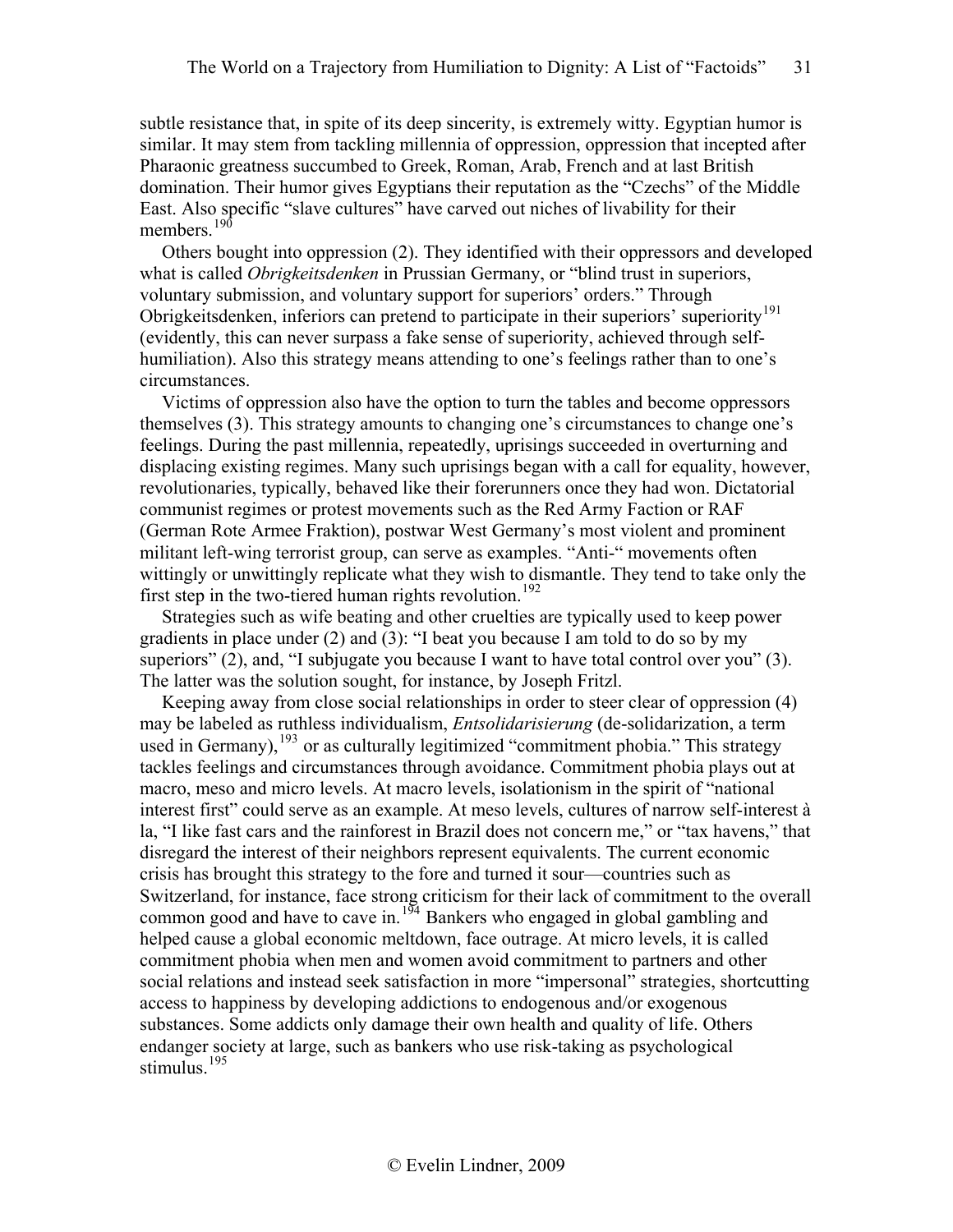All above mentioned strategies trade one evil for another. They pay with humiliation of others  $(2 + 3)$  or oneself  $(1 + 2)$ , and third party neglect (particularly 4). For a society who wishes to transcend humiliation and dignify its dealings with itself and its ecological environment, none of the first solutions solves the problems they set out to solve. Both individuals and societies do not serve their self-interest and common interest in the long term by holding on to infeasible solutions.

Only the last strategy (5) is truly effective in reaching its goals. Creating a culture of mutuality and cooperation embedded into respect for equal dignity, and having this culture inform institutions deals with feelings of humiliation through dealing with oppressive circumstances. This is the human rights projects of equal rights and dignity for all, and of building a decent world, following the call for a *decent society* by philosopher Avishai Margalit.<sup>[196](#page-84-0)</sup>

The increase of the reality and imagery of global interdependence, the comingtogether of the human family, opens space for the rise of the human rights movement and for solutions informed by its spirit. No longer is it necessary to simply make the best of systems of domination and submission. And confounding relationships with oppression and simply fleeing from committing to social relationships is only one other fallacy that needs unmasking. Engaging in commitment phobia and keeping away from loving relationships to avoid being oppressed is no longer necessary. The new solution is commitment to relationships of mutuality and cooperation without oppressive humiliation, in an atmosphere of respect for each other's equality in dignity, combined with a broader horizon, namely, an understanding that in an interdependent world, selfinterest is identical with common interest. Human rights are the appropriate frame not just morally, but also pragmatically. They are the only frame that works in an interconnected world.

Proceeding from accepting humiliating oppression  $(1 - 3)$  to turning against it in ineffective ways (4), to committing to relationships without oppression (5), this is not just an individual process. Oppression has been part and parcel of culture around the world for the past millennia, therefore also liberation must become a political, cultural, social and psychological cultural project.

Many other conceptualizations can broadcast the same message. The intricate interplay of connecting two entities while avoiding oppression is expressed in Muneo Yoshikawa's *double-swing* model that is graphically presented as the infinity symbol or

Möbius strip (∞). Social cohesion (the European term<sup>[197](#page-85-0)</sup>), social harmony (the term preferred in Asia<sup>[198](#page-85-0)</sup>), social integration, cooperation, and solidarity can all be achieved by travelling through both loops of the Möbius strip rather than keeping them divided or forcing them to merge into one loop. Successful *pendulation*<sup>[199](#page-85-0)</sup> is necessary; without it, we have alienation and lack of social integration. When pendulation succeeds, the result is intersubjectivity and interdependence (5), not dependence (1-3), and not independence  $(4)$ .

The principle of *unity in diversity* is yet another framing through which the same message can be explained. Unity in diversity is the motto for successful pendulation (5), while uniformity within the in-group vis-à-vis division towards out-groups (1 -3), and generalized division (4), fail to produce true intersubjectivity and interdependence.

Also the notion of *cultural creatives* transports this message. The work done by sociologist Paul H. Ray and psychologist Sherry Ruth Anderson shows that we live in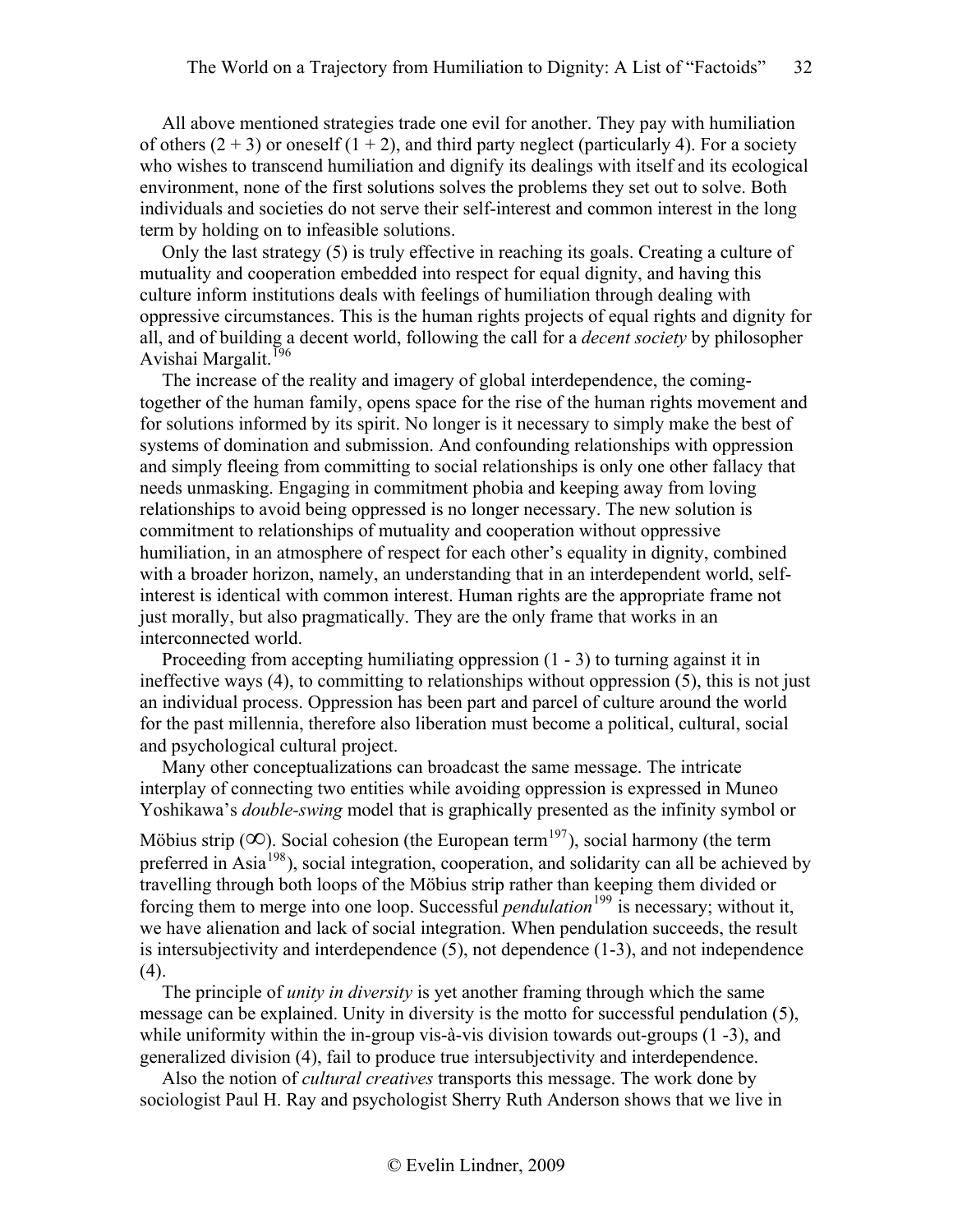<span id="page-32-0"></span>times in which two groups of people—those who turn their attention inward to gain a new level of consciousness, and those who turn it outward as activists, two groups that once were separate and even hostile toward each other—now are in the process of merging into a single new large movement, that of the *cultural creatives*. [200](#page-85-0) Increasingly, people understand that peace within is only the beginning and that now time has come for action. Part of that action will be to take those who resist the path of the cultural creatives—Ray and Anderson call them the *traditionals* and the *moderns*—into the future. Cultural creatives aim for true interdependence (5), while traditionals wish to turn back into the past (1 - 3) and moderns tend to idealize generalized division  $(4)$ <sup>[201](#page-85-0)</sup>

The same message as organizations is also broadcast by organizations such as the United Nations Environmental Programme or UNEP, the World Wide Fund for Nature (WWF) or Greenpeace, and so forth, who all wish to change humankind's relationship with their ecological environment. Likewise, humankind must change the social relationships between its global citizens, between groups, between individuals, between men, women, and children, and even between the voices that each individual carries within her psyche. Improved social relationships will also impact humankind's chances to build constructive relations with its ecological environment. Peace means social sustainability, and social and ecological sustainability must go together.

## **Using New Leadership Styles**

New approaches to leadership are currently emerging, a new type of humble<sup>[202](#page-85-0)</sup> servant-leaders<sup>[203](#page-85-0)</sup> and selfless leaders,<sup>[204](#page-85-0)</sup> so-called *outside-inside* leaders,<sup>[205](#page-85-0)</sup> who forge innovative ways of organizing collaborative teams<sup>[206](#page-85-0)</sup> with a flexible network orientation, rather than rigid organizational structures,  $207$  who can navigate the paradoxes of global leadership,<sup>[208](#page-85-0)</sup> and master the necessary identity transformations.<sup>[209](#page-85-0)</sup>

What characterizes all types of new leadership is that elements have gained significance that traditionally were part of female role descriptions, for instances, awareness of the cohesion of the social fabric, maintaining harmony, and engaging in dialogue. The *UNESCO's Culture of Peace Programme,* for instance, attests to the strengthening of the traditionally "female" aspects in efforts of global leadership for conflict resolution. The list of potential female contributions is a long one:  $210$  Using multitrack, "track II," and citizen-based diplomacy; installing early warning institutions; rethinking the notion of state sovereignty; setting up projects to study and understand the history of potential conflict areas, collecting this information, and making it available to decision makers; using psychology on a macro level, taking identity as a bridge; keeping communication going between warring parties; talking behind the scenes; including people besides the warlords in peace negotiations; developing conflict-resolution teams with less hierarchy and more creativity; setting up mediation teams; installing "truth" commissions"; allowing warring parties to feel the world community's care, respect, and concern; taking opponents in a conflict out of their usual environment; taking the adversaries' personal feelings and emotions seriously; recognizing the importance of human dignity; introducing sustainable long-term approaches on the social and ecological level; progressing from spending aid money after a disaster to allocating resources to prevent it; and so on.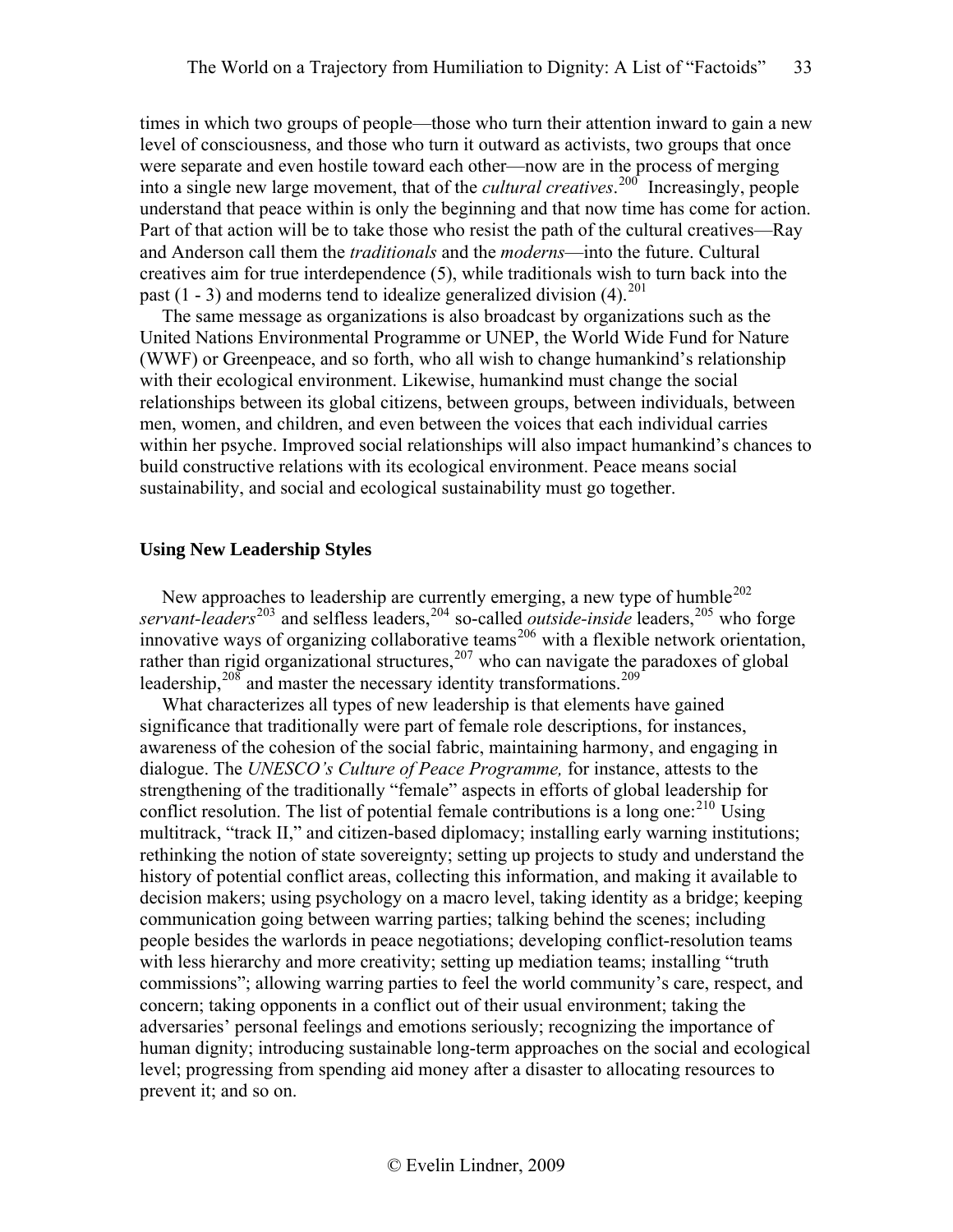### <span id="page-33-0"></span>**Calling on Women**

Traditionally, women's role is to follow, while men lead. For the period of the current paradigm shift, I suggest that more women should consider leading, particularly older and experienced women, inviting men to follow, so as to prepare for a future where all can lead together. $^{211}$  $^{211}$  $^{211}$ 

Let me explain. The problem with new paradigms<sup>[212](#page-85-0)</sup> is that they should not be anchored in old paradigms, or, to be more precise, anchoring new paradigms in old ones must be done with caution if the new paradigm is to have any chance to be seen. Albert Einstein is credited with saying that "we can't solve problems by using the same kind of thinking we used when we created them." Yet this is easier said than done. Living a new paradigm without a supporting culture and supporting institutions is difficult. This is the dilemma that human rights defenders face. If they take the new paradigm of equality in dignity for all seriously, if they emphasize this in their lives and in the world despite the fact that it may not fit mainstream expectations, they risk being ostracized. Their message, instead of being heard, may be ridiculed and dismissed. In some world regions, human rights advocates risk their lives.

Indeed, pioneer work typically lacks safety nets. Pioneers continuously run into difficulties. Well-meaning friends often advise pioneers that they should turn to the old paradigm to address the difficulties connected with pioneering the new one, overlooking that pioneers, if they want to be true to themselves, should avoid this strategy as much as possible. "Settle down, have kids, and concentrate on your home" is perhaps not the best advice for a woman who aspires to be a professor at a university, for instance, or who encounters the infamous "glass ceiling."

The pragmatics of promoting new paradigms resembles extraordinary expeditions, expeditions to as-of-yet unconquered mountain peaks or as-of-yet undiscovered horizons. The human rights revolution may be compared with an expedition to an as-of-yet undiscovered plateau that is located at a much higher level of maturity than humankind has reached so far. Expeditions are structured very differently to "normal life." Expeditions require a certain timing, a particular build-up of strength, and a very high level of dedication. Certain expeditions should not be envisaged if their leaders are not willing to invest their utmost.

Who has both the motivation and the resources to engage in the expedition of bringing human rights to a new level of implementation? Women with resources, those highly educated, highly creative, and highly courageous women who can be found in all walks of life and in all cultural realms may be the best candidates at the current point in history. They have the motivation to work for equality in dignity for all since many of them have experienced discrimination and humiliation, and at the same time, they have the necessary resources to be audacious.

Other groups that often combine those two aspects are minorities, migrants, and people with multicultural backgrounds and orientations, be it mixed ethnic or linguistic backgrounds, or sexual orientations that do not concur with cultural mainstream definitions.<sup>[213](#page-85-0)</sup> In sum, all people who experienced humiliation due to being outsiders, in whatever form, and who are resourceful, carry an important potential and responsibility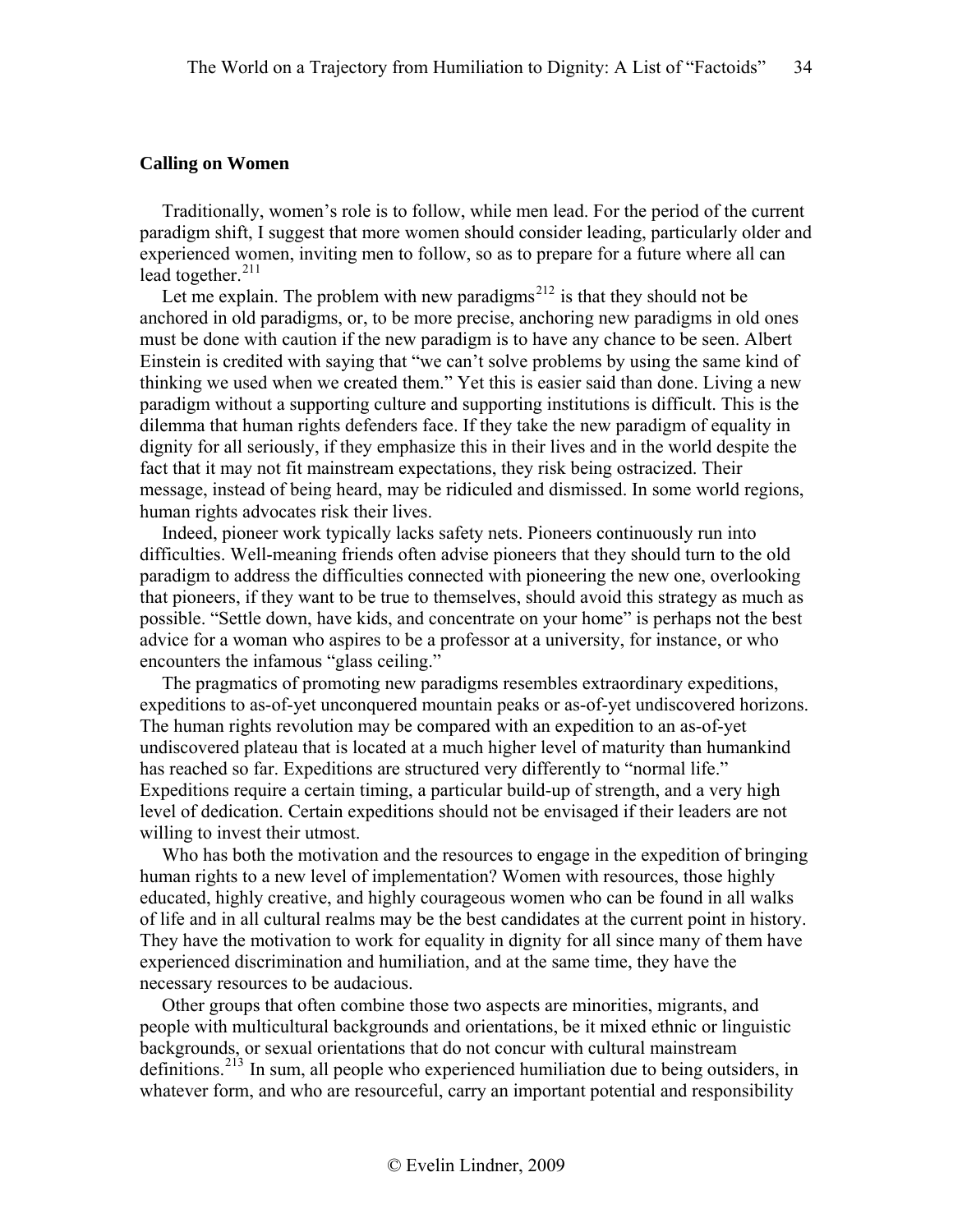to nudge human rights from outright denial or mere rhetoric to factual reality. They can realize the human rights potential when they acknowledge and own it pro-actively— Barack Obama is a good recent example.

How can the experience of humiliation be a motivator? Moral judgment fails without feelings.[214](#page-85-0) As Antonio Damasio points out in *Descartes' Error*, one cannot even make rational decisions without emotions.<sup>[215](#page-85-0)</sup> Joseph P. Forgas confirms that "individuals who suffer certain kinds of brain damage to the prefrontal cortex that impairs affective reactions but leaves cognitive capacities intact tend to make disastrous social decisions, and their social relationships suffer accordingly, even though their intellectual problem-solving ability may be completely normal."<sup>[216](#page-86-0)</sup> Feelings of humiliation are the strongest emotional driving force for the conscientization<sup>[217](#page-86-0)</sup> that is necessary to move the human rights revolution forward.

How can the experience of being an outsider be of help? Intercultural research indicates that creativity is enhanced through interactions of mutually contradictory but equally compelling forces.<sup>[218](#page-86-0)</sup> Disorienting dilemmas, those that unsettle our fundamental beliefs and call our values into question, can bring about transformative learning.<sup>[219](#page-86-0)</sup> When cultural assumptions are called into question, a stress-adaptation-growth process unfolds. $^{220}$  $^{220}$  $^{220}$ 

Regrettably, cognitive adaptation and emotional growth can also fail. Disorienting dilemmas and the experience of humiliation can also bring meta-emotions (how people  $f$  feel about feelings<sup>[221](#page-86-0)</sup>) to the fore that nudge people toward past paradigms instead of future paradigms. The potential that human rights entail is betrayed when simple pastoriented tit-for-tat responses or revengeful humiliation-entrepreneurship are chosen as "remedies" for humiliation. Violent conflict may ensue.

Israel may serve as an example. The disorienting dilemmas and humiliations that characterized the Jewish Diaspora experience for two thousand years have produced unparalleled intellectual brilliance; people with Jewish backgrounds around the world have enriched humanity tremendously. Their brilliance is a great resource that merits being invested into helping the world create a decent global society. Avishai Margalit, a philosopher with a Jewish background based in Jerusalem, invested his brilliance into authoring future-oriented books such as *The Decent Society*. [222](#page-86-0) The same brilliance is wasted, however, even if only unwittingly, when it is invested into strengthening traditional paradigms of a world society fragmented into in-groups pitted against hostile out-groups.

What is needed for building a decent world society is the traditional female role template. Relationship building is its foundation. Men are often blind to the need to build relationships and lack the required skills, not because they are ill-intentioned, but because they are socialized differently.<sup>[223](#page-86-0)</sup> Even the most feminist man may not remember birthdays or be able to engage in the intricate dialogues that are necessary to create networks of relationships of mutuality between equals. Traditional hierarchical system of instruction-from-above-and-obedience-from-below are much less communicationintensive. Therefore women who know about relationship building must invite men to see. The blind are also blind to their blindness. It is inappropriate to become angry with blindness.

And, as noted earlier, not only is the female role template beneficial for building a decent global community, even the so-called corporate world profits from embracing it.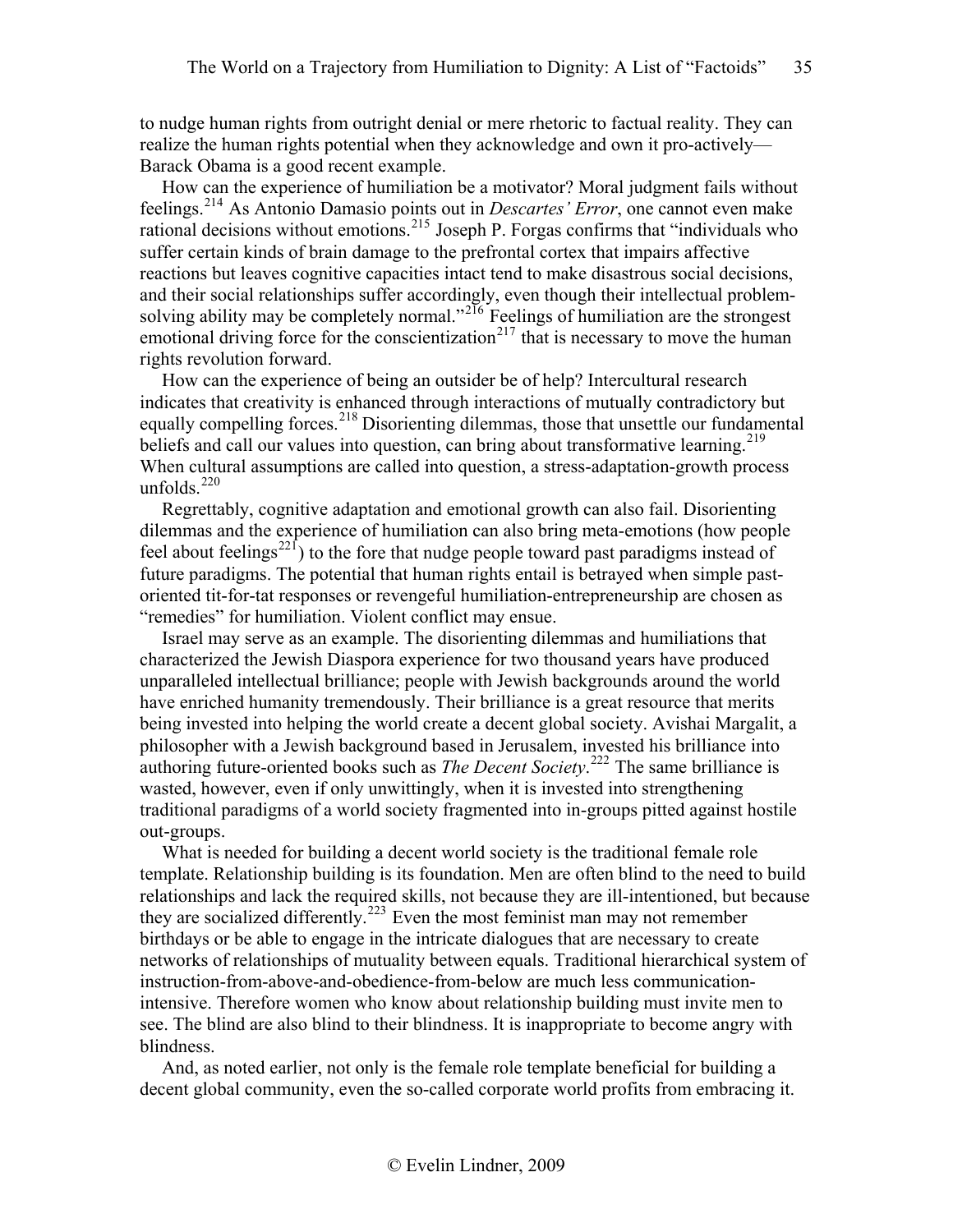Consultants to the corporate sector spend much time on speaking about the importance of "human capital." Emphasizing human capital signifies nothing else than the promotion of the female cultural template. $2^{24}$ 

Let me make a to-do list for those women and men who combine an experience of humiliation with the resources enabling them to bring the new paradigm of equality in dignity to a new level. I will speak particularly to women, because, when I meet women and men around the world—and I know thousands personally—I observe how highly resourceful women are held back from making the contributions to society that they can and should make because they are being discouraged, not only by their social environments but also from within their own psyches. I would like to place a counterweight to this discouragement through my work. This speaks not only to women, however, also men should feel addressed, not least fathers of daughters.

Before proceeding to the to-do list, please let me confirm my stance with respect to gender categorizations (as well as age categories, or in-group/out-groups categorizations such as ethnic, racial, religious categorizations) as not being essential aspects of "human nature." Conceptualizing them as such would represent a misperception that leads to unnecessary humiliation. What is essential about human nature is that all human beings are born into a process of cultural adaptation. Everybody tries to negotiate culture with his and her desire for self-validation, acknowledgement, recognition, and love. The locus of control is neither in the individual nor in the group—culture influences individuals and vice versa. This section, and, indeed, my entire work, wishes to hasten the process of this cultural adaptation by reaching out to as many individuals as possible, explaining that there is room for more dignity within everybody's own psyche and in everybody's relationships with fellow human beings, and that this room needs to be proactively shaped so as to give space to more dignity and diminish humiliation.

See now a to-do-list of six points.

## *(1) Be Neither Arrogant Nor Submissive*

To women: Do not be arrogant, be self-critical. However, don't be obsessively selfcritical. Women tend to under-estimate their own intelligence (while men are prone to over-estimate their level of intelligence).<sup>[225](#page-86-0)</sup> This bias is not due to personal choice, but to social pressure. Women are often penalized for being confident.<sup>[226](#page-86-0)</sup> In other words, do not forget that problems may stem from socialization into wider cultural environments rather than from personal shortcomings. Refrain from unduly weakening yourself through exaggerated self-criticism.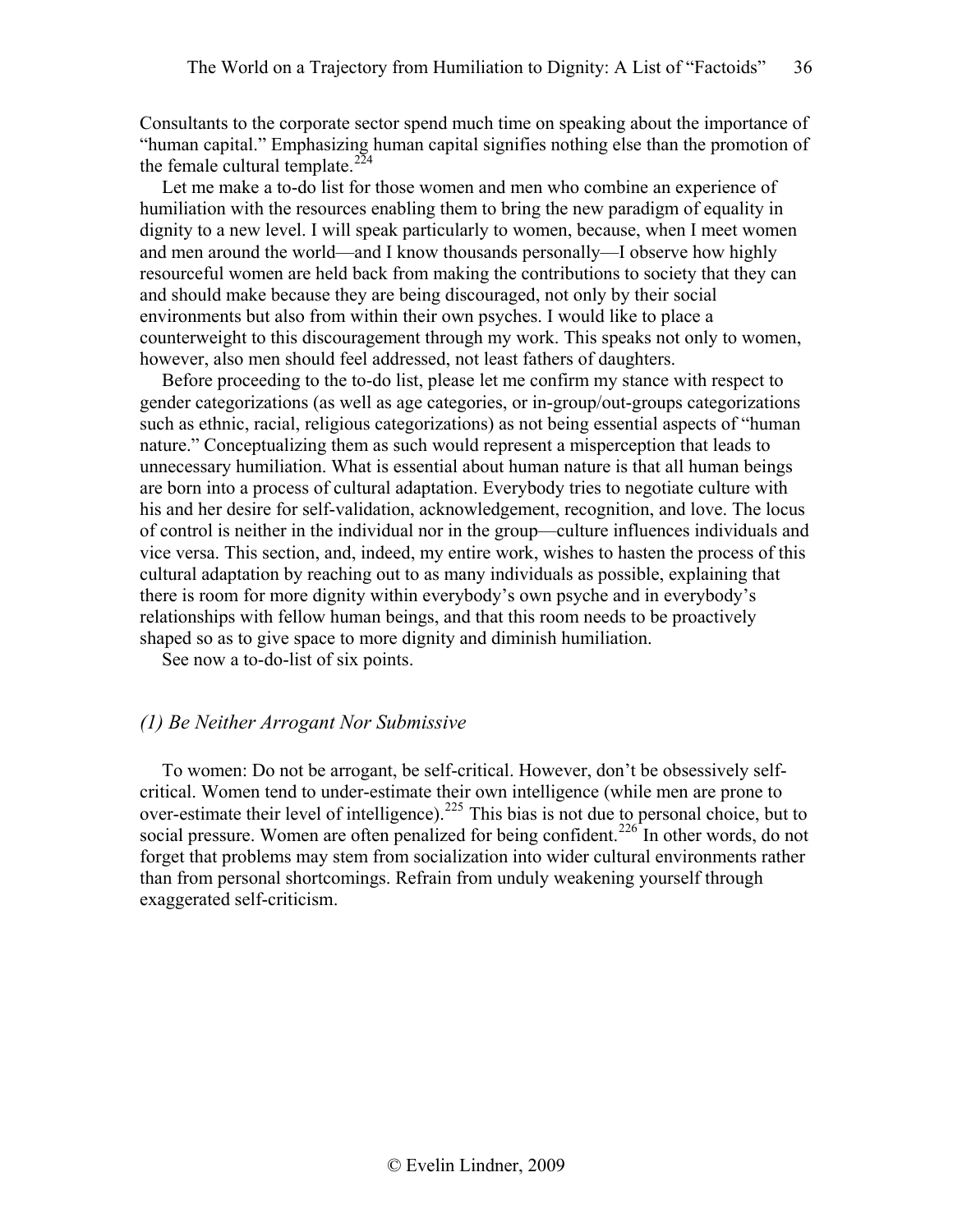#### *(2) Seek Weak Ties*

Sociologist Mark S. Granovetter<sup>[227](#page-86-0)</sup> did research on whether people find jobs through strong or weak social ties. He built on Tönnies' differentiation of *Gemeinschaft* versus Gesellschaft,<sup>[228](#page-86-0)</sup> explaining that in a *Gemeinschaft* people have strong ties and share norms so thoroughly that little effort is needed to gauge the intentions of others. Such settings do not allow for much individual autonomy and are easily disrupted by even minimal dissent. Granovetter recommends having many weak ties to a number of people, not least because this provides more individual autonomy.

Having many weak ties in one's life does not exclude stronger ties. It does not mean failing responsibilities or violating dignity. It does not mean disconnection. It does not mean commitment phobia, not vis-à-vis other adults and not vis-à-vis once children.<sup>[229](#page-86-0)</sup>

To women: Build large social networks of weak ties for yourself. Distribute the burden flowing from your expectations and needs onto a wider network than only a core group of people. Use the pathways for the constructive optimism and hope that C. Richard Snyder advocates in his hope theory. He defines hope as "the perceived capability to derive pathways to desired goals, and motivate oneself via agency thinking to use those pathways."[230](#page-86-0)

## *(3) Seek Recognition from a Network of Like-Minded People*

Educator Paul Richards, in his work, formulates five messages that everybody needs to hear every day in order to remain psychological healthy:

The five most common basic messages:

- I see you fully and completely.
- I regret your misfortunes and sufferings. (Regret/apology without blame or guilt.)
- I accept and love you without condition. ("You are in the pack!")
- I appreciate and am grateful for your contributions and achievements.
- You are safe from me and with me. ("Safety exists!"). $^{231}$  $^{231}$  $^{231}$

In traditional societies, men are given the power to define what makes a person a "good" or "bad" person. Therefore, respected males are often regarded as main providers for the above quoted messages, both by men and women. Many men seek their main recognition from male elders and peers they respect, while women seek them from their "significant Other," who, in most cases, is also a male. All suffer when the person or persons they target with their expectations, fail them.

This socialization, to my view, is perhaps the most noteworthy obstacle for extraordinary women to succeed with their ambitions. Too often, they seek recognition from only one man, and not only that, they seek it from the one man who has the greatest problems with her intellectual capacities and their ambitions. Many of the highly educated women I meet around the world carry an emotional "black hole" in their lives, a black hole that swallows most of the energy they otherwise could invest constructively.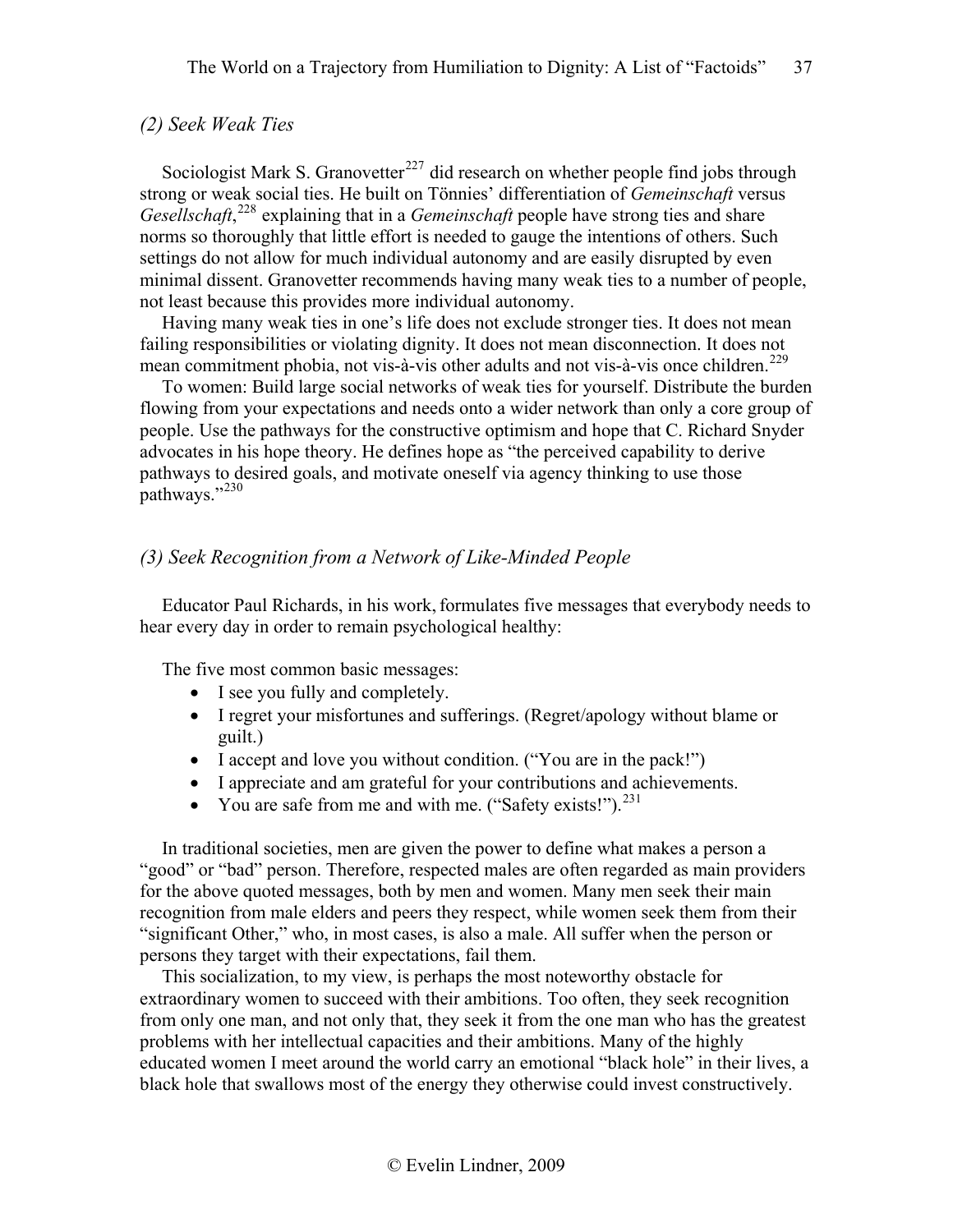They waste hours on end on discussing with their female friends "their man" (including past partners) and his myriad let-downs.

The story often goes as follows: Wherever I meet extraordinary women, around the world, in all cultural contexts, they testify that men find their excellence fascinating until the relationship becomes closer. The more commited the relationship becomes, the more traditional expectations seep in. Expectations connected with male identity as "the man in charge" become threatened.

Hopefully, women with high ambitions will find a more welcoming world in the future. But so far, scripts for love relationships between equals are still weak, and rivalry, either overtly or covertly, consciously or beyond consciousness, easily poisons the relationship. And this hurts women more than men when they have inserted their "significant other" into the center of their psychological health.

The problem for those women is that it is difficult to gauge, in the beginning of a relationship, whether a man can truly accept a strong woman, or whether his claims are only rhetorical. Since she does not have enough lifetime to test all the men who seem promising at the outset, it may therefore be better for ambitious women to pay the price of refraining from too close partnerships rather than being torn apart by repeating hopeful beginnings and heart-breaking ends.

Extraordinary women must be prepared to forsake the love they dream of at the current juncture in history. It is not prudent to place the core happiness of one's life on winning probabilities comparable to a lotto game. Those who win deserve to be congratulated, but mainstream male culture may only catch up with extraordinary women in one hundred years or more. In the transition phase, women who desire to surpass traditional cultural paradigms must avoid draining their emotional strength. As a way out, until mainstream socialization has transformed, women of ambition may be well advised to create multilayered webs of weaker ties and stronger ties to like-minded women and men who can provide them with the recognition they need. The vision of the *one* deep, all-consuming, and mutually respectful dialogical love relationship with *one* partner that so many of my resourceful female friends yearn for, will inform male socialization in the future, only if women avoid being broken down by its lack at the current point in history.

Let me introduce Dalida to illustrate the challenges that extraordinary women face, a cosmopolitan artist, born in Egypt into an Italian family, who later built a career in France and internationally, performing in more than ten languages including French, Italian, Arabic, German, Spanish, Hebrew, English, Dutch, Japanese, and Greek. On YouTube, one can watch a summary of the news coverage of her voluntary death on May 3 1987, at the age of 54.[232](#page-86-0) Since she was a singer, she could express despair through art. Her interpretation of "Je suis malade" ("I am ill")<sup>[233](#page-86-0)</sup> is an artistic rendering of the cries, the sobs, and the weeping of solitude and despair that I heard from extraordinary women I sat with around the world. One of the reasons for me doing the work I do is to show other ways out for ambitious women caught in this solitude than despair and suicide.

Like many creative people, Dalida, in addition to having a cosmopolitan background and leading an international life, was beautiful, feminine, and extremely successful. All this, however, did not make her happy. She was lonely within herself, even though she was surrounded by friends: this is how one of her friends explains her suicide.

Jasvinder Sanghera is the co-founder and director of Karma Nirvana, a communitybased project that supports South Asian women, men and children affected by domestic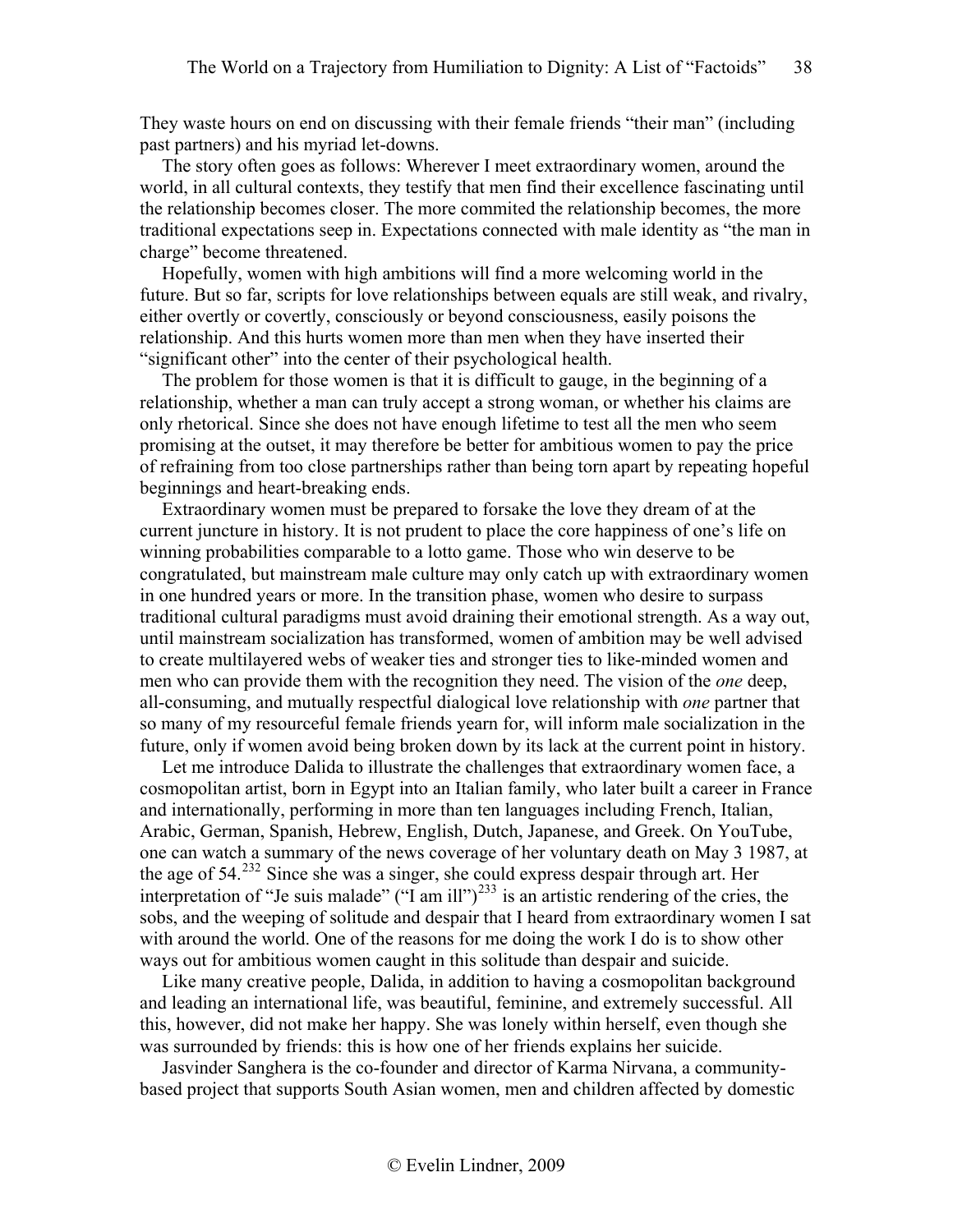violence and honor-based crimes.<sup>[234](#page-86-0)</sup> In an interview, she explains how vulnerable and alone she felt when breaking out of her forced marriage.<sup>[235](#page-86-0)</sup> She describes that women in England are aided by the Forced Marriage Act that came into force in England in 2008, however, that this does not make them less lonely. Through creating the Honour Network, she and her colleagues try to provide a substitute for the family that girls who fled from coercion typically lose. Also I know, first hand, from my time as a psychologist in Egypt the agony of girls who wish to go beyond the boundaries drawn for them by their families.

Interestingly, the same agony is shared by Western women when they surpass boundaries, even though, in their case, the boundaries are much wider. This is, incidentally, also why I can breathe in Norway more than anywhere else, and are less alone there, because the boundaries are widest in Norway.

To women, particularly to outstanding women who surpass traditional boundaries of female scripts: Strive to become more confident within yourself, lovingly remove power from people who, at the current point in the cultural transition, may be overburdened with providing you with the recognition you need, and systematically and intentionally widen your networks of weak ties, taking in the recognition flowing from such networks purposefully, rather than waiting for illusions in vain.

### *(4) Gain Critical Distance from Your Socialization*

Many men are socialized into striving to be in control, particularly with respect to women, rather than to cooperate on an equal footing, particularly not with women. And many women support this script, either overtly or without being aware of it.

Earlier, I wrote that it is inappropriate to get angry with blindness. Care ethics, as proposed by feminist, educationalist, and philosopher Nel Noddings and feminist, ethicist, and psychologist Carol Gilligan place responsiveness to others at the centre, responsiveness that suggests providing care, preventing harm, and maintaining relationships.<sup>[236](#page-86-0)</sup> Noddings argues that because we are so intimately intertwined with one another, reasoning based on rules and contracts built around the self-contained individual distorts the actual conditions of our lives. Problems, including moral problems, are embedded into a contextual frame that eludes abstract, universal reasoning. Caring means apprehending the other's reality, feeling the other's reality, to the degree that acting on behalf of the other as though on my own behalf, becomes compelling.<sup>[237](#page-86-0)</sup>

Clinical psychologist Pamela J. Birrell critiques standard ways of defining ethics in psychotherapy and recommends the feminist ethic of care, informed by the ethics of Emmanuel Lévinas, along with feminist ethics of listening.<sup>[238](#page-87-0)</sup>

I suggest that Birrell's approach should be applied not only in psychotherapy, but also as a template for the present paradigm shift. Birrell's approach means lending our eyes, ears, and souls to our fellow human beings and help each other see our blind spots and overcoming them lovingly.

"Listening into-voice" is a phrase Linda M. Hartling explains as follows:

The expression "listening into voice" draws our attention to the fact that human communication is a bi-directional experience. It is a phrase that encourages us to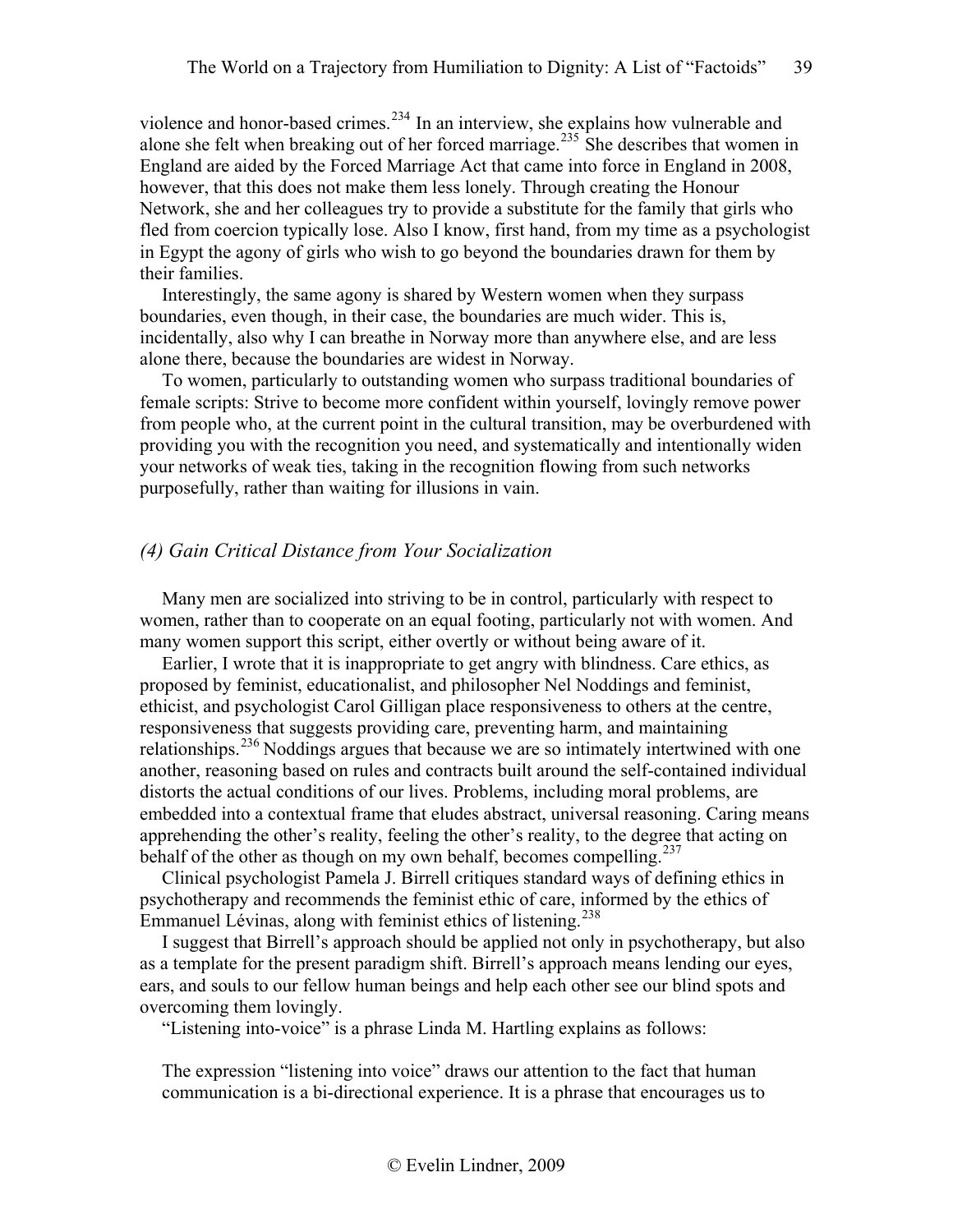attune to the fundamental relational nature of speaking. It reminds us to look beyond the individualist myth that speaking is a one-way experience in which the speaker is solely responsible for communicating effectively. Speaking is interactive. It is a twoway experience in which both (or all) people participating in the relationship can chose to listen and engage in a way that will help others to effectively express and clarify their ideas.<sup>[239](#page-87-0)</sup>

## *(5) Learn Dialogue and Negotiation*

There are two basic definitions of reconciliation and conflict resolution, one built on subjugation of non-equals—a past-oriented definition—and a future-oriented definition focusing on dialogue between equals. $240$ 

Let me illustrate this basic dichotomy with some stark examples. A tyrant will teach his underlings the lesson that conflict resolution and reconciliation are achieved when underlings are subservient. This "education" is the daily ration meted out to many people in Zimbabwe, Myanmar, or North Korea, as well as to many victims of domestic violence.

A Nelson Mandela or Rosa Parks, on the other hand, will edify the lesson that conflict resolution and reconciliation are obtained when equal rights and dignity for everybody are respected. Rosa Parks refused to acknowledge the racially discriminatory practices in the bus service in Memphis in 1955 and remained seated. She would have deserved the Nobel peace prize together with Martin Luther King for creating conflict rather than being complicit in the "peace" of subservience.<sup>[241](#page-87-0)</sup>

As Rosa Parks's activism illustrates, there are also two kinds of conceptualizations of peace, security, stability, freedom, and empowerment—all these terms are used with opposing meanings.

The word *concord*, stems from Latin *cum* which means *with* and *cord* which means *heart*. *Concord* means that our *hearts* are *with* each other. The word *conflict*, in contrast, comes from verb *flectere*, to *bend*, to *curve*. In conflict, *discord* displaces *concord* and may lead to *confrontation*. The word *confrontation* entails the Latin word *frons* which means *forehead*. In *confrontation*, *foreheads* are placed *against* each other, in opposition. The word *reconciliation* has its roots in Latin as well and means *to restore harmony*, to "bend" conflict into concord. The problem occurring in the middle of a transition is that conflict may be bent back into the old concord, or forward into a new one, with two diametrically opposed kinds of harmony and peace as outcome.

A husband who habitually beats his wife and children, believing that domestic chastisement of disobedient family members is his duty, will define "successful reconciliation" and "peace" as the "quiet submission" of his family members under his routine domination. In conflicts of interest with men he considers fellow competitors he will most probably call it successful reconciliation when he has achieved "victory." He will frame negotiation in terms of a duel, and aim to defeat the "enemy."

Politics at macro levels are still widely conducted in this way: with equals, with those who have somewhat comparable leverage and/or standing, or who aspire to obtain it, adherents of traditional Realpolitik often enter into duel-like combat. Subalterns, in contrast, are expected to "understand" that they will face "grave consequences" if they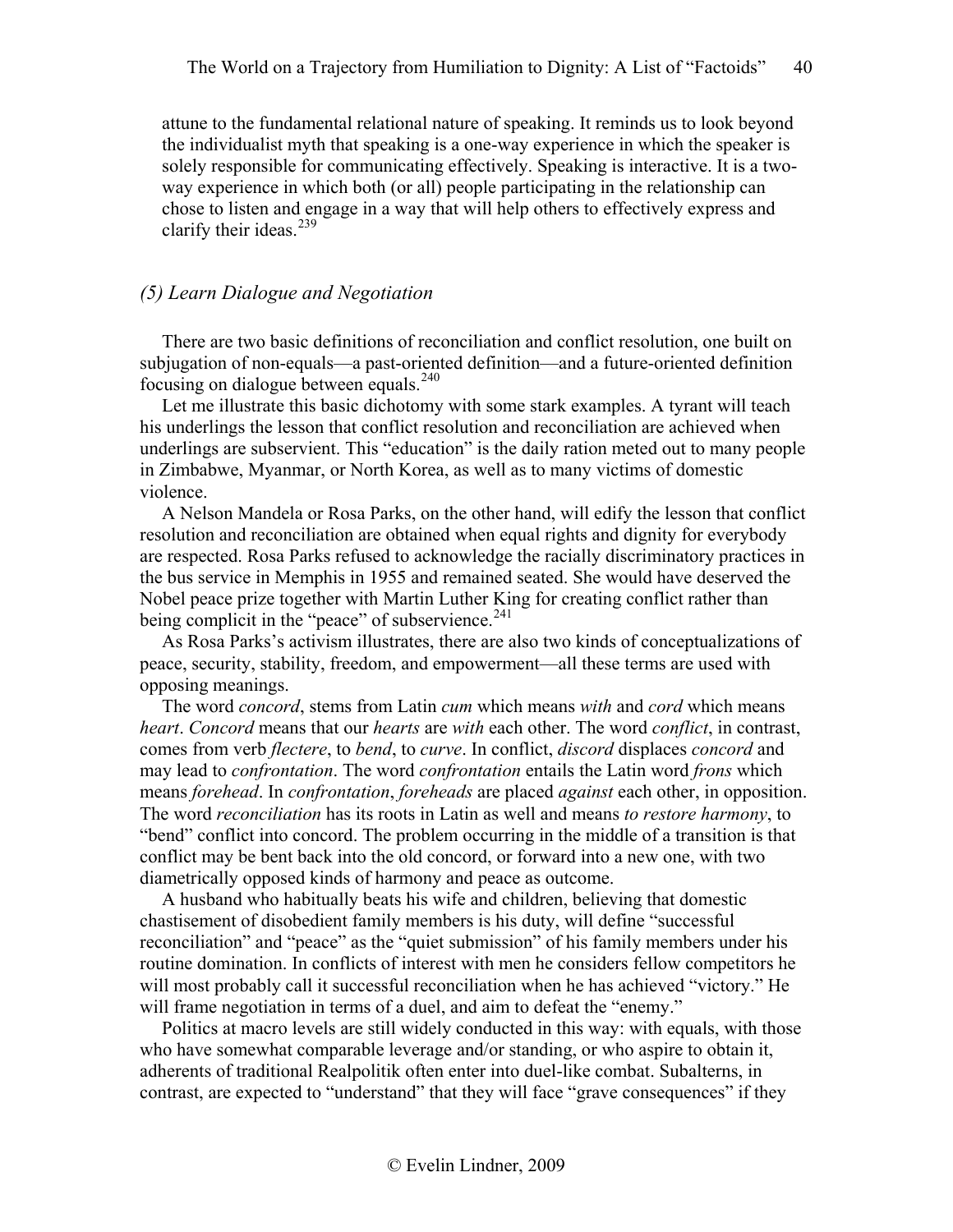resist routine domination. The protection of honor against humiliation is central for superiors, and "messages of strength" are sent off, so as "not to appear weak." The path to "reconciliation" and "peace" may entail everything from violence and war to a shrewd mix of arm-twisting and deceptive Machiavellian "negotiation" of "conflicts of interest" (be it disputes over access to water, land, or other resources). Game theory is the conceptual frame, or, more precisely, versions of game theory that assume that people are "rational" actors who aim at self-preservation by cannily calculating their leverage, always gauging the bottom line of what they can aspire to and what not. Reconciliation is seen as accomplished when all defeated opponents "understand" that it is in their "interest" to acquiesce to the victor's domination, and submissively enter the ranks of underlings.

In contrast, someone who defines domestic chastisement as *domestic violence*, will not differentiate between equals and non-equals, but will conceive of everybody as equal in dignity. This person will define successful reconciliation and peace as respectful dialogue and negotiation embedded into relationships of mutuality. In the same spirit, Realpolitik of the future will define reconciliation as Nelson Mandela understood it when he met with de Clerck in South Africa. Mandela invited de Clerck firmly and respectfully to forsake his belief in white supremacy. He welcomed de Clerck into a new world of equal dignity for black and white people. While in old times masters were toppled and new masters took their place, Mandela did not only ask the supremacists to step down. Mandela did not become a black supremacist. He dismantled the system itself. Mandela did not install black supremacy, and he did not perpetrate genocide on the former elite (as was done in Rwanda). Mandela treated de Clerck with respect. Mandela even turned many of his former prison guards into friends.<sup>[242](#page-87-0)</sup> He aimed at long-term peace of equal dignity for all, not merely at short-term victory over his opponents.

To conclude, conflict resolution and reconciliation can be defined (1) as *successful domination over un-equals* or (2) as *successful calibration of mutuality between equals*. In the first case, "routine humiliation" is its core tool, humiliation that is regarded as "honorable lesson" whose pain is beneficial. In the second case, humiliation transforms into an offensive violation of humanity itself. Both approaches are part of the two irreconcilable normative frameworks of ranked honor versus equal dignity.

One cannot use both frameworks alongside each other. One cannot rank people into higher and lesser beings and at the same time consider them as equal in dignity—the ranking and non-ranking of human value and worthiness cannot co-exist. In extension, terms such as conflict resolution, reconciliation, harmony, peace, or love, all entail alternative interpretations at their core which stand in diametrical opposition with each other. It is therefore that it is necessary to qualify these terms further, in all walks of life. This pertains also to terms such as love, sex and parenthood. It needs to be made clear which kind of love, sex and parenthood is refered to in any given moment, the one that carries humiliation as legitimate tool at its core, or the one that outlaws it.

As discussed earlier, from negotiation handbooks we learn that we need to focus on interest and not on position to attain optimal outcome.<sup>[243](#page-87-0)</sup> If two people fight over an orange, for example, sharing it equally would solve the conflict, however, not optimally. The optimal solution would be to ask more detailed questions, and consider, for example, that one person wishes to use the skin of the orange for a cake, while the other wants to make juice from the fruit meat. As a result, the outcome would be that both have 100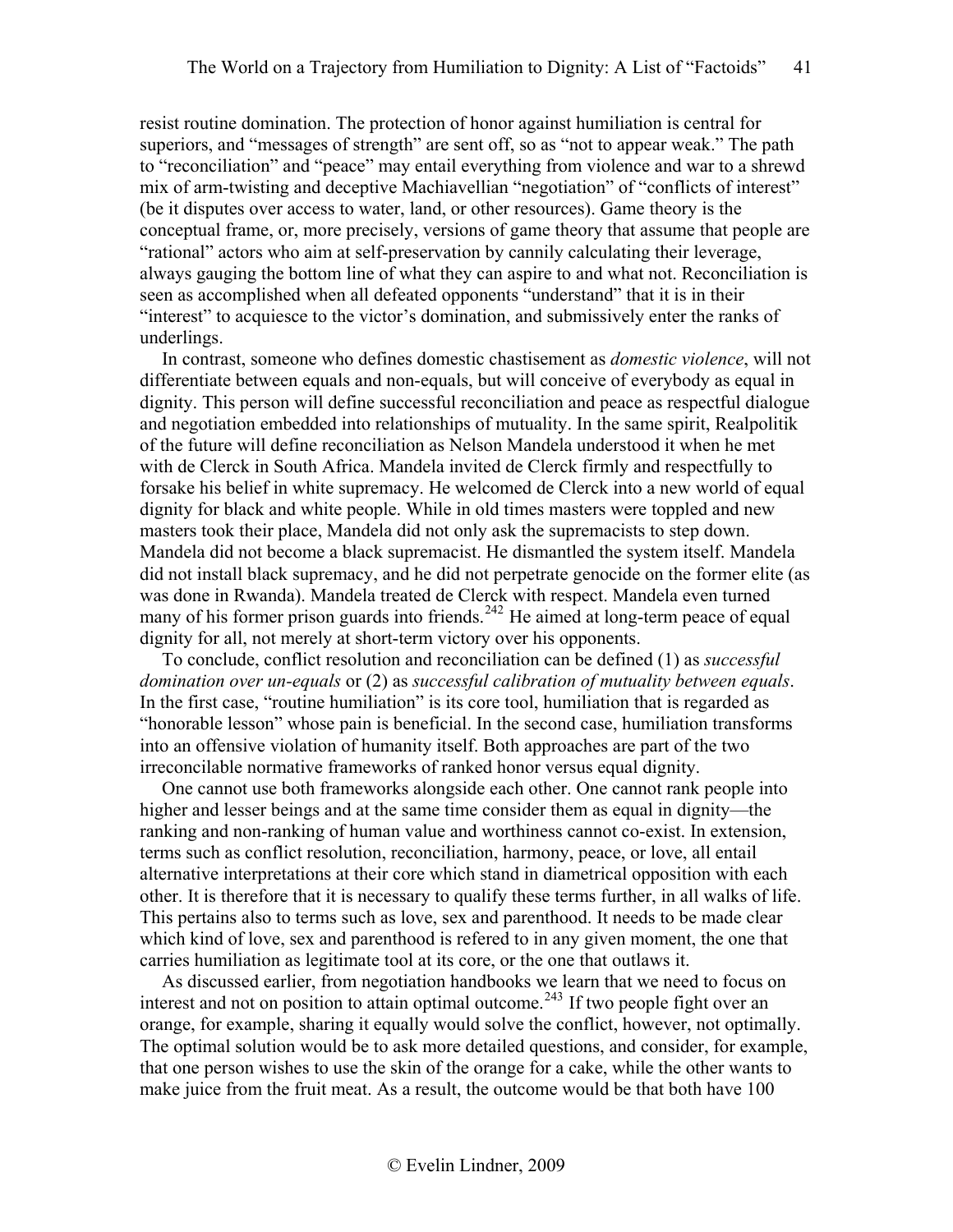percent of their interest served, not just 50 percent of their position. Not that such a positive outfall can be guaranteed— sometimes a situation does simply not entail the potential for win-win solutions—but by not searching for such potential win-win solutions, those solutions are overlooked and untapped.

In times of transition, particularly when words entail such mutually exclusive meanings, it is of vital importance for all players to learn listening, dialogue and negotiation. It is not sufficient to operate with words and labels and expect shared meanings. Asking deeper questions is what is needed. Norwegian philosopher Arne Næss developed the notion of the "depth of intention," the "depth of questioning," or "deepness of answers." Næss writes, "our depth of intention improves only slowly over years of study. There is an abyss of depth in everything fundamental."<sup>[244](#page-87-0)</sup> Greater depth means continuing to ask questions at the point at which others stop asking.<sup>[245](#page-87-0)</sup>

The need to learn listening, dialogue, and negotiation is pressing in all walks of life, including in love relationships. In ranked collectivistic societies, the father, uncle or eldest brother of a girl usually negotiates with her future husband and his family the terms of the planned marriage, and the same men are expected to act as the girl's advocate whenever she runs into difficulties with her in-laws. I witnessed this process innumerable times during my years in Egypt. I also saw the vulnerability of Western women married into Egyptian society if she and her family believed in love without negotiation.

To women: The Western concept of romantic love as love that would be weakened if "negotiated," to me, betrays the youthful immaturity of this concept. Oppressive negotiation (when the father decides for his daughter, for example) is not remedied by non-negotiation but by non-oppressive negotiation. Much more is required, namely loving negotiation between non-dominators.<sup>[246](#page-87-0)</sup> What is needed is a new definition of loving negotiation as intricate dialogue, where all players invest into their relationships at all levels, verbal, nonverbal, directly and indirectly.

# *(6) Don't Be Discouraged, Don't Give Up, and Don't Shy Away from Compromises*

Sociologist Allan G. Johnson, in *The Gender Knot: Unraveling Our Patriarchal Legacy,* reports how millions of women, at the present point in time, are tired of struggling.<sup>[247](#page-87-0)</sup> They retreat into simply hanging on to what has been achieved so far. And well-intentioned men are passive because they fear inviting guilt and blame simply for being men. The result is a knotted tangle of fear, anger, blame, defensiveness, guilt, pain, denial, ambivalence, and confusion. The more this knot is exposed to pull, the tighter it gets.

To women: do not allow yourself to be discouraged. Be prepared. As soon as you, as a woman, wish to enter a world of primarily male dominance, you will not necessarily be supported, but face humiliation, overtly and covertly. Since men are still in the most influential positions in the world, outside in the public realm, while the female sphere is still mainly inside the home, women and men are bound to face an uphill struggle if they wish the solidarity and cooperation that characterizes the female role script to become more prevalent in society.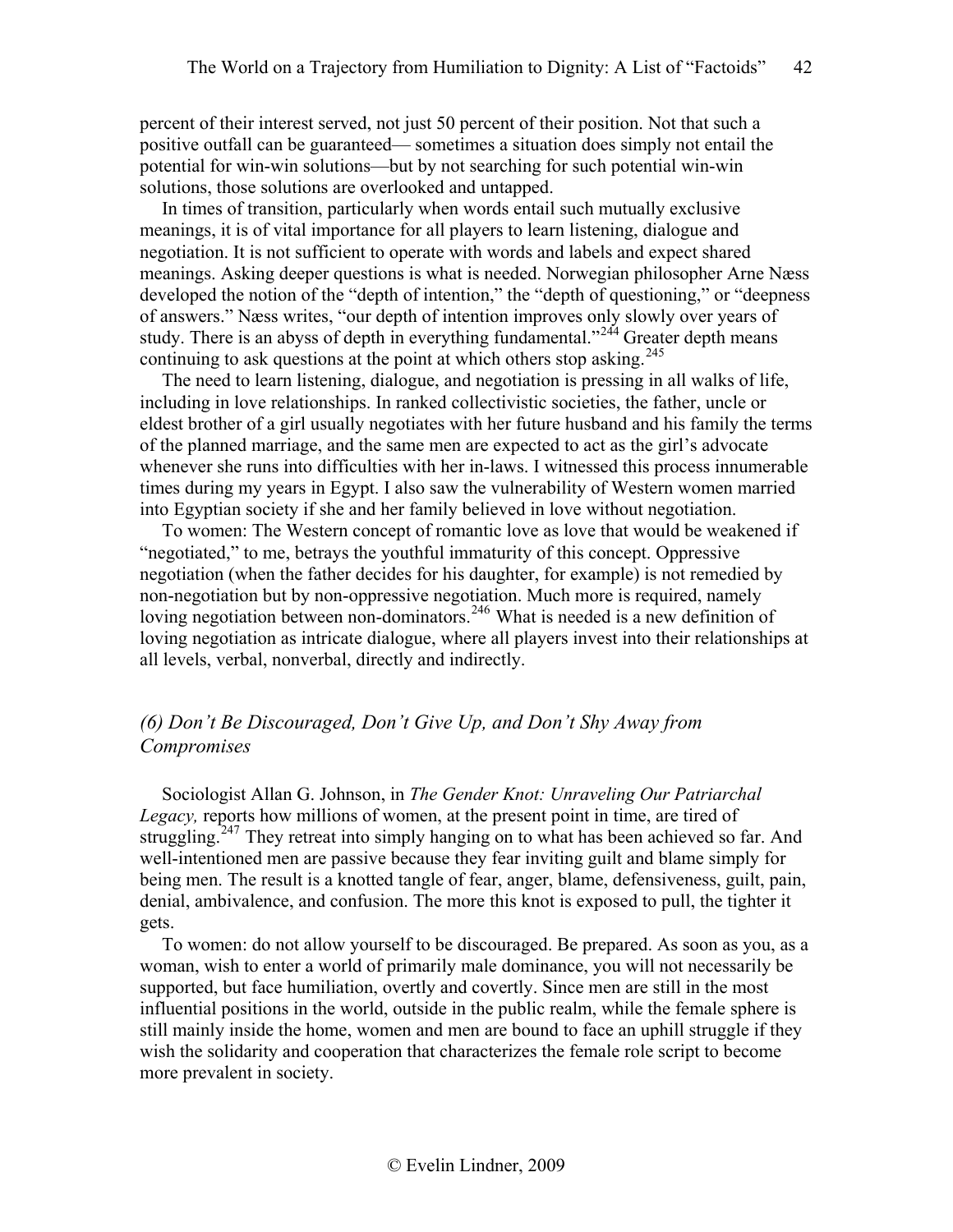If you do nothing but engage in aggressive opposition, you will be sucked into negativity. Paradigms shift step by step, tipping point by tipping point.<sup>[248](#page-87-0)</sup> Creative "Trojan Horse" compromises can hasten such tipping turns. However, be prepared that such approaches often entail conditions that are humiliating, at least for a while. A Trojan Horse is a pitiable horse until it has revealed its true power. Likewise, cooperation, as an approach, may be ridiculed until it has had a chance to prove its true value. Cooperation, solidarity, nurturing, facilitating, selfless leadership, communal sharing, all those approaches that are widely practiced within the traditional female realm, need to be championed beyond this realm now, even in the face of initial derision.<sup>[249](#page-87-0)</sup> Be ready. Only by protecting our personal strength and integrity from being broken down by the adversities we meet, will we succeed.<sup>[250](#page-87-0)</sup>

Jean Baker Miller coined the phrase "waging good conflict,"<sup>[251](#page-88-0)</sup> a term that was central for my book *Emotion and Conflict: How Human Rights Can Dignify Emotion and Help Us Wage Good Conflict*. [252](#page-88-0)

To women: Keep waging good conflict!

#### **Concluding Remarks**

Globalization entails benign and malign aspects.<sup>[253](#page-88-0)</sup> "Globalization critics" do not oppose all aspects of globalization. They do not oppose global civil society, for instance, a benefit flowing from the coming-together of humankind. However, they are uneasy about the possibility for humiliation, or what I call the lack of *egalization.*[254](#page-88-0)

At the present point in human history, citizens increasingly relate to each other across borders, states are losing their status as more or less isolated entities that constrain and define their citizens' global relationships. Yet such relationships can also turn sour. Global terrorism is only one example for the fact that globalization does not necessarily lead to global friendship. Even though a global *supranational We-feeling* is in the making, and the *struggle for recognition* by individuals alongside that of states is emerging as a force at the system level,  $^{255}$  $^{255}$  $^{255}$  such tendencies need to be nurtured and helped forward more systematically. We do see the emergence of *postindividual consciousness* emerge,<sup>[256](#page-88-0)</sup> or *unity consciousness*,<sup>[257](#page-88-0)</sup> or a "Kantian culture" of collective security or "friendship,"<sup>[258](#page-88-0)</sup> or a *global civic culture*,<sup>[259](#page-88-0)</sup> and a *world society*,<sup>[260](#page-88-0)</sup> however, they are still inadequately systematized and institutionalized.

A growing number of people are now joining the so-called cultural creatives movement who refuse "cynical realism."<sup>[261](#page-88-0)</sup> As reported earlier, Paul H. Ray and Sherry Ruth Anderson identify three main cultural tendencies: (1) moderns (endorsing the "realist" worldview of *Time Magazine,* the *Wall Street Journal*, big government, big business, big media, or past socialist, communist, and fascist movements); (2) the first countermovement against moderns, the traditionals (the religious right and rural populations); and (3) the most recent countermovement, the cultural creatives (who value strong ecological sustainability for the planet, liberal on women's issues, personal growth, authenticity, and anti–big business). In the United States, traditionals comprise about 24–26 percent of the adult population (approximately 48 million people), moderns about 47–49 percent (approximately 95 million) and cultural creatives are about 26–28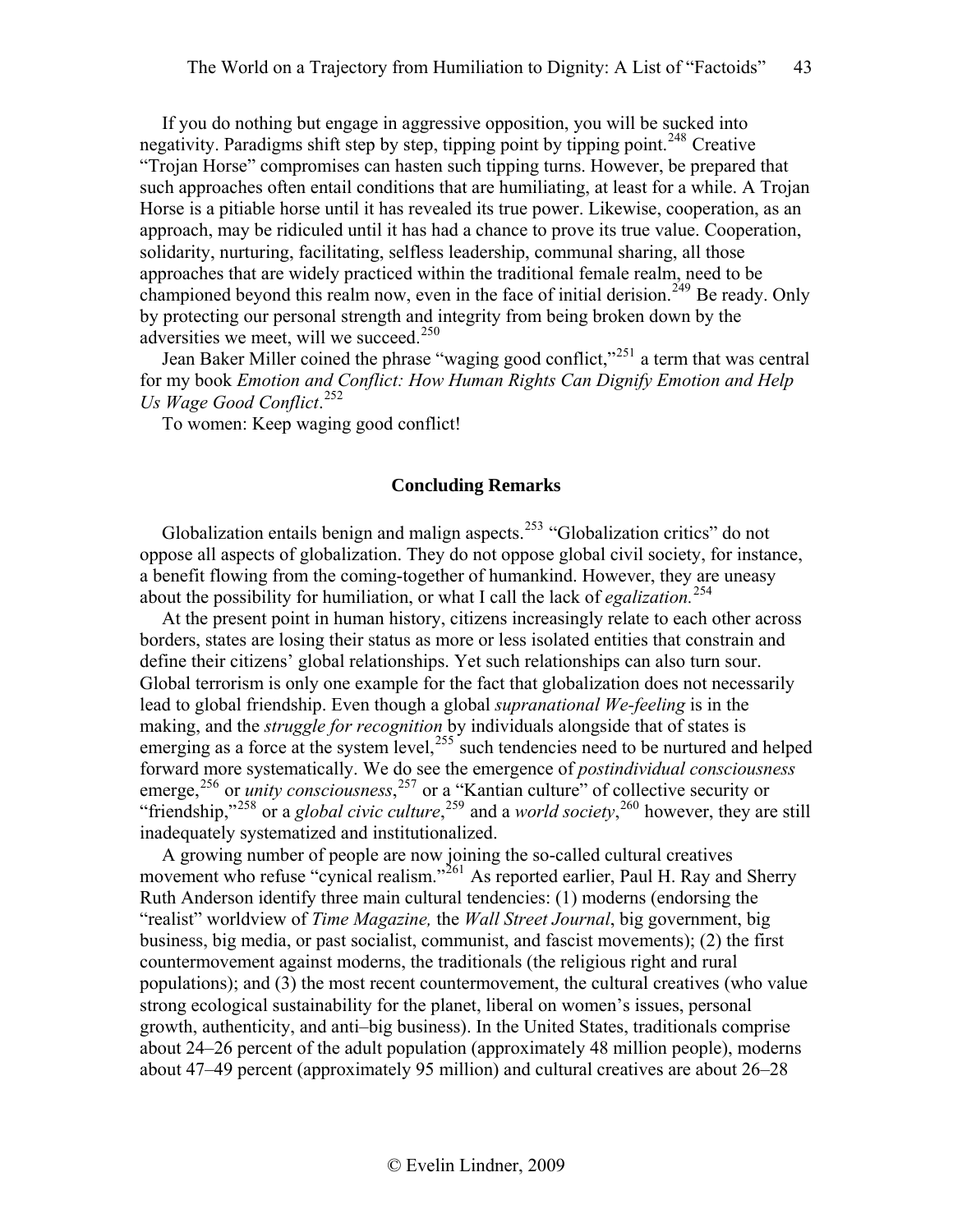percent (approximately 50 million). In the European Union, the cultural creatives are about 30–35 percent of the adult population.

What is lacking at the current point in human history is global leadership that informs the creation of a decent global community of social and ecological sustainability, following the call for a *decent society* by philosopher Avishai Margalit.<sup>[262](#page-88-0)</sup> Viable global superordinate institutional structures are still lacking, structures that can effectively overcome Hobbesian anarchy among citizens and states and that can successfully attend to the wounds humankind has inflicted on its ecological environment.

Since this paper has been prepared for the 15th Annual Conference of Human Dignity and Humiliation Studies, "Peace at Home, Peace in the World," 28th-30th April 2010, in Istanbul, it calls on Turkey to be part of the responsible global leadership that is so urgently needed today.

In a brochure by the Turkish Ministry of Culture and Tourism, we read that the following values are common to all Turkish people: "Belief in the integrity of the family, loyalty and obligation to the country and community, fairness in dealing with other human beings, hospitality, compassion, and respect for tradition."

For a worthwhile future for humankind, the loyalty that is at the core of Turkish values needs to be extended to all of the human family ("peace in the world"), and respect must be extended to all those traditions that include all human beings and their home planet.

In former times, fear reigned in a fragmented world, *rivals*, *competitors*, and *enemies*  were subdued and dominated by humiliating them with "shock and awe." *Victory* and *power* over one's opponents was the aim.

In One World, space opens for love, humility, and for awe for a universe too large for us to fathom. *Partners* join hands to create a sustainable social and ecological future for all of humankind. No longer do superiors humiliate opponents into submission. In One World, partners respect each other as equals in dignity.

#### **References**

- Abusharaf, R. M., ed., *Female Circumcision: Multicultural Perspectives.* Philadelphia: University of Pennsylvania Press, 2006.
- Adler, N. D. *The Communist Within: Narratives of Loyalty to the Party Before, During, and After the Gulag.* Oslo: Presentation at the Center for Studies of Holocaust and Religious Minorities in Norway, October 1, 2008, 2008.
- Adler, N. D., M. Chamberlain, and S. Leydesdorff, eds., *Memories of Mass Repression: Narrating Life Stories in the Aftermath of Atrocity.* New Brunswick, NJ: Transaction Publishers, 2009.
- Allwood, G. *French Feminisms: Gender and Violence in Contemporary Theory.* London: UCL Press, 1998.
- Ambrose, S. H. "Late Pleistocene Human Population Bottlenecks, Volcanic Winter, and Differentiation of Modern Humans." *Journal of Human Evolution* 34, no. 6 (1998): 623–651.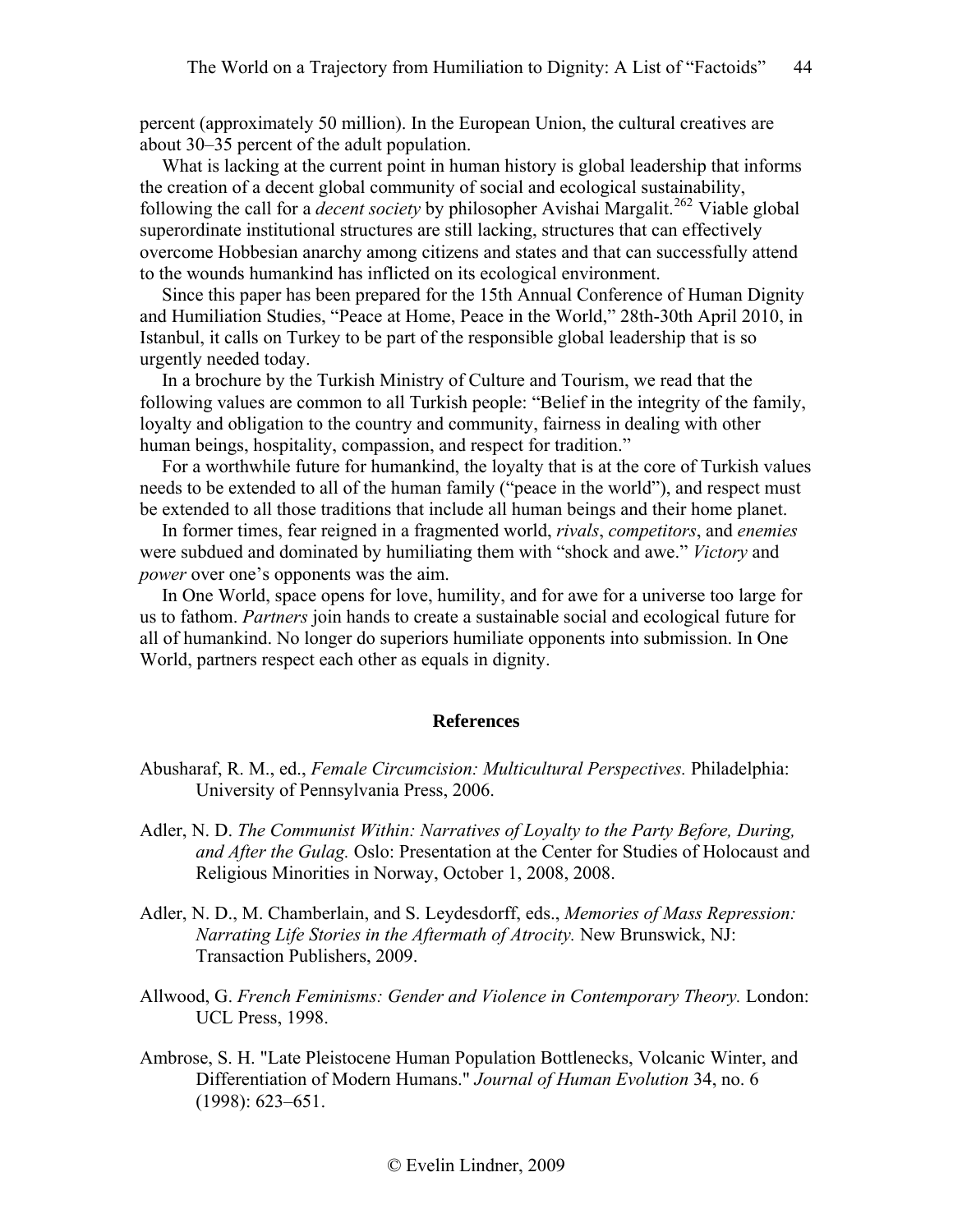- Arbib, M. A., A. Billard, M. Iacoboni, and E. Oztop. "Synthetic Brain Imaging: Grasping, Mirror Neurons and Imitation." *Neural Networks* 13, no. 8 (2000): 975–997.
- Armstrong, J. "Indigenous Knowledge and Gift Giving." *Women and the Gift Economy: A Radically Different Worldview Is Possible.* Edited by Genevieve Vaughan Toronto: Innana, retrieved on July 5, 2007, from [www.gift](http://www.gift-economy.com/womenand.html)[economy.com/womenand.html,](http://www.gift-economy.com/womenand.html) 2007.
- Azar, B. "How Mimicry Begat Culture: Researchers From Varied Disciplines Look to Mirror Neurons to Explain Many Aspects of Human Evolution." *APA Monitor* 36, no. 9 (2005): 54–54, retrieved on 9 October 2005 from [www.apa.org/monitor/oct05/mimicry.html.](http://www.apa.org/monitor/oct05/mimicry.html)
- Banks, A. and J. V. Jordan. "The Human Brain: Hardwired for Connections." *Research and Action Report* 28, no. 2, Spring/Summer (2007): 8–11, retrieved on July 20, 2007, from [www.wcwonline.org/joomla/index.php?option=com\\_content&task=view&id=135](http://www.wcwonline.org/joomla/index.php?option=com_content&task=view&id=1358&itemid=198) [8&itemid=198.](http://www.wcwonline.org/joomla/index.php?option=com_content&task=view&id=1358&itemid=198)
- Bauman, Z. *Towards a Critical Sociology: An Essay on Commonsense and Emancipation.* London: Routledge, 1976.
- Bauman, Z. *Globalization: The Human Consequences.* Cambridge: Polity Press, 1998.
- Benso, S. *The Face of Things: A Different Side of Ethics.* Albany, NY: State University of New York Press, 2000.
- Bentall, R. P. *Doctoring the Mind: Why Psychiatric Treatments Fail.* London: Allan Lane, 2009.
- Berg, E. Z. "Gendering Conflict Resolution." *Peace and Change* 19, no. 4 (1994): 325– 348.
- Berlin, I. "The Bent Twig: On the Rise of Nationalism." *The Crooked Timber of Humanity: Chapters in the History of Ideas.* Edited by Henry Hardy, 238-261 London: Fontana Press, 1991.
- Berman, M. *Wandering God.* Albany, NY: State University of New York Press, 2000.
- Betts, R. K., ed., *Conflict After the Cold War: Arguments on Causes of War and Peace.*  Updated 2nd ed. New York: Pearson, 2005.
- Bhawuk, D. P. S., D. Landis, and K. D. Lo. "Intercultural Traning." *The Cambridge Handbook of Acculturation Psychology.* Edited by David L. Sam and John W. Berry, 504–524. Cambridge: Cambridge University Press, 2006.
- Bichsel, T. *Catherine Von Wattenwyl: Amazone, Pfarrfrau Und Spionin.* Oberhofen am Thunersee: Zytglogge, 2004.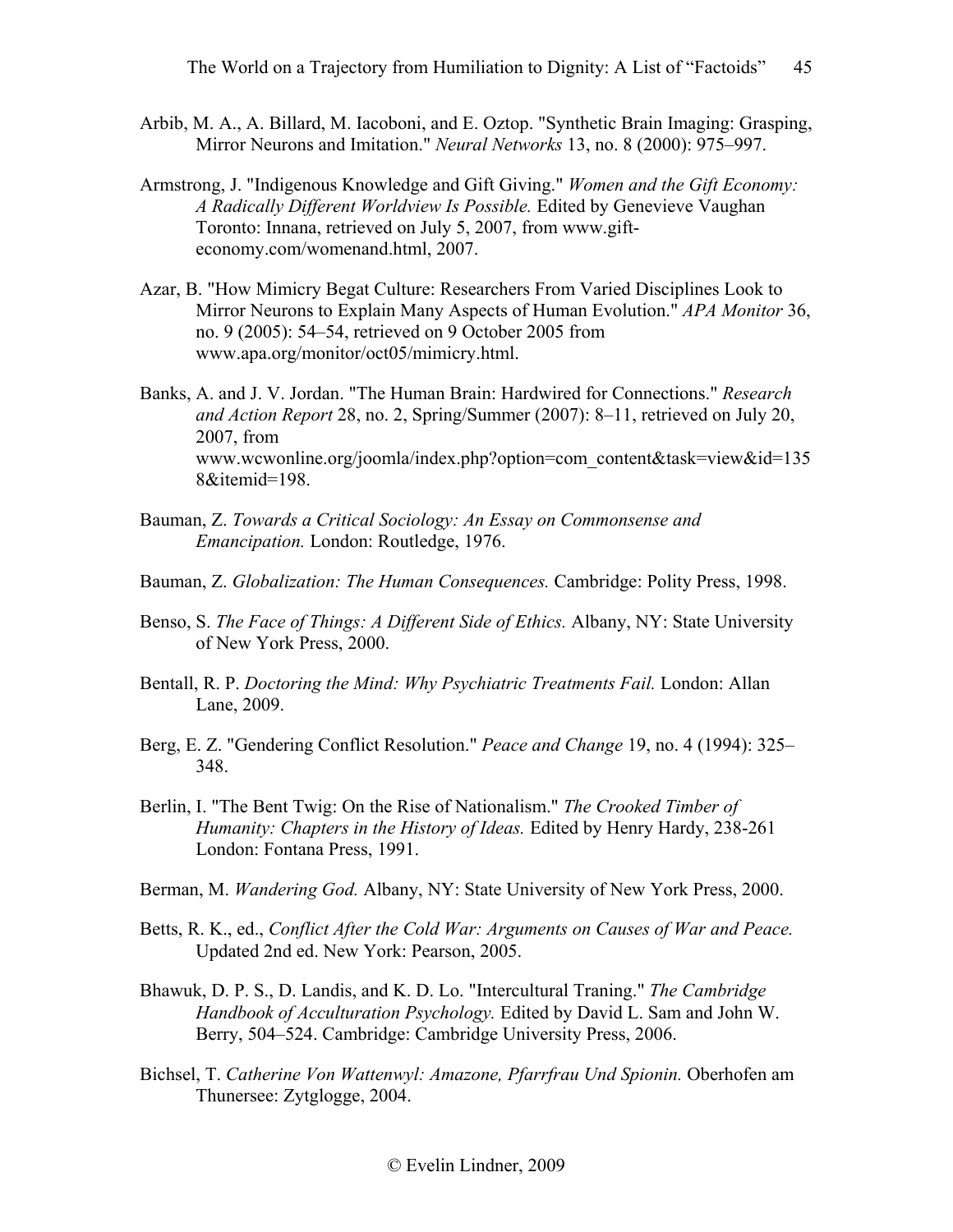- Binion, G. "Human Rights: A Feminist Perspective." *Human Rights Quarterly* 17, no. 3 (1995): 509–526.
- Birrell, P. J. "An Ethic of Possibility: Relationship, Risk, and Presence." *Ethics & Behavior* 16, no. 2 (2007): 95–115.
- Bloom, H., ed., *Mary Wollstonecraft Shelley.* New York: Bloom´s Literary Criticism, 2009.
- Boulding, E. *Building a Global Civic Culture: Education for an Interdependent World.*  New York: Teachers College Press, 1988.
- Bower, J. L. "Solve the Succession Crisis by Growing Inside-Outside Leaders." *Harvard Business Review* 85, no. 11, November (2007): 91–96.
- Braithwaite, J. *Restorative Justice and Responsive Regulation.* Oxford: Oxford University Press, 2002.
- Brown, S. "Feminism, International Theory, and International Relations of Gender Inequality." *Millennium - Journal of International Studies* 17, no. 3 (1988): 461– 475.
- Buber, M. *Ich Und Du.* Leipzig: Insel Verlag, 1923.
- Byrne, B. "Towards a Gendered Understanding of Conflict." *IDS Bulletin* 27, no. 3 (1996): 31–40.
- Carey, B. "Psychiatrists Revise the Book of Human Troubles." *New York Times*  December 18 (2008): , retrieved on December 18, 2008, from [www.nytimes.com/2008/12/18/health/18psych.html](http://www.nytimes.com/2008/12/18/health/18psych.html).
- Carneiro, R. L. "The Circumscription Theory: Challenge and Response." *American Behavioral Scientist* 31, no. 4 (1988): 497–511.
- Carr, L., M. Iacoboni, M.-C. Dubeau, J. C. Mazziotta, and G. L. Lenzi. "Neural Mechanisms of Empathy in Humans: A Relay From Neural Systems for Imitation to Limbic Areas." *Proceedings of the National Academy of Sciences U. S. A.* 100, no. 9 (2003): 5497–5502.
- Carreiras, H. *Gender and the Military: Women in the Armed Forces of Western Democracies.* London: Routledge, 2006.
- Castells, M. *The Information Age: Economy, Society and Culture. Vol. 2: The Power of Identity.* Cambridge, MA, Oxford: Blackwell, 1997.
- Cederman, L.-E. "Modeling the Democratic Peace As a Kantian Selection Process." *Journal of Conflict Resolution* 45, no. 4 (2001): 470–502.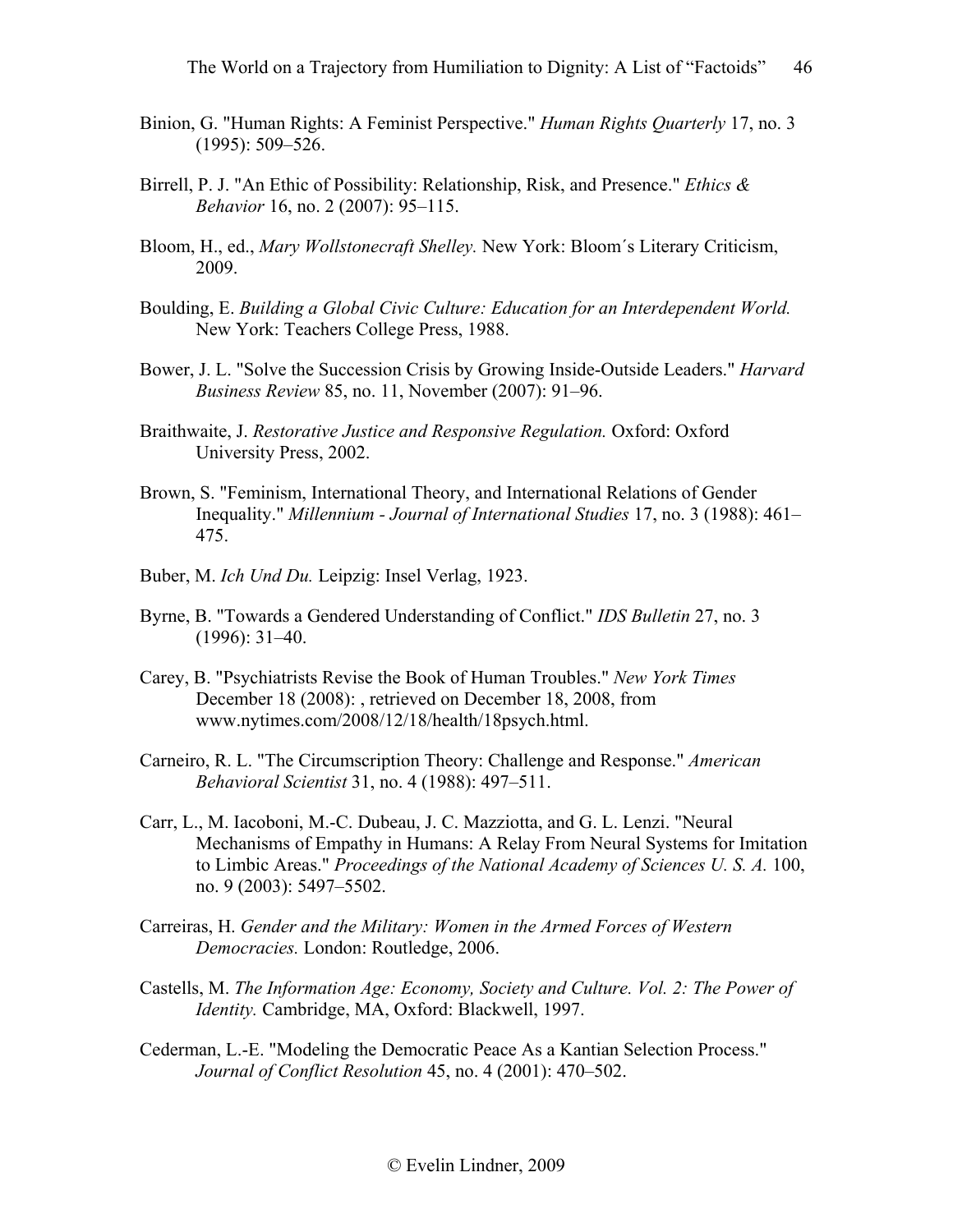- Christie, D. J. "What Is Peace Psychology the Psychology of?" *Journal of Social Issues*  62, no. 1 (2006): 1–17, retrieved on August 14, 2007, from [www.blackwell](http://www.blackwell-synergy.com/doi/pdf/10.1111/j.1540-4560.2006.00436.x)[synergy.com/doi/pdf/10.1111/j.1540-4560.2006.00436.x](http://www.blackwell-synergy.com/doi/pdf/10.1111/j.1540-4560.2006.00436.x).
- Chua, A. *Day of Empire: How Hyperpowers Rise to Global Dominance and Why They Fall.* New York: Doubleday, 2008.
- Coates, J. M. and J. Herbert. "Endogenous Steroids and Financial Risk-Taking on a London Trading Floor." *Proceedings of the National Academy of Sciences* 105, no. 16 (2008): 6167–6172, [www.pnas.org/content/105/16/6167.full.pdf+html](http://www.pnas.org/content/105/16/6167.full.pdf+html).
- Cockburn, C. *From Where We Stand: War, Women's Activism and Feminist Analysis.*  London: Zed Books, 2007.
- Cohen, M. N. *The Food Crisis in Prehistory: Overpopulation and the Origins of Agriculture.* New Haven, Conn.: Yale University Press, 1977.
- Cohen, M. N. "The Economies of Late Pre-Farming and Farming Communities and Their Relation to the Problem of Dispersals." , S Cambridge: McDonald Institute for Archaeological Research, 2002.
- Cohn, C. "Sex and Death in the Rational World of Defense Intellectuals." *Signs* 12, no. 4, Within and Without: Women, Gender, and Theory (1987): 687–718, available at genderandsecurity.umb.edu/Carol%20Cohn%20Sex%20and%20Death%20in%20 the%20World%20of%20Rational%20Defense%20Intellectuals.pdf.
- Collins, A. "State-Induced Security Dilemma Maintaining the Tragedy." *Cooperation and Conflict* 39, no. 1 (2004): 27–44.
- Collins, J. "Level 5 Leadership: The Triumph of Humility and Fierce Resolve." *Harvard Business Review* , no. January (2001): 68–76.
- Coser, L. A. *Masters of Sociological Thought: Ideas in Historical and Social Context.*  2nd ed. Fort Worth, TX: Harcourt Brace Jovanovich, 1977.
- Cosgrove, L., S. Krimsky, M. Vijayraghavan, and L. Schneider. "Financial Ties Between DSM-IV Panel Members and the Pharmaceutical Industry." *Psychotherapy and Psychosomatics* 75, no. 3 (2006): 154–160, available at [www.tufts.edu/~skrimsky/PDF/DSM%20COI.PDF.](http://www.tufts.edu/%7Eskrimsky/PDF/DSM%20COI.PDF)
- Crompton, R. and C. Lyonette. "Work-Life 'Balance' in Europe." *Acta Sociologica* 49, no. 4 (2006): 379–393, available at asj.sagepub.com/cgi/content/abstract/49/4/379.
- Cuomo, C. "War Is Not Just an Event: Reflections on the Significance of Everyday Violence." *Hypatia* 11, no. 4 (1996): 30–45.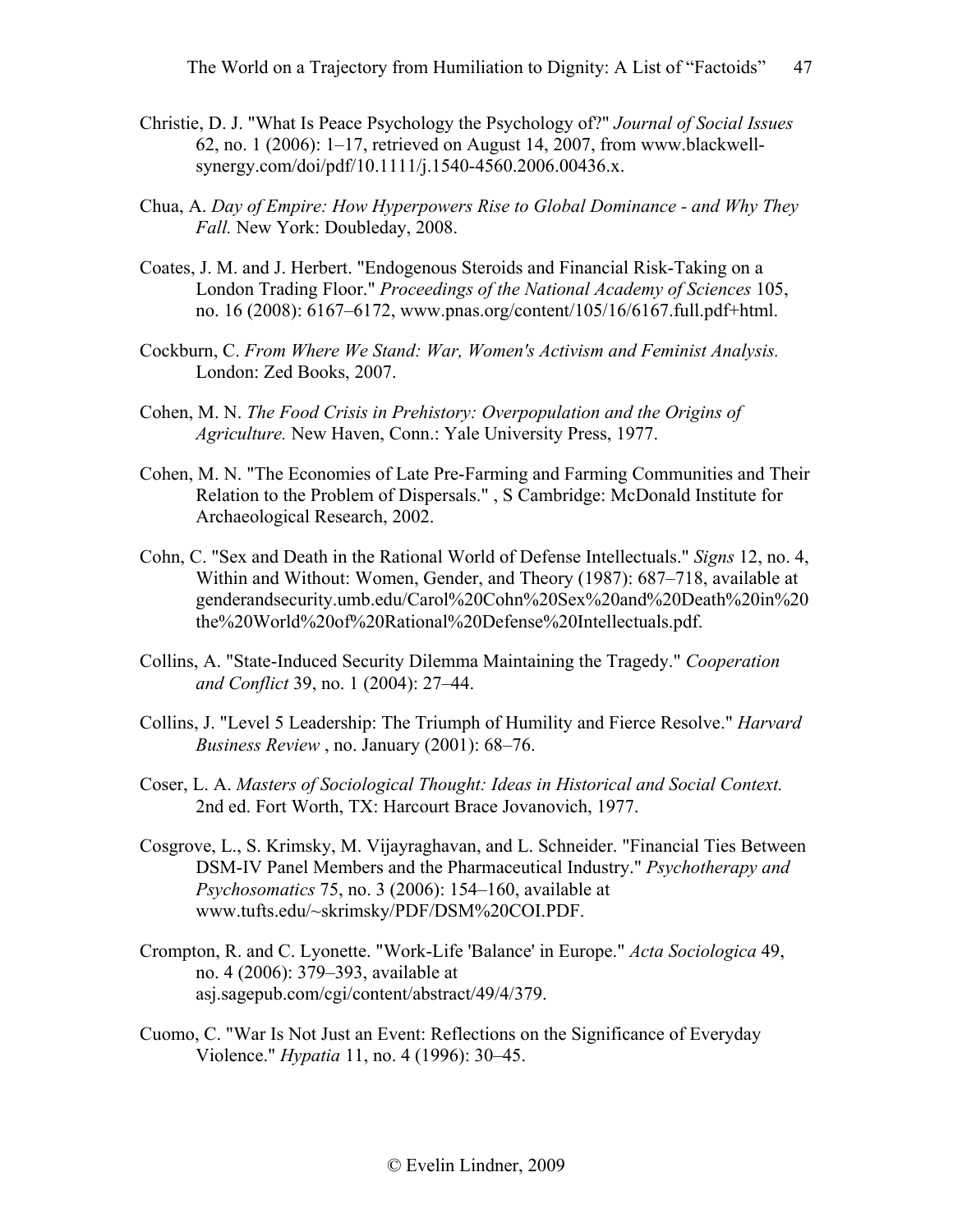- Cushman, P. *Constructing the Self, Constructing America: A Cultural History of Psychotherapy.* Reading, MA: Addison-Wesley, 1995.
- Dalby, S. "Gender and Critical Geopolitics: Reading Security Discourse in the New World Disorder." *Environment and Planning D: Society and Space* 12, no. 5 (1994): 595–612.
- de Saint Pol, T. "Norms and Attitudes to Body Fatness: A European Comparison." *Population & Societies - French National Institute for Demographic Studies Newsletter* 455, April (2009): 1–4, available at [http://www.ined.fr/en/resources\\_documentation/publications/pop\\_soc/bdd/publica](http://www.ined.fr/en/resources_documentation/publications/pop_soc/bdd/publication/1456/) [tion/1456/](http://www.ined.fr/en/resources_documentation/publications/pop_soc/bdd/publication/1456/).
- Deutsch, M. *Oppression and Conflict.* Skovde, Sweden: Plenary address given at the annual meetings of the International Society of Justice Research in Skovde, Sweden on June 17, 2002, retrieved November 20, 2002, from http/[/www.cpa.ca/epw/epw/Deutsch.pdf,](http://www.cpa.ca/epw/epw/Deutsch.pdf) 2002.
- Dewey, J. *Democracy and Education.* New York: Free Press, 1916.
- Dia, D. S. "The Fight Against Female Genital Cutting." *Wal Fadjri Newspaper* Thursday April 3 (2003): , received as email text.
- Dower, J. W. *Embracing Defeat: Japan in the Wake of World War II*. New York: Norton, 1999.
- Downey, K. *The Woman Behind the New Deal Signed Edition: The Life of Frances Perkins, FDR's Secretary of Labor and His Moral Conscience.* New York: Nan A. Talese, 2009.
- Ehrenreich, B. *Nickel and Dimed: On (Not) Getting by in America.* New York: Metropolitan Books, 2001.
- Ehrenreich, B. *Bait and Switch: The (Futile) Pursuit of the American Dream.* New York: Metropolitan Books, 2005.
- Ehrenreich, B. "Is It Now a Crime to Be Poor?" *New York Times* August 8 (2009): , available at [www.nytimes.com/2009/08/09/opinion/09ehrenreich.html](http://www.nytimes.com/2009/08/09/opinion/09ehrenreich.html).
- Eisenberger, N. I. and M. D. Lieberman. "Why It Hurts to Be Left Out: The Neurocognitive Overlap Between Physical Pain and Social Pain." *The Social Outcast: Ostracism, Social Exclusion, Rejection, and Bullying.* Edited by Kipling Williams, Joseph P. Forgas, and William v. Hippel, 109–127. New York: Psychology Press, 2005.
- Eisler, R. T. *The Chalice and the Blade: Our History, Our Future.* London: Unwin Hyman, 1987.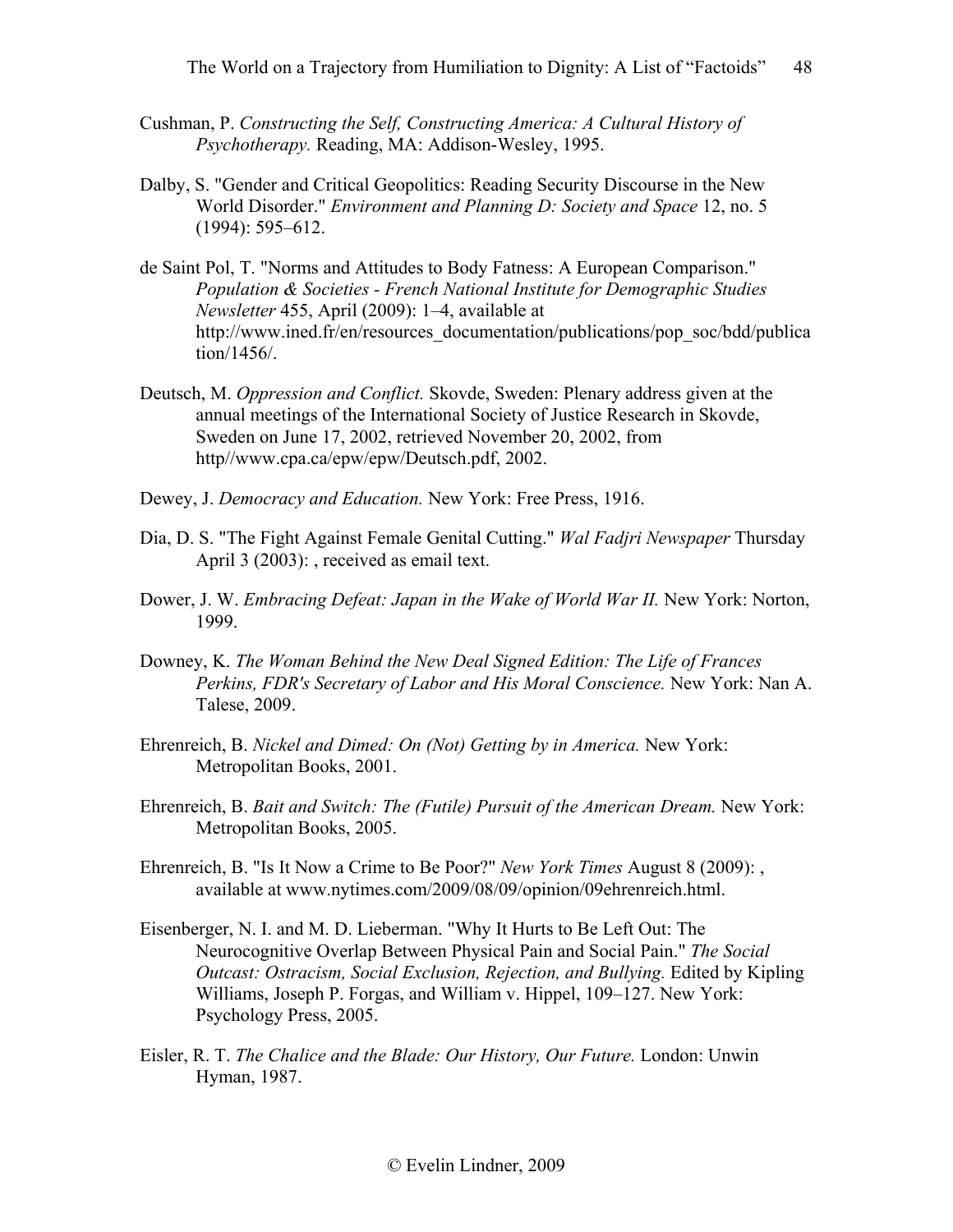- Eisler, R. T. *Sacred Pleasure: Sex, Myth, and the Politics of the Body.* San Francisco: Harper San Francisco, 1995.
- Eisler, R. T. *The Real Wealth of Nations: Creating a Caring Economics.* San Francisco, LA: Berrett-Koehler, 2007.
- El-Zanaty, F., E. M. Hussein, G. A. Shawky, A. A. Way, and S. Kishor. *Egypt Demographic and Health Survey 1995.* Calverton: National Population Council and Macro International Inc., 1996.
- Engerman, S. L. and E. D. Genovese, eds., *Race and Slavery in the Western Hemisphere: Quantitative Studies.* Princeton, NJ: Princeton University Press, 1975.
- Etzioni, A. "The Epigenesist of Political Communities at the International Level." *American Journal of Sociology* 68, no. 4 (1963): 407–421.
- Festinger, L. *A Theory of Cognitive Dissonance.* Stanford, CA: Stanford University Press, 1957.
- Fields, A. *Katharine Dexter McCormick: Pioneer for Women's Rights.* Westport, CT: Praeger Publishers, 2003.
- Fine-Davis, M., ed., *Fathers and Mothers: Dilemmas of the Work-Life Balance: A Comparative Study in Four European Countries.* Dordrecht: Kluwer Academic Publishers, 2004.
- Fisher, R., W. Ury, and B. Patton. *Getting to Yes: Negotiating Agreement Without Giving in.* New York: Houghton Mifflin, 1991.
- Fisher-Yoshida, B. "Coaching to Transform Perspective." *Transformative Learning in Action.* Edited by Jack Mezirow and Edward W. Taylor San Francisco: Jossey-Bass, 2008.
- Fisher-Yoshida, B. "Coaching to Transform Perspective." *Transformative Learning in Action.* Edited by Jack Mezirow and Edward W. Taylor San Francisco: Jossey-Bass, 2009.
- Fisher-Yoshida, B. "Transformative Learning in Participative Processes That Reframe Self-Identity." *Innovations in Transformative Learning: Space, Culture and the Arts.* Edited by Beth Fisher-Yoshida, Kathy D. Geller, and Steven A. Shapiro, 65– 86. New York: Peter Lang, 2009.
- Fisher-Yoshida, B. and K. D. Geller. "Developing Transnational Leaders: Five Paradoxes for Success." *Industrial and Commercial Training* 40, no. 1 (2008): 42–50.
- Fiske, A. P. *Structures of Social Life: The Four Elementary Forms of Human Relations Communal Sharing, Authority Ranking, Equality Matching, Market Pricing.* New York: Free Press, 1991.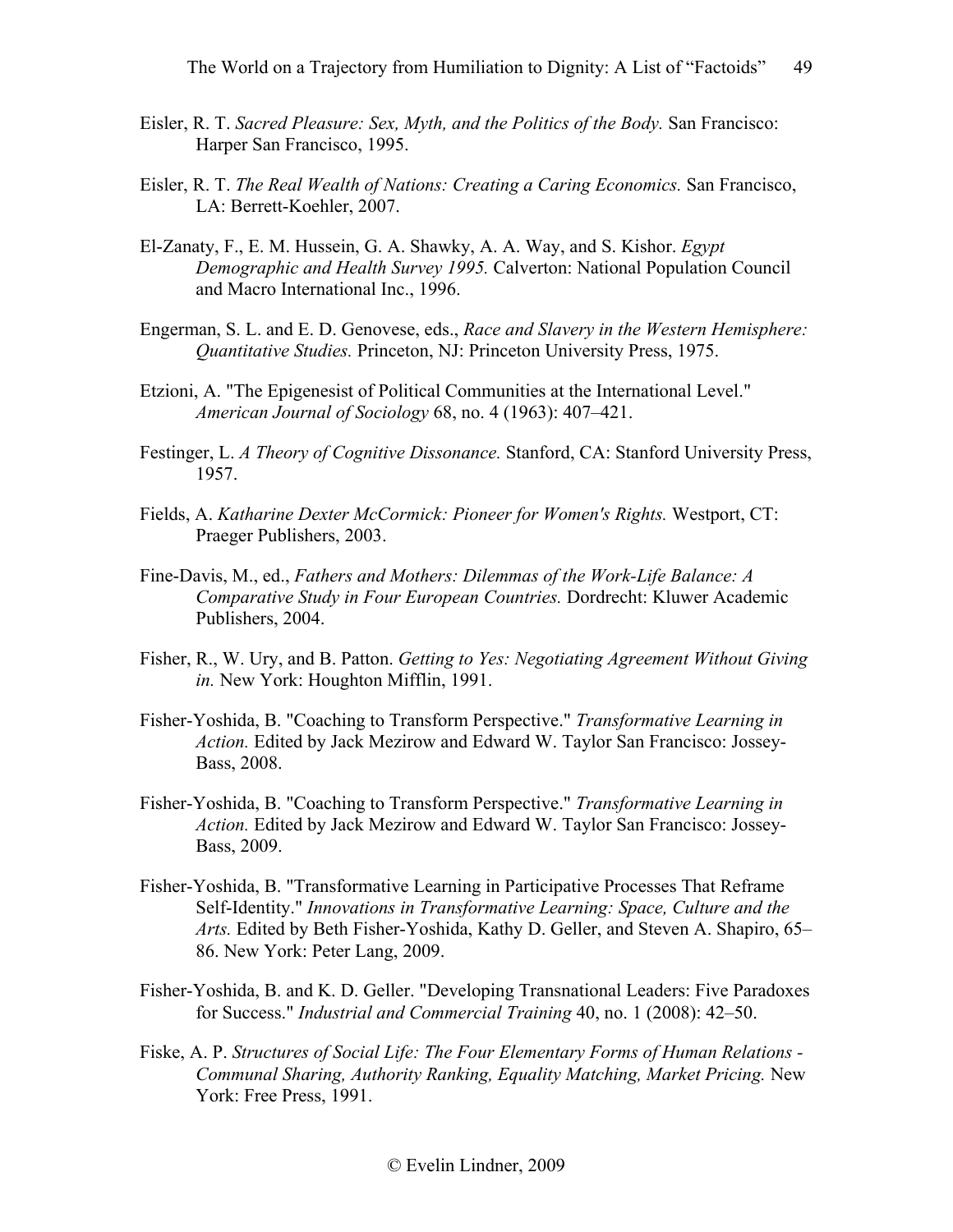- Flinders, C. L. *Rebalancing the World: Why Women Belong and Men Compete and How to Restore the Ancient Equilibrium.* San Francisco: Harper, 2002.
- Fogassi, L., P. F. Ferrari, B. Gesierich, S. Rozzi, F. Chersi, and G. Rizzolatti. "Parietal Lobe: From Action Organization to Intention Understanding." *Science* 308, no. 5722 (2005): 662–667.
- Folkman, B. *Tristan and Isolde: Program Note.* New York: Metropolitan Opera, 2008.
- Føllesdal, D. K. *How Can We Use Arguments in Ethics?* Oslo: Presentation at Det Norske Vitenskaps-Akademi [Norwegian Academy of Science], January 30, 1996.
- Forcey, L. R. "Women As Peacemakers: Contested Terrain for Feminist Peace Studies." *Peace and Change* 16, no. 4 (1991): 331–354.
- Forgas, J. P. "Introduction: Affect and Social Cognition." *Handbook of Affect and Social Cognition.* Edited by Joseph P. Forgas, 1–24. Mahwah, NJ: Erlbaum, 2001.
- Fouché, G. "The Rise of the Valkyries: Norwegian Women Take Their Place at the Top." *The Guardian* 17 November (2008): available at [www.guardian.co.uk/world/2008/nov/17/norway-gender-executive-salaries](http://www.guardian.co.uk/world/2008/nov/17/norway-gender-executive-salaries).
- Fox, W. *Toward a Transpersonal Ecology: Developing New Foundations for Environmentalism.* Boston: Shambhala, 1990.
- Fox, W. "Intellectual Origins of the "Depth" Theme in the Philosophy of Arne Naess." *Trumpeter* 9, no. 2 (1992): , retrieved on December 15, 2000 from trumpeter.athabascau.ca/archives/content/v9.2/fox2.html.
- Freeman, D. Mead, M., ed. *The Fateful Hoaxing of Margaret Mead: A Historical Analysis of Her Samoan Research.* Boulder, CO: Westview Press, 1999.
- Freire, P. *Education for Critical Consciousness.* New York: Continuum, 1973.
- Fuller, A. "Toward an Emancipatory Methodology for Peace Research." *Peace and Change* 17, no. 3 (1992): 286–311.
- Fung, H. and E. C.-H. Chen. "Across Time and Beyond Skin: Self and Transgression in the Everyday Socialization of Shame Among Taiwanese Preschool Children." *Social Development* 10, no. 3 (2001): 420–437.
- Gaertner, S. L. and J. F. Dovidio. *Reducing Intergroup Bias: The Common Ingroup Identity Model.* Hove, UK: Psychology Press, 1999.
- Gallese, V. and A. Goldman. "Mirror Neurons and the Simulation Theory of Mind-Reading." *Trends in Cognitive Sciences* 2, no. 12 (1998): 493–501.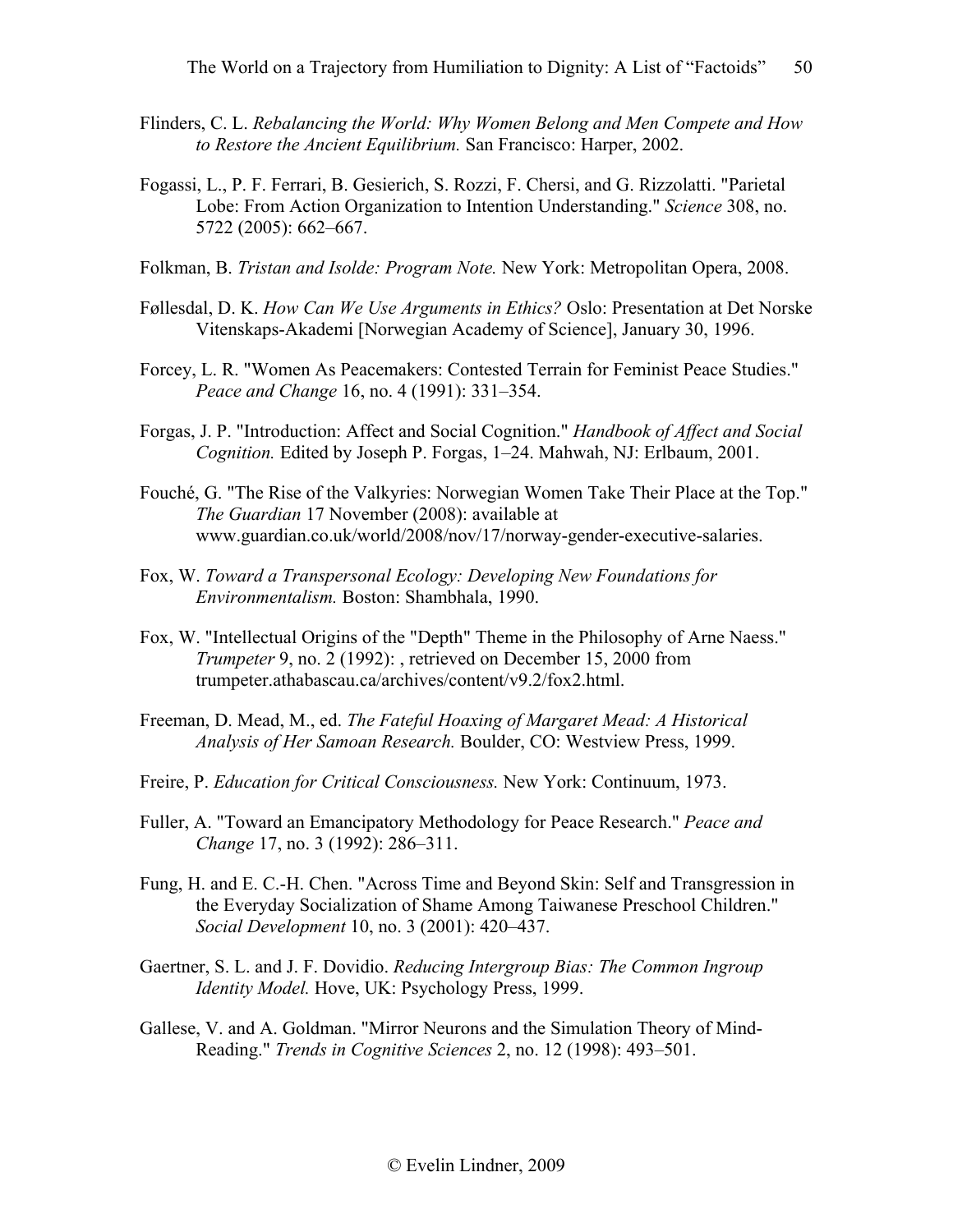- Gallese, V., C. Keysers, and G. Rizzolatti. "A Unifying View of the Basis of Social Cognition." *Trends in Cognitive Sciences* 8, no. 9, September (2004): 396–403.
- Galtung, J. *Peace by Peaceful Means.* Oslo and London: PRIO (International Peace Research Institute Oslo) and Sage, 1996.
- Gambles, R., S. Lewis, and R. Rapoport. *The Myth of Work-Life Balance: The Challenge of Our Time for Men, Women and Societies.* Chichester: John Wiley, 2006.
- García Márquez, G. *Love in the Time of Cholera.* New York: Alfred A. Knopf, 1988.
- Garner, K. "World YWCA Leaders and the UN Decade for Women." *Journal of International Women's Studies* 9, no. 1, November (2007): 212–233, available at [www.bridgew.edu/soas/jiws/Nov07/YWCA.pdf.](http://www.bridgew.edu/soas/jiws/Nov07/YWCA.pdf)
- Gellner, E. A. *Nations and Nationalism.* Oxford: Blackwell, 1983.
- Gellner, E. A. *Nations and Nationalism.* Ithaca: Cornell University Press, 1983.
- Genovese, E. D. *Roll, Jordan, Roll: The World the Slaves Made.* London: Deutsch, 1975.
- Genpo Merzel, D. *Big Mind, Big Heart: Finding Your Way.* Salt Lake City, UT: Big Mind, 2007.
- Gibbs, R. *Why Ethics? Signs and Responsibilities.* Princeton, NJ: Princeton University Press, 2000.
- Gilbert, M. C. "The End of the Organization?" *Nonprofit Online News* February 7 (2008): , retrieved on February 24, 2008, from news.gilbert.org/EndOfOrg.
- Gilligan, C. *In a Different Voice: Psychological Theory and Women's Development.*  Cambridge, Mass: Harvard University Press, 1982.
- Giorgi, P. *The Origins of Violence by Cultural Evolution.* 2nd ed. Brisbane, Australia: Minerva, [www.pierogiorgi.org/The-origins-of-violence-by-cultural-evolution.pdf,](http://www.pierogiorgi.org/The-origins-of-violence-by-cultural-evolution.pdf) 2001.
- Gladwell, M. *The Tipping Point: How Little Things Can Make a Big Difference*. Boston: Little, Brown, 2000.
- Gottman, J. M., L. F. Katz, and C. Hooven. *Meta-Emotion: How Families Communicate Emotionally.* Mahwah, NJ: Erlbaum, 1997.
- Granovetter, M. S. "The Strength of Weak Ties." *American Journal of Sociology* 78, no. May (1973): 1360–1380.
- Grant, R. and K. Newland, eds., *Gender and International Relations.* Milton Keynes: Open University Press, 1991.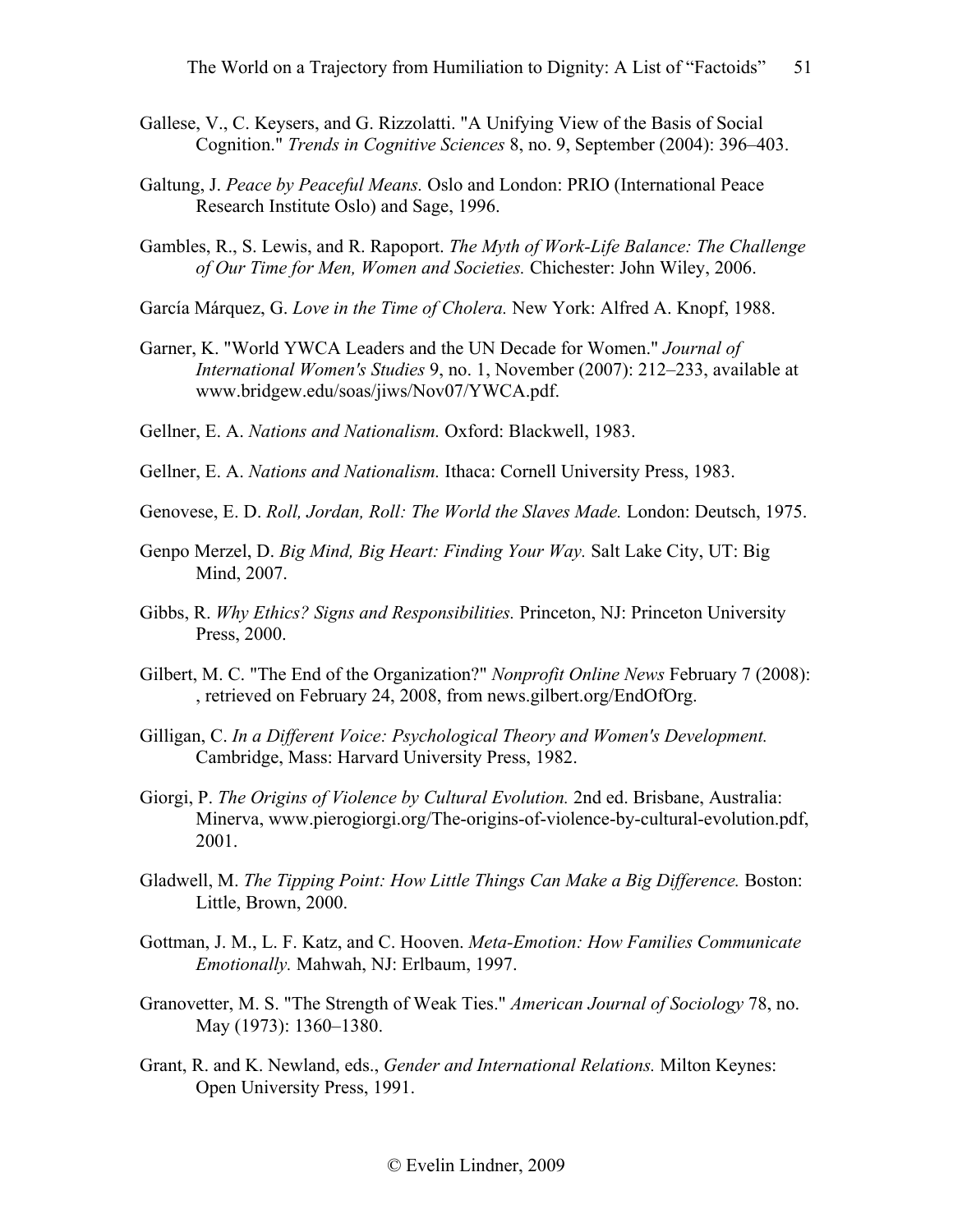- Gratton, L. and T. J. Erickson. "Eight Ways to Build Collaborative Teams." *Harvard Business Review* 85, no. 11, November (2007): 100–109.
- Gray, J. *Men Are From Mars, Women Are From Venus: A Practical Guide for Improving Communication and Getting What You Want in Your Relationships.* New York: Harper Collins, 1992.
- Greenfeld, L. *Nationalism: Five Roads to Modernity.* Cambridge, MA: Harvard University Press, 1992.
- Greenfeld, L. "Nationalism and Modernity." *Social Research* 63, no. 1 (1996): 3–40.
- Greenleaf, R. K. *Servant Leadership: A Journey into the Nature of Legitimate Power and Greatness.* 25th anniversary ed. New York: Paulist Press, 2002.
- Haas, J. "Warfare and the Evolution of Culture." *Archaeology at the Millennium: A Sourcebook.* Edited by T. D. Price and Gary M. Feinman, 329–350. New York: Kluwer Academic/Plenum Publishers, 2001.
- Hall, L. K. and M. E. Wensch. *Counseling Military Families: What Mental Health Professionals Need to Know.* Boca Raton, FL: CRC Press, 2008.
- Harris, L. D. and J. H. Wasilewski. "Indigeneity, an Alternative Worldview: Four R's (Relationship, Responsibility, Reciprocity, Redistribution) Versus Two P's (Power and Profit). Sharing the Journey Towards Conscious Evolution." *Systems Research and Behavioral Science* 21, no. 5 (2004): 489–504.
- Hausman, R., L. D. Tyson, and S. Zahidi. *The Global Gender Gap Report 2008.* Geneva, Switzerland: World Economic Forum, available at [www.weforum.org/pdf/gendergap/report2008.pdf,](http://www.weforum.org/pdf/gendergap/report2008.pdf) 2008.
- Hawks, J., K. Hunley, S.-H. Lee, and M. Wolpoff. "Population Bottlenecks and Pleistocene Human Evolution." *Molecular Biology and Evolution* 17, no. 1 (2000): 2–22, retrieved on April 7, 2009, from [http://mbe.oxfordjournals.org/cgi/content/full/17/1/2.](http://mbe.oxfordjournals.org/cgi/content/full/17/1/2)
- Hayashi, K. "Current Intercultural Issues and Challenges in Japanese Business Interfaces: Blending Theory and Practice." *Management Japan* 35 (2003): [www.iijnet.or.jp/imaj/mj/hayashi35.pdf.](http://www.iijnet.or.jp/imaj/mj/hayashi35.pdf)
- Heard, G. *The Five Ages of Man.* New York: Julian Press, 1963.
- Hechter, M. "The Dynamics of Secession." *Acta Sociologica* 35 (1992): 267–283.
- Herz, J. H. "Idealist Internationalism and the Security Dilemma." *World Politics* II (1950): 157–180.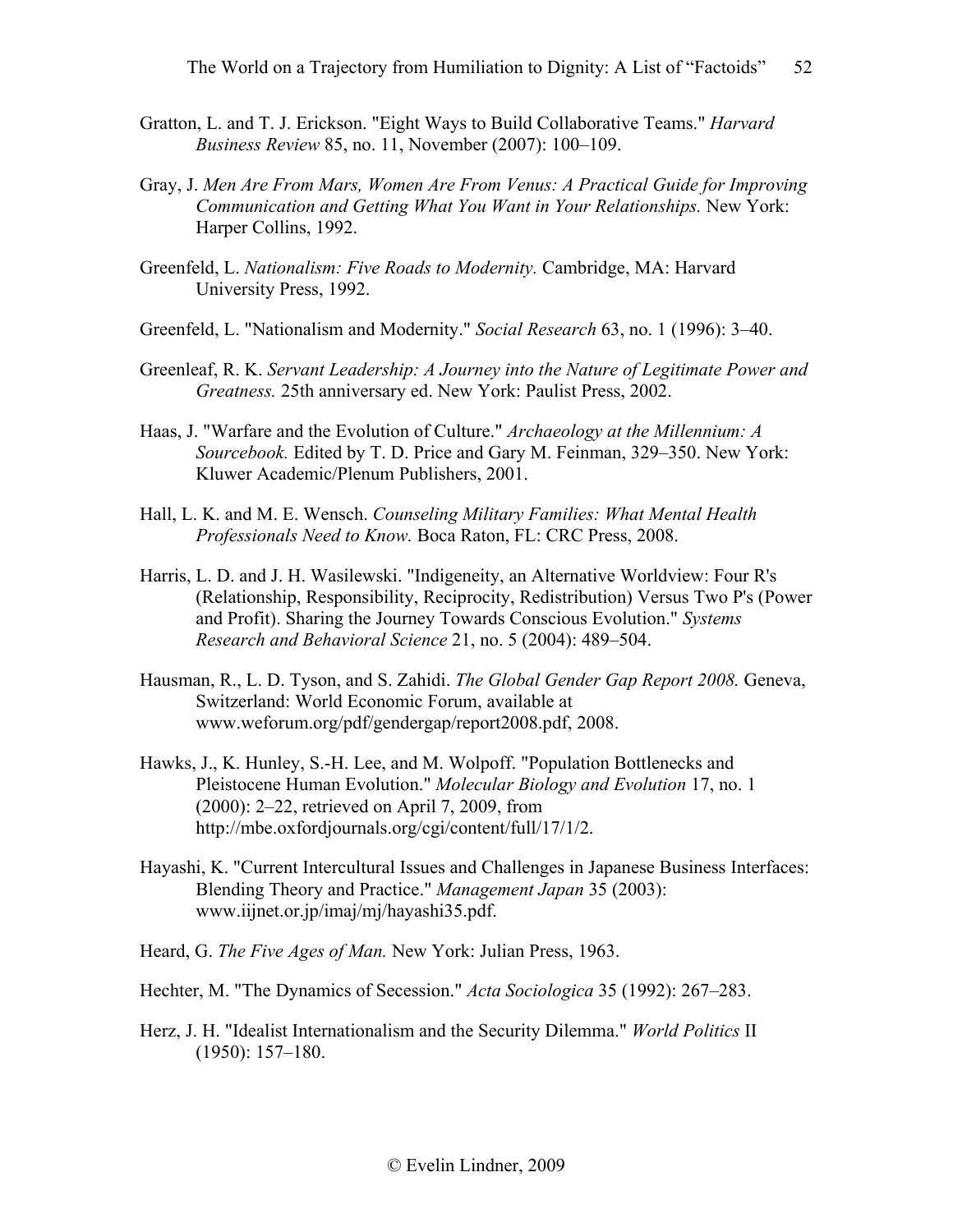- Hollick, M. *The Science of Oneness: A Worldview for the Twenty-First Century.* Ropley, Hampshire, UK: O-Books, 2006.
- Holm, J. *Women in the Military: An Unfinished Revolution.* Revised ed. Novato, CA: Presidio, 1992.
- Honigsbaum, M. "On the Happy Trail." *The Observer* Sunday, April 4 (2004): Available at [www.guardian.co.uk/society/2004/apr/04/mentalhealth.observermagazine](http://www.guardian.co.uk/society/2004/apr/04/mentalhealth.observermagazine).
- Hudnall, A. C. and E. G. Lindner. "Crisis and Gender: Addressing the Psychosocial Needs of Women in International Disasters." *Handbook of International Disaster Psychology (Vol 4): Interventions With Special Needs Populations.* Edited by Gilbert Reyes and Gerard A. Jacobs, 1–18. Westport, CT: Greenwood/Praeger, 2005.
- Iacoboni, M., R. P. Woods, M. Brass, H. Bekkering, J. C. Mazziotta, and G. Rizzolatti. "Cortical Mechanisms of Human Imitation." *Science* 286, no. 5449 (1999): 2526– 2528.
- Illich, I. *Deschooling Society.* New York: Harper & Row, 1971.
- Immordino-Yang, M. H., A. McColl, H. Damásio, and A. R. Damásio. "Neural Correlates of Admiration and Compassion." *Proceedings of the National Academy of Sciences of the United States of America* 106, no. 19, May 12 (2009): 8021– 8026, published online before print April 20, 2009 at [www.pnas.org/content/early/2009/04/17/0810363106.full.pdf+html?sid=99cc55bf](http://www.pnas.org/content/early/2009/04/17/0810363106.full.pdf+html?sid=99cc55bf-0d08-460f-ba3b-4201c5aa608f) [-0d08-460f-ba3b-4201c5aa608f](http://www.pnas.org/content/early/2009/04/17/0810363106.full.pdf+html?sid=99cc55bf-0d08-460f-ba3b-4201c5aa608f).
- Jervis, R., R. N. Lebow, and J. G. Stein. *Psychology and Deterrence.* Baltimore, MD: Johns Hopkins University Press, 1985.
- Johnson, A. G. *The Gender Knot: Unraveling Our Patriarchal Legacy.* Revised and updated edition ed. Philadelphia: Temple University Press, 2005.
- Jordan, J. V. and L. M. Hartling. "New Developments in Relational-Cultural Theory." *Rethinking Mental Health and Disorder.* Edited by Mary Ballou and Laura Brown, 48–70. New York: Guilford Press, 2002.
- Kandiyoti, D. "Identity and Its Discontents: Women and the Nation." *Millennium Journal of International Studies* 20, no. 3 (1991): 429–443.
- Kegan, R. *Evolving Self: Problem and Process in Human Development.* Cambridge: Harvard University Press, 1982.
- Keohane, R. O. "International Relations Theory: Contributions of a Feminist Standpoint." *Gender and International Relations.* Edited by Rebecca Grant and Kathleen Newland Bloomington: Indiana University Press, 1991.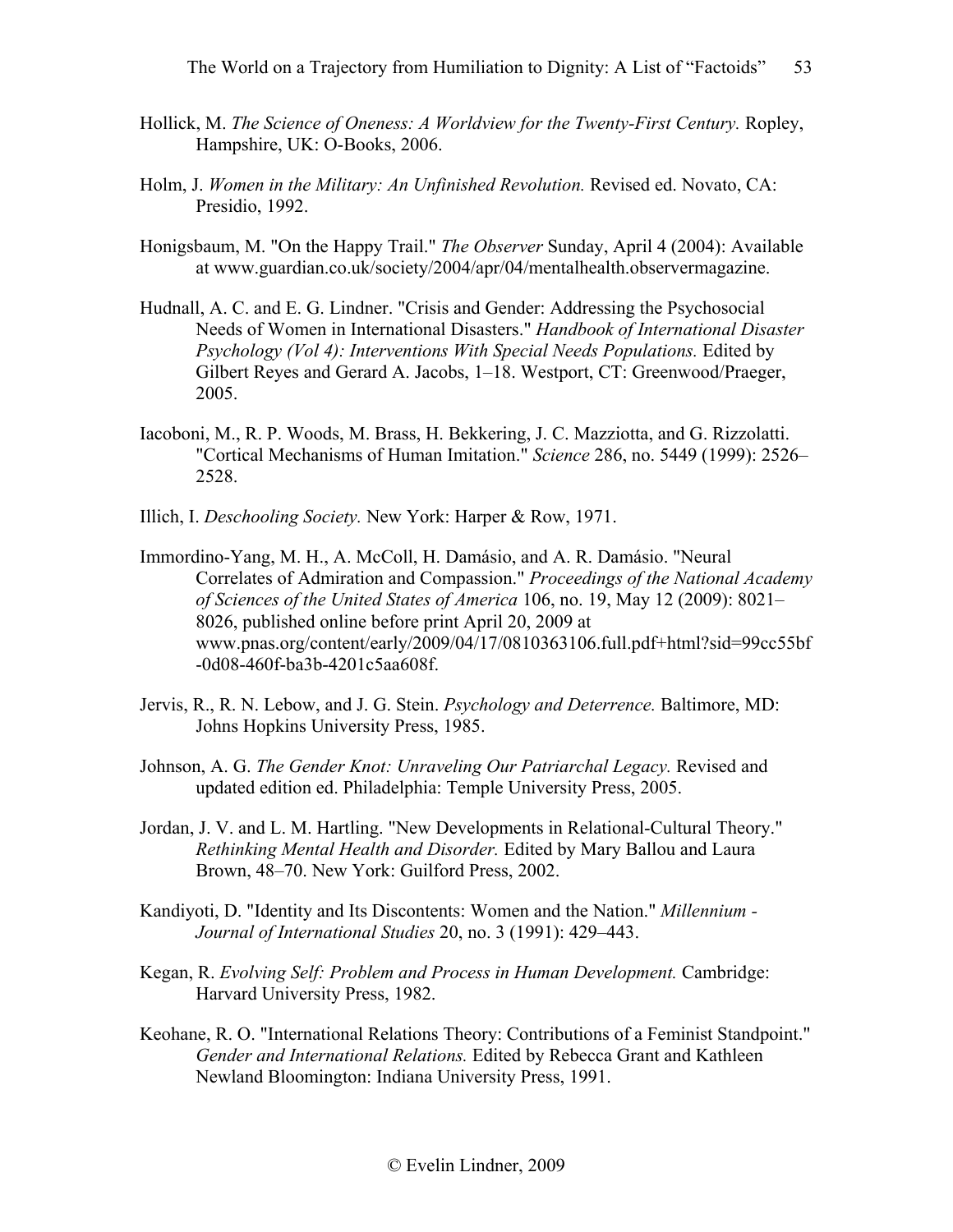- Keysers, C. and V. Gazzola. "Towards a Unifying Neural Theory of Social Cognition." *Progress in Brain Research, Vol. 156.* Edited by Silke Anders, Gabriele Ende, Markus Junghofer, Johanna Kissler, and Dirk Wildgruber Amsterdam: Elsevie, [www.bcn-nic.nl/txt/people//keysersgazzolapbr.pdf,](http://www.bcn-nic.nl/txt/people//keysersgazzolapbr.pdf) 2006.
- Keysers, C., E. Kohler, M. A. Umilta, L. Fogassi, and V. Gallese. "Audiovisual Mirror Neurons and Action Recognition." *Experimental Brain Research* 153, no. 4 (2003): 628–636.
- Keysers, C., B. Wicker, V. Gazzola, J.-L. Anton, L. Fogassi, and V. Gallese. "A Touching Sight: SII/PV Activation During the Observation and Experience of Touch." *Neuron* 42, no. 2 (2004): 335–346.
- Kim, N. S. "Toward a Feminist Theory of Human Rights: Straddling the Fence Between Western Imperialism and Uncritical Absolutism." *Columbia Human Rights Law Review* 25, no. 1 (1993): 49–105.
- Kim, Y. Y. and B. D. Ruben. "Intercultural Transformation: A Systems Theory." *International and Intercultural Communication Annual* 12, 1988, (1988): 299– 321.
- King, D. E. "Asylum Seekers / Patron Seekers: Interpreting Iraqi Kurdish Migration." *Human Organization* 64, no. 4 (2005): 316–326.
- Koenigs, M., L. L. Young, R. Adolphs, Tranel.Daniel, F. Cushman, M. Hauser, and A. R. Damásio. "Damage to Prefrontal Cortex Increases Utilitarian Moral Judgments." *Nature* 446, no. April 19 (2007): 908–911, available at [www.nature.com/nature/journal/v446/n7138/pdf/nature05631.pdf](http://www.nature.com/nature/journal/v446/n7138/pdf/nature05631.pdf).
- Koestler, A. *The Ghost in the Machine.* London: Hutchinson, 1967.
- Koestler, A. *Janus: A Summing Up.* London: Hutchinson, 1978.
- Kohler, E., C. Keysers, M. A. Umilta, L. Fogassi, V. Gallese, and G. Rizzolatti. "Hearing Sounds, Understanding Actions: Action Representation in Mirror Neurons." *Science* 297, no. 5582 (2002): 846–848.
- Kothari, R., D. L. Sheth, and A. Nandy, eds., *The Multiverse of Democracy: Essays in Honour of Rajni Kothari.* New Delhi: Sage, 1996.
- Kuhn, T. S. *The Structure of Scientific Revolutions.* Chicago: University of Chicago Press, 1962.
- Kuhn, T. S. *The Structure of Scientific Revolutions.* 3rd ed. Chicago: University of Chicago Press, 1996.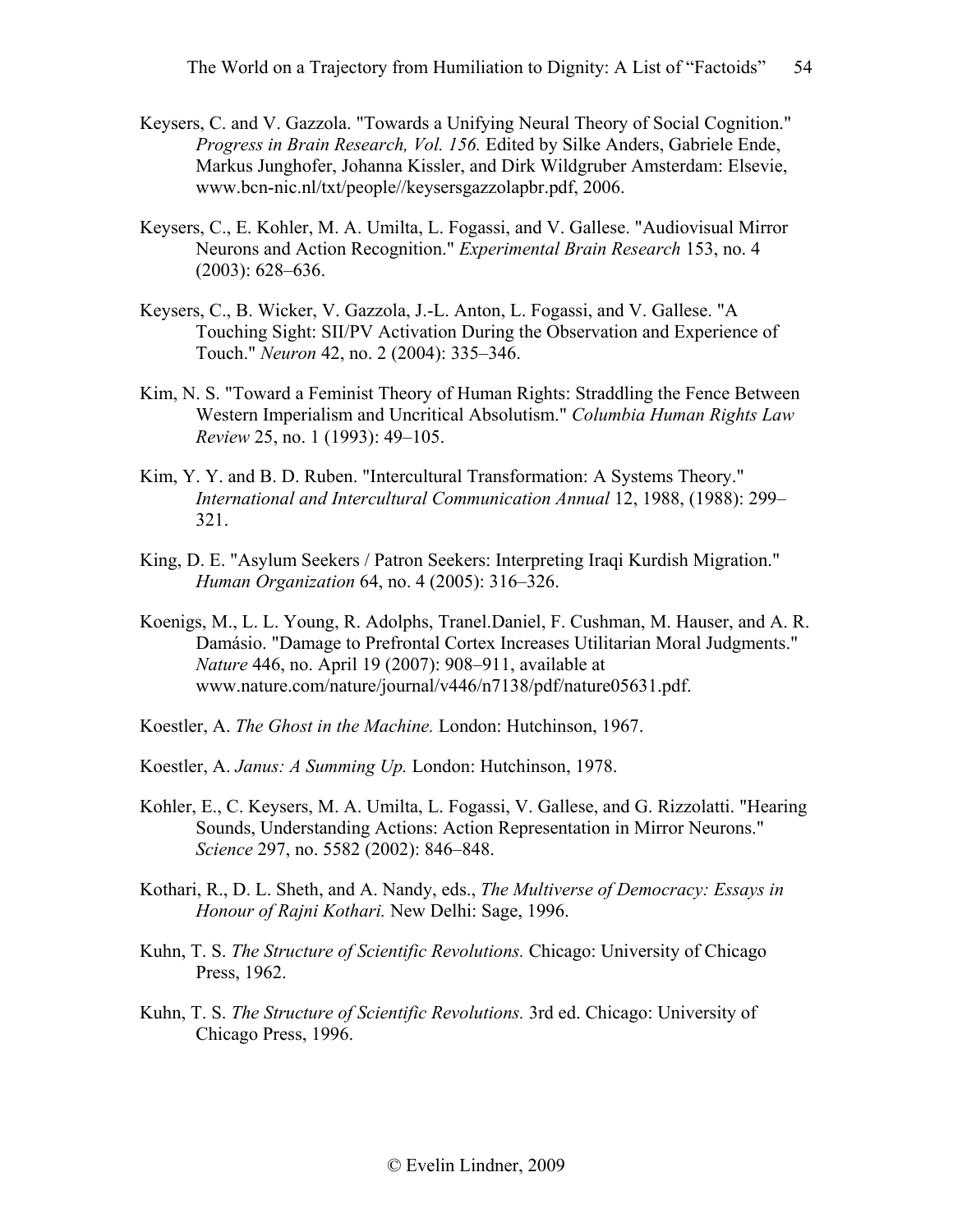- Lakoff, G. P. "Empathy, Sotomayor, and Democracy: The Conservative Stealth Strategy." *Truthout* Sunday 31 May (2009): , retrieved on June 3, from [http://www.truthout.org/053109A.](http://www.truthout.org/053109A)
- Lambert, R. "Empowering Salafis and Islamists Against Al-Qaeda: A London Counterterrorism Case Study." *PS: Political Science & Politics* January (2008): 31–35, [www.apsanet.org.](http://www.apsanet.org/)
- Lane, R. *Loss of Happiness in Market Democracies.* New Haven, CT: Yale University Press, 2001.
- Lash, J. P. *Eleanor and Franklin: The Story of Their Relationship, Based on Eleanor Roosevelt's Private Papers.* New York: Norton, 1971.
- Lenz, C. "Zwischen Nationalem Verrat Und Romantischer Liebe. Zur Diskursiven (Ent- )Politisierung Sexueller Verhältnisse Zwischen Norwegischen Frauen Und Deutschen Soldaten." *Politische Gesellschaftsgeschichte Im 19. Und 20. Jahrhundert. Festgabe Für Barbara Vogel.* Edited by Henning Albrecht, Boukrif, Gabriele, Claudia Bruns, and Kirsten Heinsohn Hamburg: Reinhold Krämer Verlag, 2006.
- Lenz, C. ""A Kind of Fraternization That Was Totally Unacceptable." The Drawing of Boundaries Within the National Identiy and the Regulation of Female Sexuality." *Lars O Ramberg.* Edited by Lars Ø. Ramberg Ostfildern: Hatje Cantz Verlag, 2008.
- Lévi-Strauss, C. *Les Structures Élémentaires De La Parenté.* Second ed. Paris: Presses universitaires de France, 1949.
- Lévinas, E. *Totalité Et Infini: Essai Sur L'Extériorité.* The Hague: Martinus Nijhoff, 1961.
- Levine, P. A. *Waking the Tiger: Healing Trauma.* Berkeley, CA: North Atlantic Books, 1997.
- Levinson, N. S. *Local Globalization: Rethinking the Local and the Global.* Montreal: Paper presented at the annual meeting of the International Studies Association, Le Centre Sheraton Hotel, Montreal, Quebec, Canada, retrieved on August 1, 2009 from [www.allacademic.com/meta/p72287\\_index.html,](http://www.allacademic.com/meta/p72287_index.html) 2004.
- Lewis, H. B. *Shame and Guilt in Neurosis.* New York: International Universities Press, 1971.
- Li, J. and K. W. Fischer. "Thought and Affect in American and Chinese Learners' Beliefs About Learning." *Motivation, Emotion, and Cognition: Integrative Perspectives on Intellectual Functioning and Development.* Edited by David Y. Dai and Robert J. Sternberg, 385–418. Mahwah, NJ: Erlbaum, 2004.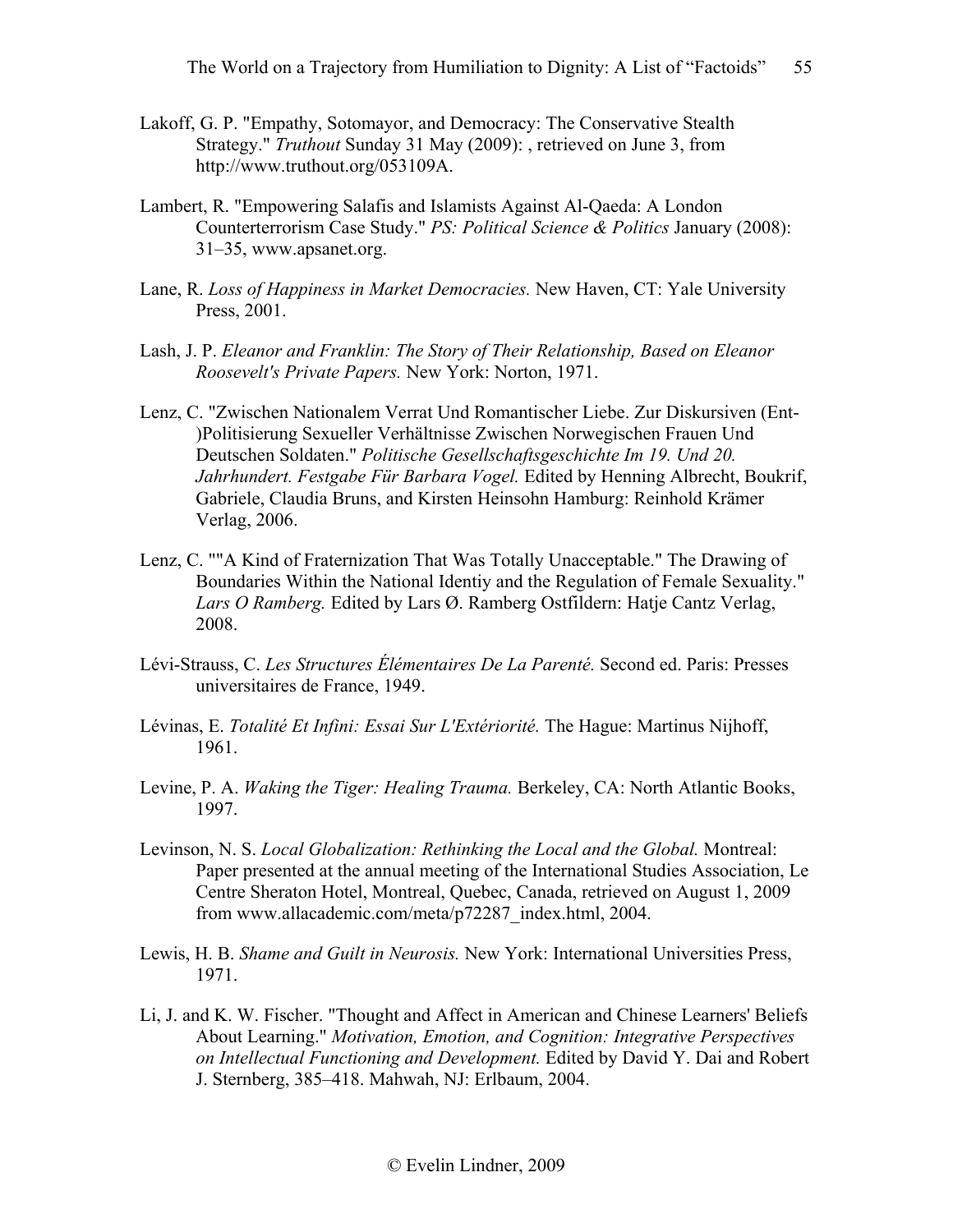- Lindner, E. G. *The Feeling of Being Humiliated: A Central Theme in Armed Conflicts. A Study of the Role of Humiliation in Somalia, and Great Lakes Region, Between the Warring Parties, and in Relation to Third Intervening Parties. Outline of Research Project.* Oslo: University of Oslo, project description, published by Human Dignity and Humiliation Studies, [www.humiliationstudies.org/whoweare/evelin02.php,](http://www.humiliationstudies.org/whoweare/evelin02.php) 1996.
- Lindner, E. G. *Humiliation As Psychological Variable in Armed Conflict: What Is Our Common Sense Definition of Humiliation?* Oslo: Paper presented at the annual seminar of the Research Programme of the Multilateral Development Assistance Programme at Soria Moria, 19th - 20th February, 1998.
- Lindner, E. G. *Humiliation Dynamics and Humiliation Entrepreneurship The Dyad of Slave and Master.* Bujumbura, Burundi: Rapport de la conference internationale sur le role de l'education dans la promotion d'une culture de convivialité et d'edification des communautes, 23rd - 26th February, Ministère de l'Education Nationale, 1999.
- Lindner, E. G. *Humiliation, Genocide, Dictatorship and the International Community. Somalia As a Case Study.* Oslo: University of Oslo, film, 1999.
- Lindner, E. G. "Women in the Global Village: Increasing Demand for Traditional Communication Patterns." *Towards a Women's Agenda for a Culture of Peace.* Edited by Ingeborg Breines, Dorota Gierycz, and Betty Reardon, 89–98. Paris: UNESCO, 1999.
- Lindner, E. G. *Globalisation and Humiliation: Towards a New Paradigm.* Oslo: University of Oslo, published by Human Dignity and Humiliation Studies, [www.humiliationstudies.org/whoweare/evelin02.php,](http://www.humiliationstudies.org/whoweare/evelin02.php) 2000.
- Lindner, E. G. *How Humiliation Creates Cultural Differences: The Psychology of Intercultural Communication.* Oslo: University of Oslo, published by Human Dignity and Humiliation Studies, [www.humiliationstudies.org/whoweare/evelin02.php,](http://www.humiliationstudies.org/whoweare/evelin02.php) 2000.
- Lindner, E. G. *Humiliation and Rationality in International Relations. The Role of Humiliation in North Korea, Rwanda, Somalia, Germany, and the Global Village.*  Oslo: University of Oslo, published by Human Dignity and Humiliation Studies, [www.humiliationstudies.org/whoweare/evelin02.php,](http://www.humiliationstudies.org/whoweare/evelin02.php) 2000.
- Lindner, E. G. *Humiliation, Human Rights, and Global Corporate Responsibility.* Oslo: University of Oslo, published by Human Dignity and Humiliation Studies, [www.humiliationstudies.org/whoweare/evelin02.php,](http://www.humiliationstudies.org/whoweare/evelin02.php) 2000.
- Lindner, E. G. *Humiliation, Rape and Love: Force and Fraud in the Erogenous Zones.*  Oslo: University of Oslo, published by Human Dignity and Humiliation Studies, [www.humiliationstudies.org/whoweare/evelin02.php,](http://www.humiliationstudies.org/whoweare/evelin02.php) 2000.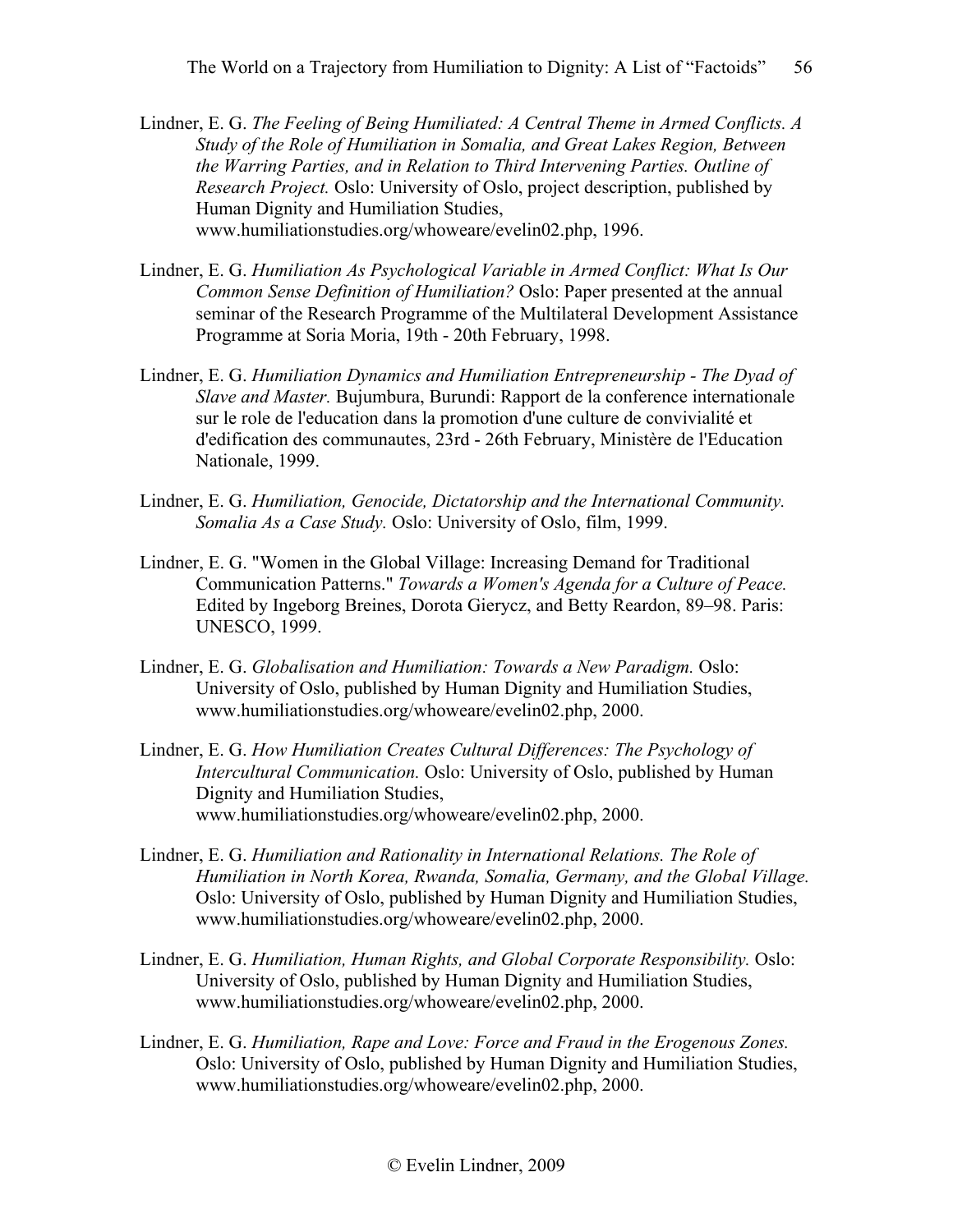- Lindner, E. G. *Recognition or Humiliation The Psychology of Intercultural Communication.* Bergen: Proceedings of the ISSEI Millennium conference 'Approaching a New Millennium: Lessons from the Past - Prospects for the Future', the 7th conference of the International Society for the Study of European Ideas, Bergen, Norway, from 14th - 18th August, 2000, 2000.
- Lindner, E. G. *Social Constructionism, Logical Positivism, and the Story of Humiliation.*  Oslo: University of Oslo, published by Human Dignity and Humiliation Studies, [www.humiliationstudies.org/whoweare/evelin02.php,](http://www.humiliationstudies.org/whoweare/evelin02.php) 2000.
- Lindner, E. G. *The "Framing Power" of International Organizations, and the Cost of Humiliation.* Oslo, and Coalition for Global Solidarity and Social Development - Peace and Conflicts: globalsolidarity.transcend.org/articles/the.pdf, 2000.
- Lindner, E. G. *The Psychology of Humiliation: Somalia, Rwanda / Burundi, and Hitler's Germany.* Oslo: University of Oslo, Department of Psychology, doctoral dissertation in psychology, 2000.
- Lindner, E. G. *The Relational Anatomy of Humiliation: Perpetrator, Victim, and Third Party.* Oslo: University of Oslo, published by Human Dignity and Humiliation Studies, [www.humiliationstudies.org/whoweare/evelin02.php](http://www.humiliationstudies.org/whoweare/evelin02.php), 2000.
- Lindner, E. G. "Were Ordinary Germans Hitler's "Willing Executioners"? Or Were They Victims of Humiliating Seduction and Abandonment? The Case of Germany and Somalia." *IDEA: A Journal of Social Issues* 5, no. 1 (2000): , [http://www.ideajournal.com/articles.php?id=31.](http://www.ideajournal.com/articles.php?id=31)
- Lindner, E. G. *What Every Negotiator Ought to Know: Understanding Humiliation.* Oslo and Coalition for Global Solidarity and Social Development - Peace and Conflicts: globalsolidarity.transcend.org/articles/what.pdf, 2000.
- Lindner, E. G. *What Is a Good Life Comparison Between Egypt and Germany.* Oslo: University of Oslo, manuscript presented at the Middle East Virtual Community (MEViC), first MEViC online Internet conference, 2000, on the basis of doctoral dissertation in medicine (1994), 2000.
- Lindner, E. G. "How Research Can Humiliate: Critical Reflections on Method." *Journal for the Study of Peace and Conflict* Annual Edition 2001-2002 (2001): 16–36, jspc.library.wisc.edu/.
- Lindner, E. G. "Humiliation Trauma That Has Been Overlooked: An Analysis Based on Fieldwork in Germany, Rwanda / Burundi, and Somalia." *TRAUMATOLOGYe* 7, no. 1 (2001): Article 3 (32 pages), tmt.sagepub.com/cgi/content/abstract/7/1/43, or [www.fsu.edu/%7Etrauma/v7/Humiliation.pdf.](http://www.fsu.edu/%7Etrauma/v7/Humiliation.pdf)
- Lindner, E. G. "Humiliation and the Human Condition: Mapping a Minefield." *Human Rights Review* 2, no. 2 (2001): 46–63.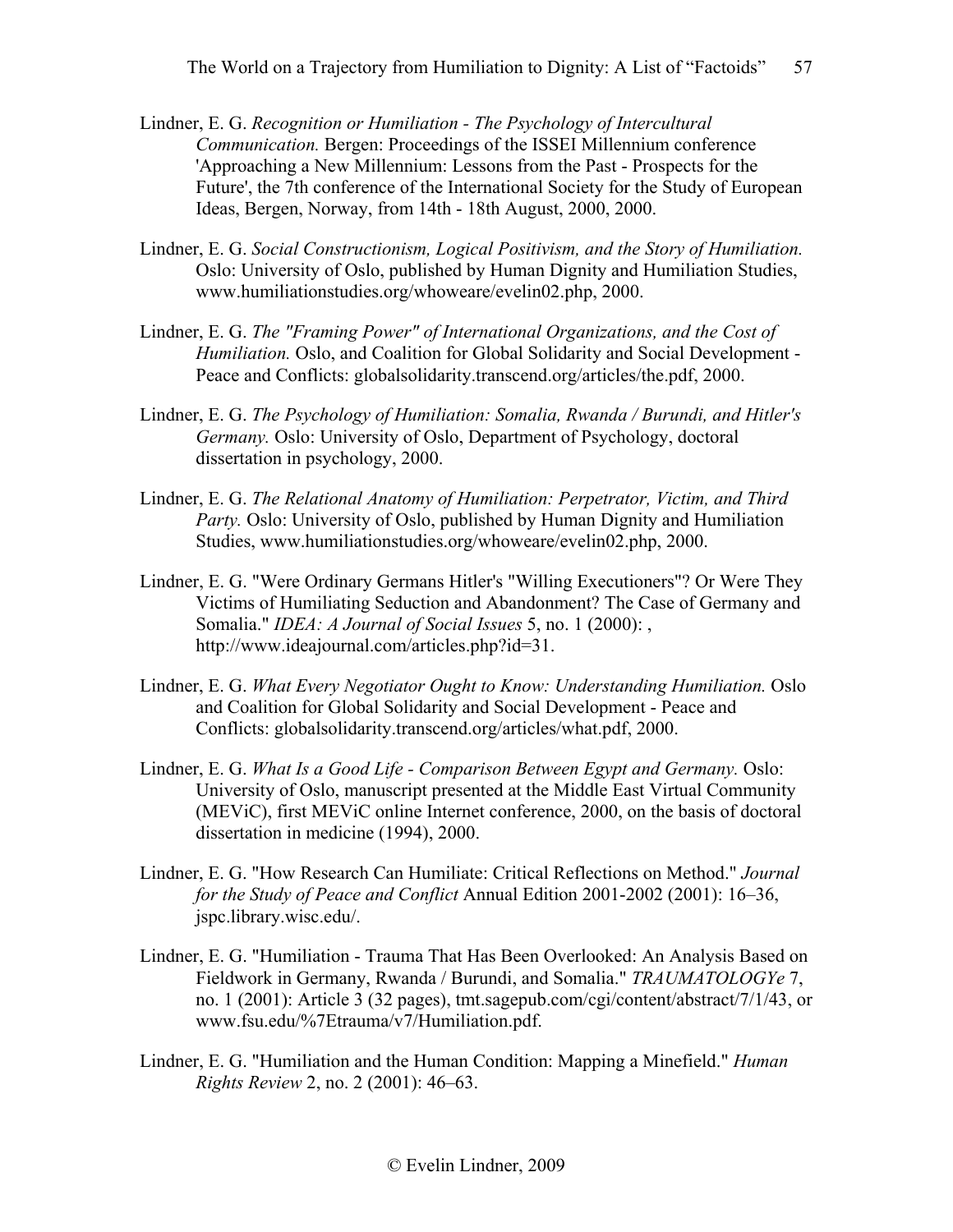- Lindner, E. G. "Humiliation As the Source of Terrorism: A New Paradigm." *Peace Research: The Canadian Journal of Peace Studies* 33, no. 2 (2001): 59–68.
- Lindner, E. G. *Moratorium on Humiliation: Cultural and "Human Factor" Dimensions Underlying Structural Violence.* New York: Discussion paper presented at the Expert Group Meeting on Structural Threats to Social Integration: Indicators for Conflict Prevention, Session 2: Structural threats to social integrity 18th 20th December 2001, New York, organized by the United Nations Department of Economic and Social Affairs, Division for Social Policy and Development, Social Integration Branch, see [www.un.org/esa/socdev,](http://www.un.org/esa/socdev) 2001.
- Lindner, E. G. *The Concept of Humiliation: Its Universal Core and Culture-Dependent Periphery.* Oslo: University of Oslo, published by Human Dignity and Humiliation Studies, [www.humiliationstudies.org/whoweare/evelin02.php](http://www.humiliationstudies.org/whoweare/evelin02.php), 2001.
- Lindner, E. G. "Women and Terrorism: The Lessons of Humiliation." *New Routes: A Journal for Peace Research and Action* 6, Special Issue: Targeting Women, no. 3 (2001): 10–12, [www.life](http://www.life-peace.org/newroutes/newroutes2001/nr200103/lessonsofhum0301.htm)[peace.org/newroutes/newroutes2001/nr200103/lessonsofhum0301.htm,](http://www.life-peace.org/newroutes/newroutes2001/nr200103/lessonsofhum0301.htm) also in RBSE, v.1, n.1, pp.76-92, João Pessoa, GREM, abril de 2002, on [www.rbse.rg3.net](http://www.rbse.rg3.net/) as artigo ISSN 1676-8965.
- Lindner, E. G. "Healing the Cycles of Humiliation: How to Attend to the Emotional Aspects of "Unsolvable" Conflicts and the Use of "Humiliation Entrepreneurship"." *Peace and Conflict: Journal of Peace Psychology* 8, no. 2 (2002): 125–138, [www.informaworld.com/smpp/ftinterface~content=a785828772~fulltext=713240](http://www.informaworld.com/smpp/ftinterface%7Econtent=a785828772%7Efulltext=713240930) [930.](http://www.informaworld.com/smpp/ftinterface%7Econtent=a785828772%7Efulltext=713240930)
- Lindner, E. G. "Human Rights and Humiliation." *The Coexistence Chronicle* 2, no. 3  $(2002): 2-6.$
- Lindner, E. G. *Definitions of Terms As They Are Used in Lindner's Writing.* Human Dignity and Humiliation Studies: Available at [www.humiliationstudies.org/whoweare/evelin02.php,](http://www.humiliationstudies.org/whoweare/evelin02.php) 2003.
- Lindner, E. G. "Humiliation or Dignity: Regional Conflicts in the *Global Village*." *International Journal of Mental Health, Psychosocial Work and Counselling in Areas of Armed Conflict* 1, no. 1, January (2003): 48–63, [www.transnational.org/forum/meet/2002/Lindner\\_RegionalConflicts.html](http://www.transnational.org/forum/meet/2002/Lindner_RegionalConflicts.html).
- Lindner, E. G. "Peace? Not As Long As Humiliation Reigns!" *ICCCR Newsletter* January (2003): , [www.tc.edu/icccr/newsletterSpr03.pdf](http://www.tc.edu/icccr/newsletterSpr03.pdf).
- Lindner, E. G. "Gendercide and Humiliation in Honor and Human-Rights Societies." *Gendercide and Genocide.* Edited by Adam Jones, 39–61. Nashville, TN: Vanderbilt University Press, 2004.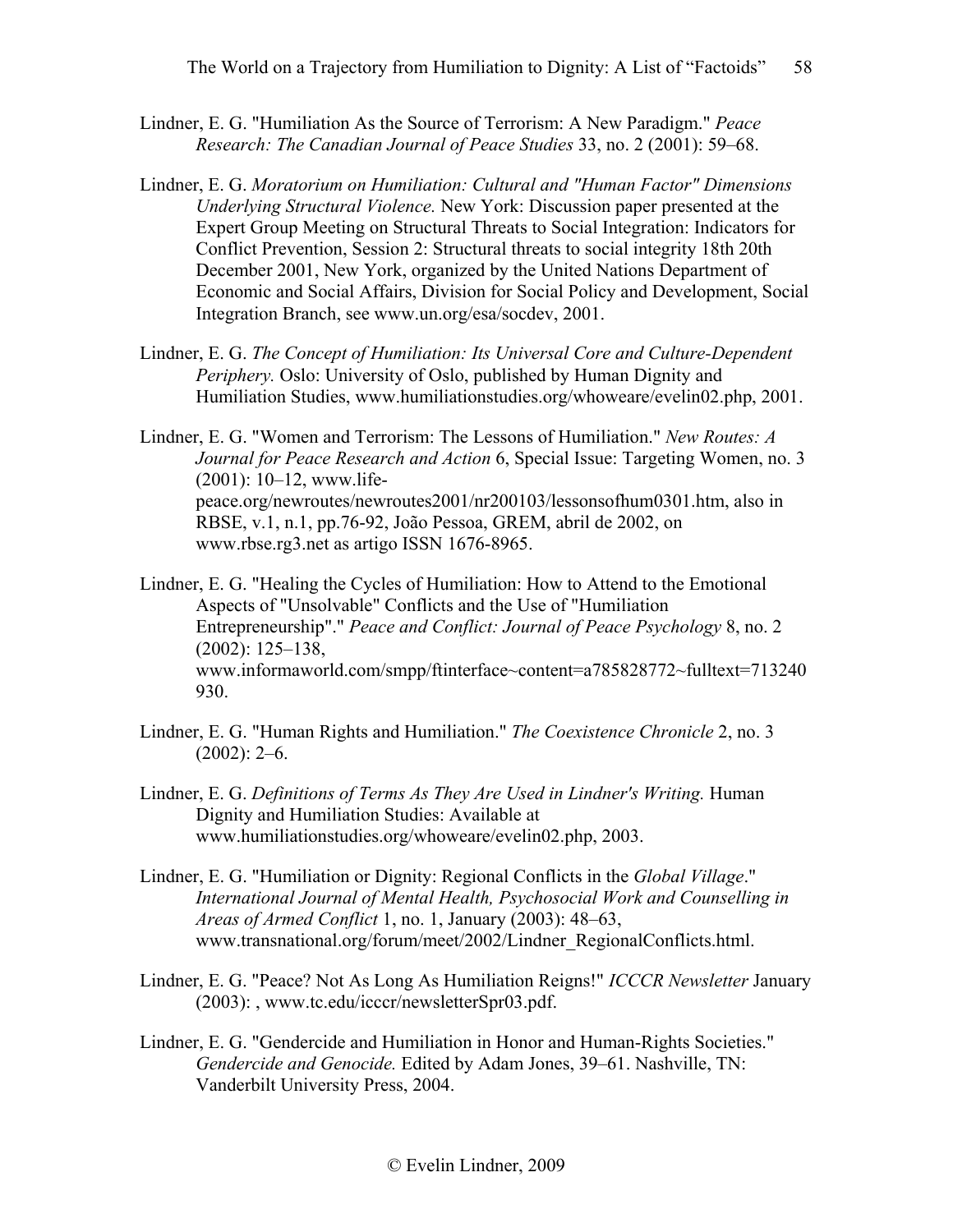- Lindner, E. G. *The Effect of Humiliation on the Escalation of Conflicts.* Oslo: Presentation at the conference *Activists under Attack: Defending the Right to be a Human Rights Defender* hosted by the Human Rights House Network, 13-14 October, 2004.
- Lindner, E. G. "Human Rights, Humiliation, and Globalization." *Symbolik, Gesellschaftliche Irrationalität Und Psychohistorie, Jahrbuch Für Psychohistorische Forschung, Vol. 5, 2004.* Edited by Ludwig Janus, Florian Galler, and Winfried Kurth, 143–172. Heidelberg: Mattes Verlag, 2005.
- Lindner, E. G. "Mature Differentiation As Response to Terrorism and Humiliation: Refrain From the Language of "War" and "Evil"." *Transnational Foundation for Peace and Future Research* (2005): [www.transnational.org/tff/people/e\\_lindner.html](http://www.transnational.org/tff/people/e_lindner.html).
- Lindner, E. G. *"Sugawara and the Secrets of Calligraphy": Exposing the Wounds Inflicted by Ranking People in Higher and Lesser Beings.* Human Dignity and Humiliation Studies: Reflections after seeing *Sugawara and the Secrets of Calligraphy* on 20th April 2006 at the National Bunraku Theatre in Osaka, Japan, available at [www.humiliationstudies.org/whoweare/evelin02.php,](http://www.humiliationstudies.org/whoweare/evelin02.php) 2006.
- Lindner, E. G. *"The Cartoon War" of Humiliation Versus Humiliation: What Should Be Done?* Human Dignity and Humiliation Studies: Available at [www.humiliationstudies.org/whoweare/evelin02.php#cartoonwar,](http://www.humiliationstudies.org/whoweare/evelin02.php#cartoonwar) 2006.
- Lindner, E. G. *A New Culture of Peace: Can We Hope That Global Society Will Enter into a Harmonious Information Age?* Human Dignity and Humiliation Studies: Available at [www.humiliationstudies.org/whoweare/evelin02.php](http://www.humiliationstudies.org/whoweare/evelin02.php), 2006.
- Lindner, E. G. "Emotion and Conflict: Why It Is Important to Understand How Emotions Affect Conflict and How Conflict Affects Emotions." *The Handbook of Conflict Resolution: Theory and Practice.* Edited by Morton Deutsch, Peter T. Coleman, and Eric C. Marcus, 268–293. 2nd ed. San Francisco: Jossey-Bass, 2006.
- Lindner, E. G. *How Becoming a Global Citizen Can Have a Healing Effect.* Tokyo: Paper presented at the 2006 ICU-COE Northeast Asian Dialogue: Sharing Narratives, Weaving/Mapping History, February 3-5, 2006, International Christian University (ICU), Tokyo, Japan, [www.humiliationstudies.org/whoweare/evelin02.php#gallagher,](http://www.humiliationstudies.org/whoweare/evelin02.php#gallagher) 2006.
- Lindner, E. G. "Humiliation and Reactions to Hitler's Seductiveness in Post-War Germany: Personal Reflections." *Social Alternatives* 25, Special Issue: Humiliation and History in Global Perspectives, no. 1, First Quarter (2006): 6–11.
- Lindner, E. G. "Humiliation, Killing, War, and Gender." *The Psychology of Resolving Global Conflicts: From War to Peace. Volume 1: Nature Vs. Nurture.* Edited by Mari Fitzduff and Chris E. Stout, 137–174. Westport, CT: Greenwood/Praeger Security International, 2006.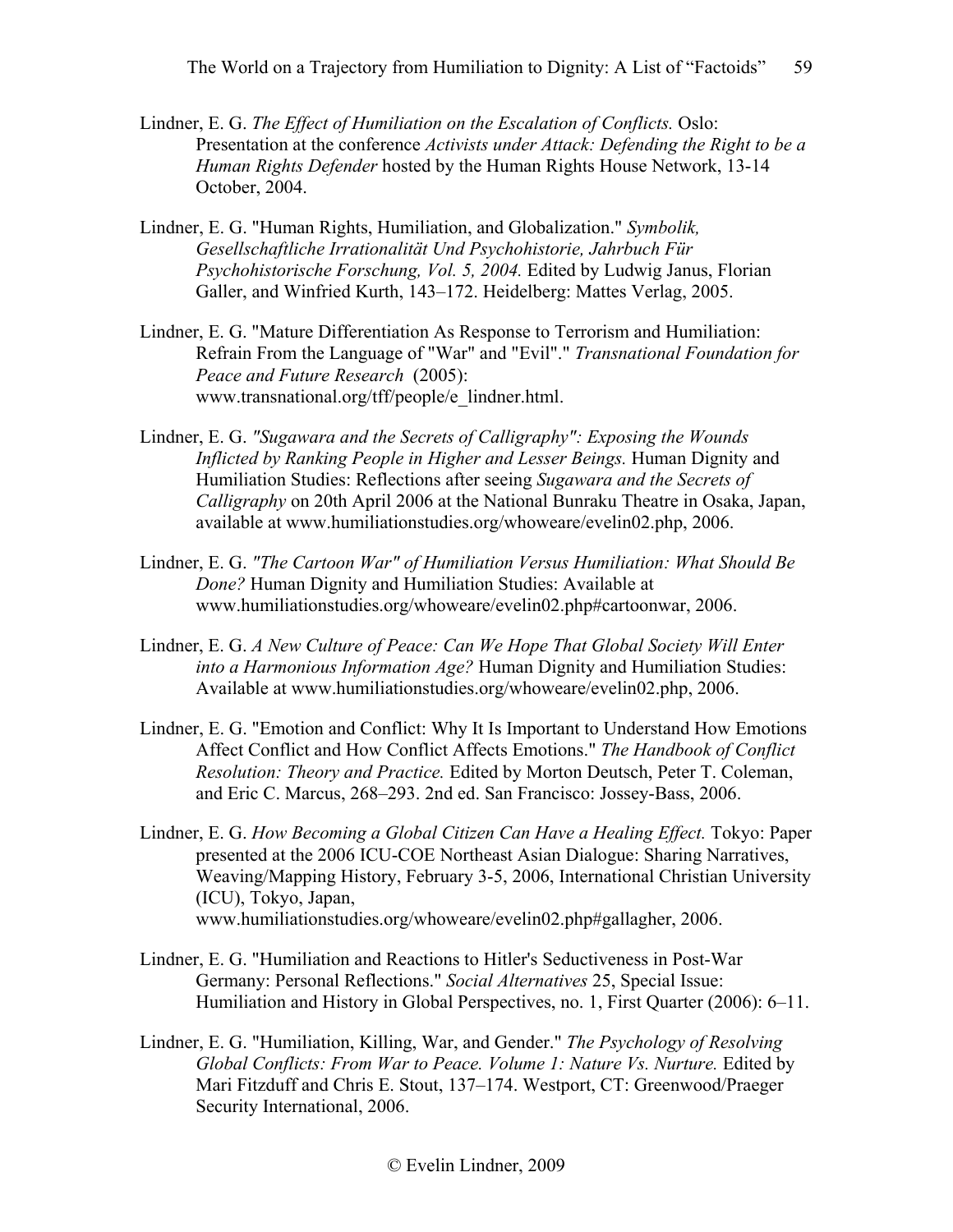- Lindner, E. G. "Humiliation, War, and Gender: 'Worse Than Death: Humiliating Words'." *New Routes: A Journal for Peace Research and Action* 11, Special Issue: Gender Perspectives, no. 4 (2006): 15–18, [www.life-peace.org/default2.asp?xid=322.](http://www.life-peace.org/default2.asp?xid=322)
- Lindner, E. G. *Is It Possible to "Change the World"? Some Guidelines to How We Can Build a More Decent and Dignified World Effectively: The Case of Dignifying Abusers.* Human Dignity and Humiliation Studies: Available at [www.humiliationstudies.org#evelin02.php,](http://www.humiliationstudies.org/#evelin02.php) 2006.
- Lindner, E. G. *Making Enemies: Humiliation and International Conflict.* Westport, CT, London: Greenwood/Praeger Security International, 2006.
- Lindner, E. G. *The Concept of Human Dignity.* Human Dignity and Humiliation Studies: Available at [www.humiliationstudies.org/whoweare/evelin02.php](http://www.humiliationstudies.org/whoweare/evelin02.php), 2006.
- Lindner, E. G. "Avoiding Humiliation From Intercultural Communication to Global Interhuman Communication." *Journal of Intercultural Communication, SIETAR Japan* 10 (2007): 21–38.
- Lindner, E. G. "Dynamics of Humiliation in a Globalizing World." *International Journal on World Peace* XXXIV, no. 3, September (2007): 15–52.
- Lindner, E. G. *How Multicultural Discourses Can Help Construct New Meaning.*  Hangzhou, China: Paper presented at the 'Second International Conference on Multicultural Discourses', 13-15th April 2007, Institute of Discourse and Cultural Studies, & Department of Applied Psychology, Zhejiang University, Hangzhou, vailable at [www.humiliationstudies.org/whoweare/evelin02.php](http://www.humiliationstudies.org/whoweare/evelin02.php), 2007.
- Lindner, E. G. *How the Human Rights Ideal of Equal Dignity Separates Humiliation From Shame.* Human Dignity and Humiliation Studies: Available at [www.humiliationstudies.org/whoweare/evelin02.php#separation](http://www.humiliationstudies.org/whoweare/evelin02.php#separation), 2007.
- Lindner, E. G. "Humiliation and Global Terrorism: How to Overcome It Nonviolently." *Encyclopedia of Life Support Systems (EOLSS), Theme 6.120: Nonviolent Alternatives for Social Change.* Edited by Ralph Summy Oxford: Developed under the Auspices of the UNESCO, EOLSS , [www.eolss.net,](http://www.eolss.net/) 2007.
- Lindner, E. G. "In Times of Globalization and Human Rights: Does Humiliation Become the Most Disruptive Force?" *Journal of Human Dignity and Humiliation Studies*  1, no. 1, March (2007): [www.humilliationstudies.upeace.org/](http://www.humilliationstudies.upeace.org/).
- Lindner, E. G. *Psychological Factors in Arab Relations With the World.* Alexandria, Egypt: Presentation on 22nd January 2007, as part of the Pilot Course 'Young Swedish Muslim Peace Agents', 19th-27th January 2007, at the Swedish Institute in Alexandria, 2007.
- Lindner, E. G. "Beginning to Understand the Causes of Conflicts and Terrorism and Finding Ways to Transcend Them." *Creativity: With Pakistani Children's*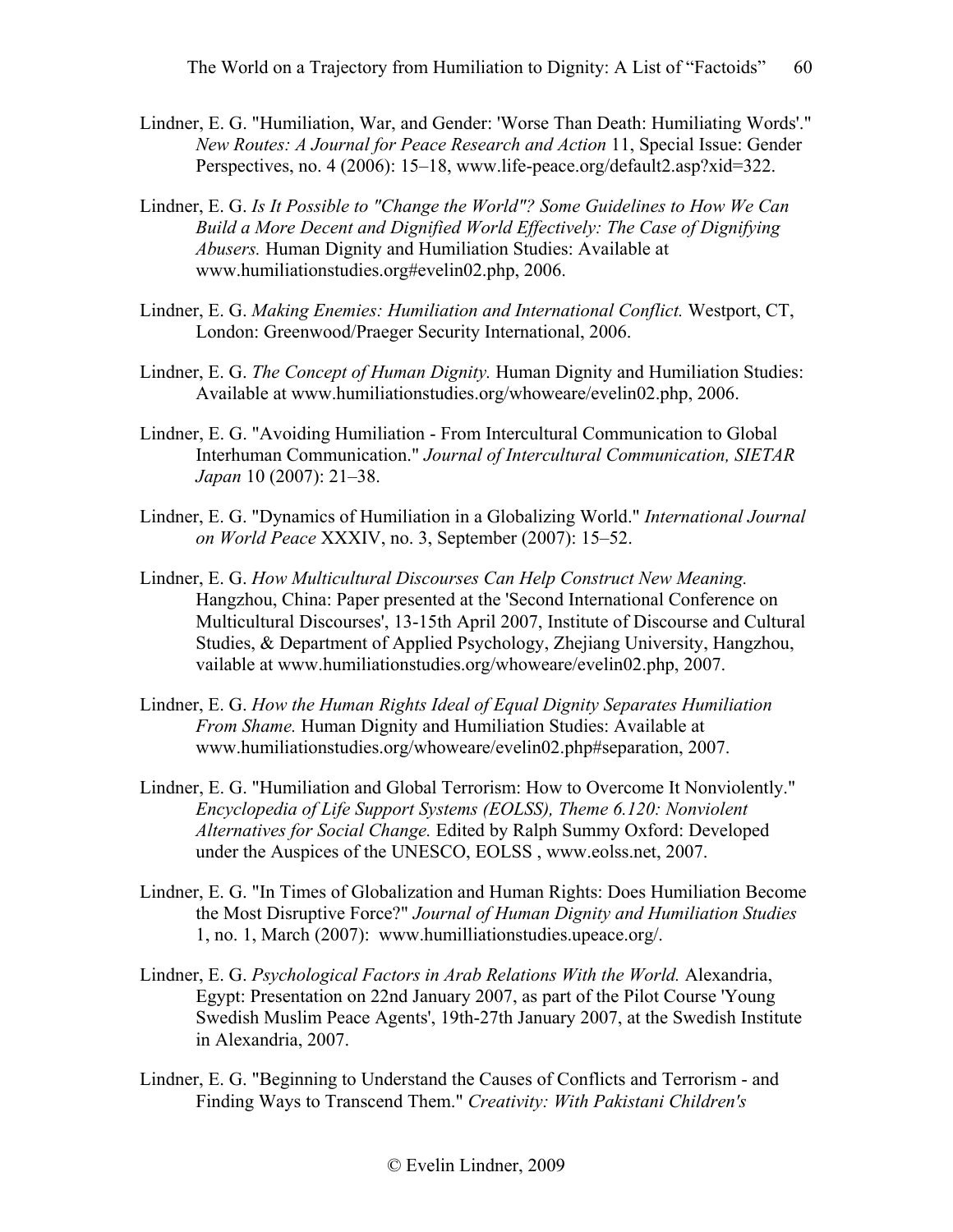*Drawings.* Edited by Atle Hetland Islamabad: Pakistan - Norway Association (PANA): An International Friendship Association in Pakistan, 2008.

- Lindner, E. G. "Futility of Armed Conflict: The Role of Dignity and Humiliation." *Changing Contours of Global Conflicts and Prospects of Peace.* Edited by Seema Shekhawat and Debidatta A. Mahapatra, 18–34. New Delhi, India: New Century, 2008.
- Lindner, E. G. "Health and Illness in Relation to Dignity and Humiliation in Times of Global Interdependence." *E-Newsletter of Solidarity, Sustainability, and Non-Violence* 4, no. 6, June (2008): Available at pelicanweb.org/solisustv04n06lindner.html.
- Lindner, E. G. "Humiliation." *International Encyclopedia of the Social Sciences (IESS).* Edited by William A. Darity, Jr. Second ed. Detroit, MI: Macmillan Reference USA/Thomson Gale, 2008.
- Lindner, E. G. "Humiliation, Trauma, and Trauma Recovery in a Globalizing World." *Peacebuilding for Traumatized Societies.* Edited by Barry Hart, 49–64. Lanham, MD: University Press of America, 2008.
- Lindner, E. G. "The Educational Environment As a Place for Humiliating Indoctrination or Dignifying Empowerment." *Experiments in Education* XXXVI, Humiliation in the academic setting: A Special Symposium Issue, no. 3, March (2008): 51–60.
- Lindner, E. G. *The Need for a New World.* New York: Paper presented at the Fifth Workshop on Humiliation and Violent Conflict, Columbia University, December 11-12, 2008, available at [www.humiliationstudies.org/whoweare/evelin02.php,](http://www.humiliationstudies.org/whoweare/evelin02.php) 2008.
- Lindner, E. G. *The Relevance of Humiliation Studies for the Prevention of Terrorism.*  Budapest: Paper presented to the NATO Advanced Research Workshop 'Indigenous Terrorism: Understanding and Addressing the Root Causes of Radicalisation among Groups with an Immigrant Heritage in Europe', 7th-9th March 2008, available at [www.humiliationstudies.org/whoweare/evelin02.php](http://www.humiliationstudies.org/whoweare/evelin02.php), 2008.
- Lindner, E. G. *What the World's Cultures Can Contribute to Creating a Sustainable Future for Humankind.* Oslo: Paper presented at the Eleventh Annual Conference of Human Dignity and Humiliation Studies, Oslo, Bergen, Trondheim, 23th June - 1st July 2008, available at [www.humiliationstudies.org/whoweare/evelin02.php,](http://www.humiliationstudies.org/whoweare/evelin02.php) 2008.
- Lindner, E. G. "Why There Can Be No Conflict Resolution As Long As People Are Being Humiliated." *International Review of Education* Special Issue on Education for Reconciliation and Conflict Resolution, Volume 55, no. May 2-3, 2009 (2008): 157–184, published OnlineFirst on December 27, 2008, at [www.springerlink.com/content/bg5g32x832152953/?p=61dc6cf755b1443c83e89](http://www.springerlink.com/content/bg5g32x832152953/?p=61dc6cf755b1443c83e89d49221b3e7a&pi=1)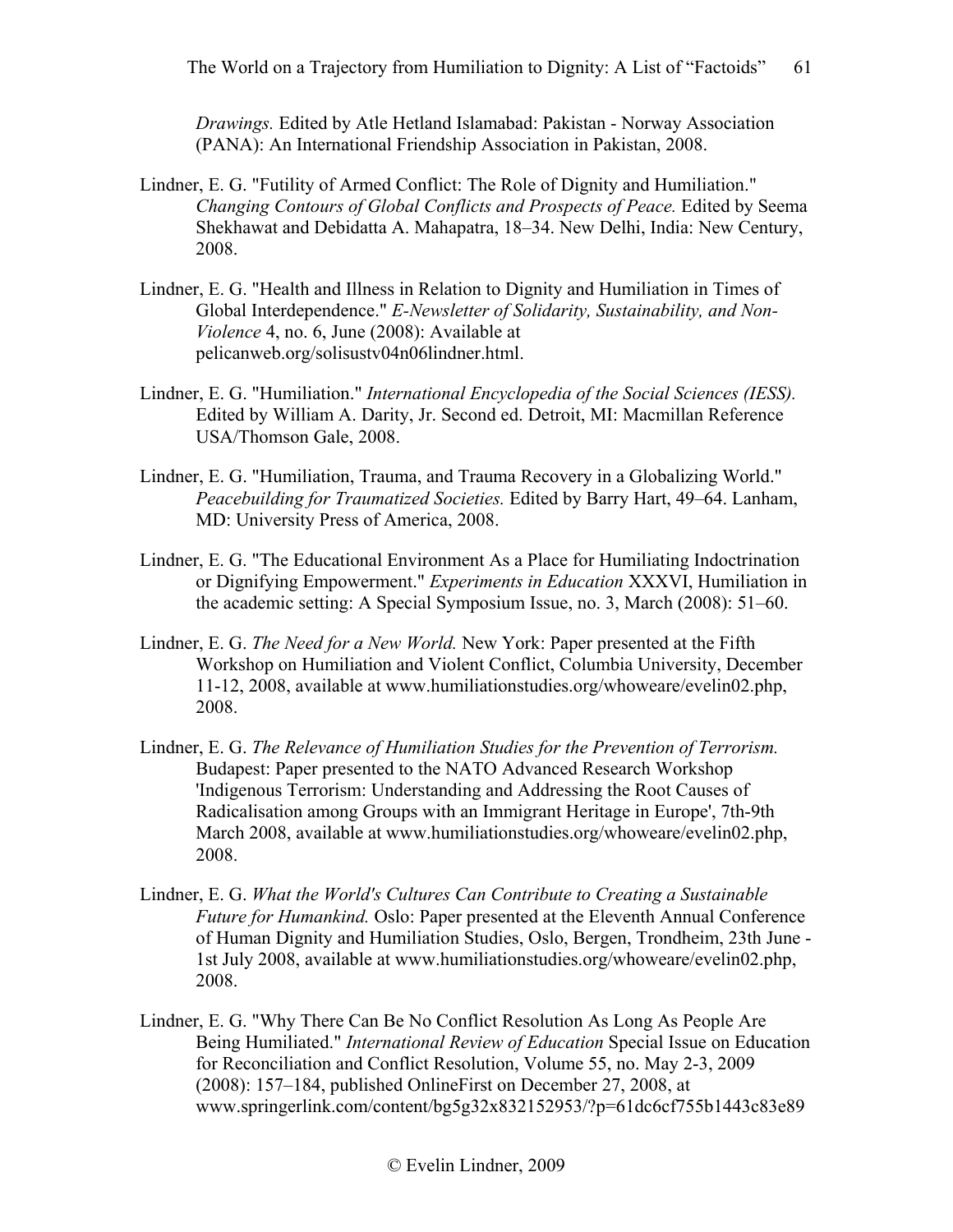[d49221b3e7a&pi=1](http://www.springerlink.com/content/bg5g32x832152953/?p=61dc6cf755b1443c83e89d49221b3e7a&pi=1), including the short version of Finn Tschudi's response and Evelin Lindner's rejoinder; see the long version at [www.humiliationstudies.org/whoweare/evelin02.php.](http://www.humiliationstudies.org/whoweare/evelin02.php)

- Lindner, E. G. *Emotion and Conflict: How Human Rights Can Dignify Emotion and Help Us Wage Good Conflict.* Westport, CT, London: Greenwood/Praeger Security International, 2009.
- Lindner, E. G. *Gender, Humiliation, and Global Security: Dignifying Relationships From Love, Sex, and Parenthood to World Affairs.* Westport, CT: Greenwood/Praeger Security International, 2009.
- Lindner, E. G. "Genocide, Humiliation, and Inferiority: An Interdisciplinary Perspective." *Genocides by the Oppressed: Subaltern Genocide in Theory and Practice.* Edited by Nicholas A. Robins and Adam Jones, 138–158. Bloomington: Indiana University Press, 2009.
- Lindner, E. G. "How Asia Can Contribute to World Peace Psychology: Creating a Dignified and Peaceful World by Employing Unity in Diversity." *Peace Psychology in Asia.* Edited by Cristina J. Montiel and Noraini M. Noor New York: Springer Science and Business Media (Springer SBM), 2009.
- Lindner, E. G. "Traumatized by Humiliation in Times of Globalization: Transforming Humiliation into Constructive Meaning?" *Mass Trauma and Emotional Healing Around the World: Rituals and Practices for Resilience, 2 Vols.* Edited by Ani Kalayjian, Dominique Eugene, and Gilbert Reyes Westport, CT: Greenwood/Praeger Security International, 2009.
- Lindner, E. G. "Disasters As a Chance to Implement Novel Solutions That Highlight Attention to Human Dignity." *Rebuilding Sustainable Communities for Children and Their Families After Disasters: A Global Survey.* Edited by Adenrele Awotona Newcastle upon Tyne: Cambridge Scholars Publishing, proceedings of the International Conference on Rebuilding Sustainable Communities for Children and Their Families after Disasters, convened by Adenrele Awotona at the College of Public and Community Service University of Massachusetts at Boston, USA, November 16-19, 2008, [www.rebuilding.umb.edu/rsccfd/](http://www.rebuilding.umb.edu/rsccfd/), 2010.
- Lindner, E. G., N. R. Walsh, and J. Kuriansky. "Humiliation or Dignity in the Israeli-Palestinian Conflict." *Terror in the Holy Land, Inside the Anguish of the Israeli-Palestinian Conflict.* Edited by Judy Kuriansky, 123–131. Westport, CT: Greenwood/Praeger Security International, 2006.
- Loye, D. 3,000 Years of Love: The Life of Riane Eisler and David Loye. Carmel, CA: Benjamin Franklin Press, 2007.
- Madson, P. R. *Improv Wisdom: Don't Prepare, Just Show Up.* New York: Harmony/Bell Tower, 2005.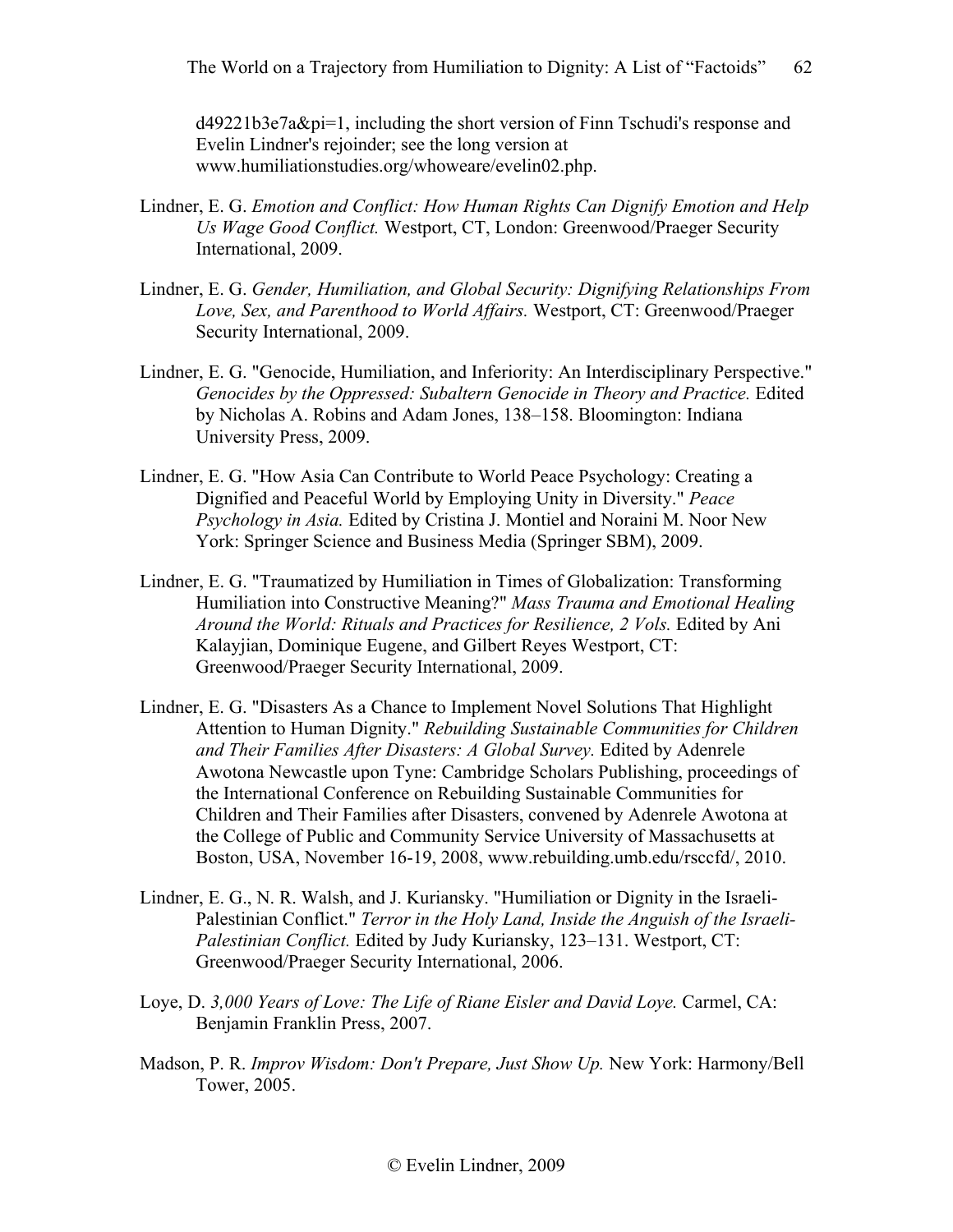- Mandela, N. R. *Long Walk to Freedom: The Autobiography of Nelson Mandela.* London: Abacus, 1996.
- Mann, B. A. *Iroquoian Women, the Gantowisas.* New York: Peter Lang, 2000.
- Manniche, L. *Sexual Life in Ancient Egypt.* London, New York: Kegan Paul International, 1987.
- Margalit, A. *The Decent Society.* Cambridge, MA: Harvard University Press, 1996.
- Marshall, M. G. *Third World War: System, Process, and Conflict Dynamics.* Lanham, MD: Rowman and Littlefield, 1999.
- Mayer, E. L. *Extraordinary Knowing: Science, Skepticism, and the Inexplicable Powers of the Human Mind.* New York: Bantam Books, 2007.
- Mezirow, J. *Transformative Dimensions of Adult Learning.* San Francisco: Jossey-Bass, 1991.
- Mies, M. *Patriarchy and Accumulation on a World Scale : Women in the International Division of Labour.* London: Zed Books, 2006.
- Mies, M. and V. Bennholdt-Thomsen. *The Subsistence Perspective: Beyond the Globalized Economy.* London: Zed Books, 1999.
- Miller, J. B. *Toward a New Psychology of Women.* Boston: Beacon Press, 1976.
- Miller, J. B. "The Necessity of Conflict." *Women & Therapy* 2, no. 2 (1983): 3–9.
- Miller, J. B. "Forced Choices, False Choices." *Research and Action Report* 27, no. 2, Spring/Summer (2006): 16–17.
- Miller, W. I. *Humiliation and Other Essays on Honor, Social Discomfort, and Violence.*  Ithaca, NY: Cornell University Press, 1993.
- Moghadam, V. M., ed., *Identity Politics and Women. Cultural Reassertions and Feminisms in International Perspective.* Boulder, CO: Westview Press, 1994.
- Mohanty, C. T. "Under Western Eyes: Feminist Scholarship and Colonial Discourses." *Third World Women and the Politics of Feminism.* Edited by Chandra T. Mohanty, Ann Russo, and Lourdes Torres, 51–80. Bloomington: Indiana University Press, 1991.
- Montiel, C. J. "Political Psychology of Nonviolent Democratic Transitions in Southeast Asia." *Journal of Social Issues* 62, no. 1 (2006): 173–190, retrieved on August 14, 2007 from [www.blackwell-synergy.com/doi/pdf/10.1111/j.1540-](http://www.blackwell-synergy.com/doi/pdf/10.1111/j.1540-4560.2006.00445.x) [4560.2006.00445.x.](http://www.blackwell-synergy.com/doi/pdf/10.1111/j.1540-4560.2006.00445.x)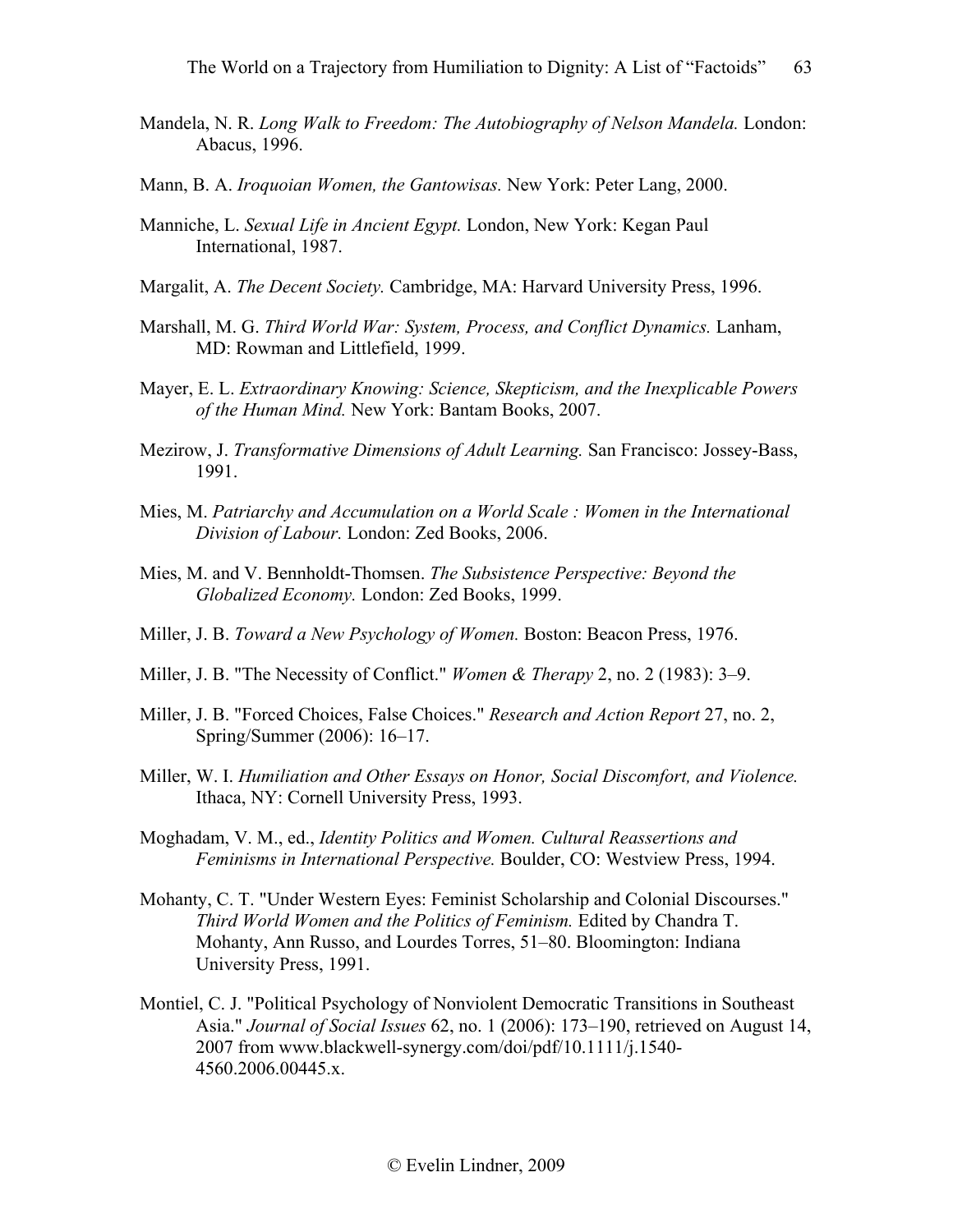- Moon, K. H. S. *Sex Among Allies: Military Prostitution in U.S.-Korea Relations.* New York: Columbia University Press, 1997.
- Morrissey, J. "Credit Default Swaps: The Next Crisis?" *Time* March 17 (2008): Available at [www.time.com/time/printout/0,8816,1723152,00.html.](http://www.time.com/time/printout/0,8816,1723152,00.html)
- Mustakova-Possardt, E. "Education for Critical Moral Consciousness." *Journal of Moral Education* 33, no. 3, September (2004): 245–269.
- Myers, D. D. *Why Women Should Rule the World.* New York: Harper Collins, 2008.
- Naess, A. "Through Spinoza to Mahayana Buddhism or Through Mahayana Buddhism to Spinoza?" *Spinoza's Philosophy of Man: Proceedings of the Scandinavian Spinoza Symposium 1977.* Edited by Jon Wetlesen Oslo: University of Oslo Press, 1978.
- Nandy, A. "Sati: A Nineteenth-Century Tale of Women, Violence and Protest." *Vishnu on Freud's Desk: A Reader in Psychoanalysis and Hinduism.* Edited by T. G. Vaidyanathan and Jaffrey J. Kripal, 304–338. New Delhi: Oxford University Press, 1999.
- Noddings, N. *Caring: A Feminine Approach to Ethics and Moral Education.* Berkeley, CA: University of California Press, 1984.
- Noël, L. *Intolerance: A General Survey.* Montreal: Mc-Gill-Queen's University Press, 1994.
- O'Neill, S. and D. McGrory. *The Suicide Factory: Abu Hamza and the Finsbury Park Mosque.* London: HarperPerennial, 2009.
- Pandey, J., D. Sinha, and D. P. S. Bhawuk, eds., *Asian Contributions to Cross-Cultural Psychology.* New Delhi: Sage, 1996.
- Paris, J. *Prescriptions for the Mind: A Critical View of Contemporary Psychiatry.*  Oxford: Oxford University Press, 2008.
- Patten, C. and A. Lindh. "Let's Control the Small Arms Trade." *International Herald Tribune* June 30 (2001):
- Peach, L. J. "In Alternative to Pacifism? Feminism and Just-War Theory." *Hypatia* 9, no. 2, Special Issue:Feminism and Peace (1994): 152–173.
- Pearce, W. B. *New Models for Communication: From Theory to Praxis, From Objectivism to Constructionism, and From Representation to Reflexivity.* Risør, Norway: Presentation given at the Norsk forening for familieterapi, Risørseminaret, June 14-15, 2007, 2007.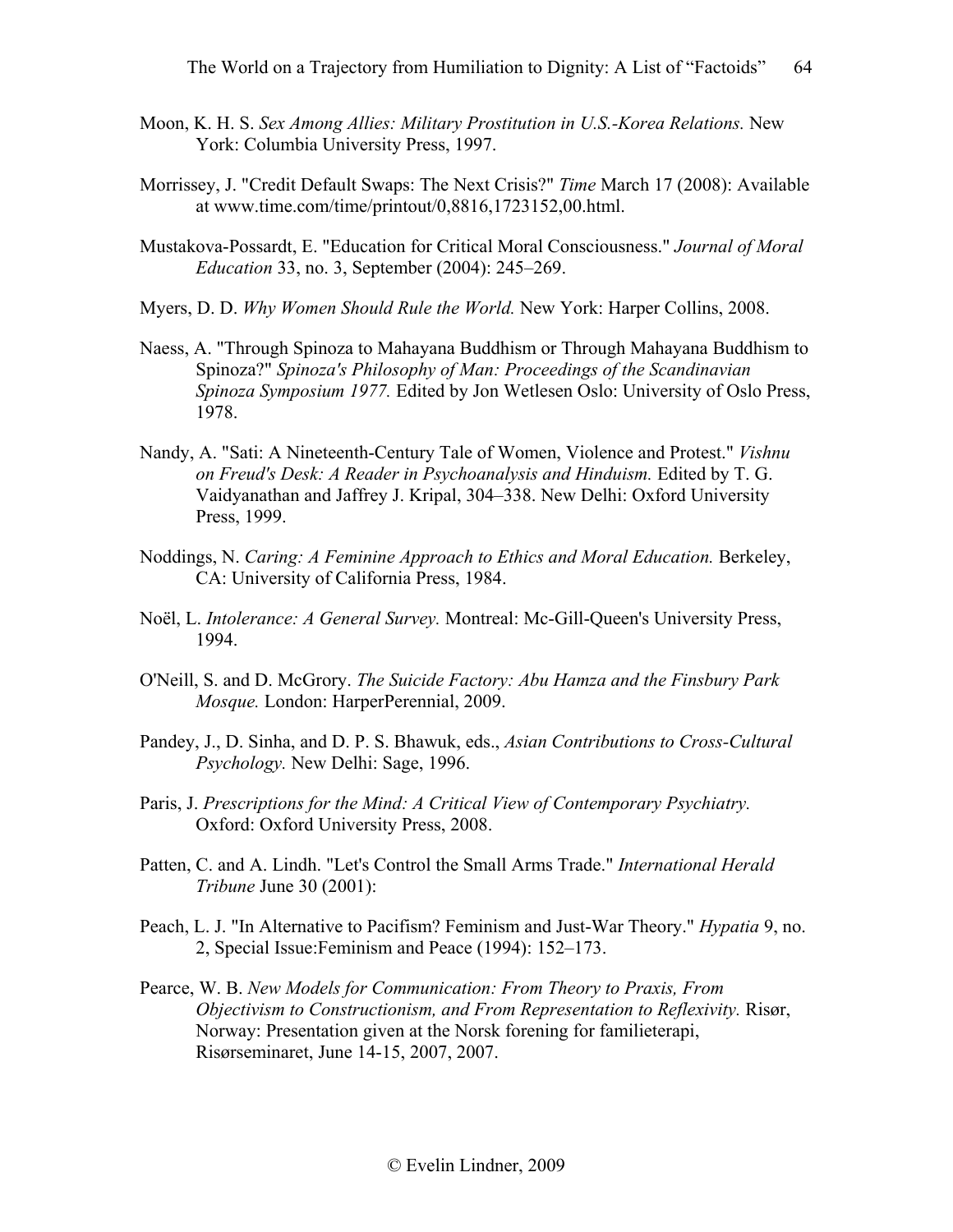- Pearce, W. B. *Serenity in the Time of Polysemy.* Santa Barbara: CA: Fielding Graduate Institute, 2007.
- Peters, J. and A. Wolper, eds., *Women's Rights, Human Rights: International Feminist Perspectives.* New York: Routledge, 1995.
- Peterson, V. S., ed., *Gendered States: Feminist (Re)Visions of International Relations Theory.* Boulder, CO: Lynne Rienner, 1992.
- Pettit, P. *Republicanism: A Theory of Freedom and Government*. Oxford: Clarendon Press, 1997.
- Phelan, J. E., C. A. Moss-Racusin, and L. A. Rudman. "Competent Yet Out in the Cold: Shifting Criteria for Hiring Reflect Backlash Toward Agentic Women." *Psychology of Women Quarterly* 32, no. 4 (2008): 406–413.
- Precht, R. D. *Wer Bin Ich Und Wenn Ja Wie Viele?: Eine Philosophische Reise.*  München: Goldmann HC, 2007.
- Rahal, N. *200 Years Later …Commemorating the 200 Year Anniversary of the Abolition of the Transatlantic Slave Trade.* Berlin: AfricAvenir & Werkstatt der Kulturen, 2009.
- Ramachandran, V. S. *Mirror Neurons and Imitation Learning As the Driving Force Behind "the Great Leap Forward" in Human Evolution.* Edge Foundation, retrieved on August 14, 2006 from [www.edge.org/documents/archive/edge69.html](http://www.edge.org/documents/archive/edge69.html), 2000.
- Rawls, J. *A Theory of Justice.* Oxford: Oxford University Press, 1971.
- Ray, P. H. and S. R. Anderson. *The Cultural Creatives: How 50 Million People Are Changing the World.* New York: Three Rivers Press, 2000.
- Rentz, E. D., S. L. Martin, D. A. Gibbs, M. Clinton-Sherrod, J. Hardison, and S. W. Marshall. "Family Violence in the Military: A Review of the Literature." *Trauma, Violence and Abuse* 7 (2006): 93–108.
- Richards, P. and P. Richards. *Wild Attraction: The Energetic Facts of Life.* Ashland, OR: A Sente Book, International Publication, 2008.
- Ring, K. *Life at Death: A Scientific Investigation of the Near-Death Experience.* New York: Coward, McCann & Geoghegan, 1980.
- Rizzolatti, G. and L. Craighero. "The Mirror-Neuron System." *Annual Review of Neuroscience* 27 (2004): 169–192.
- Roof, J. *Reproductions of Reproduction: Imaging Symbolic Change.* New York: Routledge, 1996.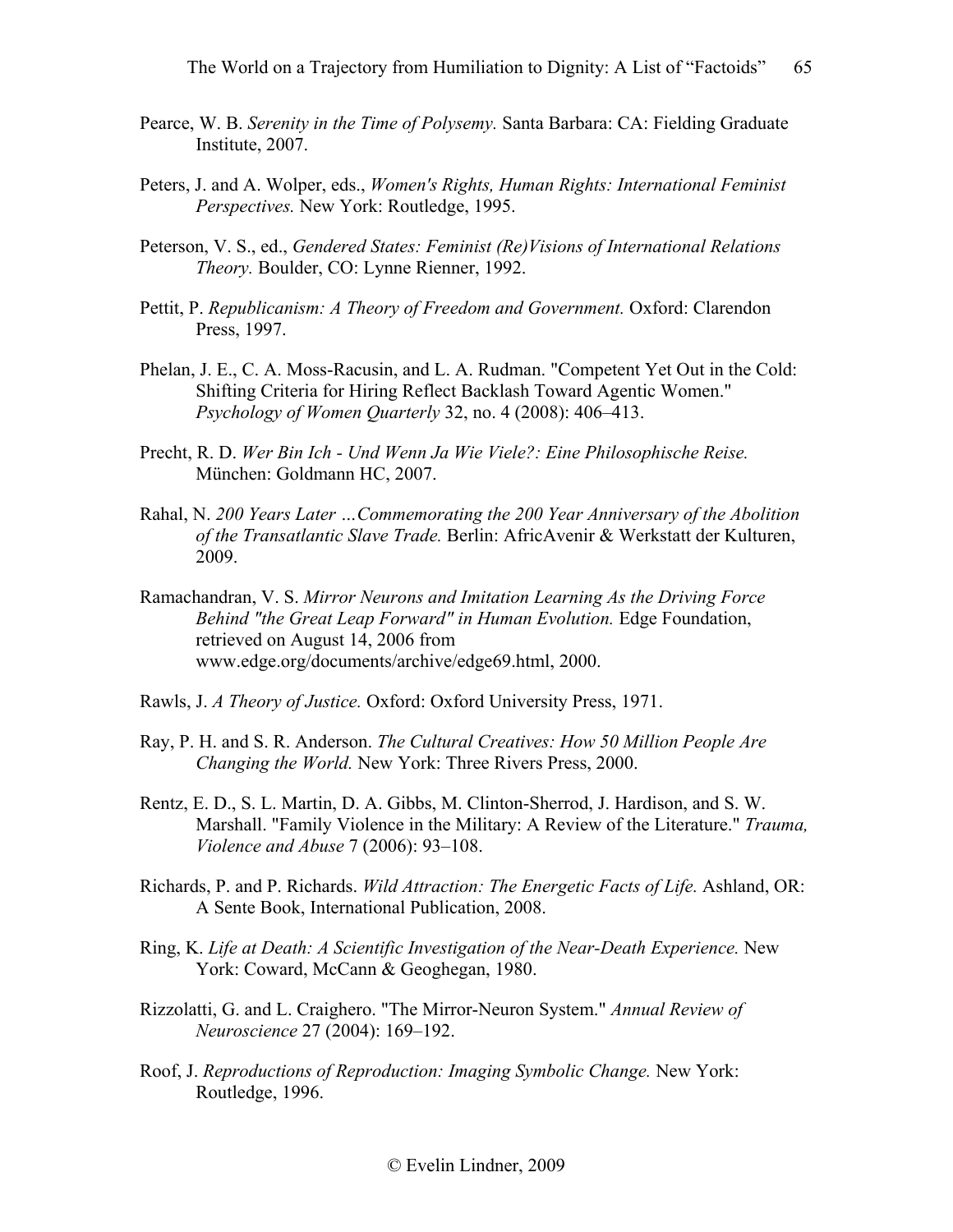- Rosenberg, D. J. "Distant Relations: Class, "Race", and National Origin in the German Women's Movement." *Women's Studies International Forum* 19, no. 1-2 (1996): 145–154.
- Rostow, W. W. *The Stages of Economic Growth: A Non-Communist Manifesto.*  Cambridge, MA: Cambridge University Press, 1960.
- Rusesabagina, P. and T. Zoellner. *An Ordinary Man: An Autobiography.* New York: Viking Adult, 2006.
- Sanghera, J. *Shame.* London: Hodder & Stoughton, 2007.
- Sanghera, J. *Daughters of Shame.* London: Hodder & Stoughton, 2009.
- Scheff, T. J. *Bloody Revenge: Emotions, Nationalism and War.* Boulder: Westview Press, 1994.
- Scheff, T. J. "Shame and the Social Bond: A Sociological Theory." *Sociological Theory*  18, no. 1 (2000): 84–99.
- Scheff, T. J. "Aggression, Hypermasculine Emotions and Relations: the Silence/Violence Pattern." *Irish Journal of Sociology* 15, no. 1 (2006): 24–37, see [www.soc.ucsb.edu/faculty/scheff/53.htm.](http://www.soc.ucsb.edu/faculty/scheff/53.htm)
- Scheff, T. J. *War and Emotion: Hypermasculine Violence As a Social System. Santa* Barbara, CA: See [www.soc.ucsb.edu/faculty/scheff/51.html](http://www.soc.ucsb.edu/faculty/scheff/51.html), 2007.
- Scheff, T. J. and S. M. Retzinger. "Shame, Anger and the Social Bond: A Theory of Sexual Offenders and Treatement." *Electronic Journal of Sociology* (1997): [www.sociology.org/content/vol003.001/sheff.html](http://www.sociology.org/content/vol003.001/sheff.html).
- Scheff, T. J., S. M. Retzinger, and S. L. Gordon. "Emotions and Violence: Shame and Rage in Destructive Conflicts." *American Journal of Sociology* November 98, no. 1 (1992): 664–665.
- Segura, L. "Veterans Decry Institutional Sexism in Military." *Alternet* March 20 (2009): , downloaded on March 20, 2009, from [www.alternet.org/story/79877.](http://www.alternet.org/story/79877)
- Sheets-Johnstone, M. *Strangers, Trust, and Religion: On the Vulnerability of Being Alive.*  Durham: Guest lecture at the Department of Philosophy at Durham University in May 2007, available as podcast on podcast.ic.sunysb.edu:16080/weblog/templeton/?permalink=MaxineSheetsJohnst one-Strang.html, 2007.
- Shields, S. A. *Speaking From the Heart: Gender and the Social Meaning of Emotion.*  Cambridge, MA: Cambridge University Press, 2002.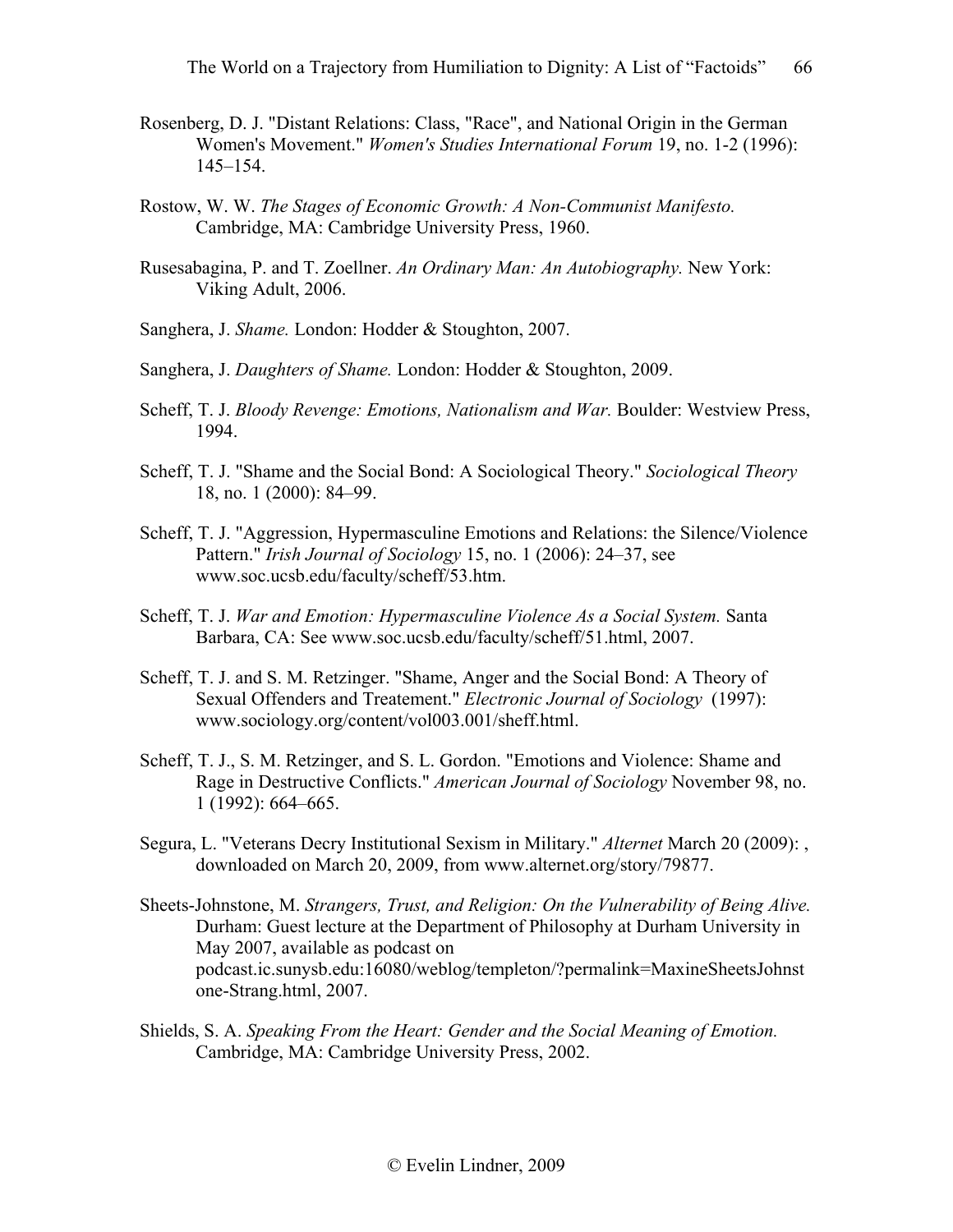- Simon, F. and T. Arnu. "Die Deutschen in Der Krise: Rückzug Ins Private Warum Demonstriert Kaum Einer in Zeiten Der Wirtschaftskrise? Ein Psychiater Über Die Stimmung Der Deutschen - Die Gar Nicht So Schlecht Ist." *Süddeutsche Zeitung* March 29 (2009): , downloaded on March 29, 2009, from <http://www.sueddeutsche.de/leben/525/463137/text/?page=6>.
- Singer, M. R. *Intercultural Communication: A Perceptual Approach.* Englewood Cliffs, NJ: Prentice Hall, 1987.
- Smith, A. An Inquiry into the Nature and Causes of the Wealth of Nations. London: Strahan/Cadell, available at [http://www.adamsmith.org/smith/won-index.htm,](http://www.adamsmith.org/smith/won-index.htm) 1776.
- Smith, M. M. *Debating Slavery: Economy and Society in the Antebellum American South.* Cambridge: Cambridge University Press, 1998.
- Snyder, C. R. "Hope Theory: Rainbows in the Mind." *Psychological Inquiry* 13, no. 4 (2002): 249–275.
- Snyder, J. "Perceptions of the Security Dilemma in 1914." *Psychology and Deterrence.* Edited by Robert Jervis, Richard N. Lebow, and Janice G. Stein, 153–179. Baltimore, MD: Johns Hopkins University Press, 1985.
- Snyder, J. and B. Walters, eds., *The Security Dilemma and Intervention in Civil Wars.*  New York: Columbia University Press, 1999.
- Spiegel Online "Germany's Failed Emancipation: Women Face an Unfair Choice: Career or Children." *Spiegel Online* May 5 (2006): available at [www.spiegel.de/international/spiegel/0,1518,414451,00.html.](http://www.spiegel.de/international/spiegel/0,1518,414451,00.html)
- Squires, J. *Gender in Political Theory.* Malden, MA: Polity Press, 1999.
- Staub, E. *The Roots of Evil: The Origins of Genocide and Other Group Violence.*  Cambridge: Cambridge University Press, 1989.
- Stenstad, J. G. "Ola Og Kari Soldat Kan Dele Rom." *Forsvarsnett* (2009): , retrieved on May 11, 2009, from [www.mil.no/felles/tmo/start/article.jhtml?articleID=171874](http://www.mil.no/felles/tmo/start/article.jhtml?articleID=171874).
- Stern, N. *Stern Review of the Economics of Climate Change.* Cambridge: Cambridge University Press, 2006.
- Stevenson, B. and J. Wolfers. *The Paradox of Declining Female Happiness.* Cambridge, MA: The National Bureau of Economic Research, available at [www.nber.org/papers/w14969,](http://www.nber.org/papers/w14969) 2009.
- Sukhdev, P. *The Economics of Ecosystems & Biodiversity (TEEB) An Interim Report.*  European Communities, available at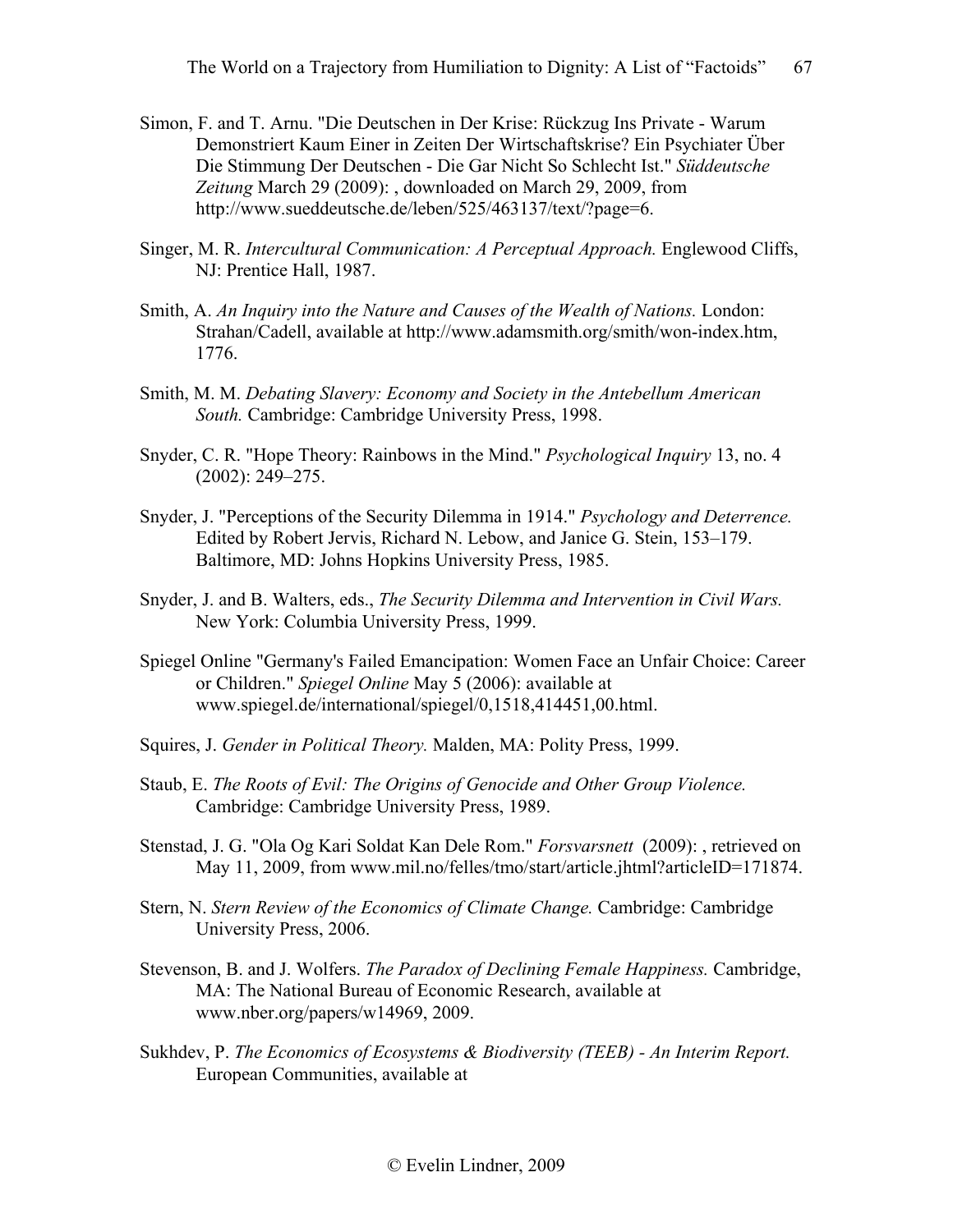ec.europa.eu/environment/nature/biodiversity/economics/pdf/teeb\_report.pdf, 2008.

- Summy, H. N. *'Peace Angel' of World War I: Dissent of Margaret Thorp.* Brisbane, Australia: Centre for Peace and Conflict Studies, University of Queensland, 2006.
- Taylor, J. B. *My Stroke of Insight: A Brain Scientist's Personal Journey.* Morrisville, NC: Lulu.com, 2006.
- Taylor, S. E., L. C. Klein, B. P. Lewis, T. L. Gruenewald, R. A. R. Gurung, and J. A. Updegraff. "Biobehavioral Responses to Stress in Females: Tend-and-Befriend, Not Fight-or-Flight." *Psychological Review* 109, no. 4 (2002): 745–750.
- Tickner, J. A. "Hans Morgenthau's Principles of Political Realism: A Feminist Reformulation." *Millennium - Journal of International Studies* 17, no. 3 (1988): 429–440.
- Time Magazine "Love in the Afternoon." *Time Magazine* November 11 (1966): available at [www.time.com/time/magazine/article/0,9171,843018,00.html](http://www.time.com/time/magazine/article/0,9171,843018,00.html).
- Tschudi, F. and E. G. Lindner. *Reconciliation and Humiliation: A Review by Finn Tschudi & Evelin Lindner's Responses.* Oslo: Discussion stimulated by 'Why There Can Be No Conflict Resolution as Long as People Are Being Humiliated,' in 'Education for Reconciliation and Conflict Resolution,' a Special Issue of *International Review of Education*, edited by Birgit Brock-Utne, Vol. 55 (no 1, 2009), [www.humiliationstudies.org/whoweare/evelin02.php,](http://www.humiliationstudies.org/whoweare/evelin02.php) 2008.
- Tuhus-Dubrow, R. "The Female Advantage: A New Reason for Businesses to Promote Women: It's More Profitable." *The Boston Globe* May 3 (2009): , retrieved on May 5, 2009, from [www.boston.com/bostonglobe/ideas/articles/2009/05/03/the\\_female\\_advantage/](http://www.boston.com/bostonglobe/ideas/articles/2009/05/03/the_female_advantage/).
- Ueno, C. *Nationalism and Gender.* Melbourne: Trans Pacific Press, 2004.
- Umilta, M. A., E. Kohler, V. Gallese, L. Fogassi, L. Fadiga, C. Keysers, and G. Rizzolatti. ""I Know What You Are Doing": A Neurophysiological Study." *Neuron* 31 (2001): 155–165.
- United Nations Development Programme (UNDP), Population Associatin, and United Nations Population Fund (UNFPA). *The Dynamics of Honour Killings in Turkey: Prospects for Action.* New York: United Nations Development Programme (UNDP), available at [www.unfpa.org/upload/lib\\_pub\\_file/676\\_filename\\_honourkillings.pdf,](http://www.unfpa.org/upload/lib_pub_file/676_filename_honourkillings.pdf) 2007.
- Ury, W. *Getting to Peace: Transforming Conflict at Home, at Work, and in the World.*  New York: Viking, 1999.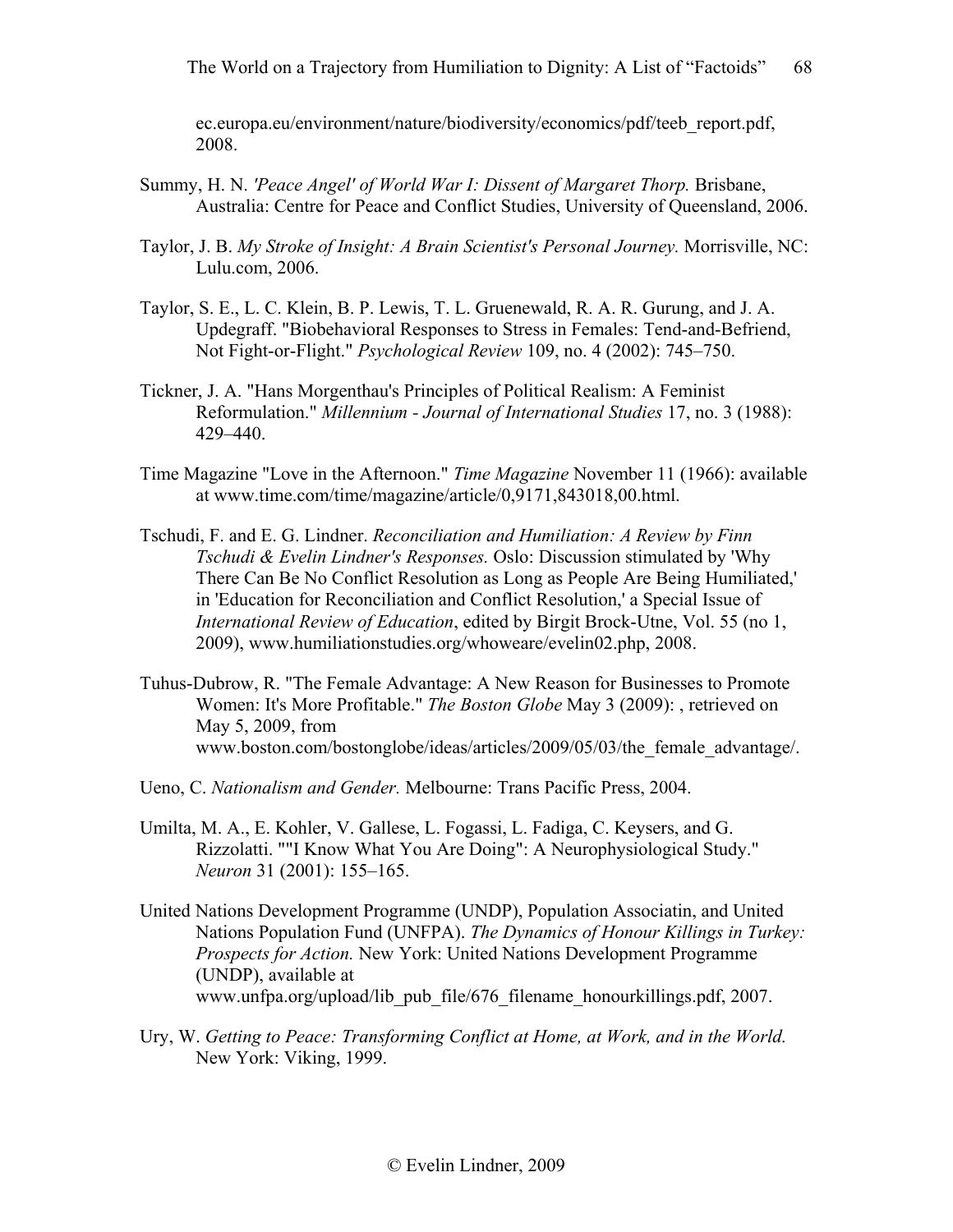- Vaitheeswaran, V. V. *Power to the People: How the Coming Energy Revolution Will Transform an Industry, Change Our Lives, and Maybe Even Save the Planet.* New York: Farrar, Straus and Giroux, 2003.
- Vaughan, G. *For-Giving: A Feminist Criticism of Exchange.* Austin,TX: Plain View Press, 1997.
- Vaughan, G., ed., *Women and the Gift Economy: A Radically Different Worldview Is Possible.* Toronto: Innana, retrieved on July 5, 2007, from [www.gift](http://www.gift-economy.com/womenand.html.)[economy.com/womenand.html.,](http://www.gift-economy.com/womenand.html.) 2007.
- von Stumm, S., T. Chamorro-Premuzic, and A. Furnham. "Decomposing Self-Estimates of Intelligence: Structure and Sex Differences Across 12 Nations." *British Journal of Psychology* 100, no. 2, May (2009): 429–442(14).
- Wadhwa, V., A. Saxenian, R. B. Freeman, and G. Gereffi. *America's Loss Is the World's Gain: America's New Immigrant Entrepreneurs, Part 4.* Durham, NC: Duke University, available at SSRN: [http://ssrn.com/abstract=1348616,](http://ssrn.com/abstract=1348616) 2009.
- Waller, M. R. and J. Rycenga, eds., *Frontline Feminisms: Women, War, and Resistance.*  New York: Garland Pub., 2001.
- Waring, M. *If Women Counted: A New Feminist Economics.* San Francisco: Harper & Row, 1988.
- Wasilewski, J. H. *Consensus-Based Decision-Making in a Global Society.* Adapted from *The Asiatic Society of Japan Bulletin No. 1*, January 2002, compiled by Prof. Hugh E. Wilkinson and Mrs. Doreen Simmons, 2002.
- Wasilewski, J. H. and L. Harris. "Indigenous Wisdom of the People Forum: Strategies for Expanding a Web of Transnational Indigenous Interactions." *Systems Research and Behavioral Science* 21, no. 56, September/October (2004): 505–514, published onlineinWiley InterScience [\(www.interscience.wiley.com\).](http://www.interscience.wiley.com)/)
- Webb, T. *Working With Shame and Other Strong Emotions: Experiential Workshop Script From 'Personal and Political Tools for Social Change' Course.* Sidney: Centre for Popular Education, University of Technology, 2005.
- Webb, T. "On Love, Shame and Other Strong Emotions." *No to Violence* 5, no. 1 (2009):
- Wells, S. *The Journey of Man: A Genetic Odyssey.* Princeton, NJ: Princeton University Press, 2002.
- Wells, S. *Deep Ancestry: Inside the Genographic Project.* Washington, DC: National Geographic, 2006.
- Wendt, A. *Social Theory of International Politics.* Cambridge: Cambridge University Press, 1999.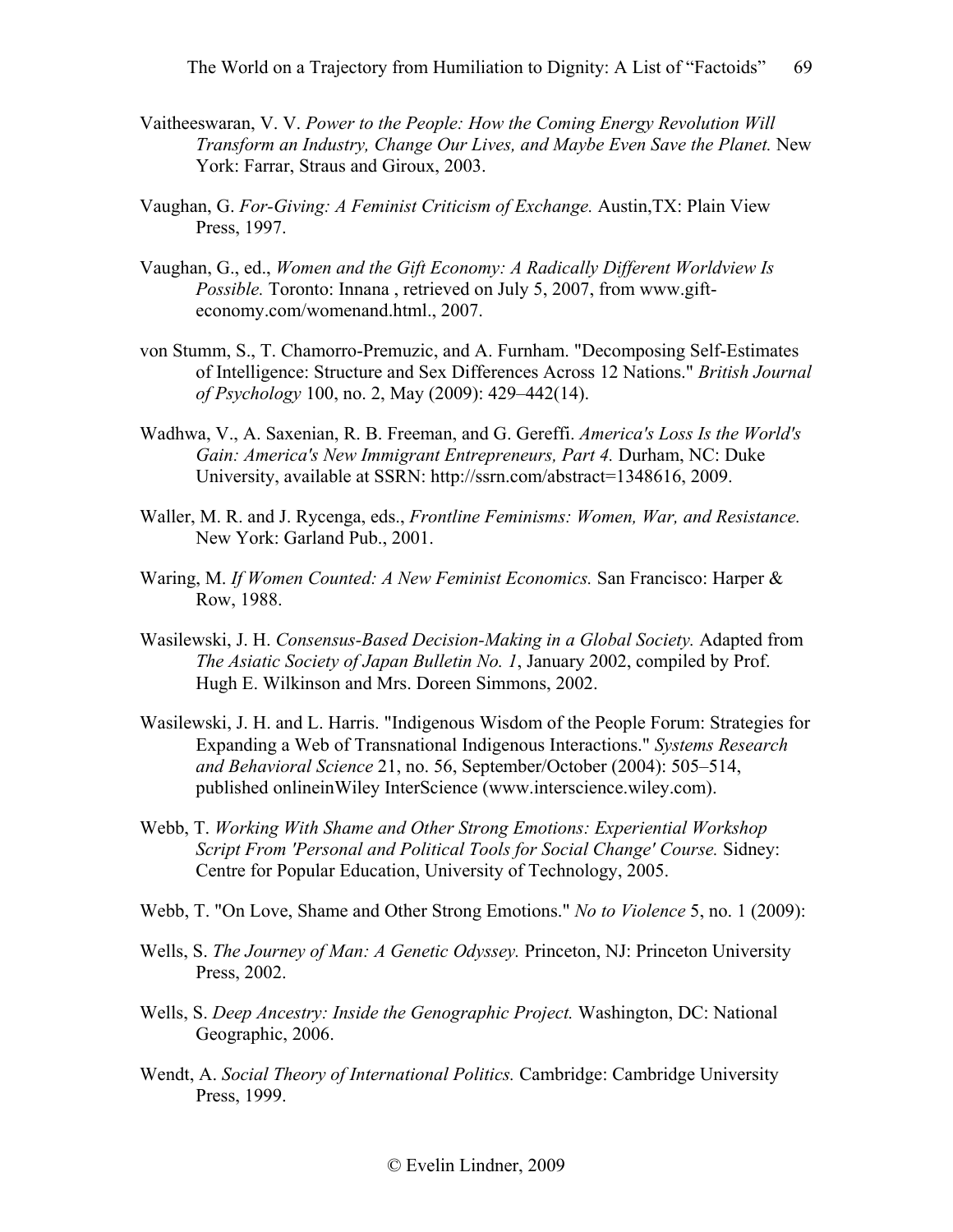- Wendt, A. "Why a World State Is Inevitable." *European Journal of International Relations* 9, no. 4 (2003): 491–542.
- Werlhof, C. v., V. Bennholdt-Thomsen, and N. Faraclas, eds., *There Is an Alternative: Subsistence and Worldwide Resistance to Corporate Globalization.* North Melbourne, Victoria: Spinifex Press, 2001.
- Westman, M., F. Jones, and R. J. Burke, eds., *Work-Life Balance: A Psychological Perspective.* Hove: Psychology Press, 2006.
- Wheatley, M. J. *Finding Our Way: Leadership for an Uncertain Time.* San Francisco, CA: Berrett-Koehler Publishers, 2007.
- White, H. and A. Trowsdale. *Pushing 50 Three Ages of Childbirth.* BBC News, retrieved on December 13, 2006, from news.bbc.co.uk/go/pr/fr/- /2/hi/uk\_news/6196072.stm, 2006.
- Whitworth, S. "Gender in the Inter-Paradigm Debate." *Millennium Journal of International Studies* 18, no. 2 (1989): 265–272.
- Wicker, B., C. Keysers, J. Plailly, J.-P. Royet, V. Gallese, and G. Rizzolatti. "Both of Us Disgusted in My Insula: The Common Neural Basis of Seeing and Feeling Disgust." *Neuron* 40, no. 3 (2003): 655–664.
- Woolf, V. *Three Guineas.* London: Hogarth, available online at eBooks@Adelaide, The University of Adelaide Library, at ebooks.adelaide.edu.au/w/woolf/virginia/w91tg/, 1938.
- World Wildlife Fund *Living Planet Report 2008.* London: World Wildlife Fund, available at assets.wwf.org.uk/downloads/lpr\_2008.pdf, 2008.
- Yazid, M. "From Jakarta to Kosovo What's the Big Attraction?" *Jakarta Post* 5 June (2007): , available at [www.thejakartapost.com/news/2007/06/05/jakarta-kosovo](http://www.thejakartapost.com/news/2007/06/05/jakarta-kosovo-what039s-big-attraction.html)[what039s-big-attraction.html.](http://www.thejakartapost.com/news/2007/06/05/jakarta-kosovo-what039s-big-attraction.html)
- Yoshimi, Y. *Comfort Women: Sexual Slavery in the Japanese Military During World War II.* New York: Columbia University Press, 2000.
- Yuval-Davis, N. "Women and the Biological Reproduction of "the Nation"." *Women's Studies International Forum* 19, no. 1-2 (1996): 17–24.
- Zalewski, M. "Feminist Standpoint Theory Meets International Relations Theory: A Feminist Version of David and Goliath?" *Fletcher Forum for International Affairs*  summer (1993): 13–32.
- Zalewski, M. "Feminist Theory and International Relations." *From Cold War to Collapse: Theory and World Politics in the 1980s.* Edited by Mike Bowker and Robin Brown Cambridge: Cambridge University Press, 1993.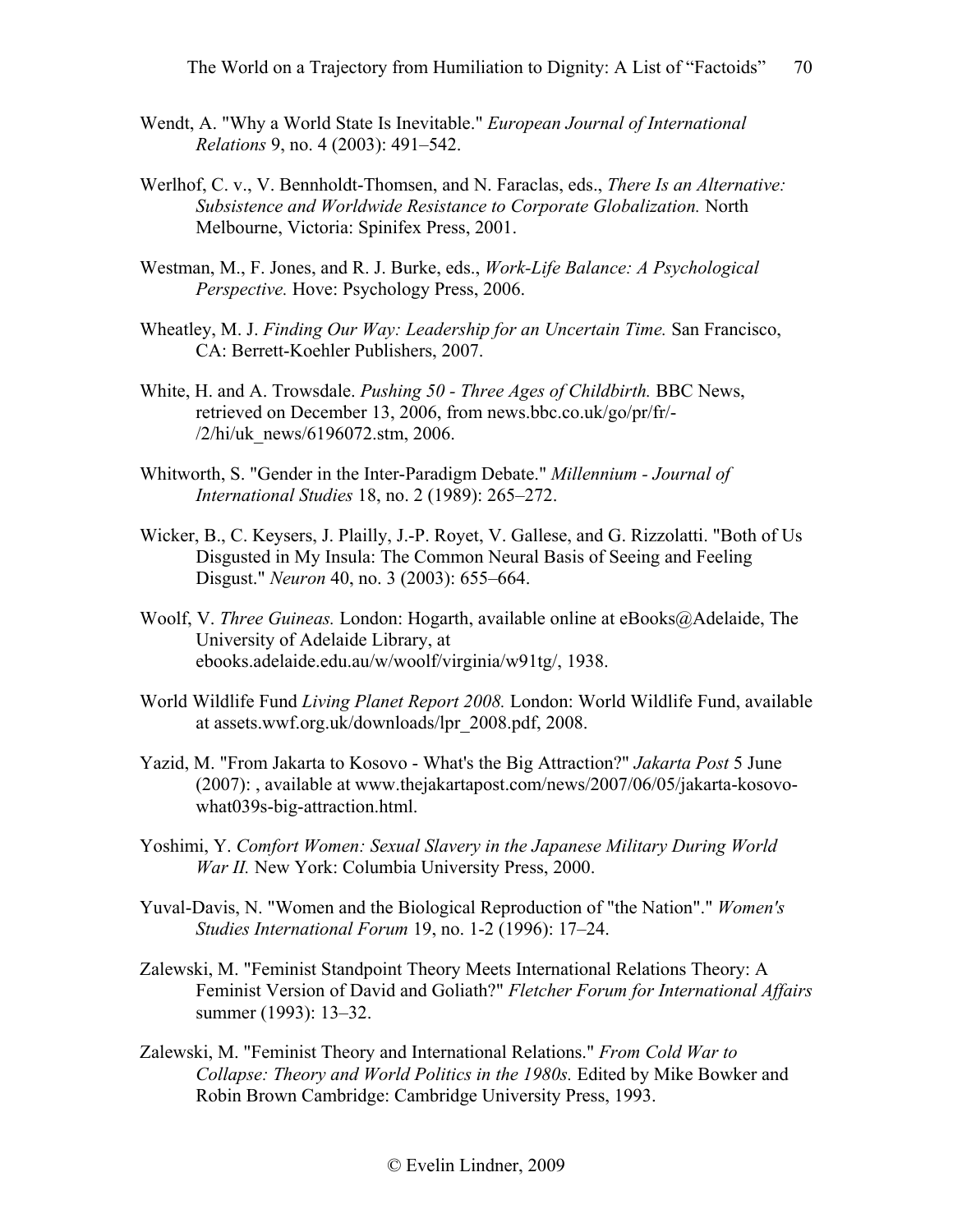Zalewski, M. "Well, What Is the Feminist Perspective on Bosnia?" *International Affairs*  71, no. 2 (1995): 339–356.

Zavaleta Reyles, D. "The Ability to Go About Without Shame: A Proposal for International." *Oxford Development Studies* 35, no. 4 (2007): , retrieved on December 11, 2007, from [www.ophi.org.uk/pubs/Zavaleta\\_Shame\\_Humiliation\\_FINAL.pdf.](http://www.ophi.org.uk/pubs/Zavaleta_Shame_Humiliation_FINAL.pdf)

<sup>1</sup> E. G. Lindner, *Gender, Humiliation, and Global Security: Dignifying Relationships From Love, Sex, and Parenthood to World Affairs* (Westport, CT: Greenwood/Praeger Security International, 2009). 2

<sup>2</sup> J. W. Dower, *Embracing Defeat: Japan in the Wake of World War II* (New York: Norton, 1999).

<sup>3</sup> In the case of Bern, one explanation may be that Savoy also was an occupier and that the vying for power between two occupiers does not connect with the identities of the populations of the affected region as much as it would if they were in control themselves. 4

<sup>4</sup> BBC World News *HARDtalk* with Stephen Sackur on April 24, 2008.

 $\overline{a}$ 

<sup>5</sup> See R. Kothari, D. L. Sheth, and A. Nandy, eds., *The Multiverse of Democracy: Essays in Honour of Rajni Kothari* (New Delhi: Sage, 1996). Not least the East has flourished by putting "seven pillars of Western wisdom" at work, he posits, among them the idea of the free market. The custodians of free market are in the West, he points out, but the strongest believers are in the East. 6

 This section is adapted from E. G. Lindner, *Gender, Humiliation, and Global Security: Dignifying Relationships From Love, Sex, and Parenthood to World Affairs* (Westport, CT: Greenwood/Praeger Security International, 2009).

 $A$  genetic split in Africa resulted in distinct populations that lived in isolation for as much as 100,000 years. On one side of this divide are the mitochondrial lineages now found predominantly in East and West Africa, and all maternal lineages found outside Africa. On the other side of the divide are lineages predominantly found in the Khoi and San (Khoisan) hunter-gatherer people of southern Africa. These results come from the Genographic Project (genographic.nationalgeographic.com/), which tracks human migrations through DNA. 8

See for the "long bottleneck" theory of Late Pleistocene population bottlenecks and releases J. Hawks et al., "Population Bottlenecks and Pleistocene Human Evolution," *Molecular Biology and Evolution,* 17, no. 1 (2000): 2-22, retrieved on April 7, 2009, from http://mbe.oxfordjournals.org/cgi/content/full/17/1/2. The so-called Toba catastrophe theory suggests a "short bottleneck" due to a catastrophic environmental change. Stanley H. Ambrose proposes the Toba catastrophe theory, saying that 70,000 to 75,000 years ago, a supervolcanic event at Lake Toba, on Sumatra, reduced the world's human population to 10,000 or even a mere 1,000 breeding pairs, creating a bottleneck in human evolution. See S. H. Ambrose, "Late Pleistocene Human Population Bottlenecks, Volcanic Winter, and Differentiation of Modern Humans," Journal of Human Evolution, 34, no. 6 (1998): 623-651. I learned to appreciate Lake Toba in 1981 as a region of cultural and natural treasures.

 $9$  DNA studies trace back to a "mitochondrial Eve" or the matrilineal most recent common ancestor for all humans alive today, who lived approximately 150,000 years ago, and to a "Y-chromosomal Adam" or the patrilineal most recent common ancestor, who lived approximately 60,000 years ago. See, for instance, S. Wells, The Journey of Man: A Genetic Odyssey (Princeton, NJ: Princeton University Press, 2002) or S. Wells, *Deep Ancestry: Inside the Genographic Project* (Washington, DC: National Geographic, 2006). However, consider also the personal message I received from Jonathan Haas on July 27, 2009: "There may have been a bottleneck 70,000 years ago, but I don't believe there is any reliable evidence indicating that all of modern humanity derived from a single tribe in the Kalahari 60,000 years ago." Haas is an

anthropological archaeologist with over 30 years of field experience in both North and South America. 10 This is documented in a number of ways, see, among others, M. N. Cohen, *The Food Crisis in Prehistory: Overpopulation and the Origins of Agriculture* (New Haven, Conn.: Yale University Press, 1977), M. N. Cohen, "The Economies of Late Pre-Farming and Farming Communities and Their Relation to the Problem of Dispersals," (Cambridge: McDonald Institute for Archaeological Research, 2002), S.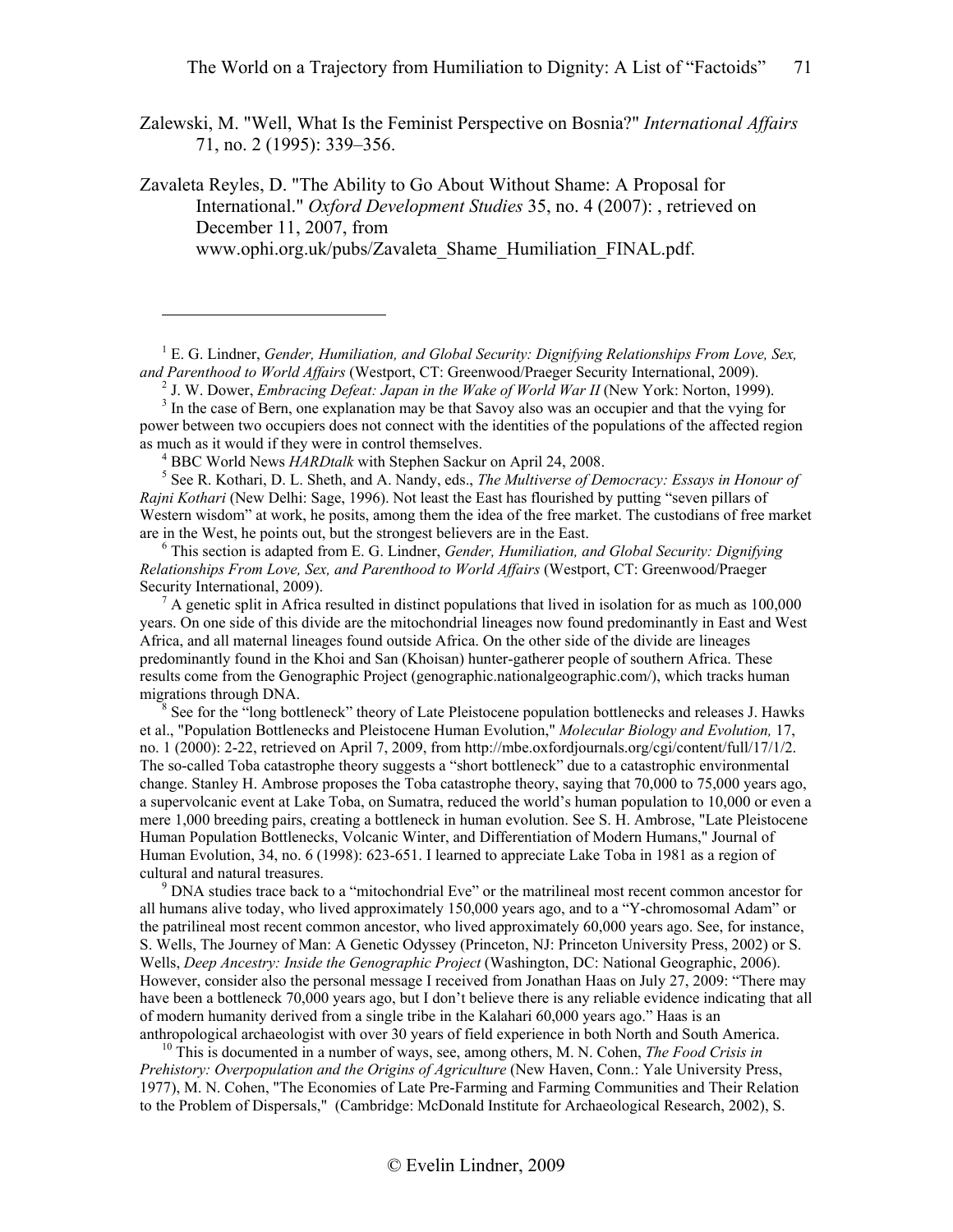Clearly, what must be avoided are idealizations fed by wishful thinking, as, for instance, Margaret Mead has been accused of; see D. Freeman, M. Mead, ed., *The Fateful Hoaxing of Margaret Mead: A Historical* 

 $\overline{a}$ 

<sup>11</sup> Circumscription theory has been developed by anthropologist and curator of the American Museum of Natural History in New York, Robert Leonard Carneiro . See, among others, R. L. Carneiro, "The Circumscription Theory: Challenge and Response," American Behavioral Scientist, 31, no. 4 (1988): 497-

511.<br><sup>12</sup> W. Ury, *Getting to Peace: Transforming Conflict at Home, at Work, and in the World* (New York:<br>Viking, 1999).

 $^{13}$  The term "security dilemma" itself was coined by John H. Herz, to explain why states that have no intention to harm one another may still end up in competition and war. See J. H. Herz, "Idealist Internationalism and the Security Dilemma," World Politics, II (1950): 157-180. The topic has been expanded upon by many other authors. See R. Jervis, R. N. Lebow, and J. G. Stein, Psychology and Deterrence (Baltimore, MD: Johns Hopkins University Press, 1985), and R. K. Betts, ed., *Conflict After the Cold War: Arguments on Causes of War and Peace* Updated 2nd ed. (New York: Pearson, 2005). In J. Snyder, "Perceptions of the Security Dilemma in 1914," in *Psychology and Deterrence*, eds. R. Jervis, R. N. Lebow, and J. G. Stein (Baltimore, MD: Johns Hopkins University Press, 1985), 153-179, Snyder defines the security dilemma as one state requiring the insecurity of another (see also J. Snyder and B. Walters, eds., The Security Dilemma and Intervention in Civil Wars (New York: Columbia University Press, 1999), while a state-induced security dilemma is discussed in A. Collins, "State-Induced Security Dilemma Maintaining the Tragedy," Cooperation and Conflict, 39, no. 1 (2004): 27-44.<br><sup>14</sup> Riane R. T. Eisler, *The Chalice and the Blade: Our History, Our Future* (London: Unwin Hyman,

1987). See her most recent book R. T. Eisler, *The Real Wealth of Nations: Creating a Caring Economics*  (San Francisco, LA: Berrett-Koehler, 2007).<br><sup>15</sup> W. Ury, *Getting to Peace: Transforming Conflict at Home, at Work, and in the World* (New York:

Viking, 1999), 108. See also C. L. Flinders, *Rebalancing the World: Why Women Belong and Men Compete and How to Restore the Ancient Equilibrium* (San Francisco: Harper, 2002), who conceptualizes human history in similar ways. See furthermore P. Giorgi, *The Origins of Violence by Cultural Evolution,*  2nd ed. (Brisbane, Australia: Minerva, www.pierogiorgi.org/The-origins-of-violence-by-culturalevolution.pdf, 2001) or M. Berman, *Wandering God* (Albany, NY: State University of New York Press, 2000). 16 See, for example, the work by Jacqueline Wasilewski, scholar of indigenous cultures. See, for

instance, J. H. Wasilewski, *Consensus-Based Decision-Making in a Global Society*Adapted from *The Asiatic Society of Japan Bulletin No. 1*, January 2002, compiled by Prof. Hugh E. Wilkinson and Mrs. Doreen Simmons, 2002), L. D. Harris and J. H. Wasilewski, "Indigeneity, an Alternative Worldview: Four R's (Relationship, Responsibility, Reciprocity, Redistribution) Versus Two P's (Power and Profit). Sharing the Journey Towards Conscious Evolution," *Systems Research and Behavioral Science,* 21, no. 5 (2004): 489-504, J. H. Wasilewski and L. Harris, "Indigenous Wisdom of the People Forum: Strategies for Expanding a Web of Transnational Indigenous Interactions," *Systems Research and Behavioral Science,* 21, no. 56, September/October (2004): 505-514, published onlineinWiley InterScience

(www.interscience.wiley.com). 17 J. Haas, "Warfare and the Evolution of Culture," in *Archaeology at the Millennium: A Sourcebook*, eds. T. D. Price and G. M. Feinman (New York: Kluwer Academic/Plenum Publishers, 2001), 329-350, 334. In a personal communication to the author on May 6, 2009, Haas confirmed that this statement has since been "supported further by more recent archaeological research." Haas is an anthropological archaeologist with over 30 years of field experience in both North and South America. His interests include the origins of war, the archaeology of the Southwest and Peru, and the evolution of complex society anthropology. 18 S. L. Gaertner and J. F. Dovidio, Reducing Intergroup Bias: The Common Ingroup Identity Model

(Hove, UK: Psychology Press, 1999).<br><sup>19</sup> M. Buber, *Ich Und Du* (Leipzig: Insel Verlag, 1923).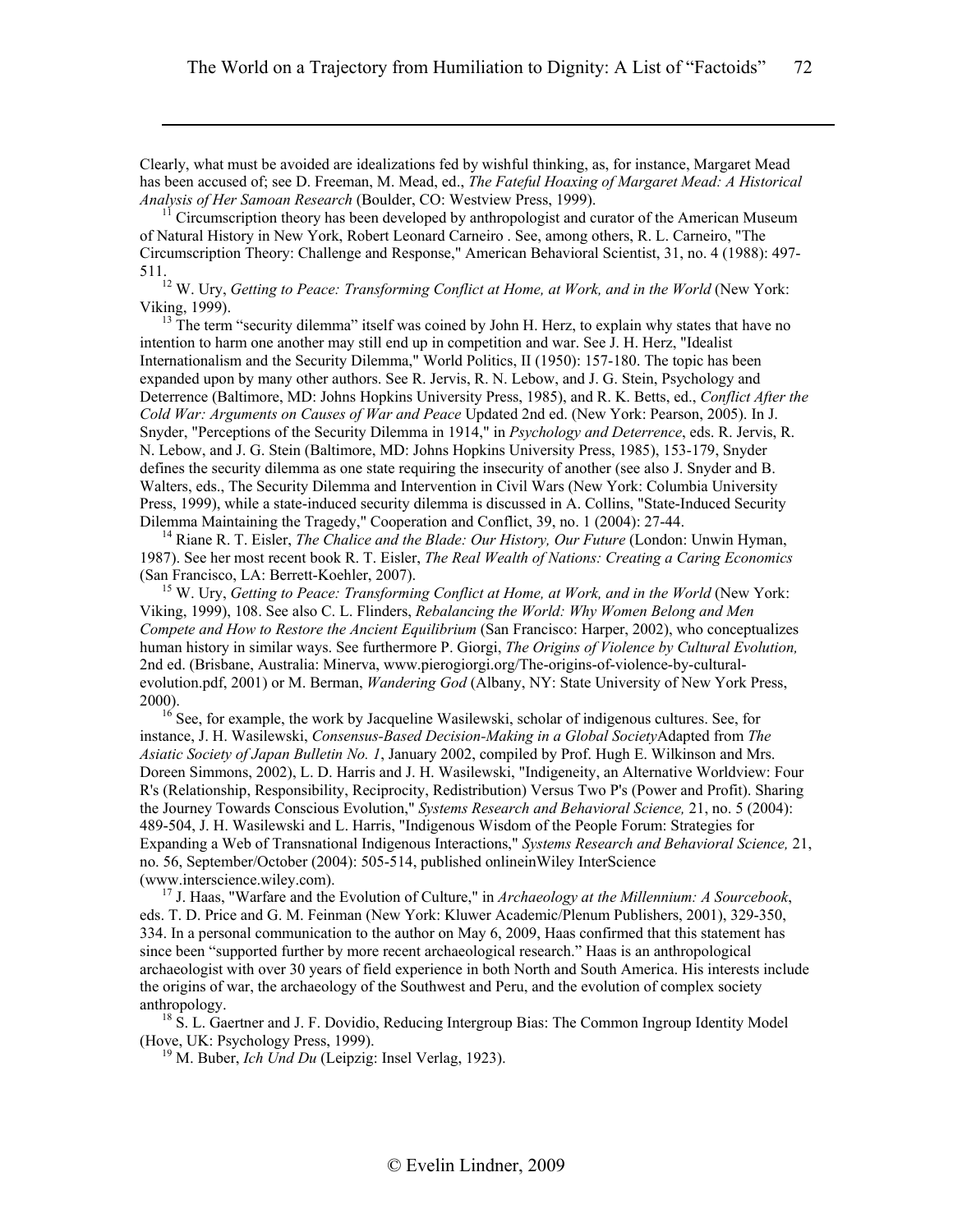20 Rostow's linear theory of development has been criticized in this way; see (W. W. Rostow, *The Stages of Economic Growth: A Non-Communist Manifesto* (Cambridge, MA: Cambridge University Press, 1960)). I thank Roger van Zwanenburg for making me aware of Rostow's work and its criticism.

<sup>21</sup> Rhetoric was developed to help underlings against domination by using emotions, and it worked. However, manipulating emotions works also for dominators. Both dominators and underlings got wary and suppressed emotions, instead of using them sensibly; see Chapter 8 in my *Emotion and Conflict* book

(2009), 129-137).<br><sup>22</sup> S. A. Shields, *Speaking From the Heart: Gender and the Social Meaning of Emotion* (Cambridge, MA: Cambridge University Press, 2002).

<sup>23</sup> P. Sukhdev, *The Economics of Ecosystems & Biodiversity (TEEB) - An Interim ReportEuropean* Communities, available at ec.europa.eu/environment/nature/biodiversity/economics/pdf/teeb\_report.pdf, 2008). See also N. Stern, *Stern Review of the Economics of Climate Change* (Cambridge: Cambridge University Press, 2006).<br><sup>24</sup> BBC NEWS, news.bbc.co.uk/go/pr/fr/-/2/hi/uk\_news/7951838.stm, published March 19, 2009.

25 World Wildlife Fund, *Living Planet Report 2008* (London: World Wildlife Fund, available at

 $\overline{a}$ 

assets.wwf.org.uk/downloads/lpr\_2008.pdf, 2008).<br><sup>26</sup> This address is available at www.un.org/ga/63/generaldebate/sg.shtml, 2008.<br><sup>27</sup> J. Morrissey, "Credit Default Swaps: The Next Crisis?," *Time*, March 17 (2008): Avail

<sup>28</sup> BBC NEWS, October 10, 2008, news.bbc.co.uk/go/pr/fr/-/2/hi/business/7687101.stm. <sup>29</sup> In the BBC World News HARDtalk interview with Stephen Sackur on March 11, 2009.

<sup>30</sup> In the BBC World News HARDtalk interview with Zeinab Badawi on March 31, 2009

<sup>31</sup> M. G. Marshall, *Third World War: System, Process, and Conflict Dynamics* (Lanham, MD: Rowman and Littlefield, 1999). 32 R. Lane, *Loss of Happiness in Market Democracies* (New Haven, CT: Yale University Press, 2001).

According to the World Health Organisation (WHO, www.who.int/), major depression (i.e. severe depressed mood that is episodic in nature and recurs in 75-80 per cent of cases) is now the leading cause of disability world-wide with a lifetime prevalence of 17 per cent in the western world, thus ranking fourth among the ten leading causes of global disease burden. In addition, the WHO states that depression is the most common mental disorder leading to suicide and they project that, at its present rate of growth, depression will be the second leading contributor to global disease burden by 2020.<br><sup>33</sup> This information has already found its way into the public eye, see, for instance, M. Honigsbaum,

"On the Happy Trail," *The Observer,* Sunday, April 4 (2004): Available at

<sup>34</sup> B. Stevenson and J. Wolfers, *The Paradox of Declining Female Happiness (Cambridge, MA: The* National Bureau of Economic Research, available at www.nber.org/papers/w14969, 2009). <sup>35</sup> See for statistical data on Women, Povery & Economics

www.unifem.org/gender\_issues/women\_poverty\_economics/. See also www.unfpa.org/ for related publications. See furthermore data from the World Bank on the Economic Status of Women at web.worldbank.org/WBSITE/EXTERNAL/NEWS/0,,contentMDK:21227023~pagePK:64257043~piPK:43 7376~theSitePK:4607,00.html. See also D. Zavaleta Reyles, "The Ability to Go About Without Shame: A Proposal for International," *Oxford Development Studies*, 35, no. 4 (2007): , retrieved on December 11, 2007, from www.ophi.org.uk/pubs/Zavaleta Shame Humiliation FINAL.pdf.

<sup>36</sup> A. P. Fiske, *Structures of Social Life: The Four Elementary Forms of Human Relations - Communal Sharing, Authority Ranking, Equality Matching, Market Pricing (New York: Free Press, 1991). A useful introduction to the theory, overview of research, and a bibliography is found on www.rtm.ucla.edu.* 

 $37$  See www.trans4mind.com/healing/fonda.html, or www.awakenedwoman.com/jane\_fonda\_talk.htm. I thank Linda M. Hartling for making me aware of Fonda's speech.<br><sup>38</sup> See hdrstats.undp.org/indicators/268.html.

39 F. El-Zanaty, E. M. Hussein, G. A. Shawky, A. A. Way, and S. Kishor, *Egypt Demographic and Health Survey 1995* (Calverton: National Population Council and Macro International Inc., 1996). See the graphical presentation of the statistical results of women accepting beating also at www.unfpa.org/swp/2005/english/ch7/index.htm#fig5.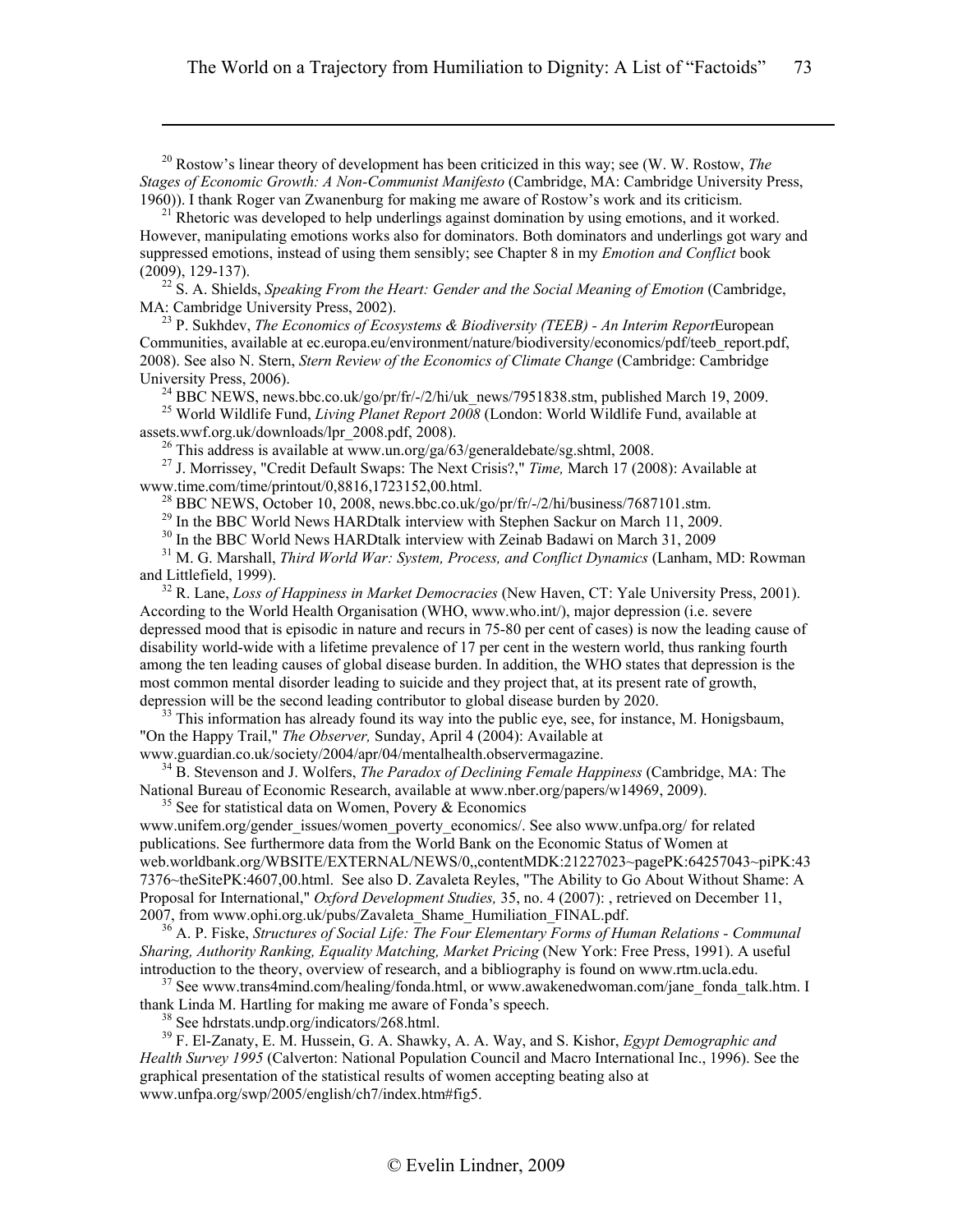$40$  The pay gap is linked to a number of complex causes which are frequently interrelated: the undervaluing of women's work, segregation in the labor market, traditions and stereotypes, and problems in balancing work and private life. The gender pay gap is the consequence of all these factors and inequalities in the labor market.<br> $41$  Read more about the campaign at

 $\overline{a}$ 

europa.eu/rapid/pressReleasesAction.do?reference=IP/09/341&format=HTML&aged=0&language=EN&g uiLanguage=en. 42 Norway (1) leads the world in closing the gender gap between men and women, according to the

overall ranking in the World Economic Forum's Global Gender Gap Report 2008. Three other Nordic countries—Finland (2), Sweden (3) and Iceland (4)—also top the Report's Gender Gap Index. Previously higher ranking countries such as Germany (11), United Kingdom (13) and Spain (17) slipped down the Index but stayed in the top 20, while Netherlands (9), Latvia (10), Sri Lanka (12) and France (15) made significant gains. Featuring a total of 130 countries, this year's Report provides an insight into the gaps between women and men in over 92% of the world's population. The Report examines four critical areas of inequality between men and women: 1. Economic participation and opportunity—outcomes on salaries, participation levels and access to high-skilled employment. 2. Educational attainment—outcomes on access to basic and higher level education. 3. Political empowerment—outcomes on representation in decisionmaking structures. 4. Health and survival—outcomes on life expectancy and sex ratio. The Gender Gap Index assesses countries on how well they are dividing their resources and opportunities among their male and female populations, regardless of the overall levels of these resources and opportunities. Quoted from www.weforum.org/en/Communities/Women%20Leaders%20and%20Gender%20Parity/GenderGapNetwor k/index.htm See R. Hausman, L. D. Tyson, and S. Zahidi, *The Global Gender Gap Report 2008* (Geneva, Switzerland: World Economic Forum, available at www.weforum.org/pdf/gendergap/report2008.pdf, 2008).<br><sup>43</sup> As to feminist theory of human rights, see, for example, N. S. Kim, "Toward a Feminist Theory of

Human Rights: Straddling the Fence Between Western Imperialism and Uncritical Absolutism," *Columbia Human Rights Law Review,* 25, no. 1 (1993): 49-105, or G. Binion, "Human Rights: A Feminist Perspective," *Human Rights Quarterly,* 17, no. 3 (1995): 509-526. See for feminist readings of peace and conflict studies, for instance, E. Z. Berg, "Gendering Conflict Resolution," *Peace and Change,* 19, no. 4 (1994): 325-348; C. T. Mohanty, "Under Western Eyes: Feminist Scholarship and Colonial Discourses," in *Third World Women and the Politics of Feminism*, eds. C. T. Mohanty, A. Russo, and L. Torres (Bloomington: Indiana University Press, 1991), 51-80; B. Byrne, "Towards a Gendered Understanding of Conflict," *IDS Bulletin,* 27, no. 3 (1996): 31-40; A. Fuller, "Toward an Emancipatory Methodology for Peace Research," *Peace and Change,* 17, no. 3 (1992): 286-311. For background to feminist pedagogy and peace and conflict see L. R. Forcey, "Women As Peacemakers: Contested Terrain for Feminist Peace Studies," *Peace and Change,* 16, no. 4 (1991): 331-354. For gender and political theory, see, among others, J. Squires, *Gender in Political Theory* (Malden, MA: Polity Press, 1999). For feminist theory and international relations see a good introduction in M. Zalewski, "Feminist Standpoint Theory Meets International Relations Theory: A Feminist Version of David and Goliath?," *Fletcher Forum for International Affairs,* summer (1993): 13-32. See also M. Zalewski, "Feminist Theory and International Relations," in *From Cold War to Collapse: Theory and World Politics in the 1980s*, eds. M. Bowker and R. Brown (Cambridge: Cambridge University Press, 1993) Zalewski, in Bowker & Brown, 1993; ,L. J. Peach, "In Alternative to Pacifism? Feminism and Just-War Theory," *Hypatia,* 9, no. 2, Special Issue:Feminism and Peace (1994): 152-173; C. Cuomo, "War Is Not Just an Event: Reflections on the Significance of Everyday Violence," *Hypatia,* 11, no. 4 (1996): 30-45; R. Grant and K. Newland, eds., *Gender and International Relations* (Milton Keynes: Open University Press, 1991); C. Cohn, "Sex and Death in the Rational World of Defense Intellectuals," *Signs,* 12, no. 4, Within and Without: Women, Gender, and Theory (1987): 687-718, available at

genderandsecurity.umb.edu/Carol%20Cohn%20Sex%20and%20Death%20in%20the%20World%20of%20 Rational%20Defense%20Intellectuals.pdf. For background reading see M. Zalewski, "Well, What Is the Feminist Perspective on Bosnia?," *International Affairs,* 71, no. 2 (1995): 339-356, which gives a good overview and links International Relations Theory with human rights, militarism, and gender. For a more very good introduction, see also V. S. Peterson, ed., *Gendered States: Feminist (Re)Visions of International*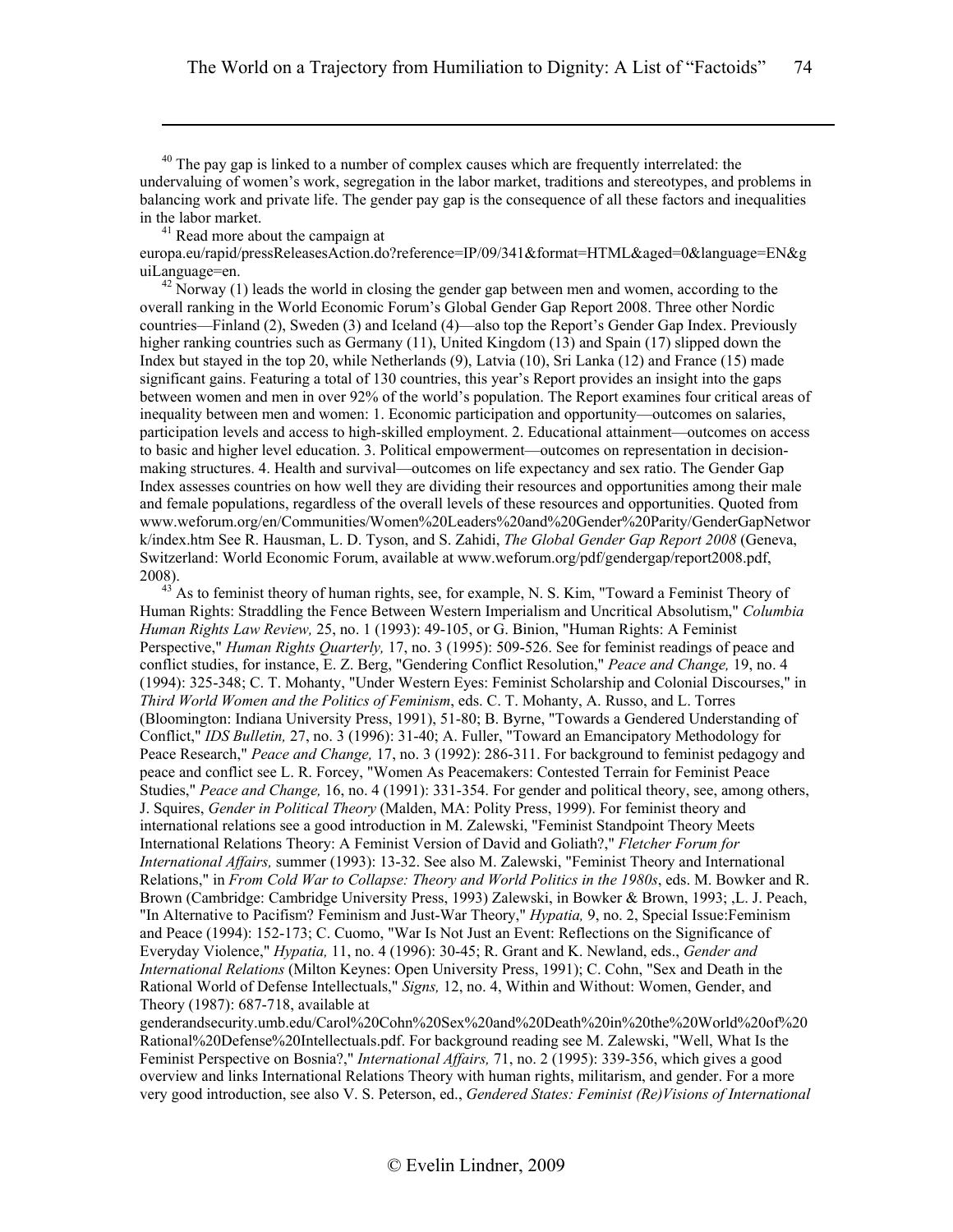$\overline{a}$ 

*Relations Theory* (Boulder, CO: Lynne Rienner, 1992). Widely cited is also S. Brown, "Feminism, International Theory, and International Relations of Gender Inequality," *Millennium - Journal of International Studies,* 17, no. 3 (1988): 461-475. See also R. O. Keohane, "International Relations Theory: Contributions of a Feminist Standpoint," in *Gender and International Relations*, eds. R. Grant and K. Newland (Bloomington: Indiana University Press, 1991)Keohan, in Grant & Newland, 1991, ,S. Dalby, "Gender and Critical Geopolitics: Reading Security Discourse in the New World Disorder," *Environment and Planning D: Society and Space,* 12, no. 5 (1994): 595-612, J. A. Tickner, "Hans Morgenthau's Principles of Political Realism: A Feminist Reformulation," *Millennium - Journal of International Studies,*  17, no. 3 (1988): 429-440, S. Whitworth, "Gender in the Inter-Paradigm Debate," *Millennium - Journal of International Studies,* 18, no. 2 (1989): 265-272. Regarding gender, identity, conflict and theoretical approaches to gender and identity, see V. M. Moghadam, ed., *Identity Politics and Women. Cultural Reassertions and Feminisms in International Perspective* (Boulder, CO: Westview Press, 1994), N. Yuval-Davis, "Women and the Biological Reproduction of "the Nation"," *Women's Studies International Forum,*  19, no. 1-2 (1996): 17-24, D. J. Rosenberg, "Distant Relations: Class, "Race", and National Origin in the German Women's Movement," *Women's Studies International Forum,* 19, no. 1-2 (1996): 145-154, D. Kandiyoti, "Identity and Its Discontents: Women and the Nation," *Millennium - Journal of International Studies,* 20, no. 3 (1991): 429-443. See for feminist theories of non-violent conflict resolutions for example J. Peters and A. Wolper, eds., *Women's Rights, Human Rights: International Feminist Perspectives* (New

York: Routledge, 1995).<br><sup>44</sup> Norwegian public institutions devoted to promote gender equality have set up the website "Gender in<br>Norway," www.gender.no, where information on the gender equality situation in Norway can be f

<sup>45</sup> G. Fouché, "The Rise of the Valkyries: Norwegian Women Take Their Place at the Top," The *Guardian,* 17 November (2008): available at www.guardian.co.uk/world/2008/nov/17/norway-gender-

executive-salaries. 46 B. Folkman, *Tristan and Isolde: Program Note* (New York: Metropolitan Opera, 2008). 47 A. Nandy, "Sati: A Nineteenth-Century Tale of Women, Violence and Protest," in *Vishnu on Freud's Desk: A Reader in Psychoanalysis and Hinduism*, eds. T. G. Vaidyanathan and J. J. Kripal (New Delhi: Oxford University Press, 1999), 304-338.<br><sup>48</sup> See, for instance, a recent summary and evaluation of qualitative research about honor killings,

United Nations Development Programme (UNDP), Population Associatin, and United Nations Population Fund (UNFPA), *The Dynamics of Honour Killings in Turkey: Prospects for Action* (New York: United Nations Development Programme (UNDP), available at

www.unfpa.org/upload/lib\_pub\_file/676\_filename\_honourkillings.pdf, 2007).<br><sup>49</sup> BBC NEWS, published July 2, 2009, at news.bbc.co.uk/go/pr/fr/-/2/hi/middle\_east/8130639.stm.

<sup>50</sup> BBC NEWS, published April 2, 2009, at news.bbc.co.uk/go/pr/fr/-/2/hi/asia-pacific/7869813.stm. Women have a greater awareness of their rights and are bringing more cases to court. The number citing polygamy as grounds for divorce is also rising. The Religious Affairs Ministry said the divorce rate had jumped from an average of 20,000 a year to more than 200,000. Since the introduction of democratic reforms 10 years ago, authoritarian attitudes to marriage are changing. Total Divorce rates for Europe are made visible on a map at epp.eurostat.ec.europa.eu/cache/ITY\_PUBLIC/GISCO/mapjobs2006/mp200606-9-e.pdf: The average total divorce rate in Europe (25 countries included) on 100 marriages is 35 in 2003. Statistics until 2007 are shown in Table 7 on epp.eurostat.ec.europa.eu/cache/ITY\_OFFPUB/KS-SF-08- 081/EN/KS-SF-08-081-EN.PDF, and

epp.eurostat.ec.europa.eu/portal/page?\_pageid=1996,39140985&\_dad=portal&\_schema=PORTAL&produ  $ct=REF$  TB population&root=theme0/t\_popula/t\_pop/t\_demo\_nup/tps00013&zone=detail. U.S. Census Bureau statistics about marriage and divorce rates by country from 1980 to 2005 are displayed in Table 1302 at www.census.gov/prod/2007pubs/08abstract/intlstat.pdf, showing that people get married (and divorced) more in the United States than in the other country listed, more than, for instance, in Canada, Europe, or Japan. The website www.divorcemag.com/statistics/statsWorld.shtml lists the percentage of new marriages which end in divorce in selected countries for 2002, ranging from Sweden where 54.9 percent of new marriages ended in divorce in 2002, to the United States with 45.8 percent, Russia with 43.3, the United Kingdom with 42.6, Norway with 40.4, Germany with 39.4, France with 38.3, down to India with 1.1 percent.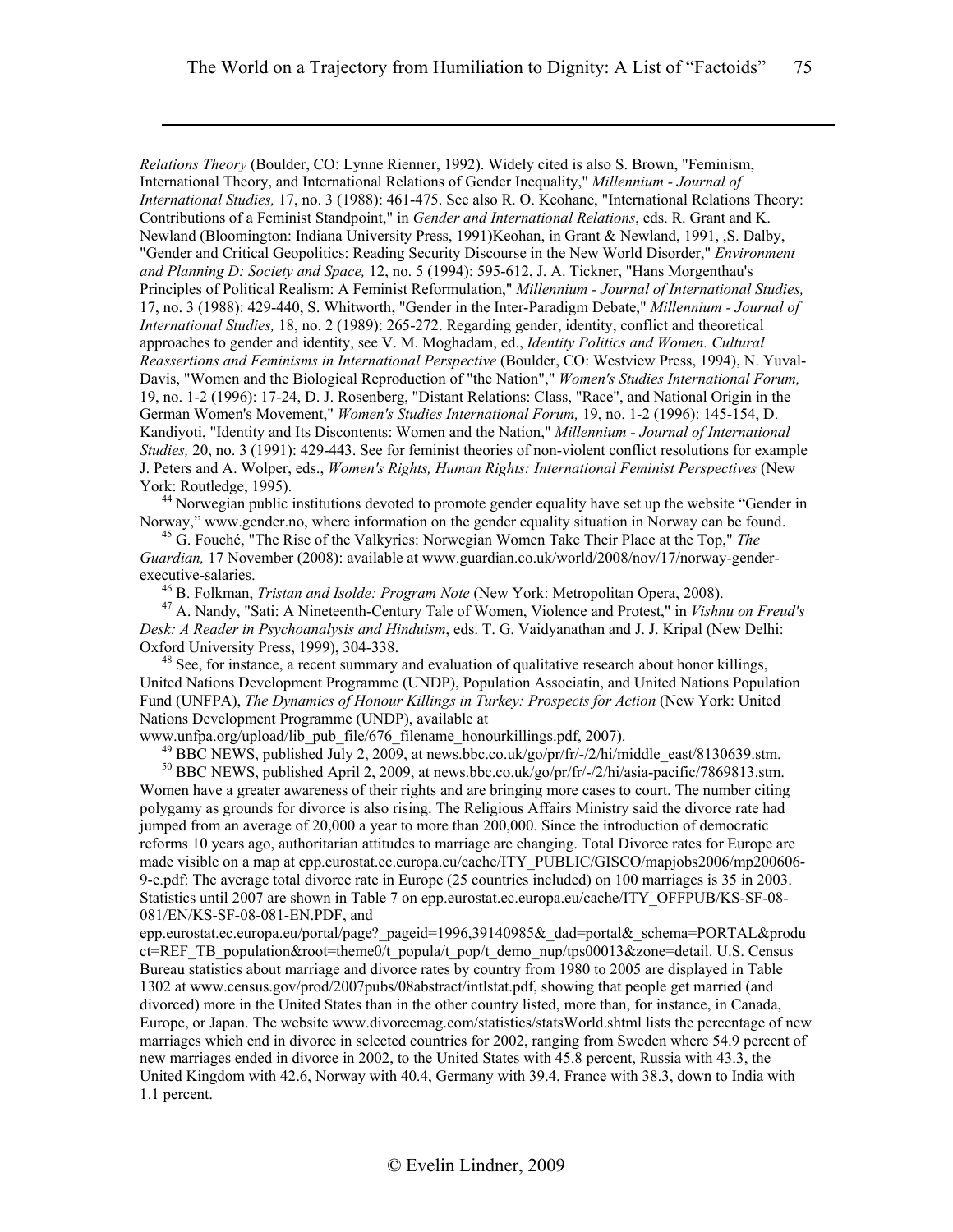51 See, among others, K. Downey, *The Woman Behind the New Deal Signed Edition: The Life of Frances Perkins, FDR's Secretary of Labor and His Moral Conscience* (New York: Nan A. Talese, 2009). I thank Linda M. Hartling for making me aware of this book.

 $\overline{a}$ 

<sup>52</sup> V. Woolf, *Three Guineas* (London: Hogarth, available online at eBooks@Adelaide. The University of Adelaide Library, at ebooks.adelaide.edu.au/w/woolf/virginia/w91tg/, 1938). I thank Linda M. Hartling

for bringing Woolf's work into my life.<br><sup>53</sup> J. P. Lash, *Eleanor and Franklin: The Story of Their Relationship, Based on Eleanor Roosevelt's Private Papers (New York: Norton, 1971).* 

<sup>54</sup> K. Garner, "World YWCA Leaders and the UN Decade for Women," *Journal of International Women's Studies,* 9, no. 1, November (2007): 212-233, available at www.bridgew.edu/soas/jiws/Nov07/YWCA.pdf. I thank Muna Killingback for making me aware of this

article.<br><sup>55</sup> H. N. Summy, *'Peace Angel' of World War I: Dissent of Margaret Thorp* (Brisbane, Australia: Centre

for Peace and Conflict Studies, University of Queensland, 2006). See also C. Cockburn, *From Where We Stand: War, Women's Activism and Feminist Analysis* (London: Zed Books, 2007) or M. R. Waller and J. Rycenga, eds., *Frontline Feminisms: Women, War, and Resistance* (New York: Garland Pub., 2001). 56 See, among others, L. Manniche, *Sexual Life in Ancient Egypt* (London, New York: Kegan Paul

International, 1987).<br><sup>57</sup> Meroë is referred to as Nubia in many ancient sources and an alternate spelling is Kandace, Kandake, or Kentake, and in Egyptian hieroglyphics the throne name of Amanitore reads as Merkare.

<sup>58</sup> N. Rahal, 200 Years Later …Commemorating the 200 Year Anniversary of the Abolition of the *Transatlantic Slave Trade* (Berlin: AfricAvenir & Werkstatt der Kulturen, 2009). For a more recent exemple of a woman who oscillated between the male and female role script, see Catherine von Wattenwyl, whose path I followed in Switzerland; seeT. Bichsel, *Catherine Von Wattenwyl: Amazone, Pfarrfrau Und Spionin* (Oberhofen am Thunersee: Zytglogge, 2004).<br><sup>59</sup> See, among others, H. Carreiras, *Gender and the Military: Women in the Armed Forces of Western* 

*Democracies* (London: Routledge, 2006), or J. Holm, *Women in the Military: An Unfinished Revolution,*  Revised ed. (Novato, CA: Presidio, 1992).<br><sup>60</sup> J. G. Stenstad, "Ola Og Kari Soldat Kan Dele Rom," *Forsvarsnett, (2009):* , retrieved on May 11,

2009, from www.mil.no/felles/tmo/start/article.jhtml?articleID=171874.<br><sup>61</sup> J. Roof, *Reproductions of Reproduction: Imaging Symbolic Change* (New York: Routledge, 1996).<br><sup>62</sup> L. Segura, "Veterans Decry Institutional Sexis

downloaded on March 20, 2009, from www.alternet.org/story/79877.<br><sup>63</sup> See, for example, Y. Yoshimi, *Comfort Women: Sexual Slavery in the Japanese Military During World War II* (New York: Columbia University Press, 2000), or C. Ueno, *Nationalism and Gender* 

(Melbourne: Trans Pacific Press, 2004).<br><sup>64</sup> See K. H. S. Moon, *Sex Among Allies: Military Prostitution in U.S.-Korea Relations* (New York: Columbia University Press, 1997).

 $<sup>65</sup>$  C. Lenz, ""A Kind of Fraternization That Was Totally Unacceptable." The Drawing of Boundaries</sup> Within the National Identiy and the Regulation of Female Sexuality," in *Lars O Ramberg*, ed. L. Ø. Ramberg (Ostfildern: Hatje Cantz Verlag, 2008),, C. Lenz, "Zwischen Nationalem Verrat Und Romantischer Liebe. Zur Diskursiven (Ent-)Politisierung Sexueller Verhältnisse Zwischen Norwegischen Frauen Und Deutschen Soldaten," in *Politische Gesellschaftsgeschichte Im 19. Und 20. Jahrhundert. Festgabe Für Barbara Vogel*, eds. H. Albrecht, Boukrif, Gabriele, C. Bruns, and K. Heinsohn (Hamburg: Reinhold Krämer Verlag, 2006).<br><sup>66</sup> Read about the experiences of three generations of parents and how strict rules and regulations have

given way to a more informal and woman-centred approach in ,H. White and A. Trowsdale, *Pushing 50 - Three Ages of Childbirth*BBC News, retrieved on December 13, 2006, from news.bbc.co.uk/go/pr/fr/-

 $^{67}$  BBC World News, Peschardt's People, May 1, 2009,

www.bbcworldnews.com/Pages/Programme.aspx?id=191. 68 D. Loye, *3,000 Years of Love: The Life of Riane Eisler and David Loye* (Carmel, CA: Benjamin Franklin Press, 2007).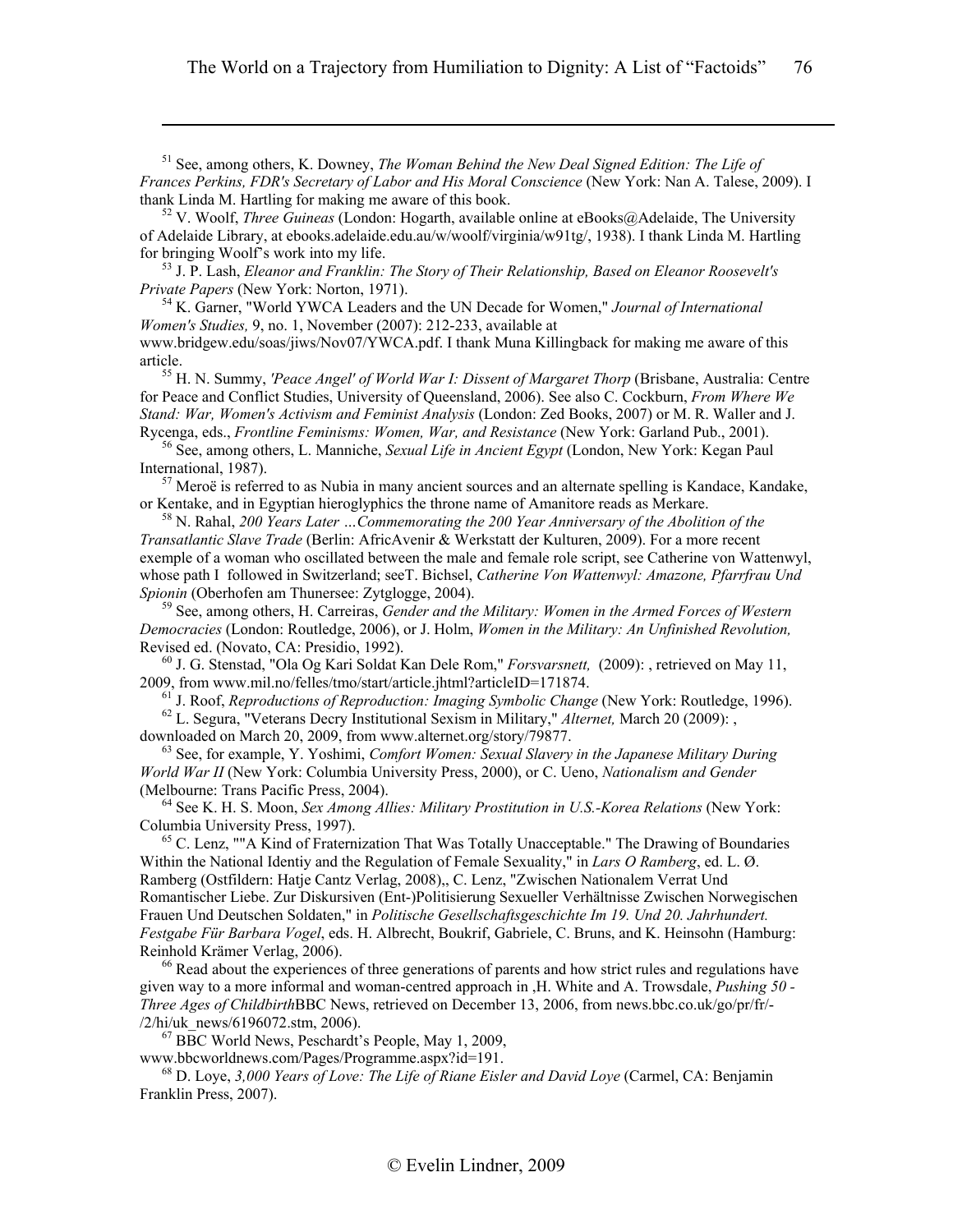69 See, for example, R. T. Eisler, *Sacred Pleasure: Sex, Myth, and the Politics of the Body* (San

 $\overline{a}$ 

<sup>70</sup> See, for instance, www.latinamericapress.org/article.asp?IssCode=&lanCode=1&artCode=5630. See for publications in feminist political economy and economical models, for instance, J. Armstrong, "Indigenous Knowledge and Gift Giving," in *Women and the Gift Economy: A Radically Different Worldview Is Possible*, ed. G. Vaughan (Toronto: Innana, retrieved on July 5, 2007, from www.gifteconomy.com/womenand.html, 2007), ,B. A. Mann, *Iroquoian Women, the Gantowisas* (New York: Peter Lang, 2000), M. Mies, *Patriarchy and Accumulation on a World Scale : Women in the International Division of Labour* (London: Zed Books, 2006), M. Mies and V. Bennholdt-Thomsen, *The Subsistence Perspective: Beyond the Globalized Economy* (London: Zed Books, 1999), G. Vaughan, ed., *Women and the Gift Economy: A Radically Different Worldview Is Possible* (Toronto: Innana , retrieved on July 5, 2007, from www.gift-economy.com/womenand.html., 2007), G. Vaughan, *For-Giving: A Feminist Criticism of Exchange* (Austin,TX: Plain View Press, 1997), M. Waring, *If Women Counted: A New Feminist Economics* (San Francisco: Harper & Row, 1988), C. v. Werlhof, V. Bennholdt-Thomsen, and N. Faraclas, eds., *There Is an Alternative: Subsistence and Worldwide Resistance to Corporate Globalization* 

(North Melbourne, Victoria: Spinifex Press, 2001).<br><sup>71</sup>T. Webb, "On Love, Shame and Other Strong Emotions," *No to Violence*, 5, no. 1 (2009), 9-10.<br><sup>72</sup> Ibid., 9.

73 See for the network's publications www.humiliationstudies.org/publications/publications.php, and for mine [www.humiliationstudies.org/whoweare/evelin02.php](http://www.humiliationstudies.org/whoweare/evelin02.php). See some selected publications: : E. G. Lindner, "Disasters As a Chance to Implement Novel Solutions That Highlight Attention to Human Dignity," in *Rebuilding Sustainable Communities for Children and Their Families After Disasters: A Global Survey*, ed. A. Awotona (Newcastle upon Tyne: Cambridge Scholars Publishing, proceedings of the International Conference on Rebuilding Sustainable Communities for Children and Their Families after Disasters, convened by Adenrele Awotona at the College of Public and Community Service University of Massachusetts at Boston, USA, November 16-19, 2008, www.rebuilding.umb.edu/rsccfd/, 2010),, E. G. Lindner, "Genocide, Humiliation, and Inferiority: An Interdisciplinary Perspective," in *Genocides by the Oppressed: Subaltern Genocide in Theory and Practice*, eds. N. A. Robins and A. Jones (Bloomington: Indiana University Press, 2009), 138-158, E. G. Lindner, "Traumatized by Humiliation in Times of Globalization: Transforming Humiliation into Constructive Meaning?," in *Mass Trauma and Emotional Healing Around the World: Rituals and Practices for Resilience, 2 Vols*, eds. A. Kalayjian, D. Eugene, and G. Reyes (Westport, CT: Greenwood/Praeger Security International, 2009),, E. G. Lindner, "How Asia Can Contribute to World Peace Psychology: Creating a Dignified and Peaceful World by Employing Unity in Diversity," in *Peace Psychology in Asia*, eds. C. J. Montiel and N. M. Noor (New York: Springer Science and Business Media (Springer SBM), 2009),, E. G. Lindner, *Emotion and Conflict: How Human Rights Can Dignify Emotion and Help Us Wage Good Conflict* (Westport, CT, London: Greenwood/Praeger Security International, 2009), E. G. Lindner, *The Relevance of Humiliation Studies for the Prevention of Terrorism* (Budapest: Paper presented to the NATO Advanced Research Workshop 'Indigenous Terrorism: Understanding and Addressing the Root Causes of Radicalisation among Groups with an Immigrant Heritage in Europe', 7th-9th March 2008, available at www.humiliationstudies.org/whoweare/evelin02.php, 2008), E. G. Lindner, "Futility of Armed Conflict: The Role of Dignity and Humiliation," in *Changing Contours of Global Conflicts and Prospects of Peace*, eds. S. Shekhawat and D. A. Mahapatra (New Delhi, India: New Century, 2008), 18-34, E. G. Lindner, "Beginning to Understand the Causes of Conflicts and Terrorism - and Finding Ways to Transcend Them," in *Creativity: With Pakistani Children's Drawings*, ed. A. Hetland (Islamabad: Pakistan - Norway Association (PANA): An International Friendship Association in Pakistan, 2008),, E. G. Lindner, "Why There Can Be No Conflict Resolution As Long As People Are Being Humiliated," *International Review of Education,* Special Issue on Education for Reconciliation and Conflict Resolution, Volume 55, no. May 2-3, 2009 (2008): 157-184, published OnlineFirst on December 27, 2008, at

www.springerlink.com/content/bg5g32x832152953/?p=61dc6cf755b1443c83e89d49221b3e7a&pi=1, including the short version of Finn Tschudi's response and Evelin Lindner's rejoinder; see the long version at www.humiliationstudies.org/whoweare/evelin02.php, E. G. Lindner, "Health and Illness in Relation to Dignity and Humiliation in Times of Global Interdependence," *E-Newsletter of Solidarity, Sustainability,*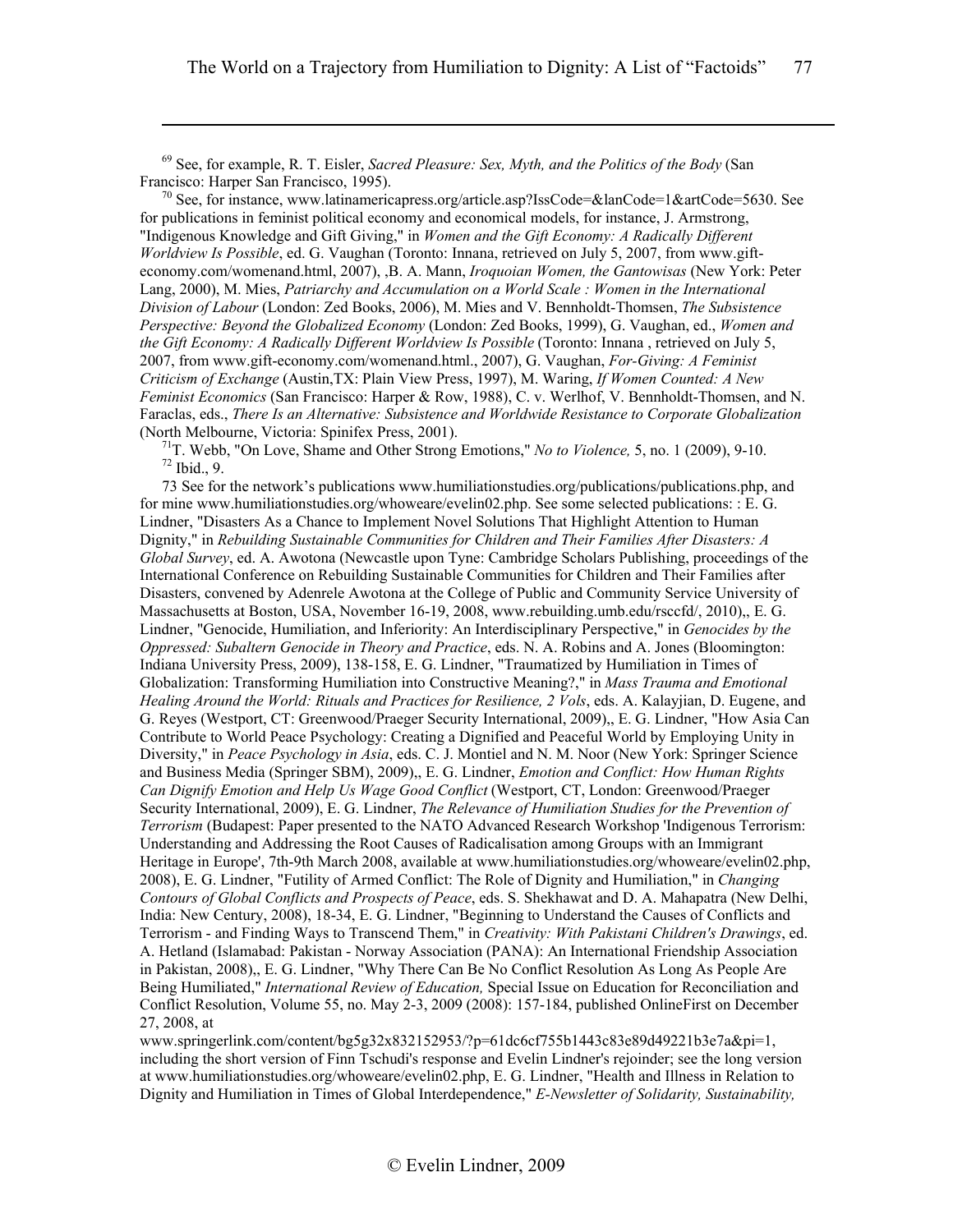$\overline{a}$ 

*and Non-Violence,* 4, no. 6, June (2008): Available at pelicanweb.org/solisustv04n06lindner.html, E. G. Lindner, *The Need for a New World* (New York: Paper presented at the Fifth Workshop on Humiliation and Violent Conflict, Columbia University, December 11-12, 2008, available at www.humiliationstudies.org/whoweare/evelin02.php, 2008), E. G. Lindner, "The Educational Environment As a Place for Humiliating Indoctrination or Dignifying Empowerment," *Experiments in Education,*  XXXVI, Humiliation in the academic setting: A Special Symposium Issue, no. 3, March (2008): 51-60, E. G. Lindner, "Humiliation," in *International Encyclopedia of the Social Sciences (IESS)*, ed. W. A. Darity, Jr., Second ed. (Detroit, MI: Macmillan Reference USA/Thomson Gale, 2008),, E. G. Lindner, *What the World's Cultures Can Contribute to Creating a Sustainable Future for Humankind* (Oslo: Paper presented at the Eleventh Annual Conference of Human Dignity and Humiliation Studies, Oslo, Bergen, Trondheim, 23th June - 1st July 2008, available at www.humiliationstudies.org/whoweare/evelin02.php, 2008), E. G. Lindner, "Humiliation, Trauma, and Trauma Recovery in a Globalizing World," in *Peacebuilding for Traumatized Societies*, ed. B. Hart (Lanham, MD: University Press of America, 2008), 49-64, E. G. Lindner, "Avoiding Humiliation - From Intercultural Communication to Global Interhuman Communication," *Journal of Intercultural Communication, SIETAR Japan,* 10 (2007): 21-38, E. G. Lindner, "Humiliation and Global Terrorism: How to Overcome It Nonviolently," in *Encyclopedia of Life Support Systems (EOLSS), Theme 6.120: Nonviolent Alternatives for Social Change*, ed. R. Summy (Oxford: Developed under the Auspices of the UNESCO, EOLSS , www.eolss.net, 2007),, E. G. Lindner, "Dynamics of Humiliation in a Globalizing World," *International Journal on World Peace,* XXXIV, no. 3, September (2007): 15-52, E. G. Lindner, *Psychological Factors in Arab Relations With the World* (Alexandria, Egypt: Presentation on 22nd January 2007, as part of the Pilot Course 'Young Swedish Muslim Peace Agents', 19th-27th January 2007, at the Swedish Institute in Alexandria, 2007), E. G. Lindner, *How the Human Rights Ideal of Equal Dignity Separates Humiliation From Shame* (Human Dignity and Humiliation Studies: Available at www.humiliationstudies.org/whoweare/evelin02.php#separation, 2007), E. G. Lindner, "In Times of Globalization and Human Rights: Does Humiliation Become the Most Disruptive Force?," *Journal of Human Dignity and Humiliation Studies,* 1, no. 1, March (2007): www.humilliationstudies.upeace.org/, E. G. Lindner, *How Multicultural Discourses Can Help Construct New Meaning* (Hangzhou, China: Paper presented at the 'Second International Conference on Multicultural Discourses', 13-15th April 2007, Institute of Discourse and Cultural Studies, & Department of Applied Psychology, Zhejiang University, Hangzhou, vailable at www.humiliationstudies.org/whoweare/evelin02.php, 2007), E. G. Lindner, *"The Cartoon War" of Humiliation Versus Humiliation: What Should Be Done?* (Human Dignity and Humiliation Studies: Available at www.humiliationstudies.org/whoweare/evelin02.php#cartoonwar, 2006), E. G. Lindner, "Humiliation, Killing, War, and Gender," in *The Psychology of Resolving Global Conflicts: From War to Peace. Volume 1: Nature Vs. Nurture*, eds. M. Fitzduff and C. E. Stout (Westport, CT: Greenwood/Praeger Security International, 2006), 137-174, E. G. Lindner, N. R. Walsh, and J. Kuriansky, "Humiliation or Dignity in the Israeli-Palestinian Conflict," in *Terror in the Holy Land, Inside the Anguish of the Israeli-Palestinian Conflict*, ed. J. Kuriansky (Westport, CT: Greenwood/Praeger Security International, 2006), 123-131, E. G. Lindner, "Humiliation and Reactions to Hitler's Seductiveness in Post-War Germany: Personal Reflections," *Social Alternatives,* 25, Special Issue: Humiliation and History in Global Perspectives, no. 1, First Quarter (2006): 6-11, E. G. Lindner, *How Becoming a Global Citizen Can Have a Healing Effect* (Tokyo: Paper presented at the 2006 ICU-COE Northeast Asian Dialogue: Sharing Narratives, Weaving/Mapping History, February 3-5, 2006, International Christian University (ICU), Tokyo, Japan, www.humiliationstudies.org/whoweare/evelin02.php#gallagher, 2006), E. G. Lindner, "Emotion and Conflict: Why It Is Important to Understand How Emotions Affect Conflict and How Conflict Affects Emotions," in *The Handbook of Conflict Resolution: Theory and Practice*, eds. M. Deutsch, P. T. Coleman, and E. C. Marcus, 2nd ed. (San Francisco: Jossey-Bass, 2006), 268-293, E. G. Lindner, *Making Enemies: Humiliation and International Conflict* (Westport, CT, London: Greenwood/Praeger Security International, 2006), E. G. Lindner, *The Concept of Human Dignity* (Human Dignity and Humiliation Studies: Available at www.humiliationstudies.org/whoweare/evelin02.php, 2006), E. G. Lindner, "Humiliation, War, and Gender: 'Worse Than Death: Humiliating Words'," *New Routes: A Journal for Peace Research and Action,* 11, Special Issue: Gender Perspectives, no. 4 (2006): 15-18, www.life-peace.org/default2.asp?xid=322, E. G. Lindner, *"Sugawara and the Secrets of Calligraphy":*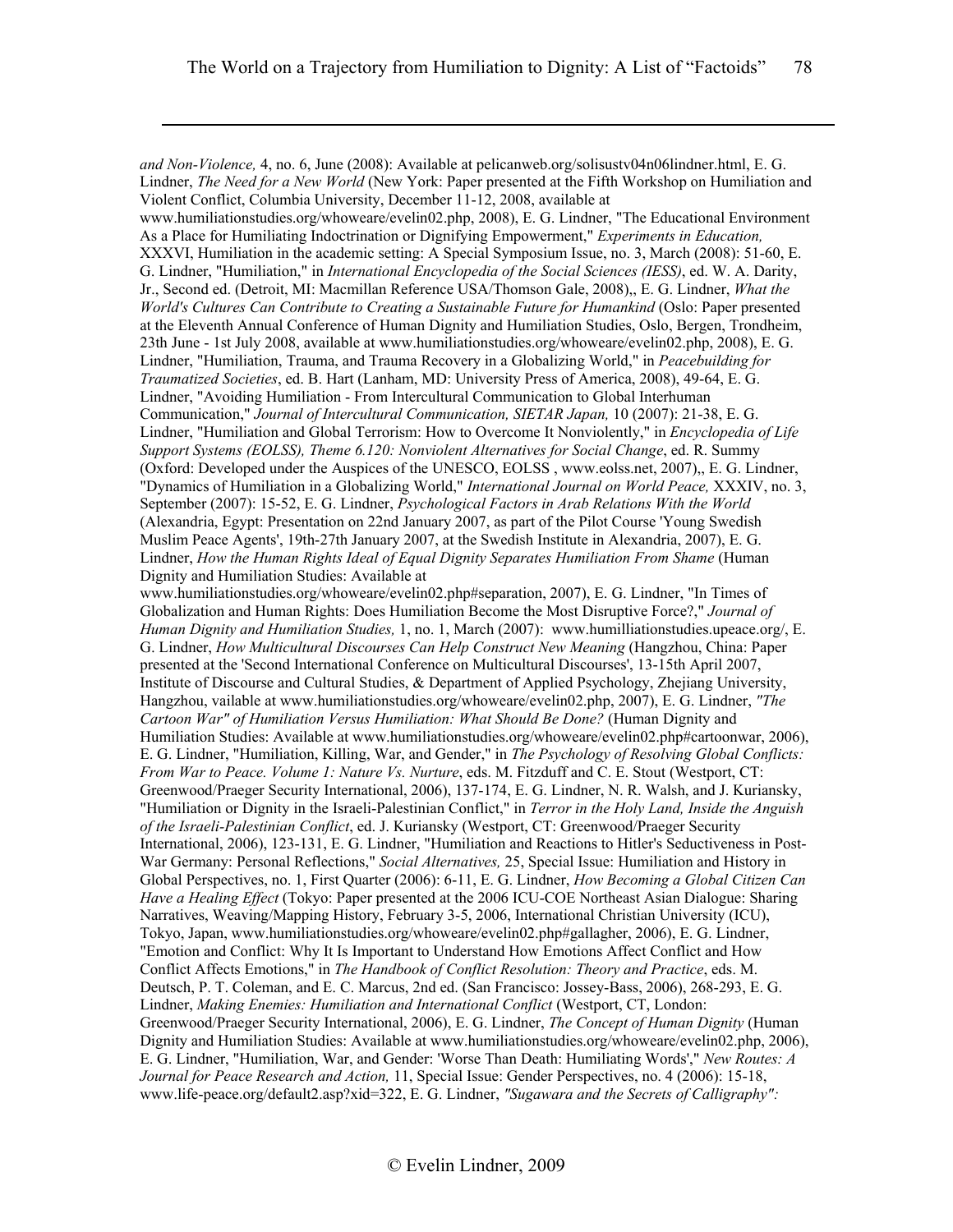*Exposing the Wounds Inflicted by Ranking People in Higher and Lesser Beings* (Human Dignity and Humiliation Studies: Reflections after seeing *Sugawara and the Secrets of Calligraphy* on 20th April 2006 at the National Bunraku Theatre in Osaka, Japan, available at

 $\overline{a}$ 

www.humiliationstudies.org/whoweare/evelin02.php, 2006), E. G. Lindner, *A New Culture of Peace: Can We Hope That Global Society Will Enter into a Harmonious Information Age?* (Human Dignity and Humiliation Studies: Available at www.humiliationstudies.org/whoweare/evelin02.php, 2006), E. G. Lindner, *Is It Possible to "Change the World"? Some Guidelines to How We Can Build a More Decent and Dignified World Effectively: The Case of Dignifying Abusers* (Human Dignity and Humiliation Studies: Available at www.humiliationstudies.org#evelin02.php, 2006), A. C. Hudnall and E. G. Lindner, "Crisis and Gender: Addressing the Psychosocial Needs of Women in International Disasters," in *Handbook of International Disaster Psychology (Vol 4): Interventions With Special Needs Populations*, eds. G. Reyes and G. A. Jacobs (Westport, CT: Greenwood/Praeger, 2005), 1-18, E. G. Lindner, "Human Rights, Humiliation, and Globalization," in *Symbolik, Gesellschaftliche Irrationalität Und Psychohistorie, Jahrbuch Für Psychohistorische Forschung, Vol. 5, 2004*, eds. L. Janus, F. Galler, and W. Kurth (Heidelberg: Mattes Verlag, 2005), 143-172, E. G. Lindner, "Mature Differentiation As Response to Terrorism and Humiliation: Refrain From the Language of "War" and "Evil"," *Transnational Foundation for Peace and Future Research, (2005): www.transnational.org/tff/people/e\_lindner.html, E. G. Lindner, The Effect of Humiliation on the Escalation of Conflicts* (Oslo: Presentation at the conference *Activists under Attack: Defending the Right to be a Human Rights Defender* hosted by the Human Rights House Network, 13-14 October, 2004), E. G. Lindner, "Gendercide and Humiliation in Honor and Human-Rights Societies," in *Gendercide and Genocide*, ed. A. Jones (Nashville, TN: Vanderbilt University Press, 2004), 39-61, E. G. Lindner, "Peace? Not As Long As Humiliation Reigns!," *ICCCR Newsletter,* January (2003): , www.tc.edu/icccr/newsletterSpr03.pdf, E. G. Lindner, "Humiliation or Dignity: Regional Conflicts in the *Global Village*," *International Journal of Mental Health, Psychosocial Work and Counselling in Areas of Armed Conflict,* 1, no. 1, January (2003): 48-63,

www.transnational.org/forum/meet/2002/Lindner\_RegionalConflicts.html, E. G. Lindner, "Human Rights and Humiliation," *The Coexistence Chronicle,* 2, no. 3 (2002): 2-6, E. G. Lindner, "Healing the Cycles of Humiliation: How to Attend to the Emotional Aspects of "Unsolvable" Conflicts and the Use of "Humiliation Entrepreneurship"," *Peace and Conflict: Journal of Peace Psychology,* 8, no. 2 (2002): 125- 138, www.informaworld.com/smpp/ftinterface~content=a785828772~fulltext=713240930, E. G. Lindner, *The Concept of Humiliation: Its Universal Core and Culture-Dependent Periphery* (Oslo: University of Oslo, published by Human Dignity and Humiliation Studies,

www.humiliationstudies.org/whoweare/evelin02.php, 2001), E. G. Lindner, "Humiliation - Trauma That Has Been Overlooked: An Analysis Based on Fieldwork in Germany, Rwanda / Burundi, and Somalia," *TRAUMATOLOGYe,* 7, no. 1 (2001): Article 3 (32 pages), tmt.sagepub.com/cgi/content/abstract/7/1/43, or www.fsu.edu/%7Etrauma/v7/Humiliation.pdf, E. G. Lindner, "Humiliation and the Human Condition: Mapping a Minefield," *Human Rights Review,* 2, no. 2 (2001): 46-63, E. G. Lindner, "How Research Can Humiliate: Critical Reflections on Method," *Journal for the Study of Peace and Conflict,* Annual Edition 2001-2002 (2001): 16-36, jspc.library.wisc.edu/, E. G. Lindner, *Moratorium on Humiliation: Cultural and "Human Factor" Dimensions Underlying Structural Violence* (New York: Discussion paper presented at the Expert Group Meeting on Structural Threats to Social Integration: Indicators for Conflict Prevention, Session 2: Structural threats to social integrity 18th 20th December 2001, New York, organized by the United Nations Department of Economic and Social Affairs, Division for Social Policy and Development, Social Integration Branch, see www.un.org/esa/socdev, 2001), E. G. Lindner, "Humiliation As the Source of Terrorism: A New Paradigm," *Peace Research: The Canadian Journal of Peace Studies,* 33, no. 2 (2001): 59-68, E. G. Lindner, "Women and Terrorism: The Lessons of Humiliation," *New Routes: A Journal for Peace Research and Action,* 6, Special Issue: Targeting Women, no. 3 (2001): 10-12, www.life-peace.org/newroutes/newroutes2001/nr200103/lessonsofhum0301.htm, also in RBSE, v.1, n.1, pp.76-92, João Pessoa, GREM, abril de 2002, on www.rbse.rg3.net as artigo ISSN 1676-8965, E. G. Lindner, *What Every Negotiator Ought to Know: Understanding Humiliation* (Oslo and Coalition for Global Solidarity and Social Development - Peace and Conflicts:

globalsolidarity.transcend.org/articles/what.pdf, 2000), E. G. Lindner, *How Humiliation Creates Cultural Differences: The Psychology of Intercultural Communication* (Oslo: University of Oslo, published by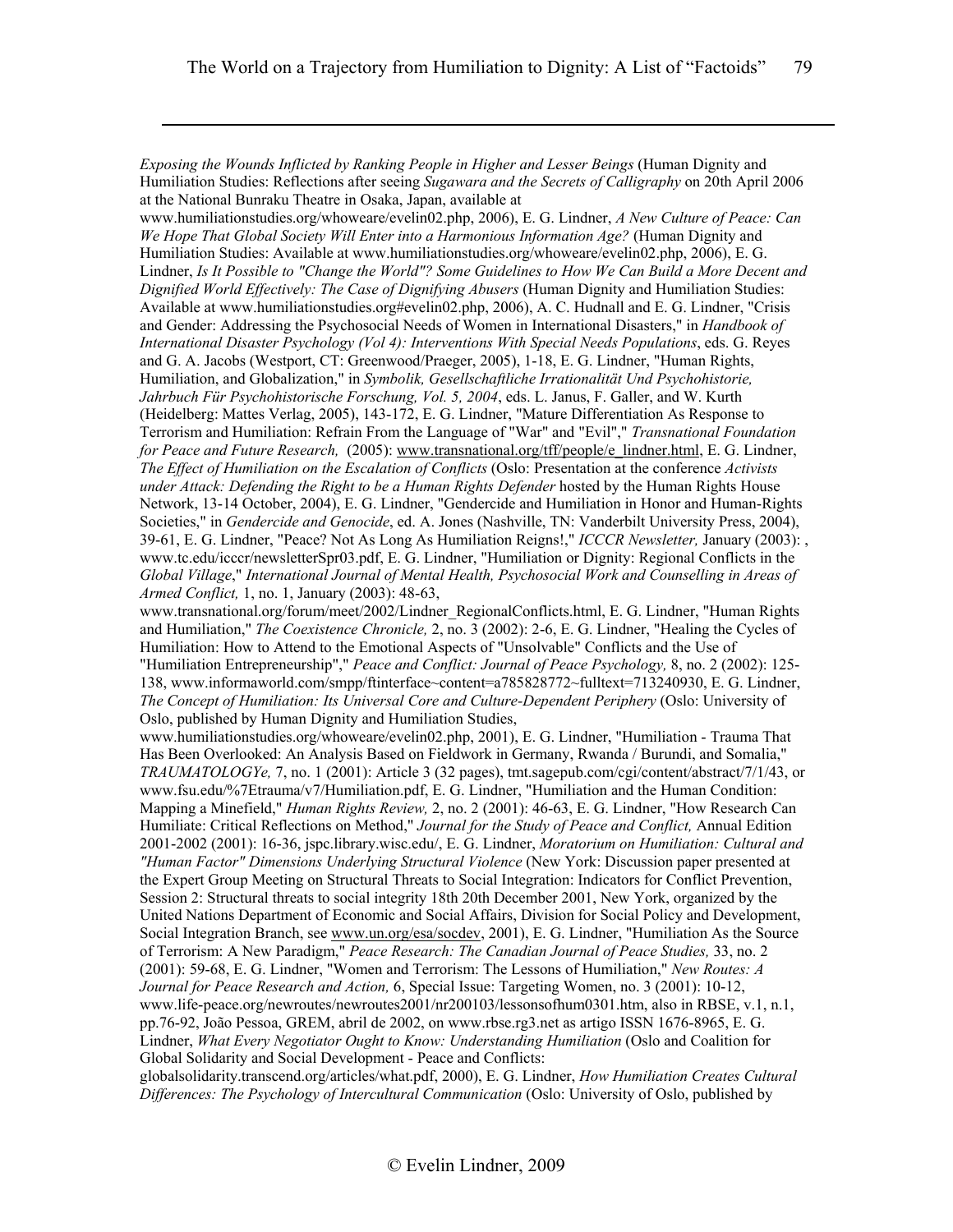Human Dignity and Humiliation Studies, www.humiliationstudies.org/whoweare/evelin02.php, 2000), E. G. Lindner, "Were Ordinary Germans Hitler's "Willing Executioners"? Or Were They Victims of Humiliating Seduction and Abandonment? The Case of Germany and Somalia," *IDEA: A Journal of Social Issues,* 5, no. 1 (2000): , http://www.ideajournal.com/articles.php?id=31, E. G. Lindner, *Humiliation and Rationality in International Relations. The Role of Humiliation in North Korea, Rwanda, Somalia, Germany, and the Global Village* (Oslo: University of Oslo, published by Human Dignity and Humiliation Studies, www.humiliationstudies.org/whoweare/evelin02.php, 2000), E. G. Lindner, *The "Framing Power" of International Organizations, and the Cost of Humiliation* (Oslo, and Coalition for Global Solidarity and Social Development - Peace and Conflicts: globalsolidarity.transcend.org/articles/the.pdf, 2000), E. G. Lindner, *Humiliation, Rape and Love: Force and Fraud in the Erogenous Zones* (Oslo: University of Oslo, published by Human Dignity and Humiliation Studies,

 $\overline{a}$ 

www.humiliationstudies.org/whoweare/evelin02.php, 2000), E. G. Lindner, *Globalisation and Humiliation: Towards a New Paradigm* (Oslo: University of Oslo, published by Human Dignity and Humiliation Studies, www.humiliationstudies.org/whoweare/evelin02.php, 2000), E. G. Lindner, *What Is a Good Life - Comparison Between Egypt and Germany* (Oslo: University of Oslo, manuscript presented at the Middle East Virtual Community (MEViC), first MEViC online Internet conference, 2000, on the basis of doctoral dissertation in medicine (1994), 2000), E. G. Lindner, *The Relational Anatomy of Humiliation: Perpetrator, Victim, and Third Party* (Oslo: University of Oslo, published by Human Dignity and Humiliation Studies, www.humiliationstudies.org/whoweare/evelin02.php, 2000), E. G. Lindner, *Recognition or Humiliation - The Psychology of Intercultural Communication* (Bergen: Proceedings of the ISSEI Millennium conference 'Approaching a New Millennium: Lessons from the Past - Prospects for the Future', the 7th conference of the International Society for the Study of European Ideas, Bergen, Norway, from 14th - 18th August, 2000, 2000), E. G. Lindner, *Humiliation, Human Rights, and Global Corporate Responsibility* (Oslo: University of Oslo, published by Human Dignity and Humiliation Studies, www.humiliationstudies.org/whoweare/evelin02.php, 2000), E. G. Lindner, *Social Constructionism, Logical Positivism, and the Story of Humiliation* (Oslo: University of Oslo, published by Human Dignity and Humiliation Studies, www.humiliationstudies.org/whoweare/evelin02.php, 2000), E. G. Lindner, *The Psychology of Humiliation: Somalia, Rwanda / Burundi, and Hitler's Germany* (Oslo: University of Oslo, Department of Psychology, doctoral dissertation in psychology, 2000), E. G. Lindner, "Women in the Global Village: Increasing Demand for Traditional Communication Patterns," in *Towards a Women's Agenda for a Culture of Peace*, eds. I. Breines, D. Gierycz, and B. Reardon (Paris: UNESCO, 1999), 89-98, E. G. Lindner, *Humiliation, Genocide, Dictatorship and the International Community. Somalia As a Case Study* (Oslo: University of Oslo, film, 1999), E. G. Lindner, *Humiliation Dynamics and Humiliation Entrepreneurship - The Dyad of Slave and Master* (Bujumbura, Burundi: Rapport de la conference internationale sur le role de l'education dans la promotion d'une culture de convivialité et d'edification des communautes, 23rd - 26th February, Ministère de l'Education Nationale, 1999), E. G. Lindner, *Humiliation As Psychological Variable in Armed Conflict: What Is Our Common Sense Definition of Humiliation?* (Oslo: Paper presented at the annual seminar of the Research Programme of the Multilateral Development Assistance Programme at Soria Moria, 19th - 20th February, 1998), E. G. Lindner, *The Feeling of Being Humiliated: A Central Theme in Armed Conflicts. A Study of the Role of Humiliation in Somalia, and Great*  Lakes Region, Between the Warring Parties, and in Relation to Third Intervening Parties. Outline of *Research Project* (Oslo: University of Oslo, project description, published by Human Dignity and Humiliation Studies, www.humiliationstudies.org/whoweare/evelin02.php, 1996).

<sup>74</sup> See for the emergence of agriculturalim, for instance, W. Ury, *Getting to Peace: Transforming Conflict at Home, at Work, and in the World* (New York: Viking, 1999). The phrase "security dilemma" was coined by John Herz to explain why states that have no intention to harm one another may still end up in competition and war. Its very essence is tragic. See J. H. Herz, "Idealist Internationalism and the Security Dilemma," *World Politics,* II (1950): 157-180. 75 W. I. Miller, *Humiliation and Other Essays on Honor, Social Discomfort, and Violence* (Ithaca, NY:

Cornell University Press, 1993), 175, italics in original.

76 "World Conference on Racism, Racial Discrimination, Xenophobia and Related Intolerance" in Durban, South Africa, August 31 - September 7, 2001. Read on intolerance in L. Noël, *Intolerance: A General Survey* (Montreal: Mc-Gill-Queen's University Press, 1994).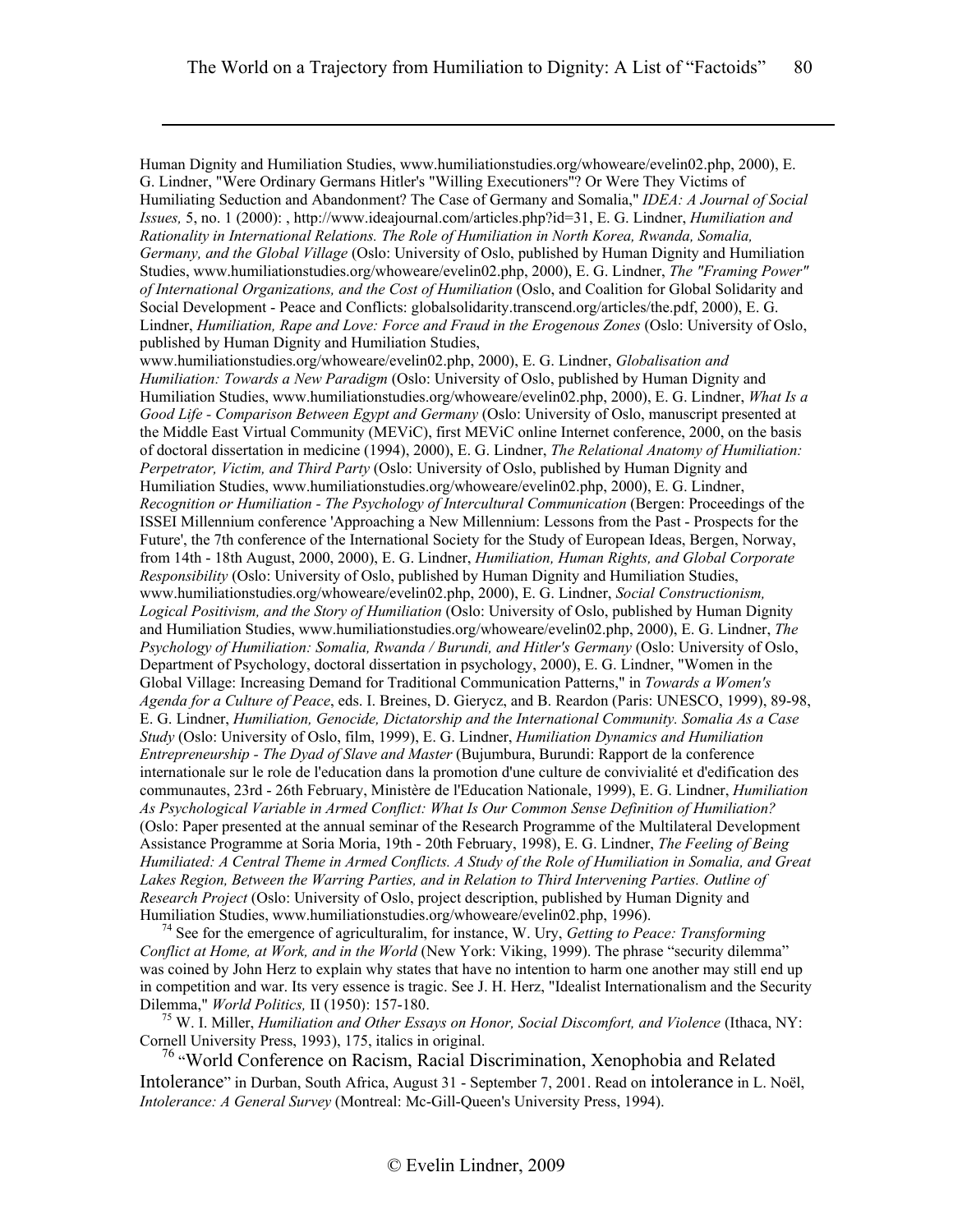77 See, for instance, R. M. Abusharaf, ed., *Female Circumcision: Multicultural Perspectives* 

<sup>78</sup> D. S. Dia, "The Fight Against Female Genital Cutting," Wal Fadjri Newspaper, Thursday April 3 (2003): , received as email text, 1.

 $^{79}$  June 28, 2007, read about the announcement, for instance, on

news.bbc.co.uk/2/hi/middle\_east/6251426.stm.<br><sup>80</sup> www.un.org/womenwatch/daw/cedaw/.

<sup>81</sup> W. Ury, *Getting to Peace: Transforming Conflict at Home, at Work, and in the World* (New York: Viking, 1999), 108.

 $82$  See previous note 17.

 $\overline{a}$ 

83 A. Banks and J. V. Jordan, "The Human Brain: Hardwired for Connections," *Research and Action Report,* 28, no. 2, Spring/Summer (2007): 8-11, retrieved on July 20, 2007, from<br>www.wcwonline.org/joomla/index.php?option=com\_content&task=view&id=1358&itemid=198.

 $^{84}$  See, among others, V. Gallese, C. Keysers, and G. Rizzolatti, "A Unifying View of the Basis of Social Cognition," *Trends in Cognitive Sciences,* 8, no. 9, September (2004): 396-403, V. Gallese and A. Goldman, "Mirror Neurons and the Simulation Theory of Mind-Reading," *Trends in Cognitive Sciences,* 2, no. 12 (1998): 493-501,V. Gallese, C. Keysers, and G. Rizzolatti, "A Unifying View of the Basis of Social Cognition," *Trends in Cognitive Sciences,* 8, no. 9, September (2004): 396-403, C. Keysers et al., "A Touching Sight: SII/PV Activation During the Observation and Experience of Touch," *Neuron,* 42, no. 2 (2004): 335-346, and C. Keysers and V. Gazzola, "Towards a Unifying Neural Theory of Social Cognition," in *Progress in Brain Research, Vol. 156*, eds. S. Anders, G. Ende, M. Junghofer, J. Kissler, and D. Wildgruber (Amsterdam: Elsevie, www.bcn-nic.nl/txt/people//keysersgazzolapbr.pdf, 2006). Christian Keysers was a leading investigator in Parma in the research group that made the original discovery of mirror neurons from 2000 till 2004. Today, he is the Scientific Director of the Neuroimaging Center and Professor for the Neurobiology of Empathy at the medical faculty of the University Medical Center Groningen. See also ,G. Rizzolatti and L. Craighero, "The Mirror-Neuron System," *Annual Review of Neuroscience,* 27 (2004): 169-192, or B. Wicker et al., "Both of Us Disgusted in My Insula: The Common Neural Basis of Seeing and Feeling Disgust," *Neuron*, 40, no. 3 (2003): 655-664.

<sup>85</sup> C. Keysers et al., "Audiovisual Mirror Neurons and Action Recognition," *Experimental Brain Research,* 153, no. 4 (2003): 628-636, B. Wicker et al., "Both of Us Disgusted in My Insula: The Common Neural Basis of Seeing and Feeling Disgust," *Neuron,* 40, no. 3 (2003): 655-664.<br><sup>86</sup> V. S. Ramachandran, *Mirror Neurons and Imitation Learning As the Driving Force Behind "the* 

*Great Leap Forward" in Human Evolution*Edge Foundation, retrieved on August 14, 2006 from

<sup>87</sup> B. Azar, "How Mimicry Begat Culture: Researchers From Varied Disciplines Look to Mirror Neurons to Explain Many Aspects of Human Evolution," *APA Monitor*, 36, no. 9 (2005): 54-54, retrieved<br>on 9 October 2005 from www.apa.org/monitor/oct05/mimicry.html, 54.

 $88$  B. Azar, "How Mimicry Begat Culture: Researchers From Varied Disciplines Look to Mirror Neurons to Explain Many Aspects of Human Evolution," *APA Monitor,* 36, no. 9 (2005): 54-54, retrieved on 9 October 2005 from www.apa.org/monitor/oct05/mimicry.html, 54. 89 Ibid

90 M. A. Arbib et al., "Synthetic Brain Imaging: Grasping, Mirror Neurons and Imitation," *Neural Networks,* 13, no. 8 (2000): 975-997, L. Carr et al., "Neural Mechanisms of Empathy in Humans: A Relay From Neural Systems for Imitation to Limbic Areas," *Proceedings of the National Academy of Sciences U.S.A.,* 100, no. 9 (2003): 5497-5502, L. Fogassi et al., "Parietal Lobe: From Action Organization to Intention Understanding," *Science,* 308, no. 5722 (2005): 662-667, M. Iacoboni et al., "Cortical Mechanisms of Human Imitation," *Science,* 286, no. 5449 (1999): 2526-2528, E. Kohler et al., "Hearing Sounds, Understanding Actions: Action Representation in Mirror Neurons," *Science,* 297, no. 5582 (2002): 846-848, G. Rizzolatti and L. Craighero, "The Mirror-Neuron System," *Annual Review of Neuroscience,* 27 (2004): 169-192, M. A. Umilta et al., ""I Know What You Are Doing": A Neurophysiological Study," *Neuron,* 31 (2001): 155-165, B. Wicker et al., "Both of Us Disgusted in My Insula: The Common Neural Basis of Seeing and Feeling Disgust," *Neuron,* 40, no. 3 (2003): 655-664.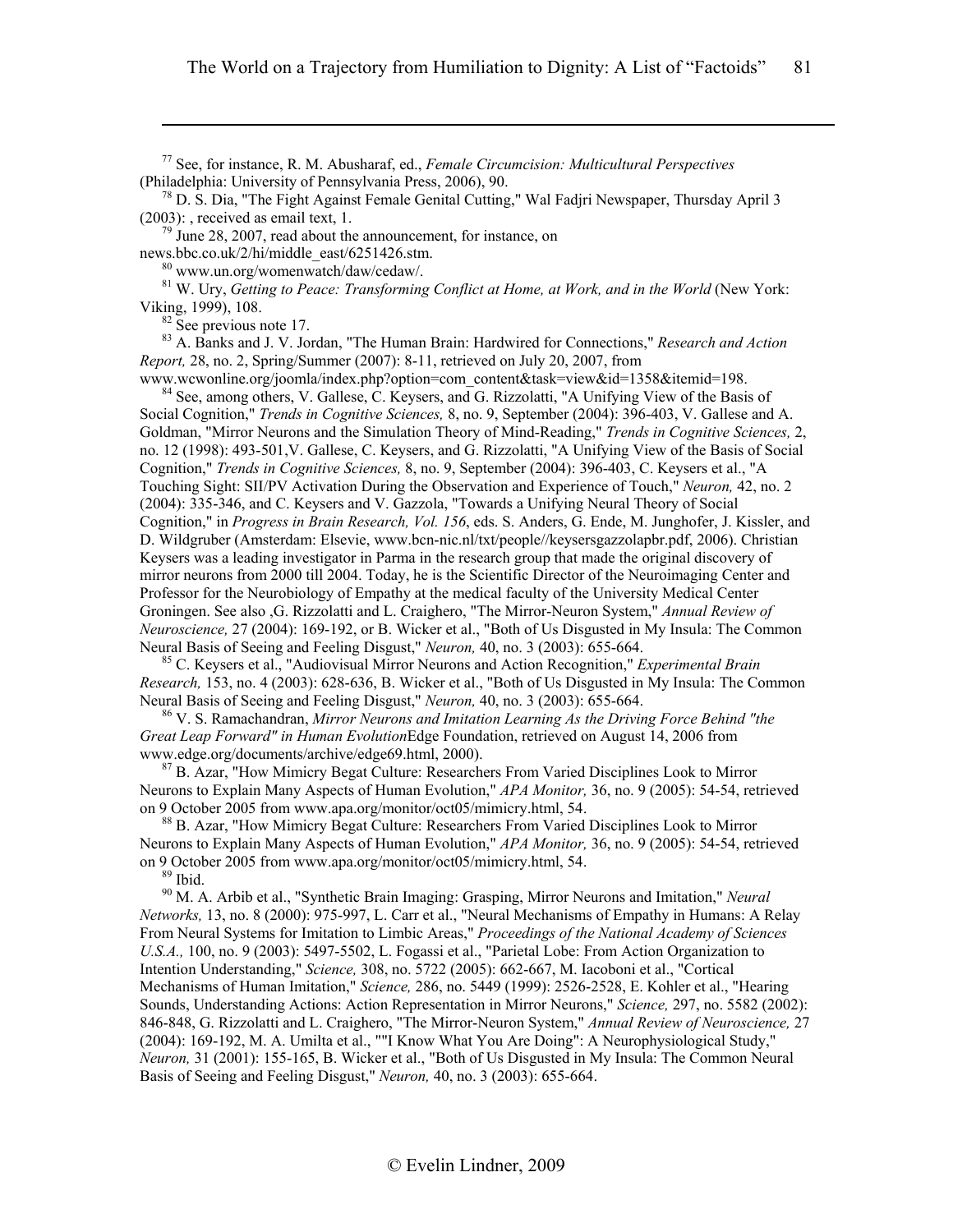$91$  N. I. Eisenberger and M. D. Lieberman, "Why It Hurts to Be Left Out: The Neurocognitive Overlap Between Physical Pain and Social Pain," in *The Social Outcast: Ostracism, Social Exclusion, Rejection, and Bullying*, eds. K. Williams, J. P. Forgas, and W. v. Hippel (New York: Psychology Press, 2005), 109-

 $\overline{a}$ 

127, 110. 92 M. H. Immordino-Yang et al., "Neural Correlates of Admiration and Compassion," *Proceedings of the National Academy of Sciences of the United States of America,* 106, no. 19, May 12 (2009): 8021-8026, published online before print April 20, 2009 at

www.pnas.org/content/early/2009/04/17/0810363106.full.pdf+html?sid=99cc55bf-0d08-460f-ba3b-

<sup>93</sup> See also E. G. Lindner, *The Relevance of Humiliation Studies for the Prevention of Terrorism* (Budapest: Paper presented to the NATO Advanced Research Workshop 'Indigenous Terrorism: Understanding and Addressing the Root Causes of Radicalisation among Groups with an Immigrant Heritage in Europe', 7th-9th March 2008, available at www.humiliationstudies.org/whoweare/evelin02.php,

2008).<br><sup>94</sup> See, for instance, S. O'Neill and D. McGrory, *The Suicide Factory: Abu Hamza and the Finsbury Park Mosque* (London: HarperPerennial, 2009).

<sup>95</sup> As reported on www.mfa.gov.il/ on April 30, 2003. At the NATO Advanced Research Workshop "Indigenous Terrorism: Understanding and Addressing the Root Causes of Radicalisation among Groups with an Immigrant Heritage in Europe" in Budapest, Hungary, 7-9<sup>th</sup> March, 2008, I had the privilege of discussing this topic with Robert Lambert, co-founder and head of the Muslim Contact Unit (MCU) at New Scotland Yard until 2007, before he commenced writing his Ph.D. Countering al-Qaida Propaganda and Recruitment in London: An Insider's Interpretive Case Study,. See also R. Lambert, "Empowering Salafis and Islamists Against Al-Qaeda: A London Counterterrorism Case Study," *PS: Political Science & Politics,*  January (2008): 31-35, www.apsanet.org and E. G. Lindner, *The Relevance of Humiliation Studies for the Prevention of Terrorism* (Budapest: Paper presented to the NATO Advanced Research Workshop 'Indigenous Terrorism: Understanding and Addressing the Root Causes of Radicalisation among Groups with an Immigrant Heritage in Europe', 7th-9th March 2008, available at

www.humiliationstudies.org/whoweare/evelin02.php, 2008).<br><sup>96</sup> M. G. Marshall, *Third World War: System, Process, and Conflict Dynamics* (Lanham, MD: Rowman and Littlefield, 1999).

 $97$  This section is partly adapted from E. G. Lindner, *The Need for a New World* (New York: Paper presented at the Fifth Workshop on Humiliation and Violent Conflict, Columbia University, December 11-

12, 2008, available at www.humiliationstudies.org/whoweare/evelin02.php, 2008).<br><sup>98</sup> A. Smith, *An Inquiry into the Nature and Causes of the Wealth of Nations* (London: Strahan/Cadell, available at http://www.adamsmith.org

<sup>99</sup> In agriculture, so-called *integrated pest management* maintains homoeostatic balance. On May 24, 2008, I discussed this point Reynald Parmelin, a pioneer of bio-viticulture (he started out in 1994) north of Lake Geneva at his Domaine La Capitaine). He explained that many of his colleagues are afraid to follow his example, because unless one possesses a wealth of knowledge about the complexity of homeostatic balance, the experiment can quickly veer out of control. The secret is optimization, not maximization. It is easier to maximize the killing of pests, than optimize a balance of integrated pest management. See also, for example, V. V. Vaitheeswaran, *Power to the People: How the Coming Energy Revolution Will Transform an Industry, Change Our Lives, and Maybe Even Save the Planet* (New York: Farrar, Straus and Giroux,

2003). 100 D. J. Christie, "What Is Peace Psychology the Psychology of?," *Journal of Social Issues,* 62, no. 1  $(2006)$ : 1-17, retrieved on August 14, 2007, from www.blackwell-synergy.com/doi/pdf/10.1111/j.1540-4560.2006.00436.x, 3. 101 See more detailed explanations in E. G. Lindner, *Emotion and Conflict: How Human Rights Can* 

*Dignify Emotion and Help Us Wage Good Conflict* (Westport, CT, London: Greenwood/Praeger Security International, 2009), E. G. Lindner, "How Asia Can Contribute to World Peace Psychology: Creating a Dignified and Peaceful World by Employing Unity in Diversity," in *Peace Psychology in Asia*, eds. C. J. Montiel and N. M. Noor (New York: Springer Science and Business Media (Springer SBM), 2009),, E. G. Lindner, *What the World's Cultures Can Contribute to Creating a Sustainable Future for Humankind*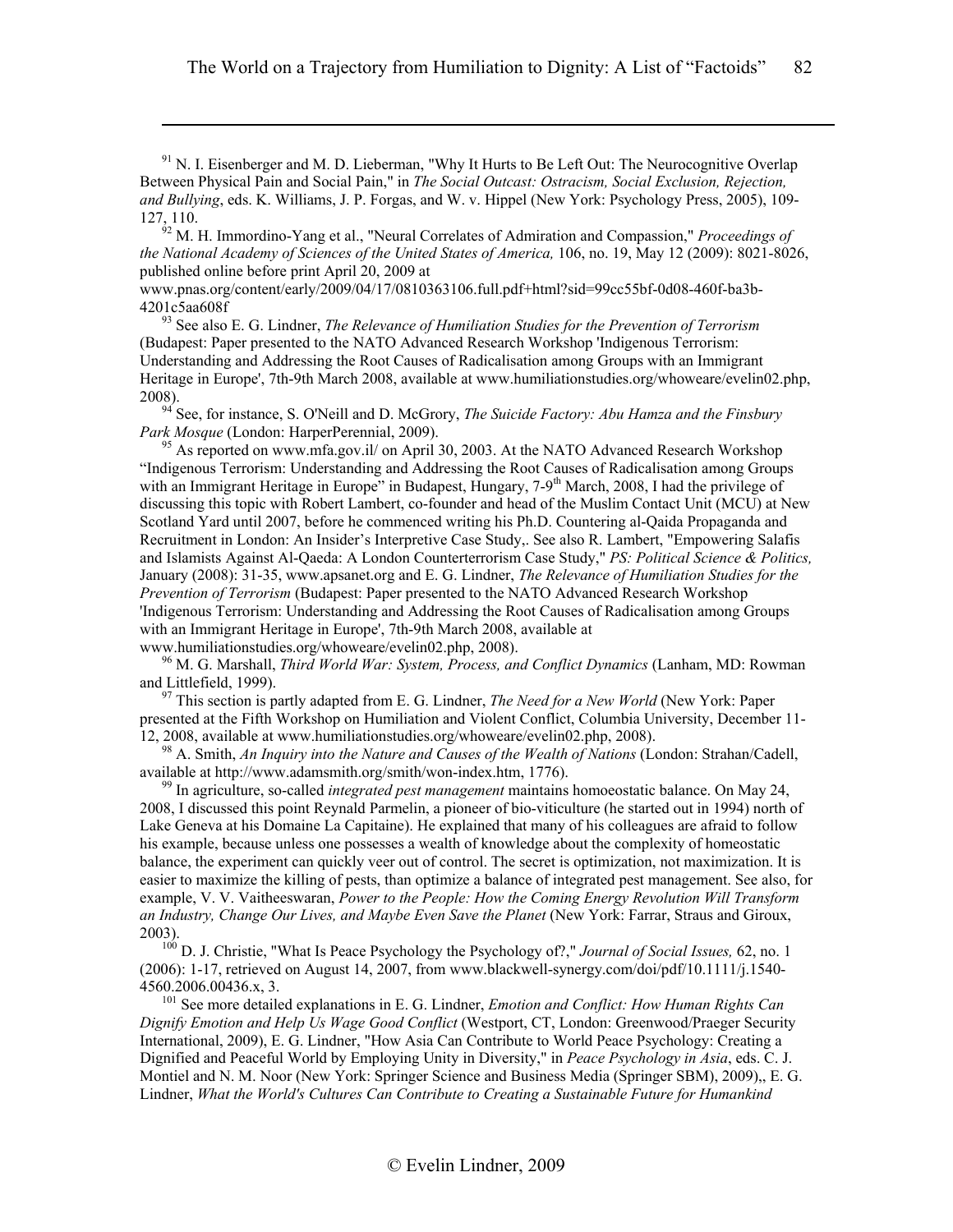(Oslo: Paper presented at the Eleventh Annual Conference of Human Dignity and Humiliation Studies, Oslo, Bergen, Trondheim, 23th June - 1st July 2008, available at

 $\overline{a}$ 

<sup>102</sup> A. Chua, *Day of Empire: How Hyperpowers Rise to Global Dominance - and Why They Fall* (New York: Doubleday, 2008). See also the interview "The Moment of Empire" that Harry Kreisler conducted with Amy Chua November 21, 2007; see www.youtube.com/watch?v=QenLlFx4cCQ. In this interview, Chua explains most convincingly the advantages of the inclusivity of "tolerance": the best and brightest will never be in one ethnicity! Tolerance is a necessary, not a sufficient element to become a *hyperpowers* (empires that dominated the world). What Chua found, was that hyperpowers, throughout history, to maximize power, made use of diversity through inclusive tolerance, rather than suppressing it. Tolerance was employed because it produced strategic advantages, not in the context of present-day Enlightenmentdefinitions of tolerance: slavery and persecution is simply too inefficient. It is easier to rule by the compliance of underlings. Chua describes the evolution of hyperpowerdom as evolving from personalities to processes, from conquest to commerce, from invasion to immigration, from autocracy to democracy. Nowadays, the relevant resources are innovation, commerce, trade, and attracting the best and brightest, for example, through immigration. The Dutch were the first, Chua points out. Scotts, Hugenotts, and Jews made the Britain empire possible, a development that was enabled through the Bill of Rights that was enacted by the Parliament of England in1689. Hyperpowers fall with intolerance and xenophobia. Feardriven chauvinism and ethnocentrism undercut tolerance and cause power to spiral downward. Too much tolerance however, too much diversity, is as subversive as too much intolerance. In the case of too much tolerance, unity lacks, or, what Chua calls "glue." America was the first democratic hyperpower. According to a study, foreign-born entrepreneurs were behind one in four U.S. technology startups over the past decade; see V. Wadhwa, A. Saxenian, R. B. Freeman, and G. Gereffi, *America's Loss Is the World's Gain: America's New Immigrant Entrepreneurs, Part 4* (Durham, NC: Duke University, available at SSRN: http://ssrn.com/abstract=1348616, 2009). When military domination is no longer feasible, the question arises as to how to create the "glue" of good-will and loyalty. Persians, Mongols used military power, Rome granted citizenship also to non-Romans, however, the United States, if it wishes to preserve power, can do neither. Chua explained the advantages of building "glue" through immigration (incorporating the best and brightest from all around the world) and outsourcing (creating links of loyalty in other parts of the world). Chua predicts that China, since it is an ethnically defined society, will never become a hyperpower, even if the United States were to fall.

The advantage of inclusivity, one may argue, however, is not only apparent in the case of hyperpowers. A present-day example of less grand scale is, for instance, Indonesia. Mohammad Yazid, staff writer at the *Jakarta Post*, explains that the lesson for Indonesia is that "the majority needs to promote tolerance, mutual respect, protection and empathy for ethnic, religious and political minorities"; see M. Yazid, "From Jakarta to Kosovo - What's the Big Attraction?," *Jakarta Post,* 5 June (2007): , available at

www.thejakartapost.com/news/2007/06/05/jakarta-kosovo-what039s-big-attraction.html. 103 See, for example, R. Fisher, W. Ury, and B. Patton, *Getting to Yes: Negotiating Agreement Without Giving in* (New York: Houghton Mifflin, 1991). I discuss this point in E. G. Lindner, "Disasters As a Chance to Implement Novel Solutions That Highlight Attention to Human Dignity," in *Rebuilding Sustainable Communities for Children and Their Families After Disasters: A Global Survey*, ed. A. Awotona (Newcastle upon Tyne: Cambridge Scholars Publishing, proceedings of the International Conference on Rebuilding Sustainable Communities for Children and Their Families after Disasters, convened by Adenrele Awotona at the College of Public and Community Service University of Massachusetts at Boston, USA, November 16-19, 2008, www.rebuilding.umb.edu/rsccfd/, 2010).<br><sup>104</sup>, A. P. Fiske, *Structures of Social Life: The Four Elementary Forms of Human Relations - Communal* 

*Sharing, Authority Ranking, Equality Matching, Market Pricing* (New York: Free Press, 1991). A useful introduction to the theory, overview of research, and a bibliography is found on [www.rtm.ucla.edu.](http://www.rtm.ucla.edu/) See for more also E. G. Lindner, *Gender, Humiliation, and Global Security: Dignifying Relationships From Love, Sex, and Parenthood to World Affairs* (Westport, CT: Greenwood/Praeger Security International, 2009) and E. G. Lindner, *The Need for a New World* (New York: Paper presented at the Fifth Workshop on Humiliation and Violent Conflict, Columbia University, December 11-12, 2008, available at www.humiliationstudies.org/whoweare/evelin02.php, 2008).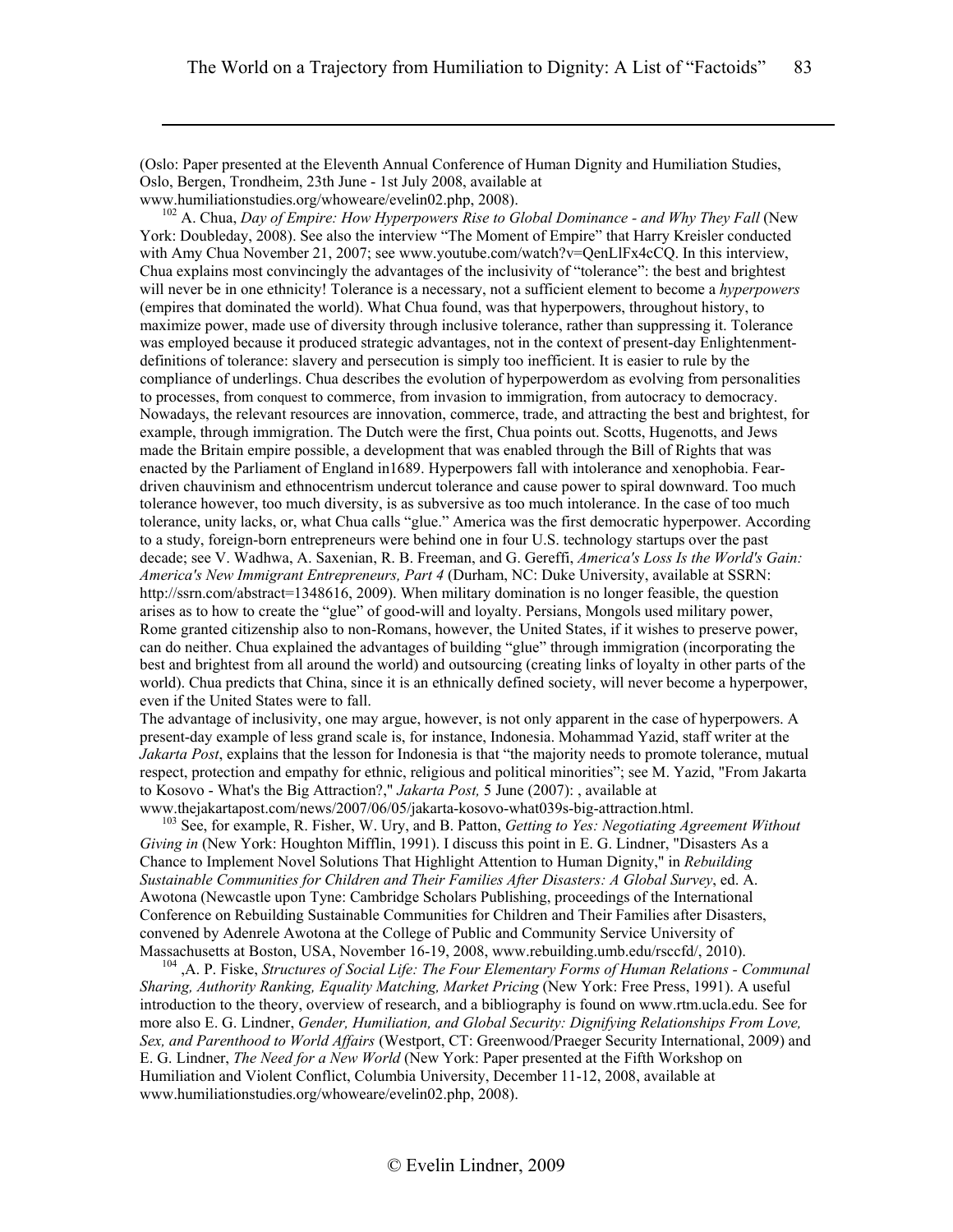$\overline{a}$ 

<sup>105</sup> See, for instance, europa.eu/scadplus/glossary/subsidiarity\_en.htm.<br><sup>106</sup> E. G. Lindner, *Gender, Humiliation, and Global Security: Dignifying Relationships From Love, Sex,* and Parenthood to World Affairs (Westport,

<sup>107</sup> J. B. Miller, "Forced Choices, False Choices," *Research and Action Report,* 27, no. 2, Spring/Summer (2006): 16-17.

 $^{108}$  A. Smith, *An Inquiry into the Nature and Causes of the Wealth of Nations (London: Strahan/Cadell,* available at http://www.adamsmith.org/smith/won-index.htm, 1776).<br><sup>109</sup> See, among others, N. S. Levinson, *Local Globalization: Rethinking the Local and the Global* 

(Montreal: Paper presented at the annual meeting of the International Studies Association, Le Centre Sheraton Hotel, Montreal, Quebec, Canada, retrieved on August 1, 2009 from www.allacademic.com/meta/p72287\_index.html, 2004). 110 A. Koestler, *The Ghost in the Machine* (London: Hutchinson, 1967), A. Koestler, *Janus: A Summing* 

*Up* (London: Hutchinson, 1978).

 $111$  J. Braithwaite, Restorative Justice and Responsive Regulation (Oxford: Oxford University Press,

2002).<br><sup>112</sup> See for explanations of this approach, for instance, L. A. Coser, *Masters of Sociological Thought:*<br>*Ideas in Historical and Social Context*, 2nd ed. (Fort Worth, TX: Harcourt Brace Jovanovich, 1977), 224.

<sup>113</sup> J. Rawls, A Theory of Justice (Oxford: Oxford University Press, 1971). See also D. K. Føllesdal, *How Can We Use Arguments in Ethics?* (Oslo: Presentation at Det Norske Vitenskaps-Akademi

[Norwegian Academy of Science], January 30, 1996).<br><sup>114</sup> The topic of emancipation has been illuminated, for example, in Z. Bauman, Towards a Critical<br>Sociology: An Essay on Commonsense and Emancipation (London: Routledge,

<sup>115</sup> See hdrstats.undp.org/indicators/268.html.<br><sup>116</sup> Spiegel Online, "Germany's Failed Emancipation: Women Face an Unfair Choice: Career or Children," *Spiegel Online,* May 5 (2006): available at

www.spiegel.de/international/spiegel/0,1518,414451,00.html. See life balance statistics for Europe at w3.unece.org/pxweb/database/STAT/30-GE/98-GE\_LifeBalance/98-GE\_LifeBalance.asp.<br><sup>117</sup> "The gender perspectives of the financial crisis" is highlighted as emerging issue at the 59th Session

of the Commission on the Status of Women at the UN headquarters in New York on March 6, 2009; see www.un.org/womenwatch/daw/csw/53sess.htm. See on work-life balance furthermore, among others, M. Fine-Davis, ed., *Fathers and Mothers: Dilemmas of the Work-Life Balance: A Comparative Study in Four European Countries* (Dordrecht: Kluwer Academic Publishers, 2004), M. Westman, F. Jones, and R. J. Burke, eds., *Work-Life Balance: A Psychological Perspective* (Hove: Psychology Press, 2006), R. Gambles, S. Lewis, and R. Rapoport, *The Myth of Work-Life Balance: The Challenge of Our Time for Men, Women and Societies* (Chichester: John Wiley, 2006). Women nowadays choose to become "kitchen-table tycoons," this was explained very accessibly by Marie O'Riordan, editor of Marie-Claire UK, in an BBC<br>World News HARDtalk interview on December 23, 2008, with Stephen Sackur.

<sup>118</sup> See a recent summary about the situation in France at an European Union side event of the 59th Session of the Commission on the Status of Women at the UN headquarters in New York on March 6, 2009, with a statement by French Sophie del Corso (service des droits des femmes et de l'égalité du Secrétariat d'Etat chargé de la Solidarité, Ministère du Travail, des Relations sociales et de la Solidarité) at www.franceonu.org/spip.php?article3650#1. See also R. Crompton and C. Lyonette, "Work-Life 'Balance' in Europe," *Acta Sociologica,* 49, no. 4 (2006): 379-393, available at

asj.sagepub.com/cgi/content/abstract/49/4/379, and, furthermore, about French feminism more generally, G. Allwood, *French Feminisms: Gender and Violence in Contemporary Theory* (London: UCL Press, 1998). 119 Time Magazine, "Love in the Afternoon," *Time Magazine,* November 11 (1966): available at

www.time.com/time/magazine/article/0,9171,843018,00.html.<br><sup>120</sup> T. de Saint Pol. "Norms and Attitudes to Body Fatness: A European Comparison." *Population &* 

*Societies - French National Institute for Demographic Studies Newsletter,* 455, April (2009): 1-4, available at http://www.ined.fr/en/resources\_documentation/publications/pop\_soc/bdd/publication/1456/. This study compares the average Body Mass Index (BMI) of men and women in 15 European countries.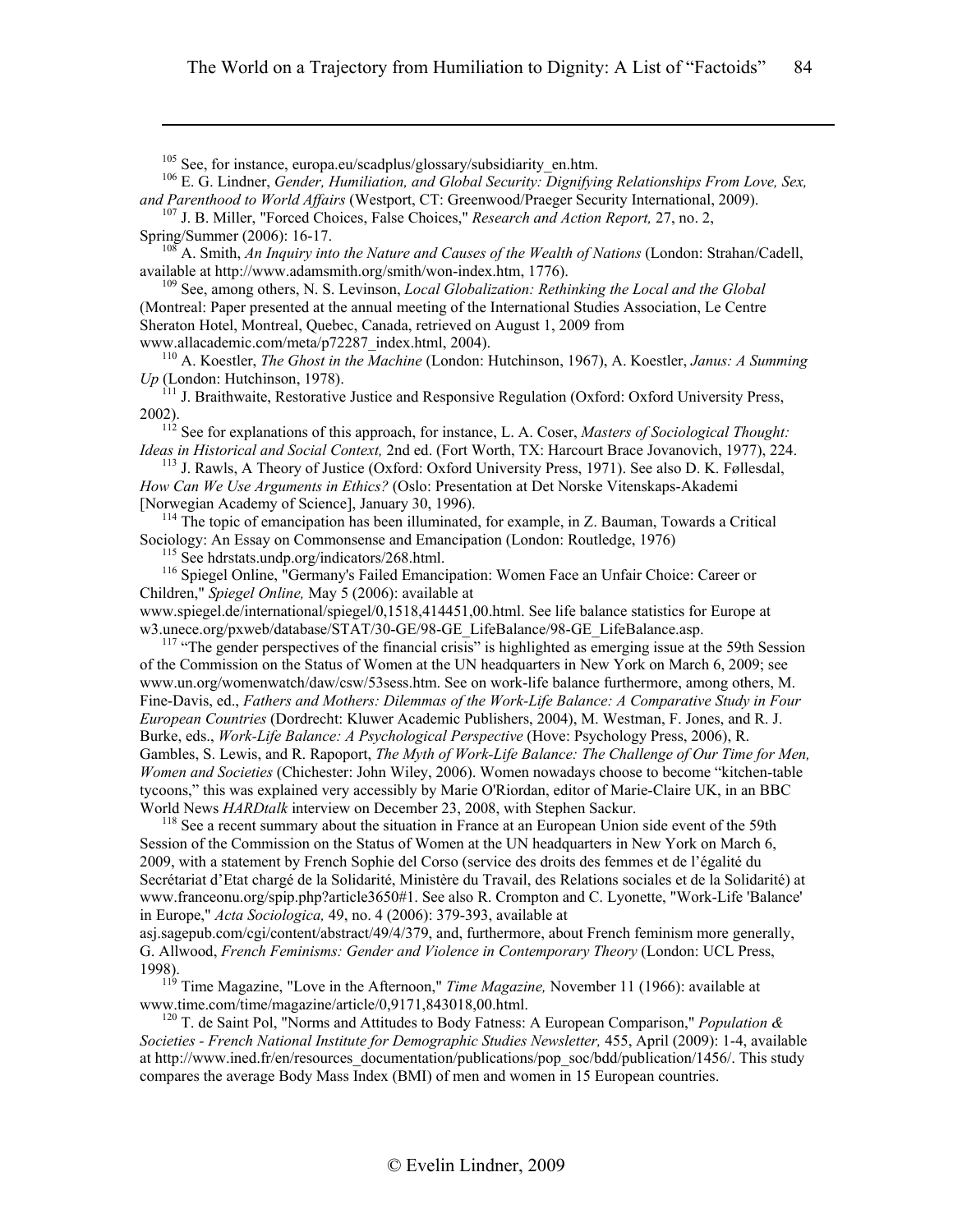<sup>121</sup> M. Deutsch, Oppression and Conflict (Skovde, Sweden: Plenary address given at the annual meetings of the International Society of Justice Research in Skovde, Sweden on June 17, 2002, retrieved November 20, 2002, from http//www.cpa.ca/epw/epw/Deutsch.pdf, 2002), p35-36.

<sup>122</sup> This section is adapted from E. G. Lindner, *Recognition or Humiliation - The Psychology of Intercultural Communication* (Bergen: Proceedings of the ISSEI Millennium conference 'Approaching a New Millennium: Lessons from the Past - Prospects for the Future', the 7th conference of the International

Society for the Study of European Ideas, Bergen, Norway, from 14th - 18th August, 2000, 2000).<br><sup>123</sup> E. A. Gellner, *Nations and Nationalism* (Oxford: Blackwell, 1983), E. A. Gellner, *Nations and*<br>*Nationalism* (Ithaca: C

<sup>124</sup> L. Greenfeld, *Nationalism: Five Roads to Modernity* (Cambridge, MA: Harvard University Press, 1992); L. Greenfeld, "Nationalism and Modernity," *Social Research,* 63, no. 1 (1996): 3-40. Read also M. Hechter, "The Dynamics of Secession," *Acta Sociologica,* 35 (1992): 267-283, on the dynamics of

secession.<br><sup>125</sup> I. Berlin, "The Bent Twig: On the Rise of Nationalism," in *The Crooked Timber of Humanity:*<br>*Chapters in the History of Ideas*, ed. H. Hardy (London: Fontana Press, 1991), 238-261.

<sup>126</sup> BBC NEWS, published May 22, 2009, at news.bbc.co.uk/go/pr/fr/-/2/hi/europe/8063205.stm.<br><sup>127</sup> J. Gray, *Men Are From Mars, Women Are From Venus: A Practical Guide for Improving* 

*Communication and Getting What You Want in Your Relationships* (New York: Harper Collins, 1992).<br><sup>128</sup> I discuss this metaphor in greater depth in E. G. Lindner, "Avoiding Humiliation - From Intercultural

Communication to Global Interhuman Communication," *Journal of Intercultural Communication, SIETAR* 

*Japan, 10 (2007): 21-38.*<br><sup>129</sup> R. D. Precht, *Wer Bin Ich - Und Wenn Ja Wie Viele?: Eine Philosophische Reise* (München: Goldmann HC, 2007).

 $^{130}$  The power of identity has been illuminated by M. Castells, *The Information Age: Economy, Society and Culture. Vol. 2: The Power of Identity (Cambridge, MA, Oxford: Blackwell, 1997).* 

<sup>131</sup> See also Chapter 6 in E. G. Lindner, *Gender, Humiliation, and Global Security: Dignifying Relationships From Love, Sex, and Parenthood to World Affairs* (Westport, CT: Greenwood/Praeger

Security International, 2009).<br><sup>132</sup> M. Hollick, *The Science of Oneness: A Worldview for the Twenty-First Century* (Ropley, Hampshire, UK: O-Books, 2006), I thank Sigurd Støren for making me aware of this book.

<sup>133</sup> D. Genpo Merzel, *Big Mind, Big Heart: Finding Your Way* (Salt Lake City, UT: Big Mind, 2007).<br><sup>134</sup> In a personal message on February 8, 2008. See the Love Foundation at www.thelovefoundation.com.

 $\overline{a}$ 

<sup>135</sup> H. B. Lewis, *Shame and Guilt in Neurosis* (New York: International Universities Press, 1971).<br><sup>136</sup> T. J. Scheff, *War and Emotion: Hypermasculine Violence As a Social System* (Santa Barbara, CA:

See www.soc.ucsb.edu/faculty/scheff/51.html, 2007), T. J. Scheff, "Aggression, Hypermasculine Emotions and Relations: the Silence/Violence Pattern," *Irish Journal of Sociology,* 15, no. 1 (2006): 24-37, see www.soc.ucsb.edu/faculty/scheff/53.htm, T. J. Scheff, "Shame and the Social Bond: A Sociological Theory," *Sociological Theory,* 18, no. 1 (2000): 84-99, T. J. Scheff and S. M. Retzinger, "Shame, Anger and the Social Bond: A Theory of Sexual Offenders and Treatement," *Electronic Journal of Sociology,*  (1997): www.sociology.org/content/vol003.001/sheff.html, T. J. Scheff, *Bloody Revenge: Emotions, Nationalism and War* (Boulder: Westview Press, 1994), T. J. Scheff, S. M. Retzinger, and S. L. Gordon, "Emotions and Violence: Shame and Rage in Destructive Conflicts," *American Journal of Sociology,*  November 98, no. 1 (1992): 664-665.<br><sup>137</sup> H. Fung and E. C.-H. Chen, "Across Time and Beyond Skin: Self and Transgression in the Everyday

Socialization of Shame Among Taiwanese Preschool Children," *Social Development,* 10, no. 3 (2001): 420- <sup>138</sup> J. Li and K. W. Fischer, "Thought and Affect in American and Chinese Learners' Beliefs About

Learning," in *Motivation, Emotion, and Cognition: Integrative Perspectives on Intellectual Functioning and Development*, eds. D. Y. Dai and R. J. Sternberg (Mahwah, NJ: Erlbaum, 2004), 385-418. <sup>139</sup> Ibid., 411.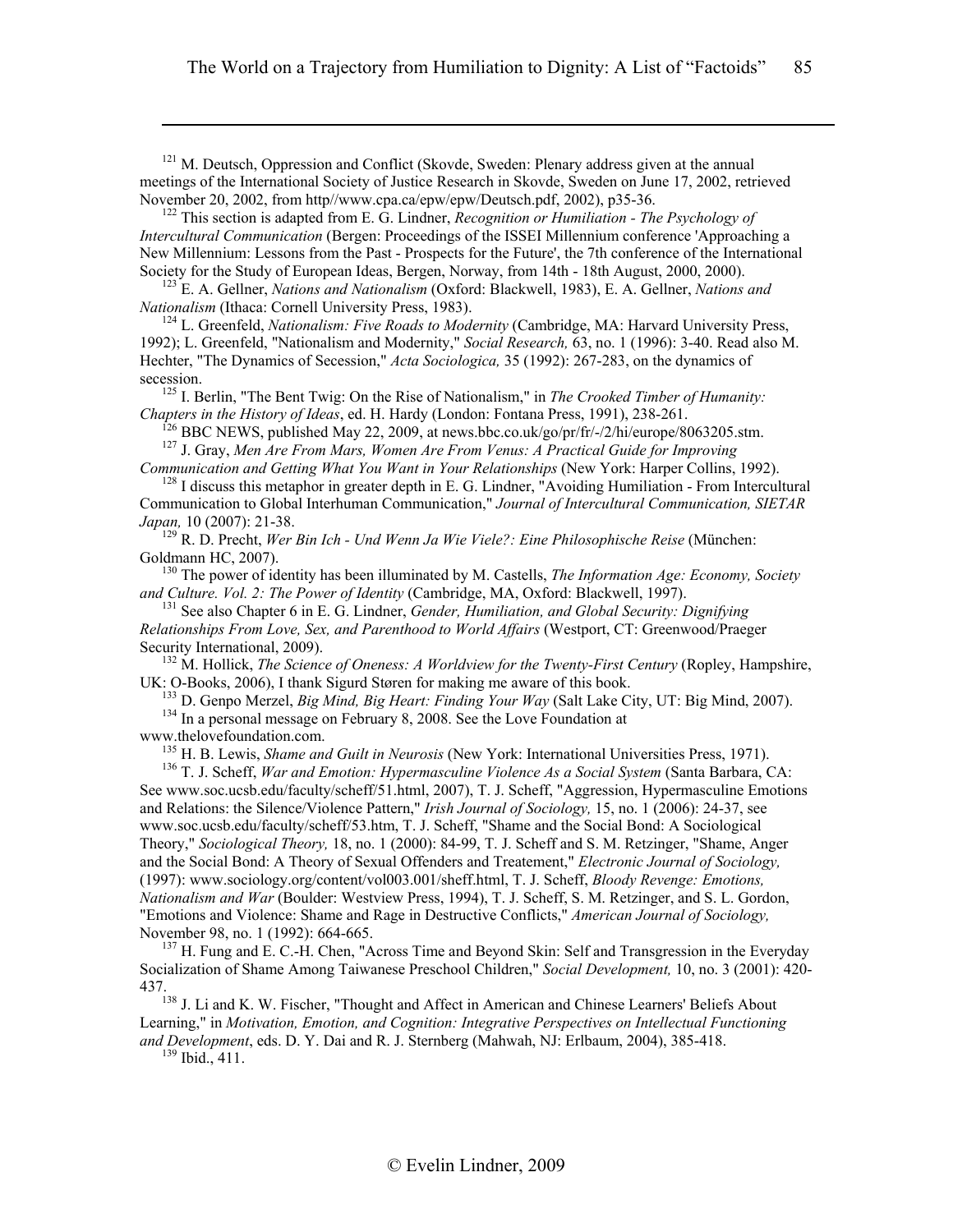<sup>140</sup> C. J. Montiel, "Political Psychology of Nonviolent Democratic Transitions in Southeast Asia," Journal of Social Issues, 62, no. 1 (2006): 173-190, retrieved on August 14, 2007 from www.blackwell-

<sup>141</sup> China plans to develop a "Harmonious Society Measurement Standard;" see, for instance, www.chinacsr.com/2007/10/11/1744-china-plans-harmonious-society-measurement-standard/.

 $142$  In Europe, social cohesion is an important term. See the Joint Report on Social Protection and Social Inclusion (Commission proposal) at [ec.europa.eu/employment\\_social/social\\_inclusion/news\\_en.htm](http://ec.europa.eu/employment_social/social_inclusion/news_en.htm), or the Joint Commission/Council Report, publication on 22nd February 2007, at ec. europa.eu/employment social/social inclusion/jrep en.htm.

 $\overline{a}$ 

<sup>143</sup> T. Webb, *Working With Shame and Other Strong Emotions: Experiential Workshop Script From 'Personal and Political Tools for Social Change' Course* (Sidney: Centre for Popular Education, University of Technology, 2005).<br><sup>144</sup> Similar to the Moratorium On Trade In Small Arms, or the Moratorium On Commercial Whaling.

Read, for instance, C. Patten and A. Lindh, "Let's Control the Small Arms Trade," *International Herald Tribune,* June 30 (2001). 145 : P. Rusesabagina and T. Zoellner, *An Ordinary Man: An Autobiography* (New York: Viking Adult,

2006).<br><sup>146</sup> In BBC World HARDtalk with David Jessel.<br><sup>147</sup> E. Lévinas, *Totalité Et Infini: Essai Sur L'Extériorité* (The Hague: Martinus Nijhoff, 1961).<br><sup>148</sup> S. Benso, *The Face of Things: A Different Side of Ethics* (A

York Press, 2000), 27. See also P. J. Birrell, "An Ethic of Possibility: Relationship, Risk, and Presence," *Ethics & Behavior,* 16, no. 2 (2007): 95-115. I thank Linda M. Hartling for making me aware of Birrell's work. 149 R. Gibbs, *Why Ethics? Signs and Responsibilities* (Princeton, NJ: Princeton University Press, 2000),

48. See also M. Sheets-Johnstone, *Strangers, Trust, and Religion: On the Vulnerability of Being Alive* (Durham: Guest lecture at the Department of Philosophy at Durham University in May 2007, available as podcast on podcast.ic.sunysb.edu:16080/weblog/templeton/?permalink=MaxineSheetsJohnstone-

Strang.html, 2007).<br><sup>150</sup> K. Ring, *Life at Death: A Scientific Investigation of the Near-Death Experience* (New York: Coward, McCann & Geoghegan, 1980).

<sup>151</sup> J. B. Taylor, *My Stroke of Insight: A Brain Scientist's Personal Journey* (Morrisville, NC: Lulu.com, 2006). See also E. L. Mayer, *Extraordinary Knowing: Science, Skepticism, and the Inexplicable Powers of the Human Mind* (New York: Bantam Books, 2007). I thank Adair Linn Nagata for making me aware of Mayer's book. 152 W. B. Pearce, *Serenity in the Time of Polysemy* (Santa Barbara: CA: Fielding Graduate Institute,

2007). I thank Adair Linn Nagata for including me into the discussion that this paper was meant to stimulate.<br><sup>153</sup> G. García Márquez, *Love in the Time of Cholera* (New York: Alfred A. Knopf, 1988).<br><sup>154</sup> A. P. Fiske, *Structures of Social Life: The Four Elementary Forms of Human Relations - Communal* 

*Sharing, Authority Ranking, Equality Matching, Market Pricing* (New York: Free Press, 1991). A useful introduction to the theory, overview of research, and a bibliography is found on www.rtm.ucla.edu. 155 I thank Finn Tschudi and follow his formulation of the RTM model, please see also F. Tschudi and

E. G. Lindner, *Reconciliation and Humiliation: A Review by Finn Tschudi & Evelin Lindner's Responses* (Oslo: Discussion stimulated by 'Why There Can Be No Conflict Resolution as Long as People Are Being Humiliated,' in 'Education for Reconciliation and Conflict Resolution,' a Special Issue of *International Review of Education*, edited by Birgit Brock-Utne, Vol. 55 (no 1, 2009),

<sup>156</sup> J. Galtung, *Peace by Peaceful Means* (Oslo and London: PRIO (International Peace Research Institute Oslo) and Sage, 1996), 199.

<sup>157</sup> N. D. Adler, M. Chamberlain, and S. Leydesdorff, eds., *Memories of Mass Repression: Narrating Life Stories in the Aftermath of Atrocity* (New Brunswick, NJ: Transaction Publishers, 2009), N. D. Adler, *The Communist Within: Narratives of Loyalty to the Party Before, During, and After the Gulag* (Oslo: Presentation at the Center for Studies of Holocaust and Religious Minorities in Norway, October 1, 2008,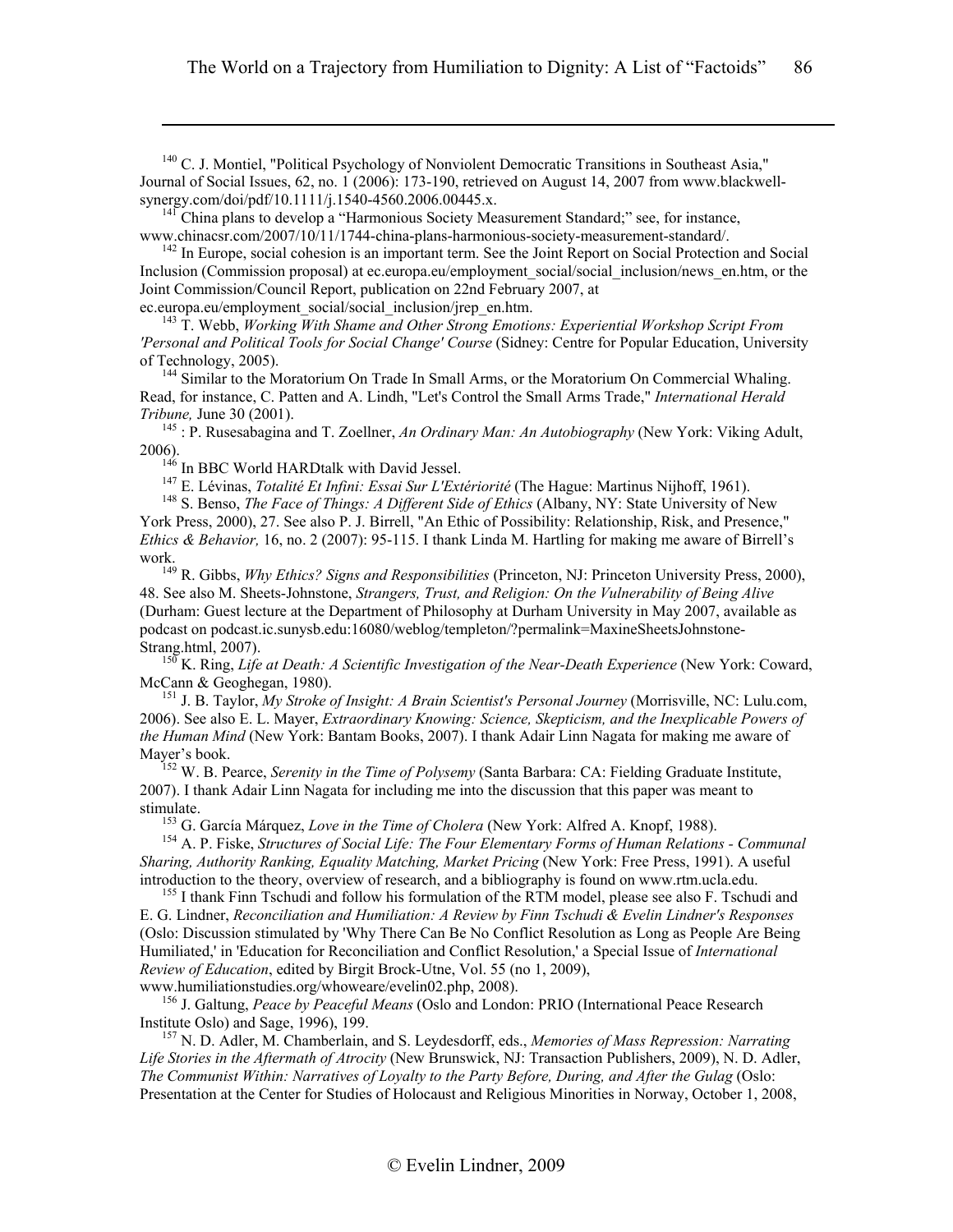2008). See for classic work on cognitive dissonance L. Festinger, *A Theory of Cognitive Dissonance* 

(Stanford, CA: Stanford University Press, 1957).<br><sup>158</sup> A. Smith, *An Inquiry into the Nature and Causes of the Wealth of Nations* (London: Strahan/Cadell, available at http://www.adamsmith.org/smith/won-index.htm, 1776).

<sup>159</sup> D. E. King, "Asylum Seekers / Patron Seekers: Interpreting Iraqi Kurdish Migration," *Human* 

Organization, 64, no. 4 (2005): 316-326.<br><sup>160</sup> See the note explaining the origin of the term of the "global village" in Chapter 3.<br><sup>161</sup> P. Cushman, *Constructing the Self, Constructing America: A Cultural History of Psyc* 

<sup>162</sup> I. Illich, *Deschooling Society* (New York: Harper & Row, 1971).<br><sup>163</sup> P. R. Madson, *Improv Wisdom: Don't Prepare, Just Show Up* (New York: Harmony/Bell Tower, 2005). See also E. G. Lindner, *Is It Possible to "Change the World"? Some Guidelines to How We Can Build a More Decent and Dignified World Effectively: The Case of Dignifying Abusers* (Human Dignity and Humiliation Studies: Available at www.humiliationstudies.org#evelin02.php, 2006). Remember, furthermore, philosopher, sociologist and social anthropologist Ernest André Gellner (1925–1995), whose

life work was to oppose closed systems of thought.<br><sup>164</sup> K. Hayashi, "Current Intercultural Issues and Challenges in Japanese Business Interfaces: Blending<br>Theory and Practice," *Management Japan*, 35 (2003): www.iijnet.or

<sup>165</sup>See, for instance, J. Mezirow, *Transformative Dimensions of Adult Learning* (San Francisco: Jossey-Bass, 1991). See also B. Fisher-Yoshida, "Coaching to Transform Perspective," in *Transformative Learning* 

*in Action*, eds. J. Mezirow and E. W. Taylor (San Francisco: Jossey-Bass, 2008).<br><sup>166</sup>, Y. Y. Kim and B. D. Ruben, "Intercultural Transformation: A Systems Theory," *International and Intercultural Communication Annual* 

<sup>167</sup> D. P. S. Bhawuk, D. Landis, and K. D. Lo, "Intercultural Traning," in *The Cambridge Handbook of Acculturation Psychology*, eds. D. L. Sam and J. W. Berry (Cambridge: Cambridge University Press, 2006), 504-524, J. Pandey, D. Sinha, and D. P. S. Bhawuk, eds., *Asian Contributions to Cross-Cultural Psychology* (New Delhi: Sage, 1996).<br><sup>168</sup> See previous notes 108-112.<br><sup>169</sup> E. G. Lindner, *Is It Possible to "Change the World"? Some Guidelines to How We Can Build a More* 

 $\overline{a}$ 

*Decent and Dignified World Effectively: The Case of Dignifying Abusers* (Human Dignity and Humiliation

Studies: Available at www.humiliationstudies.org#evelin02.php, 2006).<br><sup>170</sup> M. Buber, *Ich Und Du* (Leipzig: Insel Verlag, 1923).<br><sup>171</sup> A classic study of elementary structures of kinship is C. Lévi-Strauss, *Les Structure* 

<sup>172</sup> See, among others, B. Ehrenreich, "Is It Now a Crime to Be Poor?," *New York Times*, August 8 (2009): , available at www.nytimes.com/2009/08/09/opinion/09ehrenreich.html, B. Ehrenreich, *Bait and Switch: The (Futile) Pursuit of the American Dream* (New York: Metropolitan Books, 2005), B. Ehrenreich, *Nickel and Dimed: On (Not) Getting by in America* (New York: Metropolitan Books, 2001). <sup>173</sup> This point is illustrated in an interview with Jasvinder Sanghera on March 7, 2009, at

www.radionz.co.nz/national/programmes/saturday/20090307. I thank Brian Ward for drawing my attention

to this interview. See also J. Sanghera, *Daughters of Shame* (London: Hodder & Stoughton, 2009). 174 C. J. Montiel, "Political Psychology of Nonviolent Democratic Transitions in Southeast Asia," *Journal of Social Issues,* 62, no. 1 (2006): 173-190, retrieved on August 14, 2007 from www.blackwellsynergy.com/doi/pdf/10.1111/j.1540-4560.2006.00445.x. 175 See, among others, L. K. Hall and M. E. Wensch, *Counseling Military Families: What Mental* 

*Health Professionals Need to Know (Boca Raton, FL: CRC Press, 2008) or E. D. Rentz et al., "Family Violence in the Military: A Review of the Literature," <i>Trauma, Violence and Abuse, 7 (2006): 93-108.* 

<sup>176</sup> See previous note 138.<br><sup>177</sup> J. W. Dower, *Embracing Defeat: Japan in the Wake of World War II* (New York: Norton, 1999),<br><sup>178</sup> Ibid 157

<sup>179</sup> J. Dewey, *Democracy and Education* (New York: Free Press, 1916).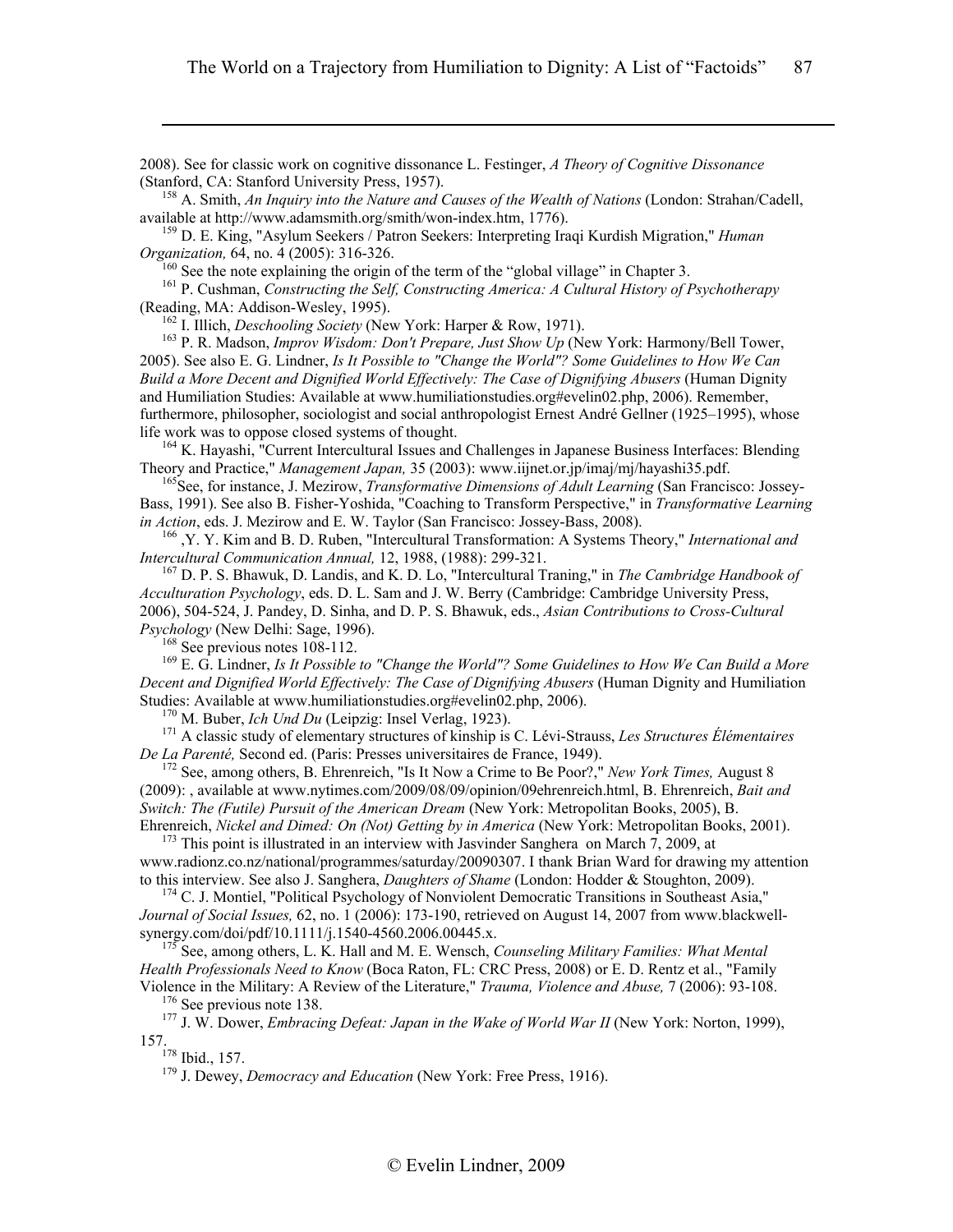<sup>180</sup> A neo-Kohlbergian view on moral reasoning (see also Jürgen Habermas and Karl Otto Apel) that describes a person who bases her moral standards on principles that she herself has evaluated and that she accepts as inherently valid, regardless of society's opinion.

 $\overline{a}$ 

<sup>181</sup> P. Freire, *Education for Critical Consciousness* (New York: Continuum, 1973).<br><sup>182</sup> E. Mustakova-Possardt, "Education for Critical Moral Consciousness," *Journal of Moral Education*,<br>33, no. 3, September (2004): 24

<sup>183</sup> W. B. Pearce, *New Models for Communication: From Theory to Praxis, From Objectivism to Constructionism, and From Representation to Reflexivity* (Risør, Norway: Presentation given at the Norsk forening for familieterapi, Risørseminaret, June 14-15, 2007, 2007), R. Kegan, *Evolving Self: Problem and* 

<sup>184</sup> Postconventional moral reasoning neo-Kohlbergian view on moral reasoning (see also Jürgen Habermas and Karl Otto Apel) that describes a person who bases her moral standards on principles that she herself has evaluated and that she accepts as inherently valid, regardless of society's opinion. 185 E. Staub, *The Roots of Evil: The Origins of Genocide and Other Group Violence* (Cambridge:

Cambridge University Press, 1989).<br><sup>186</sup> J. V. Jordan and L. M. Hartling, "New Developments in Relational-Cultural Theory," in *Rethinking* 

*Mental Health and Disorder*, eds. M. Ballou and L. Brown (New York: Guilford Press, 2002), 48-70. See also N. D. Adler, M. Chamberlain, and S. Leydesdorff, eds., *Memories of Mass Repression: Narrating Life Stories in the Aftermath of Atrocity* (New Brunswick, NJ: Transaction Publishers, 2009) and Chapter 8 in E. G. Lindner, *Emotion and Conflict: How Human Rights Can Dignify Emotion and Help Us Wage Good* 

*Conflict* (Westport, CT, London: Greenwood/Praeger Security International, 2009), 129-137.<br><sup>187</sup> J. Galtung, *Peace by Peaceful Means* (Oslo and London: PRIO (International Peace Research Institute Oslo) and Sage, 1996),

<sup>188</sup> N. D. Adler, *The Communist Within: Narratives of Loyalty to the Party Before, During, and After the Gulag* (Oslo: Presentation at the Center for Studies of Holocaust and Religious Minorities in Norway, October 1, 2008, 2008). See for classic work on cognitive dissonance L. Festinger, *A Theory of Cognitive* 

*Dissonance* (Stanford, CA: Stanford University Press, 1957).<br><sup>189</sup> S. E. Taylor et al., "Biobehavioral Responses to Stress in Females: Tend-and-Befriend, Not Fight-or-<br>Flight," *Psychological Review*, 109, no. 4 (2002): 7

<sup>190</sup> Scholars who analyzed slavery note that sometimes a very special accommodation-resistance dialectic of obeying but not necessarily complying evolved, which allowed slaves to carve out a degree of autonomous and very distinctive culture, which eschewed the values embraced by the master class. See, for instance, S. L. Engerman and E. D. Genovese, eds., *Race and Slavery in the Western Hemisphere: Quantitative Studies* (Princeton, NJ: Princeton University Press, 1975), E. D. Genovese, *Roll, Jordan, Roll: The World the Slaves Made* (London: Deutsch, 1975), and M. M. Smith, *Debating Slavery: Economy and* 

*Society in the Antebellum American South* (Cambridge: Cambridge University Press, 1998).<br><sup>191</sup> The middle class protects elites against the poor, writes \* I thank Linda Hartling for drawing my attention to this book.

<sup>192</sup> E. G. Lindner, *Is It Possible to "Change the World"? Some Guidelines to How We Can Build a More Decent and Dignified World Effectively: The Case of Dignifying Abusers* (Human Dignity and Humiliation Studies: Available at www.humiliationstudies.org#evelin02.php, 2006).<br><sup>193</sup> See, for instance, F. Simon and T. Arnu, "Die Deutschen in Der Krise: Rückzug Ins Private - Warum

Demonstriert Kaum Einer in Zeiten Der Wirtschaftskrise? Ein Psychiater Über Die Stimmung Der Deutschen - Die Gar Nicht So Schlecht Ist," *Süddeutsche Zeitung,* March 29 (2009): , downloaded on March 29, 2009, from http://www.sueddeutsche.de/leben/525/463137/text/?page=6.<br><sup>194</sup> Switzerland and other bank secrecy strongholds have said this month they want to sign up to the

OECD tax standards to avoid being blacklisted by the G20. Zurich, Reuters, March 26, 2009, uk.reuters.com/article/domesticNews/idUKTRE52P4BG20090326.<br><sup>195</sup> A Cambridge University study has found a direct link between the amount of money traders make

and testosterone levels, see J. M. Coates and J. Herbert, "Endogenous Steroids and Financial Risk-Taking on a London Trading Floor," *Proceedings of the National Academy of Sciences,* 105, no. 16 (2008): 6167- 6172, www.pnas.org/content/105/16/6167.full.pdf+html.. 196 A. Margalit, *The Decent Society* (Cambridge, MA: Harvard University Press, 1996).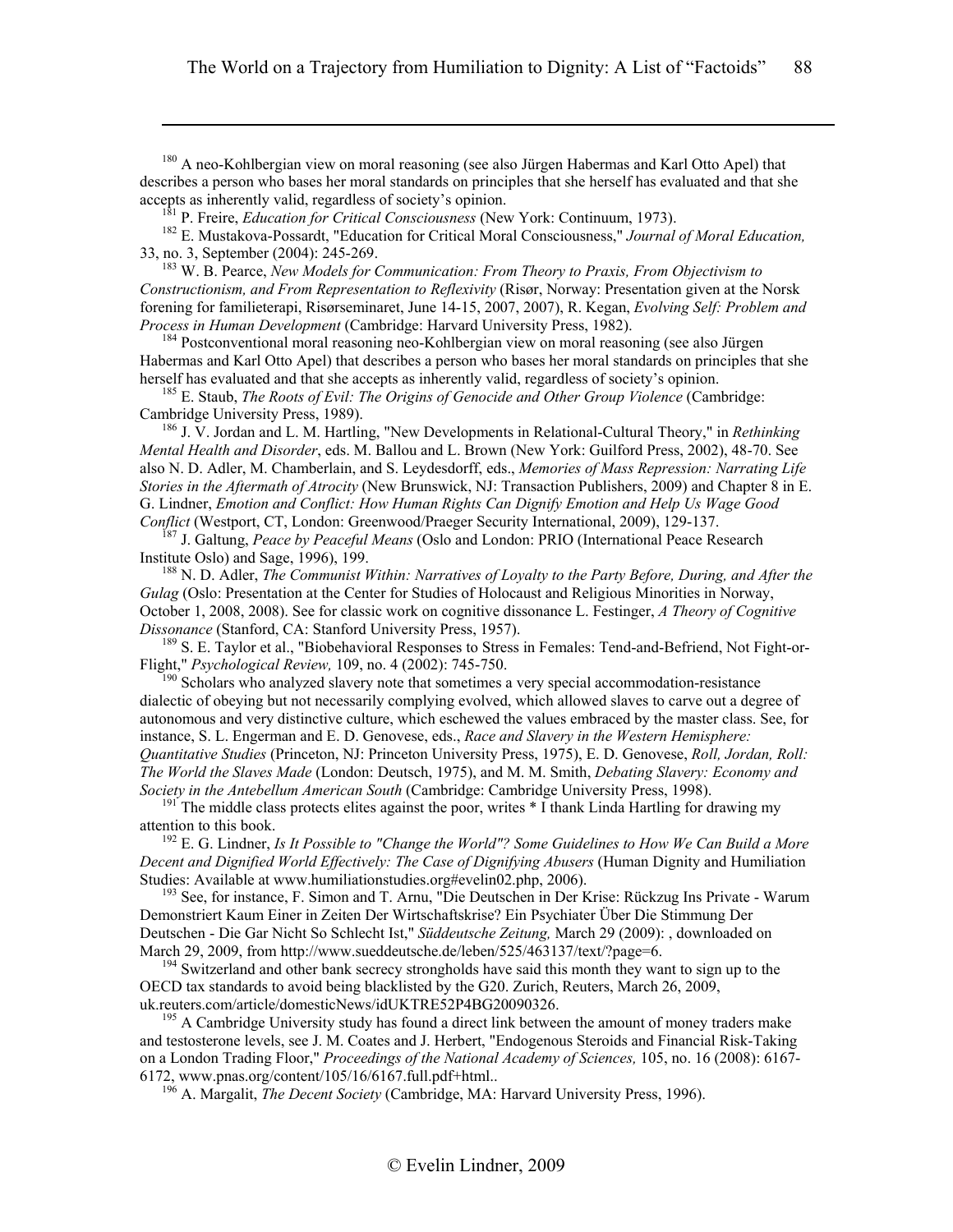<sup>197</sup> In Europe, social cohesion is an important term. See the Joint Report on Social Protection and Social Inclusion (Commission proposal) at [ec.europa.eu/employment\\_social/social\\_inclusion/news\\_en.htm](http://ec.europa.eu/employment_social/social_inclusion/news_en.htm), or the Joint Commission/Council Report, publication on 22nd February 2007, at

ec.europa.eu/employment\_social/social\_inclusion/jrep\_en.htm. 198 Harmony is a term writ large in Asia. China currently plans to develop a "Harmonious Society Measurement Standard," see, for instance, www.chinacsr.com/2007/10/11/1744-china-plans-harmonioussociety-measurement-standard/.

199 P. A. Levine, *Waking the Tiger: Healing Trauma* (Berkeley, CA: North Atlantic Books, 1997).

200 P. H. Ray and S. R. Anderson, *The Cultural Creatives: How 50 Million People Are Changing the* 

*World* (New York: Three Rivers Press, 2000).<br><sup>201</sup> P. H. Ray and S. R. Anderson, *The Cultural Creatives: How 50 Million People Are Changing the World* (New York: Three Rivers Press, 2000).

<sup>202</sup> J. Collins, "Level 5 Leadership: The Triumph of Humility and Fierce Resolve," *Harvard Business Review,* no. January (2001): 68-76. 203 R. K. Greenleaf, *Servant Leadership: A Journey into the Nature of Legitimate Power and Greatness,* 

25th anniversary ed. (New York: Paulist Press, 2002); see also M. J. Wheatley, *Finding Our Way: Leadership for an Uncertain Time* (San Francisco, CA: Berrett-Koehler Publishers, 2007) and

 $\overline{a}$ 

<sup>204</sup> See www.selflessleadership.com.<br><sup>205</sup> J. L. Bower, "Solve the Succession Crisis by Growing Inside-Outside Leaders," *Harvard Business Review*, 85, no. 11, November (2007): 91-96.

<sup>206</sup> L. Gratton and T. J. Erickson, "Eight Ways to Build Collaborative Teams," *Harvard Business Review*, 85, no. 11, November (2007): 100-109.

<sup>207</sup> M. C. Gilbert, "The End of the Organization?," *Nonprofit Online News, February 7 (2008):* , retrieved on February 24, 2008, from news gilbert org/EndOfOrg.

 $^{208}$  B. Fisher-Yoshida and K. D. Geller, "Developing Transnational Leaders: Five Paradoxes for Success," *Industrial and Commercial Training,* 40, no. 1 (2008): 42-50. The five paradoxes leaders and managers in the twenty-first century need to consider to effectively manage for organization success are the: paradox of knowing (self and other); paradox of focus (individual and communal); paradox of communication (direct and indirect); paradox of action (doing and being); and the paradox of response

<sup>209</sup> B. Fisher-Yoshida, "Transformative Learning in Participative Processes That Reframe Self-Identity," in *Innovations in Transformative Learning: Space, Culture and the Arts*, eds. B. Fisher-Yoshida, K. D. Geller, and S. A. Shapiro (New York: Peter Lang, 2009), 65-86, B. Fisher-Yoshida, "Coaching to Transform Perspective," in *Transformative Learning in Action*, eds. J. Mezirow and E. W. Taylor (San Francisco: Jossey-Bass, 2009).<br><sup>210</sup> Adapted from ,E. G. Lindner, "Women in the Global Village: Increasing Demand for Traditional

Communication Patterns," in *Towards a Women's Agenda for a Culture of Peace*, eds. I. Breines, D. Gierycz, and B. Reardon (Paris: UNESCO, 1999), 89-98.<br><sup>211</sup> See also D. D. Myers, *Why Women Should Rule the World* (New York: Harper Collins, 2008). I

thank Paul Richards for making me aware of this book. I am writing these sentences in Prangins, whose chateau was once owned by Katharine Dexter McCormick, who, almost single-handedly, financed the development of the birth control pill; see, for example, A. Fields, *Katharine Dexter McCormick: Pioneer for Women's Rights* (Westport, CT: Praeger Publishers, 2003).

212 (T. S. Kuhn, The Structure of Scientific Revolutions (Chicago: University of Chicago Press, 1962)).

<sup>213</sup> Due to severe marginalization, particularly from non-Western backgrounds, people with such characteristics may have the collect the necessary resources for outspoken pioneership in Western contexts. 214 See, among others, M. Koenigs et al., "Damage to Prefrontal Cortex Increases Utilitarian Moral

Judgments," *Nature,* 446, no. April 19 (2007): 908-911, available at

www.nature.com/nature/journal/v446/n7138/pdf/nature05631.pdf). 215 E. L. Mayer, *Extraordinary Knowing: Science, Skepticism, and the Inexplicable Powers of the Human Mind* (New York: Bantam Books, 2007). I thank Adair Linn Nagata for making me aware of this reference.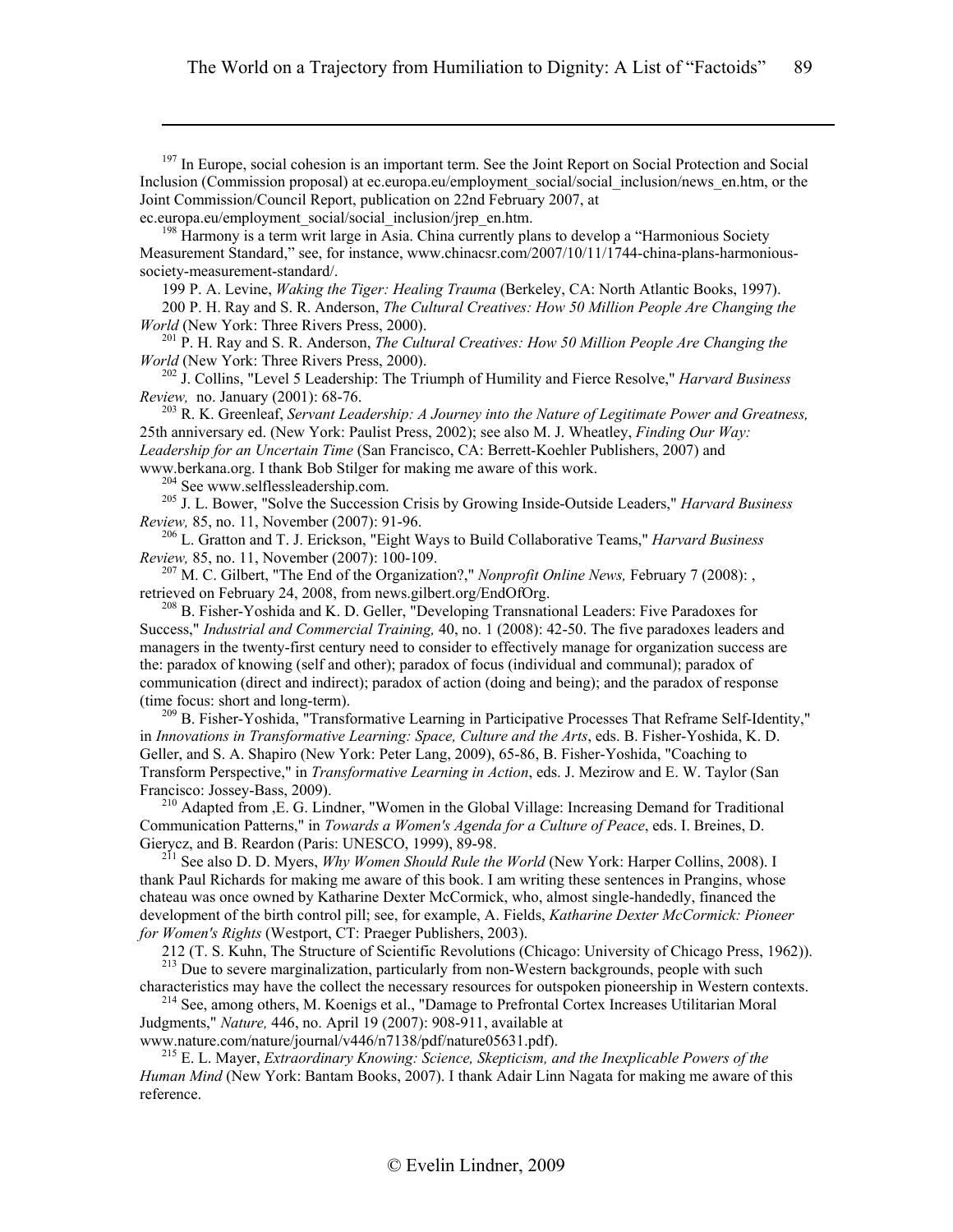216 J. P. Forgas, "Introduction: Affect and Social Cognition," in *Handbook of Affect and Social* 

<sup>217</sup> C. J. Montiel, "Political Psychology of Nonviolent Democratic Transitions in Southeast Asia," Journal of Social Issues, 62, no. 1 (2006): 173-190, retrieved on August 14, 2007 from www.blackwellsynergy.com/doi/pdf/10.1111/j.1540-4560.2006.00445.x.<br><sup>218</sup> K. Hayashi, "Current Intercultural Issues and Challenges in Japanese Business Interfaces: Blending

Theory and Practice," *Management Japan, 35 (2003): www.iijnet.or.jp/imaj/mj/hayashi35.pdf.* <sup>219</sup>See, for example, J. Mezirow, *Transformative Dimensions of Adult Learning (San Francisco: Jossey-*

Bass, 1991). See also B. Fisher-Yoshida, "Coaching to Transform Perspective," in *Transformative Learning* 

<sup>220</sup>, Y. Y. Kim and B. D. Ruben, "Intercultural Transformation: A Systems Theory," *International and Intercultural Communication Annual*, 12, 1988, (1988): 299-321.

<sup>221</sup> J. M. Gottman, L. F. Katz, and C. Hooven, *Meta-Emotion: How Families Communicate Emotionally* (Mahwah, NJ: Erlbaum, 1997). 222 A. Margalit, *The Decent Society* (Cambridge, MA: Harvard University Press, 1996). 223 See the classic J. Gray, *Men Are From Mars, Women Are From Venus: A Practical Guide for* 

*Improving Communication and Getting What You Want in Your Relationships* (New York: Harper Collins,

1992).<br><sup>224</sup> R. Tuhus-Dubrow, "The Female Advantage: A New Reason for Businesses to Promote Women: It's More Profitable," *The Boston Globe,* May 3 (2009): , retrieved on May 5, 2009, from

www.boston.com/bostonglobe/ideas/articles/2009/05/03/the\_female\_advantage/.<br><sup>225</sup> S. von Stumm, T. Chamorro-Premuzic, and A. Furnham, "Decomposing Self-Estimates of Intelligence: Structure and Sex Differences Across 12 Nations," *British Journal of Psychology,* 100, no. 2, May (2009): 429-442(14). I thank Linda M. Harting for making me aware of this research.

J. E. Phelan, C. A. Moss-Racusin, and L. A. Rudman, "Competent Yet Out in the Cold: Shifting Criteria for Hiring Reflect Backlash Toward Agentic Women," *Psychology of Women Quarterly,* 32, no. 4

<sup>227</sup> M. S. Granovetter, "The Strength of Weak Ties.," 78, no. May (1973): 1360-1380. See more in the section on weak ties in Chapter 8 inE. G. Lindner, *Making Enemies: Humiliation and International Conflict*  (Westport, CT, London: Greenwood/Praeger Security International, 2006), 143-146.<br><sup>228</sup> Ferdinand Tönnies (1855-1936) was a major contributor to sociological theory and field studies.

Tönnies is best known for his distinction between two types of social groups — Gemeinschaft and

Gesellschaft.<br><sup>229</sup> Seeking mere "fucking partners" or being nothing more than "helicopter parents" is not what is<br>meant by creating large networks of weak ties.

<sup>230</sup> C. R. Snyder, "Hope Theory: Rainbows in the Mind," *Psychological Inquiry*, 13, no. 4 (2002): 249-275, Abstract. See more in E. G. Lindner, *Emotion and Conflict: How Human Rights Can Dignify Emotion and Help Us Wage Good Conflict* (Westport, CT, London: Greenwood/Praeger Security International, 2009), Chapter 7. 231 Adapted from an early draft of P. Richards and P. Richards, *Wild Attraction: The Energetic Facts of* 

*Life* (Ashland, OR: A Sente Book, International Publication, 2008). Quoted with their permission. <sup>232</sup> For Dalida's suicide, see, for example,

 $\overline{a}$ 

www.youtube.com/watch?v=P8fMK1L58M8&feature=related.<br>
<sup>233</sup> See, among others, www.youtube.com/watch?v=dH\_gArcZRt4&feature=related.<br>
<sup>234</sup> www.karmanirvana.org.uk. See also her books J. Sanghera, Daughters of Shame (London

 $^{235}$  Saturday, March 7, 2009, www.radionz.co.nz/national/programmes/saturday/20090307. I thank Brian Ward for drawing my attention to this interview.<br><sup>236</sup> N. Noddings, *Caring: A Feminine Approach to Ethics and Moral Education* (Berkeley, CA:

University of California Press, 1984), C. Gilligan, In a Different Voice: Psychological Theory and Women's Development (Cambridge, Mass: Harvard University Press, 1982).<br><sup>237</sup> N. Noddings, *Caring: A Feminine Approach to Ethics and Moral Education* (Berkeley, CA:

University of California Press, 1984), 16.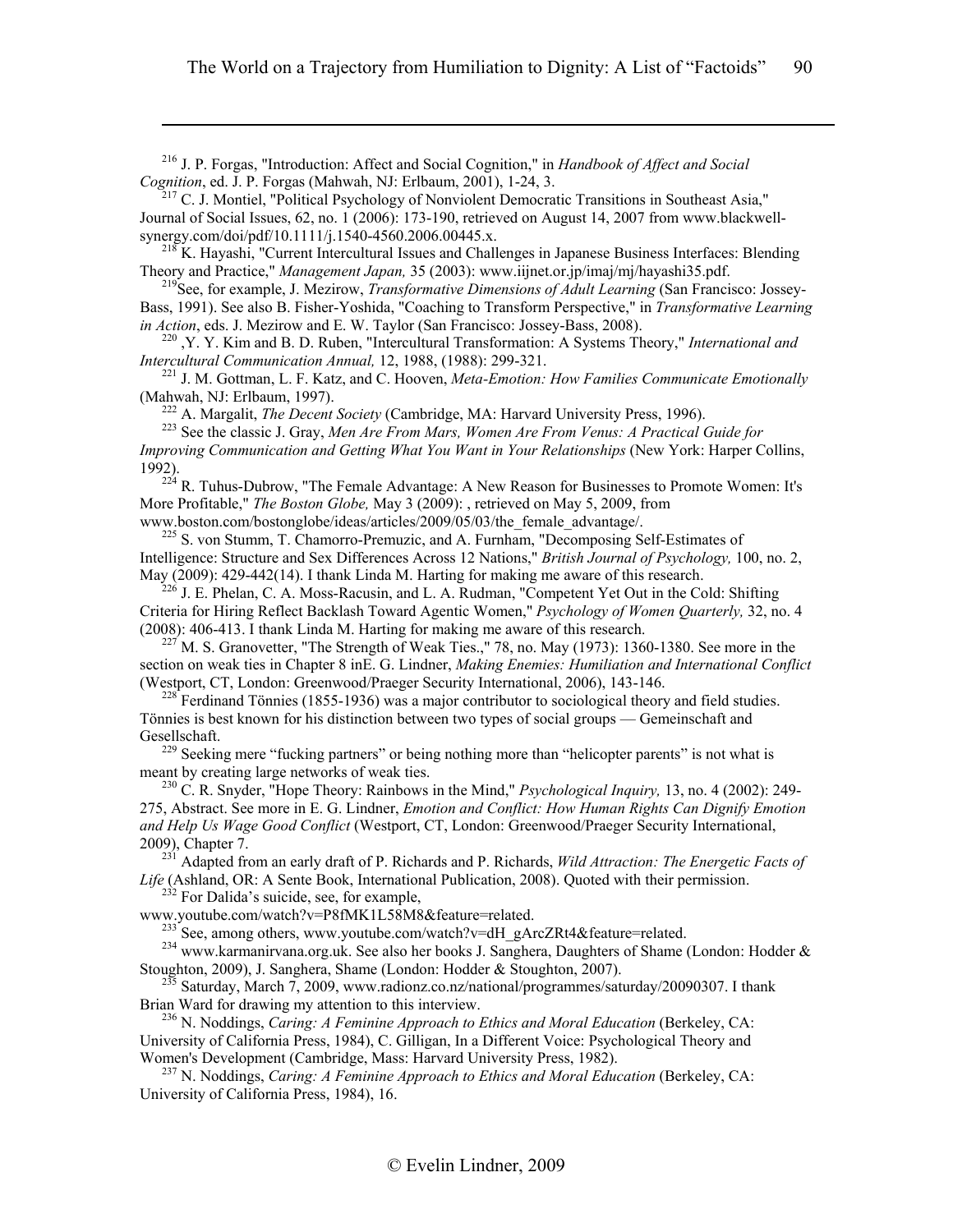238 P. J. Birrell, "An Ethic of Possibility: Relationship, Risk, and Presence," *Ethics & Behavior,* 16, no. 2 (2007): 95-115. See also P. Cushman, *Constructing the Self, Constructing America: A Cultural History of Psychotherapy* (Reading, MA: Addison-Wesley, 1995). See also, among others, B. Carey, "Psychiatrists Revise the Book of Human Troubles," *New York Times,* December 18 (2008): , retrieved on December 18, 2008, from www.nytimes.com/2008/12/18/health/18psych.html, L. Cosgrove et al., "Financial Ties Between DSM-IV Panel Members and the Pharmaceutical Industry," *Psychotherapy and Psychosomatics,*  75, no. 3 (2006): 154-160, available at www.tufts.edu/~skrimsky/PDF/DSM%20COI.PDF or J. Paris, *Prescriptions for the Mind: A Critical View of Contemporary Psychiatry* (Oxford: Oxford University Press, 2008). I thank Eugenia Tsao for the last two references. See also R. P. Bentall, *Doctoring the Mind: Why* 

 $^{239}$  In a personal communication on June 4, 2009.<br><sup>240</sup> I discuss this in E. G. Lindner, "Why There Can Be No Conflict Resolution As Long As People Are Being Humiliated," *International Review of Education,* Special Issue on Education for Reconciliation and Conflict Resolution, Volume 55, no. May 2-3, 2009 (2008): 157-184, published OnlineFirst on December 27, 2008, at

www.springerlink.com/content/bg5g32x832152953/?p=61dc6cf755b1443c83e89d49221b3e7a&pi=1, including the short version of Finn Tschudi's response and Evelin Lindner's rejoinder; see the long version at www.humiliationstudies.org/whoweare/evelin02.php.<br><sup>241</sup> I agree with Finn Tschudi, who regrets that Rosa Parks did not receive more recognition.<br><sup>242</sup> N. R. Mandela, *Long Walk to Freedom: The Autobiography of Nelson M* 

1996). See also the 2007 movie *The Color of Freedom*. This film depicts how white prison guard James Gregory's life is profoundly altered when he meets the prisoner Nelson Mandela, whom he ends up guarding for more than twenty years. I thank Linda M. Hartling for showing me this film. <sup>243</sup> See previous note 102.

 $\overline{a}$ 

 $^{244}$  A. Naess, "Through Spinoza to Mahayana Buddhism or Through Mahayana Buddhism to Spinoza?," in *Spinoza's Philosophy of Man: Proceedings of the Scandinavian Spinoza Symposium 1977*, ed. J. Wetlesen (Oslo: University of Oslo Press, 1978), p. 143. ,W. Fox, "Intellectual Origins of the "Depth" Theme in the Philosophy of Arne Naess," *Trumpeter,* 9, no. 2 (1992): , retrieved on December 15, 2000 from trumpeter.athabascau.ca/archives/content/v9.2/fox2.html, in his paper "Intellectual Origins of the "Depth" Theme in the Philosophy of Arne Næss," explains: "The extent to which a person discriminates along a chain of precizations (and, therefore, in a particular direction of interpretation) is a measure of their depth of intention, that is, the depth to which that person can claim to have understood the intended meaning of the expression" (p. 5).

245 W. Fox, *Toward a Transpersonal Ecology: Developing New Foundations for Environmentalism* (Boston: Shambhala, 1990), chapters 4 and 5. 246 See P. Pettit, *Republicanism: A Theory of Freedom and Government* (Oxford: Clarendon Press,

1997).<br><sup>247</sup> A. G. Johnson, *The Gender Knot: Unraveling Our Patriarchal Legacy*, Revised and updated edition<br>ed. (Philadelphia: Temple University Press, 2005).

<sup>248</sup> T. S. Kuhn, *The Structure of Scientific Revolutions*, 3rd ed. (Chicago: University of Chicago Press, 1996) and M. Gladwell, *The Tipping Point: How Little Things Can Make a Big Difference* (Boston: Little, Brown, 2000).<br><sup>249</sup> See G. P. Lakoff, "Empathy, Sotomayor, and Democracy: The Conservative Stealth Strategy,"

*Truthout,* Sunday 31 May (2009): , retrieved on June 3, from http://www.truthout.org/053109A, or E. G. Lindner, *Emotion and Conflict: How Human Rights Can Dignify Emotion and Help Us Wage Good Conflict* (Westport, CT, London: Greenwood/Praeger Security International, 2009) for discussions on the overt and covert resistance to change that must be expected.

 $^{250}$  The life of Mary Wollstonecraft is evocative in its struggle between pioneering work and retreat into compromise. SeeH. Bloom, ed., *Mary Wollstonecraft Shelley* (New York: Bloom´s Literary Criticism, 2009).